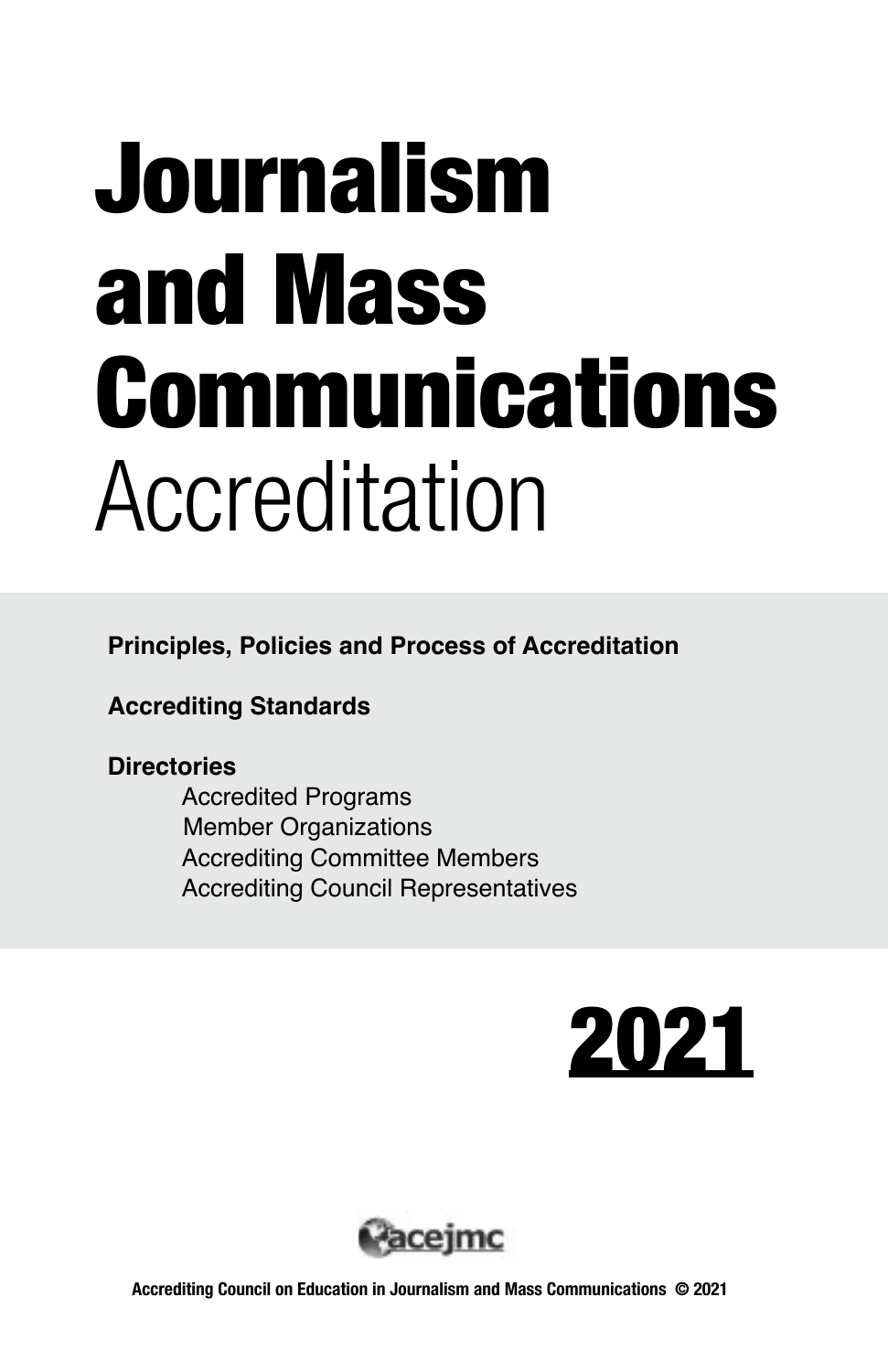### **NOTE:**

This booklet contains the revised standards that go into effect for schools starting the self-study process in 2021-22, with site-team visits scheduled for 2022-23.

For details about the current standards in place for siteteam reviews in 2021-22, see Policies & Process/Nine Standards on our website, *acejmc.org.*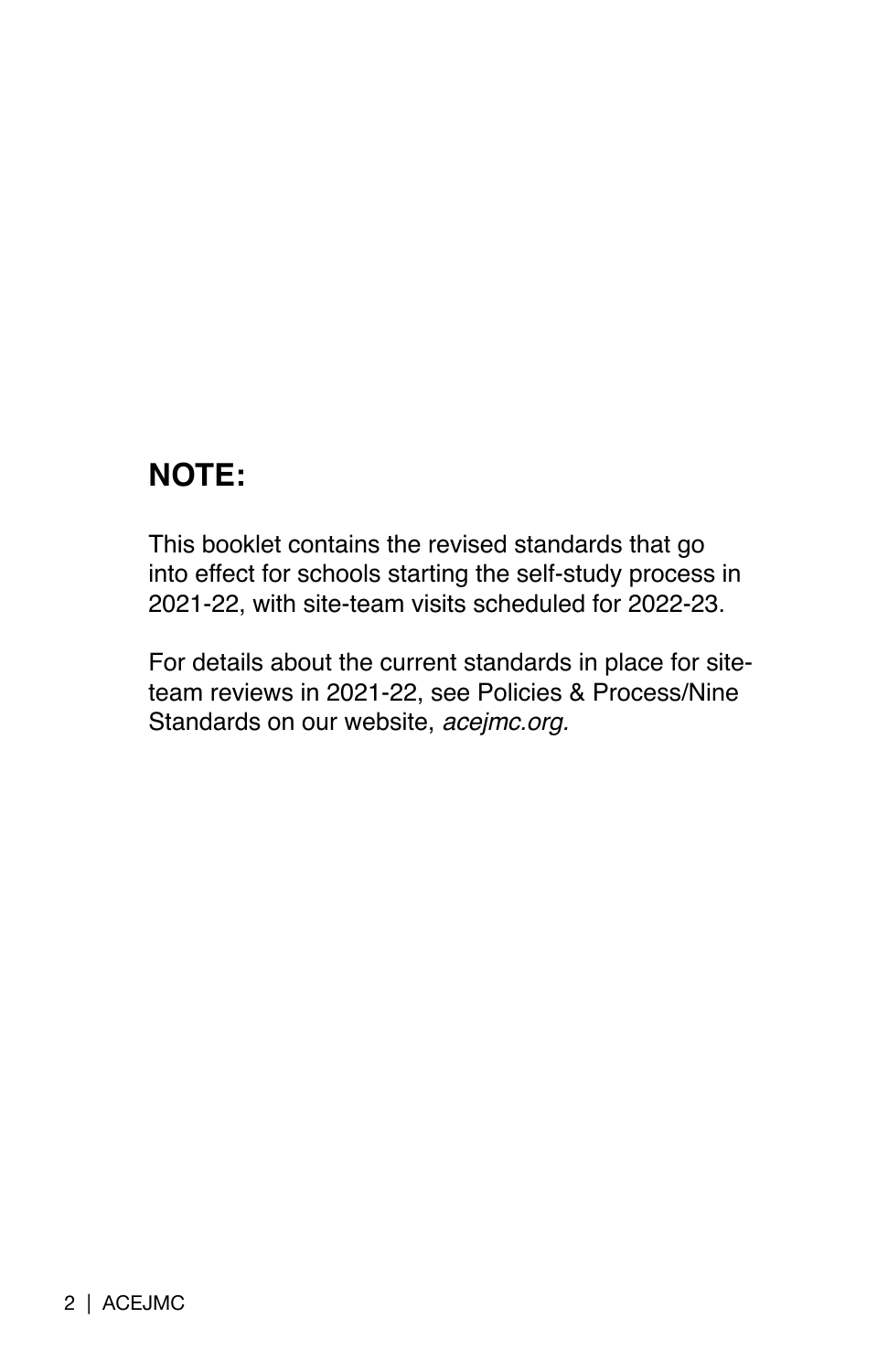ACEJMC publishes *Journalism and Mass Communications Accreditation* in August each year. The Council also maintains a website, accessible at www.acejmc.org and publishes an online newsletter at: | http://www.acejmc.org/publications/newsletters/

Thompson Patricia

*Patricia Thompson ACEJMC Executive Director*

© 2021, The Accrediting Council on Education in Journalism and Mass Communications. Material may be copied for personal or educational use but may not be republished in any form or used for commercial purposes without written permission of the copyright owner.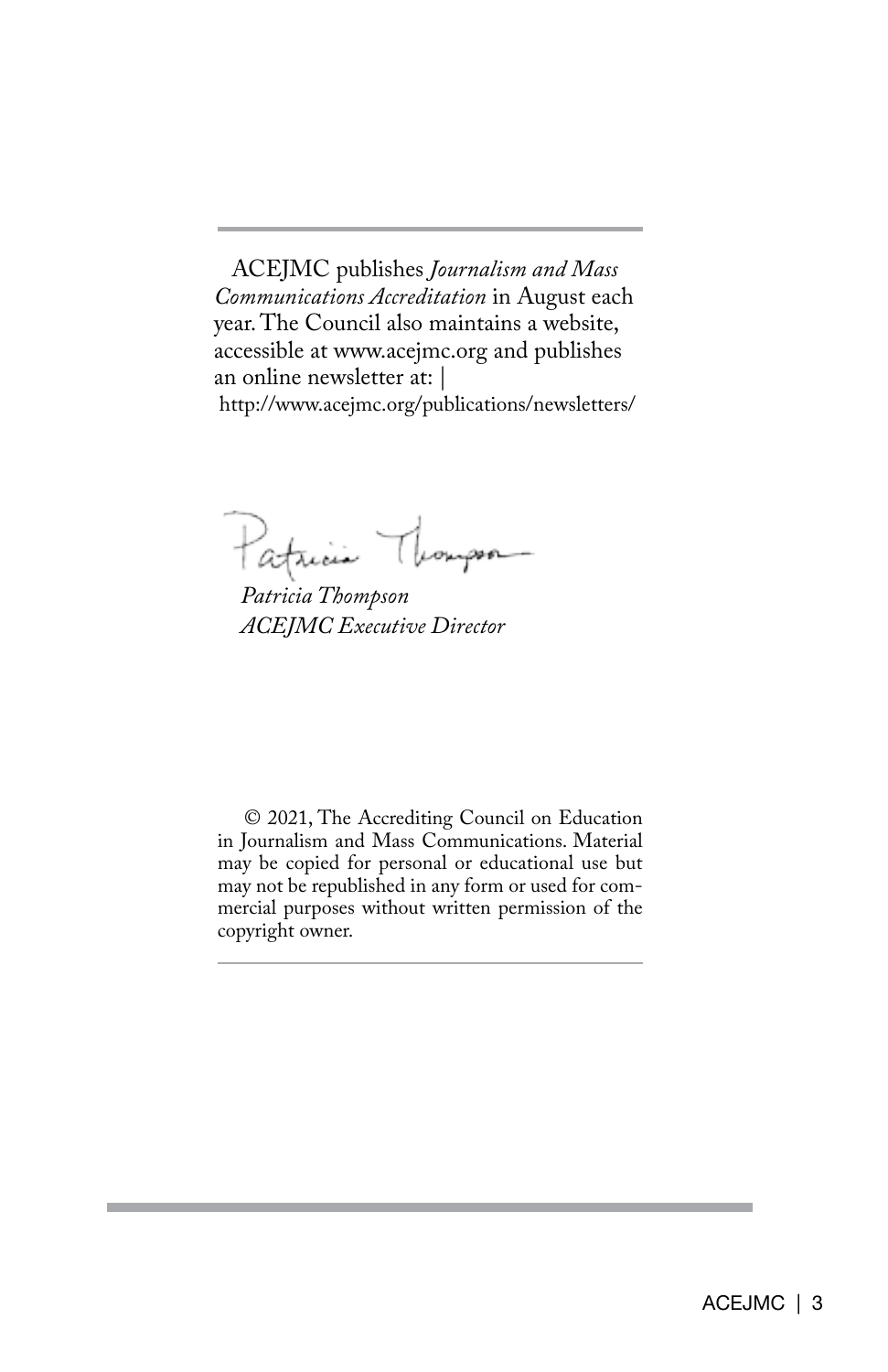## TABLE OF CONTENTS

|                                        | Administrators: Council and Committee Officers  6                                                                                                                                                                                                                                                                                                                                                                                                                                                                                                                                                                                                                                                                    |
|----------------------------------------|----------------------------------------------------------------------------------------------------------------------------------------------------------------------------------------------------------------------------------------------------------------------------------------------------------------------------------------------------------------------------------------------------------------------------------------------------------------------------------------------------------------------------------------------------------------------------------------------------------------------------------------------------------------------------------------------------------------------|
|                                        | Fundamentals: ACEJMC Mission Statement 7                                                                                                                                                                                                                                                                                                                                                                                                                                                                                                                                                                                                                                                                             |
|                                        | <b>ACEJMC Vision Statement  8</b>                                                                                                                                                                                                                                                                                                                                                                                                                                                                                                                                                                                                                                                                                    |
| Preamble:                              | Purposes and Benefits of Accreditation  9                                                                                                                                                                                                                                                                                                                                                                                                                                                                                                                                                                                                                                                                            |
| <b>Part I: Accreditation Authority</b> |                                                                                                                                                                                                                                                                                                                                                                                                                                                                                                                                                                                                                                                                                                                      |
|                                        | 10                                                                                                                                                                                                                                                                                                                                                                                                                                                                                                                                                                                                                                                                                                                   |
|                                        | History and Structure of ACEJMC<br>11                                                                                                                                                                                                                                                                                                                                                                                                                                                                                                                                                                                                                                                                                |
|                                        | Part II: Principles of Accreditation<br>13                                                                                                                                                                                                                                                                                                                                                                                                                                                                                                                                                                                                                                                                           |
|                                        | Mission of Journalism and Mass Communication / Mission of<br><b>Education in Journalism and Mass Communications / Commitment</b><br>to Diversity and Inclusiveness / Institutional Uniqueness / Curricular<br>Balance / The Journalism and Mass Communications Degree /<br>Professional Values and Competencies / Assessment of Student<br>Learning / Schedule for Assessment Plans / Transfer Credit / Role of<br><b>Practitioners / The Burden of Accreditation</b>                                                                                                                                                                                                                                                |
|                                        |                                                                                                                                                                                                                                                                                                                                                                                                                                                                                                                                                                                                                                                                                                                      |
|                                        | Eligibility for Accreditation / Accreditation of Programs Outside the<br>United States / Review of Professional Graduate Programs / Review<br>of Online Degrees / Conflict of Interest / Appeals Process/ Complaints<br>Process / Open Meetings / Review of Standards and Procedures<br>/ Public Notice of Accrediting Actions / Benefits of Accreditation /<br>Information to the Public / Records                                                                                                                                                                                                                                                                                                                  |
|                                        |                                                                                                                                                                                                                                                                                                                                                                                                                                                                                                                                                                                                                                                                                                                      |
|                                        | Invitation from the Institution / Postponement of Accrediting Visits /<br>The Self-Study / The Self-Study in Relation to Accrediting Standards /<br>Organizing the Self-Study / Preparing the Self-Study Report /<br>Submission and Review of the Self-Study Report / Waiver Requests /<br>The Self-Study Report and the Site-Visit Team / Selection of the Site-<br>Visit Team / Responsibility of the Institution for the Site Visit / Site Visit<br>Report and Response from the Institution / Time Limits in Site Visit<br>Process / Accreditation Decisions / Accreditation Status / Probation<br>and Suspension / Revisit Procedure / Costs / Calendar of Principal<br><b>Dates in the Accreditation Cycle</b> |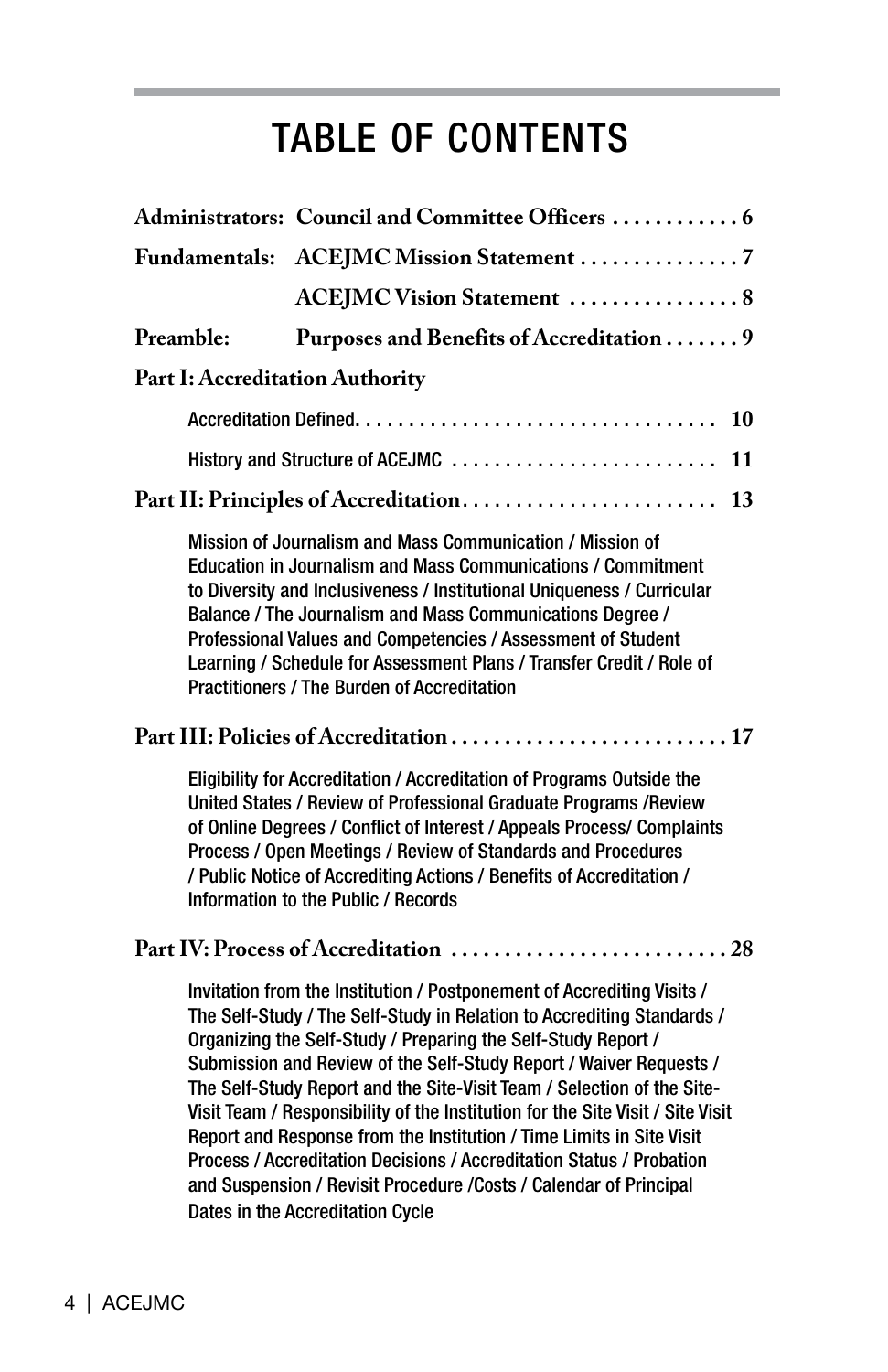#### **Part V: Accrediting Standards**

| 1: Mission, Governance and Administration 42 |  |
|----------------------------------------------|--|
|                                              |  |
|                                              |  |
|                                              |  |
|                                              |  |
|                                              |  |
| 7: Resources, Facilities and Equipment. 55   |  |
|                                              |  |
| Part VI: ACEJMC Accreditation Status 57      |  |
|                                              |  |
|                                              |  |
| Part VIII: Accrediting Committee Members  79 |  |
|                                              |  |
|                                              |  |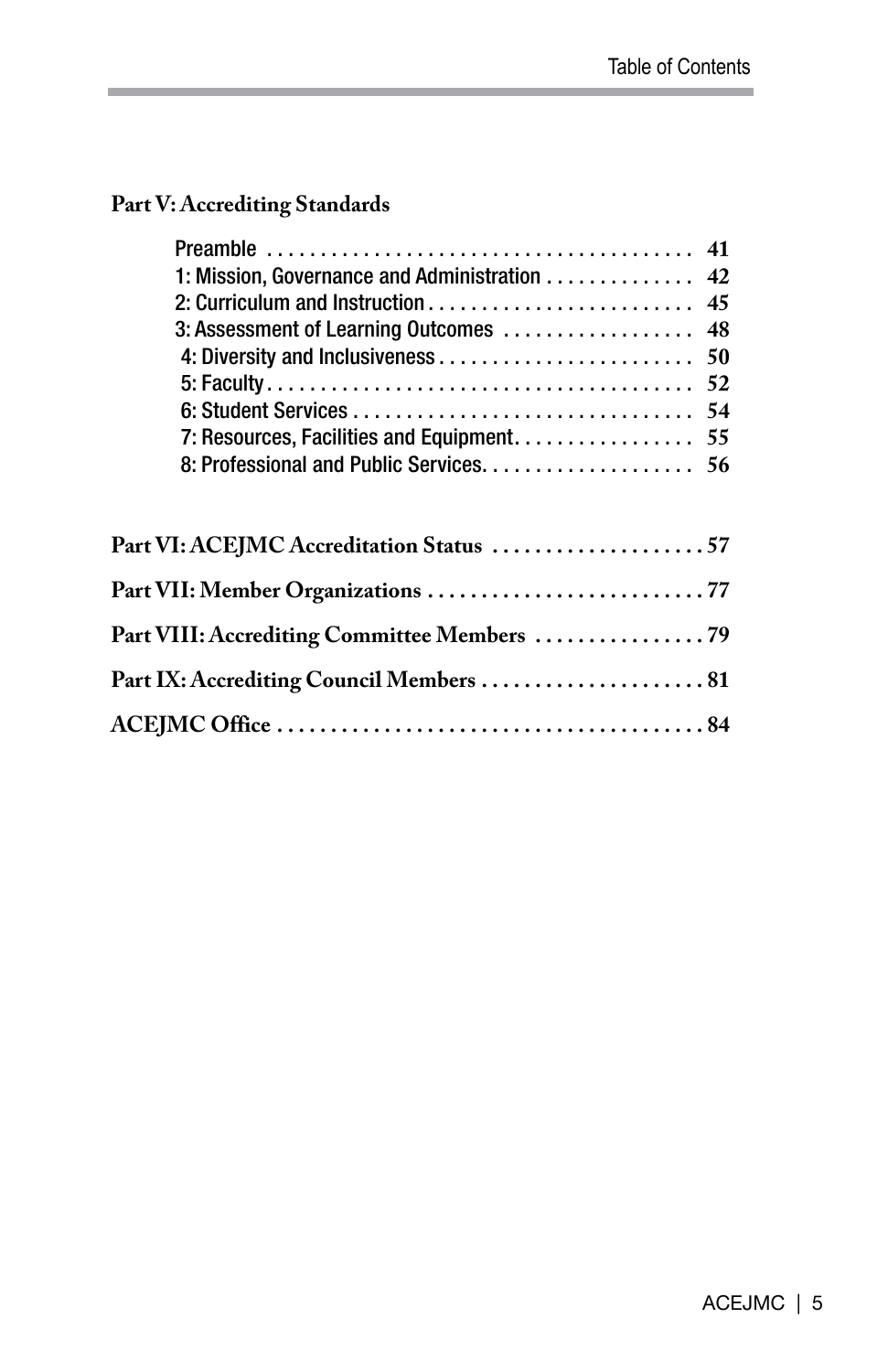## Council and Committee Officers





*President* **Peter Bhatia** Editor and Vice President Detroit Free Press and freep.com



*Vice President* **Dale Cressman** Associate Director of Student Learning and Associate Professor School of Communications Brigham Young University





#### **Accrediting Committee**

*Chair* **Marie Hardin**

Dean Donald P. Bellisario College of Communications Pennsylvania State University

*Vice Chair* **Rochelle Ford** Dean School of Communications Elon University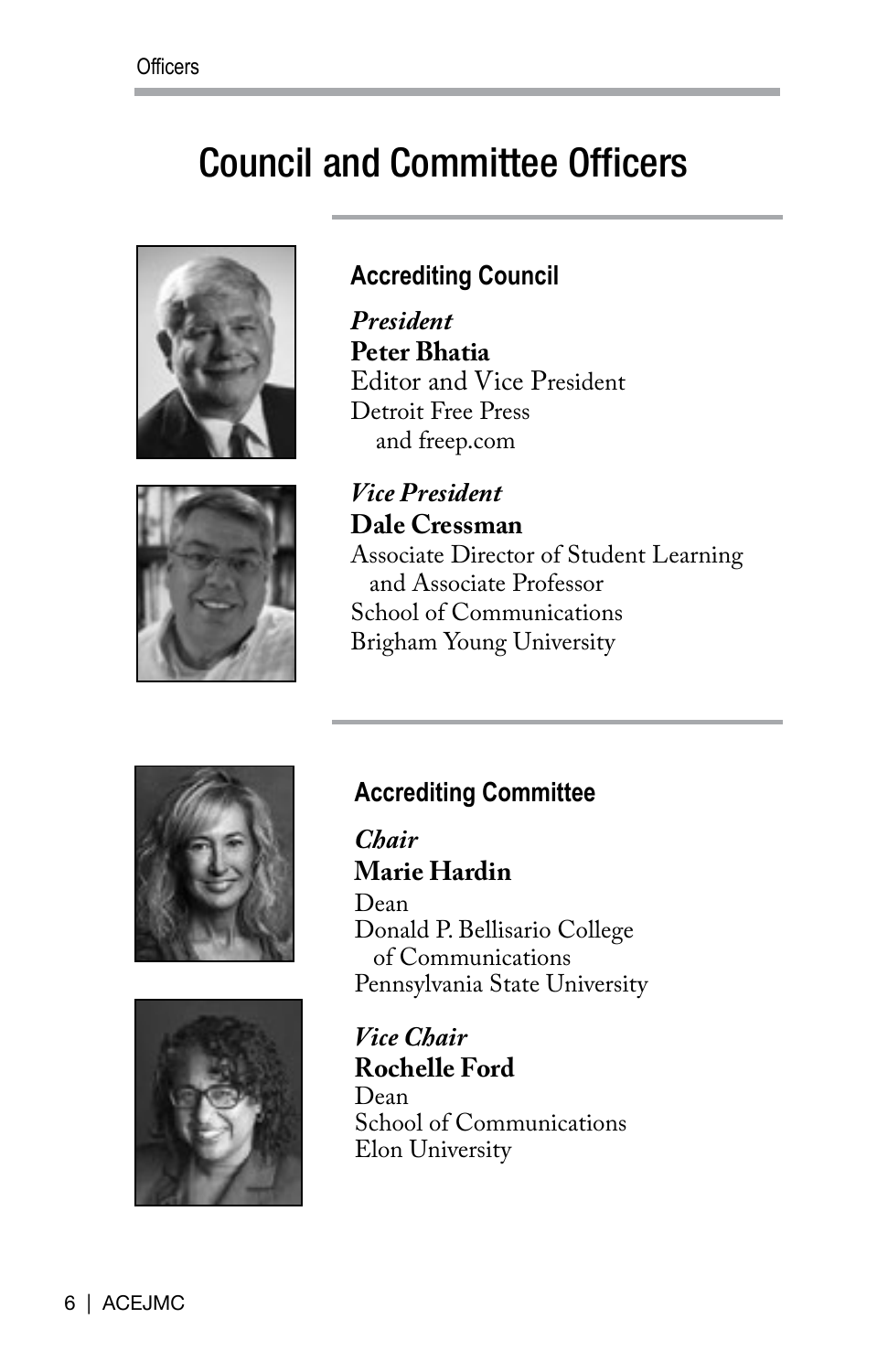## ACEJMC Mission Statement

The Accrediting Council on Education in Journalism and<br>Mass Communications is dedicated to excellence and<br>oh standards in professional education in iournalism and mass high standards in professional education in journalism and mass communications.

The Council endorses professional education that recognizes and incorporates technological advances, changing professional and economic practice, and public interests and demands.

The Council believes that students can best prepare for careers in journalism and mass communications by studying in accredited professional programs at colleges and universities. The Council embraces the value of a broad, multidisciplinary curriculum that nurtures critical thinking, analytic reasoning and problem-solving skills that are the essential foundation for journalism and mass communications education.

The Council is committed to freedom of inquiry, freedom of expression and freedom of the press as indispensable values in a free society. It expects the professional education offered by accredited programs to encourage inquiry, dissent and free expression.

To serve this mission, the Council has established educational requirements and standards and provides a process of voluntary program review by professionals and educators, awarding accredited status to programs that meet its standards. Through this process, the Council assures students, parents, journalism and mass communications professionals and the public that accredited programs meet rigorous standards for professional education.

The Council recognizes and safeguards the individual nature of each accredited program. It encourages educational innovation by programs in their efforts to meet accreditation requirements and standards to prepare students for careers in journalism and mass communications around the world.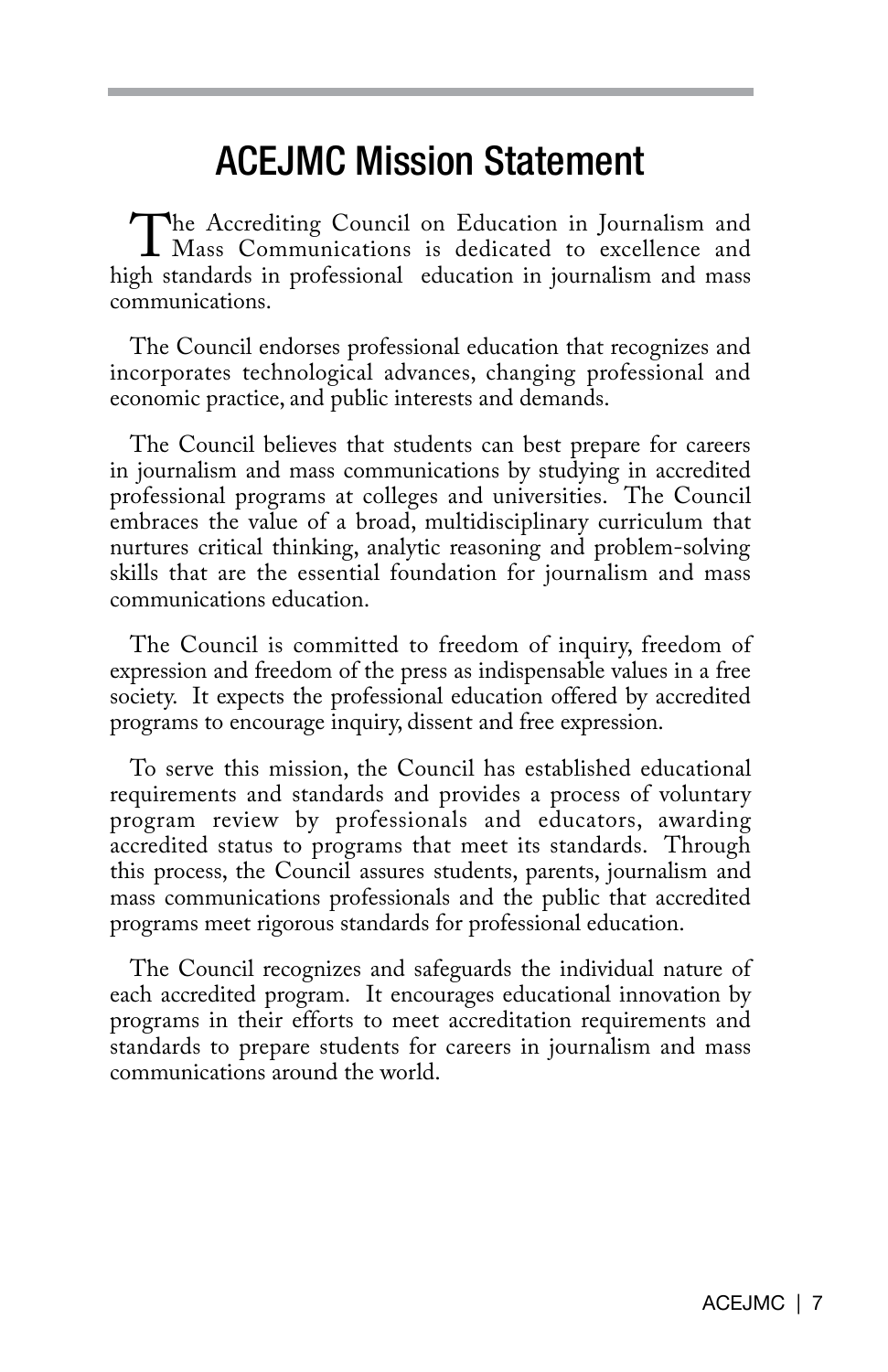## ACEJMC Vision Statement

ournalism and mass communications are among the most vital<br>forces in the maintenance of society and are fundamental to a<br>democratic government and a free society. These forces transmit and ournalism and mass communications are among the most vital forces in the maintenance of society and are fundamental to a interpret culture and bind society together; they seek to protect the rights of citizens and to inform and enlighten them as they pursue their public and private interests; and they embody the values of free inquiry, dissent and expression.

Journalism and mass communications demand integrity, fairness, understanding and skill from both the professionals who practice journalism and mass communications and from the educators who teach the professionals of tomorrow.

To sustain its mission of fostering high standards for the educational preparation of journalism and mass communications professionals, the Accrediting Council on Education in Journalism and Mass Communications dedicates itself to provide leadership to:

Establish, preserve and advance standards of excellence in journalism and mass communications education.

Monitor and report on trends and developments in the fields served by accredited programs in journalism and mass communications.

Provide a forum for journalism and mass communications educators and professionals to assess the effects of these trends and developments on professional practice and business models to ensure that educational requirements and standards are rigorous and current.

Assist journalism and mass communications programs to understand professional and academic standards and to seek accreditation.

Convey to students, parents, educators, journalism and mass communications professionals and the public the value and benefits of accreditation and its role to ensure accredited programs meet rigorous and current standards of quality in professional education in journalism and mass communications.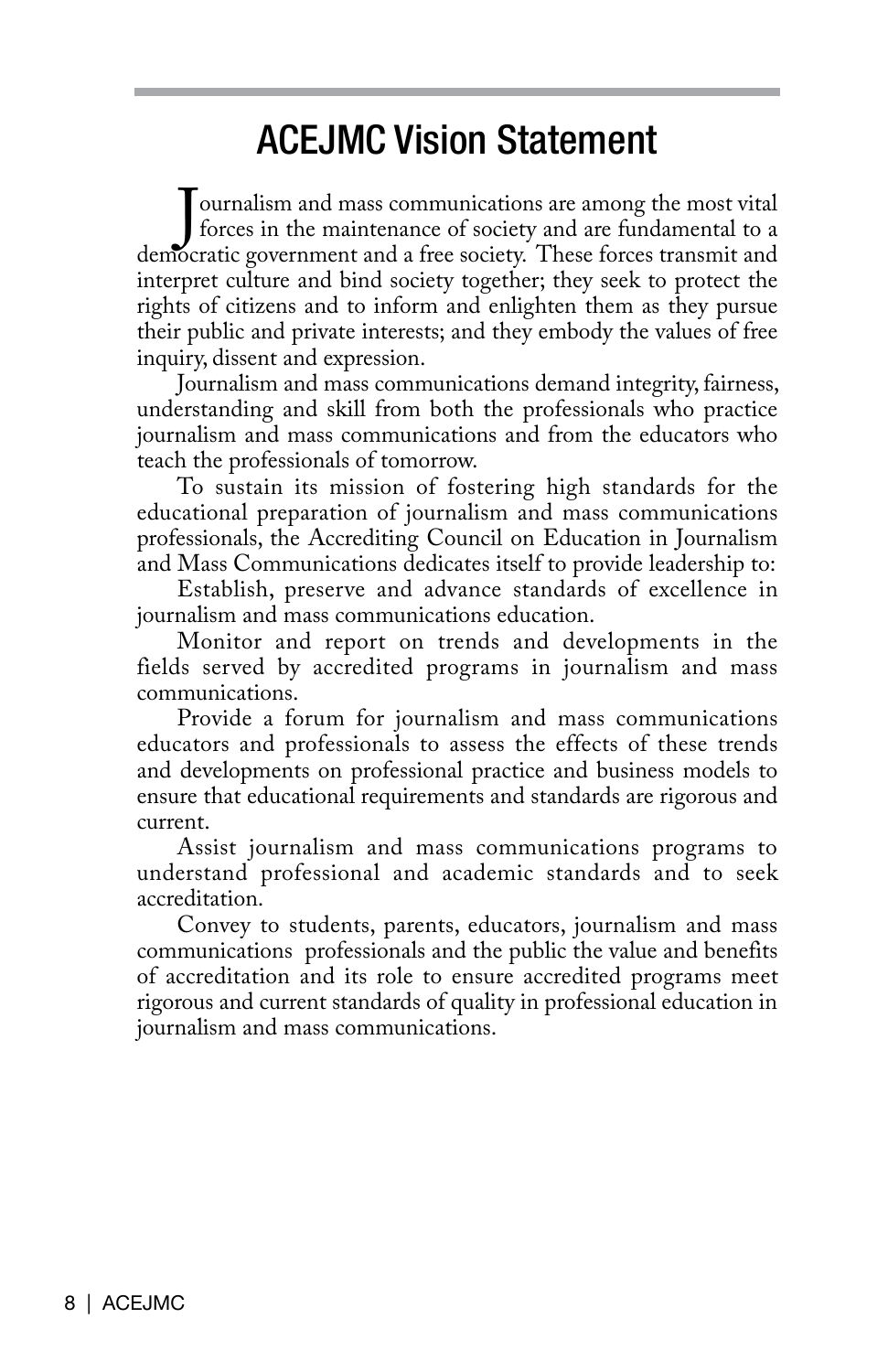## Purposes and Benefits of Accreditation

Journalism and mass communications are vita<br>democratic societies, and sound intellectual ticompetence are essential for those who engage in them. ournalism and mass communications are vital forces in democratic societies, and sound intellectual training and

The Accrediting Council on Education in Journalism and Mass Communications (ACEJMC) is a voluntary agency that strives to stimulate and encourage sound educational programs in these fields. The Council seeks to define and gain wide acceptance for standards of education for careers in journalism and mass communications.

Accreditation serves students, parents, faculty, employers, universities and the public at large. It is intended to ensure continued improvement in the quality of instruction in journalism and mass communications through re-evaluation, including a thorough and useful self-study, at six-year intervals.

Further, accreditation provides administrators and faculty with the stimulation that comes from exchanging viewpoints with persons outside their own institutions and outside the academy. The accreditation process provides a forum for hearing and acting on complaints by students, faculty and the public.

Finally, it ensures that journalism and mass communications education continues to provide both breadth and depth of exposure to the liberal arts and sciences.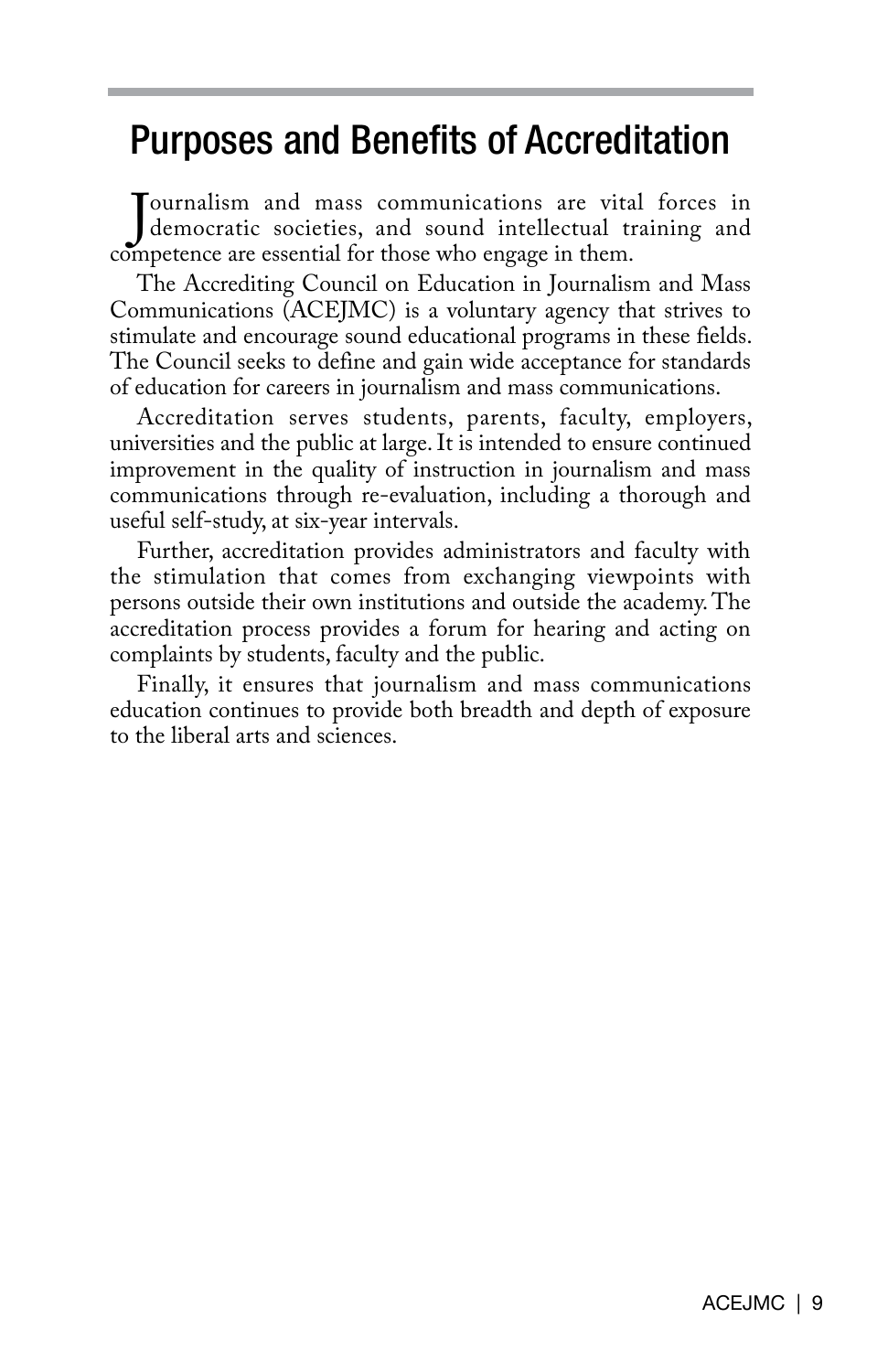#### **Accreditation Defined**

"Accreditation in higher education is defined as a collegial process based on self- and peer assessment for public accountability and improvement of academic quality. Peers assess the quality of an institution or academic program and assist the faculty and staff in improvement. An accreditation of an academic program or an entire institution typically involves three major activities:

"The faculty, administrators, and staff of the institution or academic program conduct a self-study using the accrediting organization's set of expectations about quality (standards, criteria) as their guide.

"A team of peers, selected by the accrediting organization, reviews the evidence, visits the campus to interview the faculty and staff, and writes a report of its assessment including recommendation to the commission of the accrediting organization (group of peer faculty and staff, professionals, and public members).

"Guided by a set of expectations about quality and integrity, the commission reviews the evidence and recommendation, makes a judgment, and communicates the decision to the institution and other constituencies if appropriate.

"Accreditation is an integral part of our system of higher education. Our system consists of both public and private institutions with a wide range of types of missions, from national research universities and regional comprehensive institutions to liberal arts colleges and very small faith-related colleges to community colleges and vocational institutions. The genius of this system is that, unlike other countries, we do not have mandatory national curricula for colleges; we do not have a national ministry of education that regulates academic standards; and students are free to choose what type of education they pursue depending on their ability and educational goals. Because it developed from this diverse set of institutions, accreditation is a flexible and adaptive process. Institutions that seek accreditation can do so from a wide range of accrediting organizations — from national bodies that are oriented to a particular type of institution, to regional organizations that encompass a wide range of types of institutions, to specialized organizations that focus on a single discipline or profession."

— The Council for Higher Education Accreditation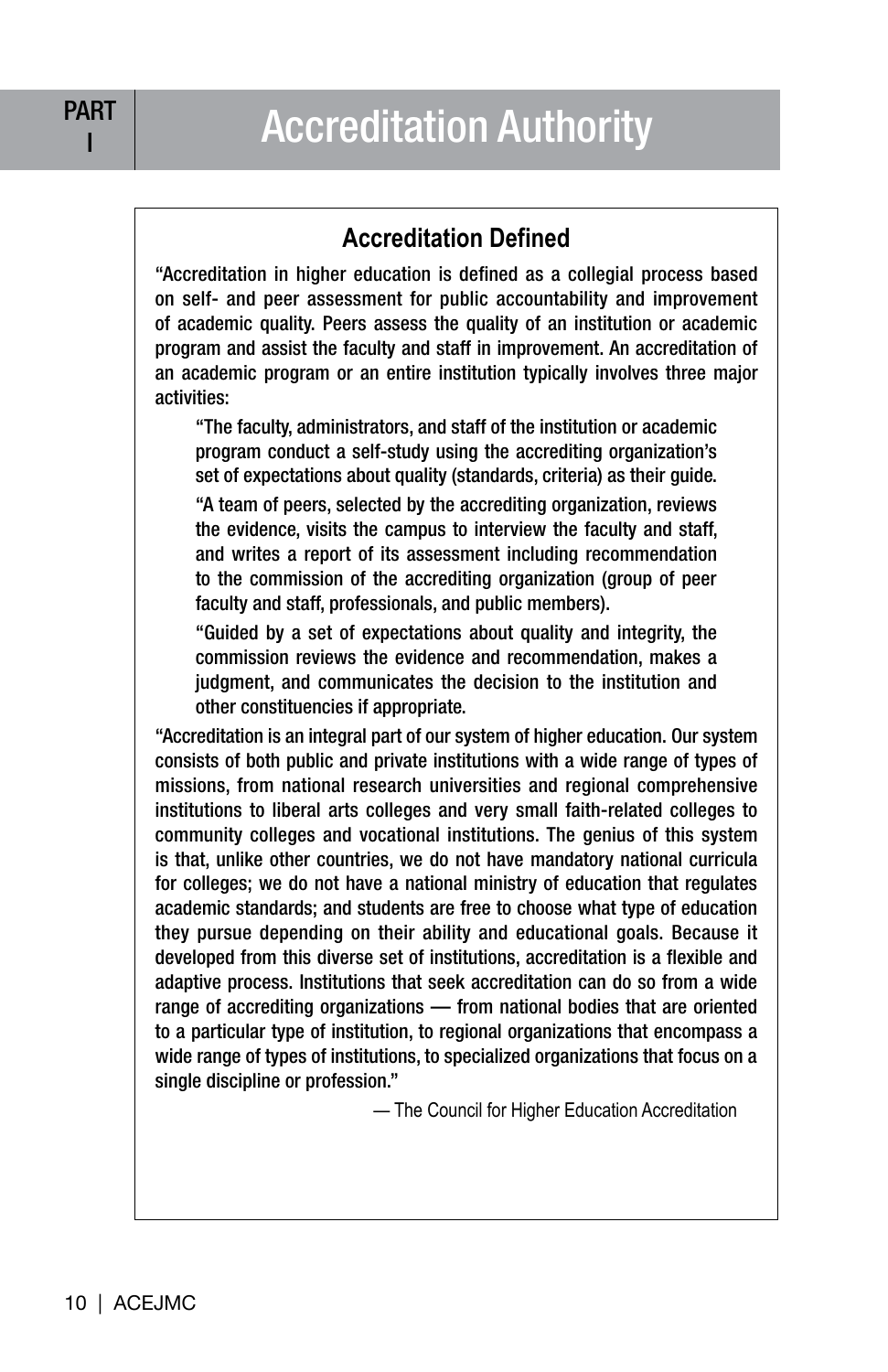## History and Structure of ACEJMC

 The Accrediting Council on Education in Journalism and Mass Communications is the agency formally recognized by the Council for Higher Education Accreditation (chea) for accrediting programs for professional education in journalism and mass communications in institutions of higher learning.

 ACEJMC's current CHEA-recognized scope is: "Programs in regionally and nationally accredited institutions within the United States and internationally that provide professional education in journalism and mass communications at the baccalaureate and master's degree level (only profession-focused master's level programs)."

The structure for evaluating and accrediting journalism and mass communications programs was established in 1945, when the American Council on Education in Journalism was formed. Its name was changed to the Accrediting Council on Education in Journalism and Mass Communications in 1980. The Council originally was an association of journalism education and newspaper organizations. Its membership now includes national associations representing newspapers, broadcasting, advertising, public relations, professional societies, and education in journalism and mass communications. Its three public members are affiliated with neither industry nor education in journalism and mass communications.

Membership on the Accrediting Council on Education in Journalism and Mass Communications is open to all membership associations of educators or professionals (including foundations related to such associations) that are involved with the professional education of students for careers in journalism, mass communications, telecommunications and other media. Admission to the Council is subject to approval by a majority of the Accrediting Council.

The Council is assisted in its work by the office of an executive director, an Accrediting Committee, an Executive Committee, teams that conduct site visits and an Appeals Board. The executive director maintains records, provides assistance regarding the self-study process, and arranges site visits and meetings for the Council.

The Council elects an Accrediting Committee composed of journalism and mass communications educators and industry representatives to advise it on the accreditation status of journalism and mass communications units. A majority of Accrediting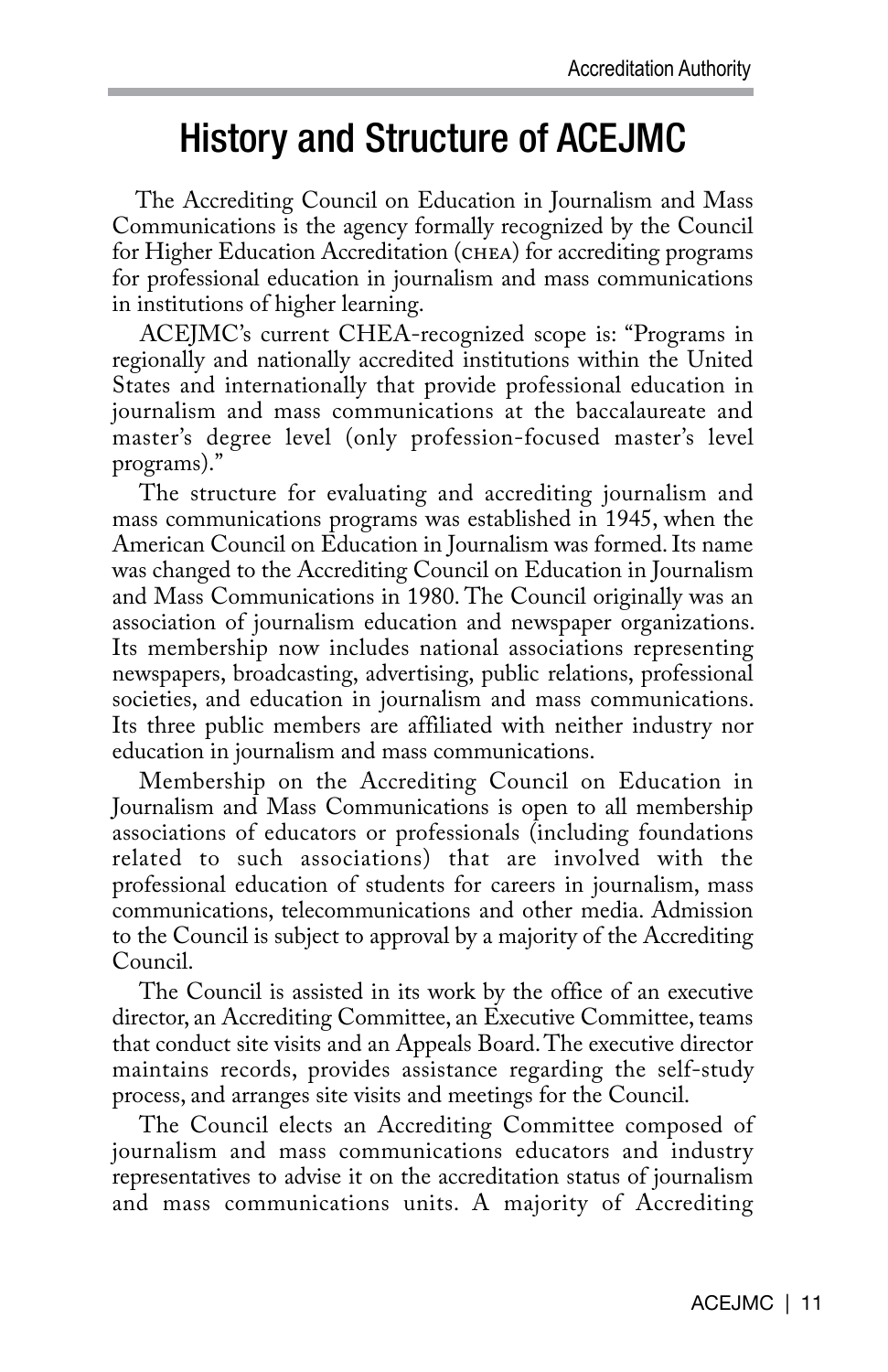Committee members are educators. The Committee meets each spring to make its recommendations based on the reports prepared by the visiting teams and responses from the institutions.

The members of a visiting team are persons competent to evaluate the units and curricula offered by a particular institution. The institution to be visited approves visiting team members before invitations are made to the individuals.

The Council consists of representatives of its member associations and three public members. Its rules give industry and educator members equal votes. The Council makes final decisions about the accreditation of visited units, the periodic revision of its standards and procedures, and the publication of information about accreditation of journalism and mass communications programs. The Council usually meets twice each year.

The Council elects a president and a vice president from the representatives who compose it. The Council also selects its executive director.

The president and vice president of the Accrediting Council and the executive director compose the Executive Committee. This committee assists the executive director and the Council president in responding to questions and in providing guidance and recommendations for decisions the president may have to make before the next full Council meeting.

The Appeals Board, appointed each year by the president, hears appeals from schools and departments regarding accreditation decisions made by the Council.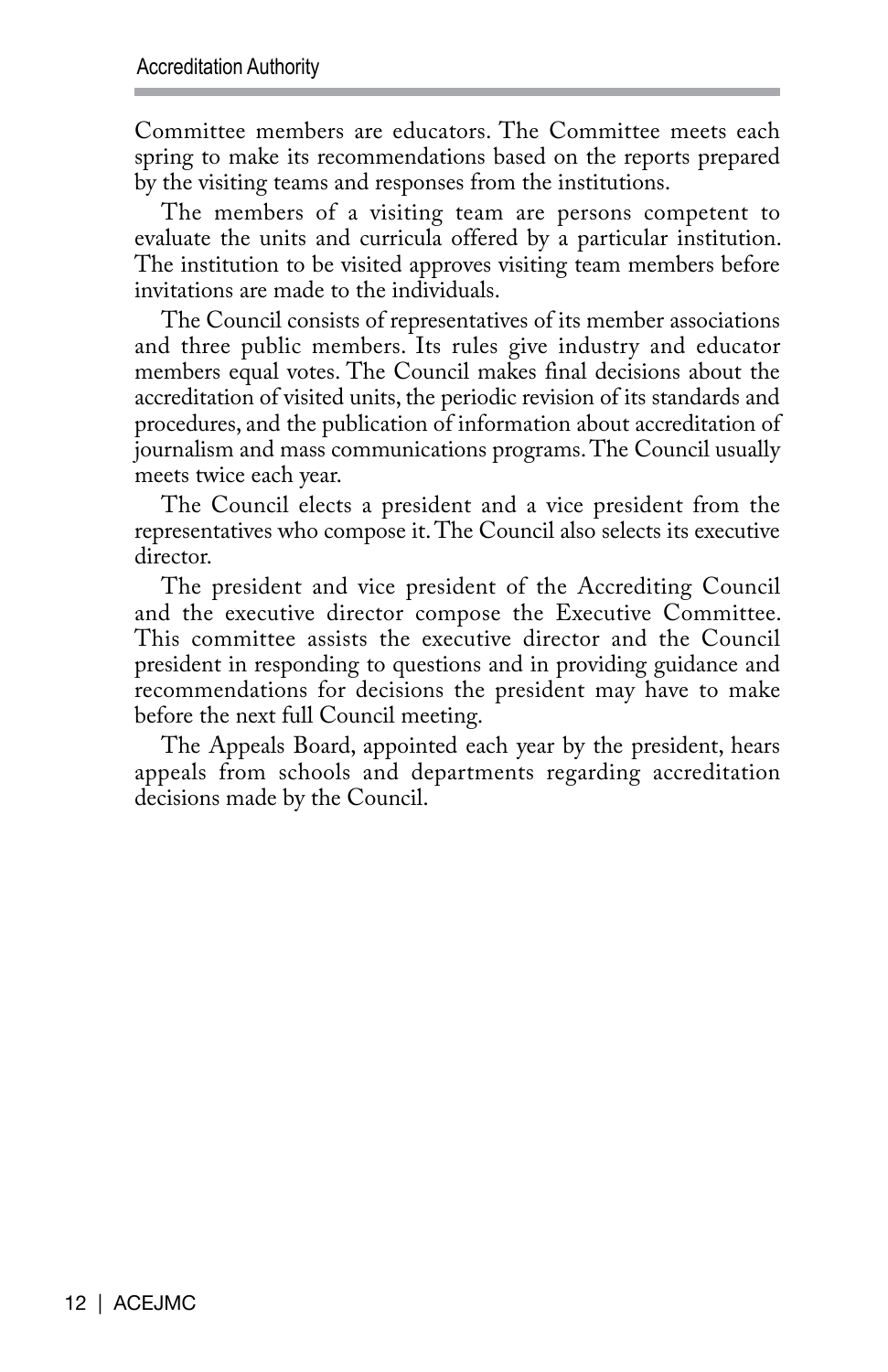ACEJMC adheres to certain principles designed to recognize, protect and ensure the integrity of the academic institutions that participate in the accrediting process.

Mission of journalism and mass communications: The mission of journalism and mass communications professions in a democratic society is to inform, to enlighten and to champion freedoms of speech and press. These professions seek to enable people to fulfill their responsibilities as citizens who mean to govern themselves. They seek to help people protect, pursue and promote their rights and interests in their personal lives and in their work in public and philanthropic service, in commerce and industry and in the professions.

Mission of education in journalism and mass **communications:** Professional programs should prepare students with a body of knowledge and a system of inquiry, scholarship and training for careers in which they are accountable to: the public interest for their knowledge, ethics, competence and service; citizens, clients or consumers for their competencies and the quality of their work; and employers for their performance.

Commitment to diversity and inclusiveness: To inform and enlighten, the professions of journalism and mass communications should understand and reflect the diversity and complexity of people, perspectives and beliefs in a global society and in the multicultural communities they serve.

Programs seeking accreditation should develop curricula and instruction that educate faculty and prepare students with the multicultural knowledge, values and skills essential for professional practice.

Programs should document their efforts to ensure the representation of women and people of diverse racial and ethnic identity in the student body and faculty and to expand these students' opportunities for entry into the communications professions.

**Institutional uniqueness:** The Accrediting Council does not define specific curricula, courses or methods of instruction. It recognizes that each institution has its unique situation, mission and resources, and this uniqueness is an asset to be safeguarded. The Council judges programs against the objectives that units and institutions set for themselves and against the standards that the Council sets forth for preparing students for professional careers in journalism and mass communications.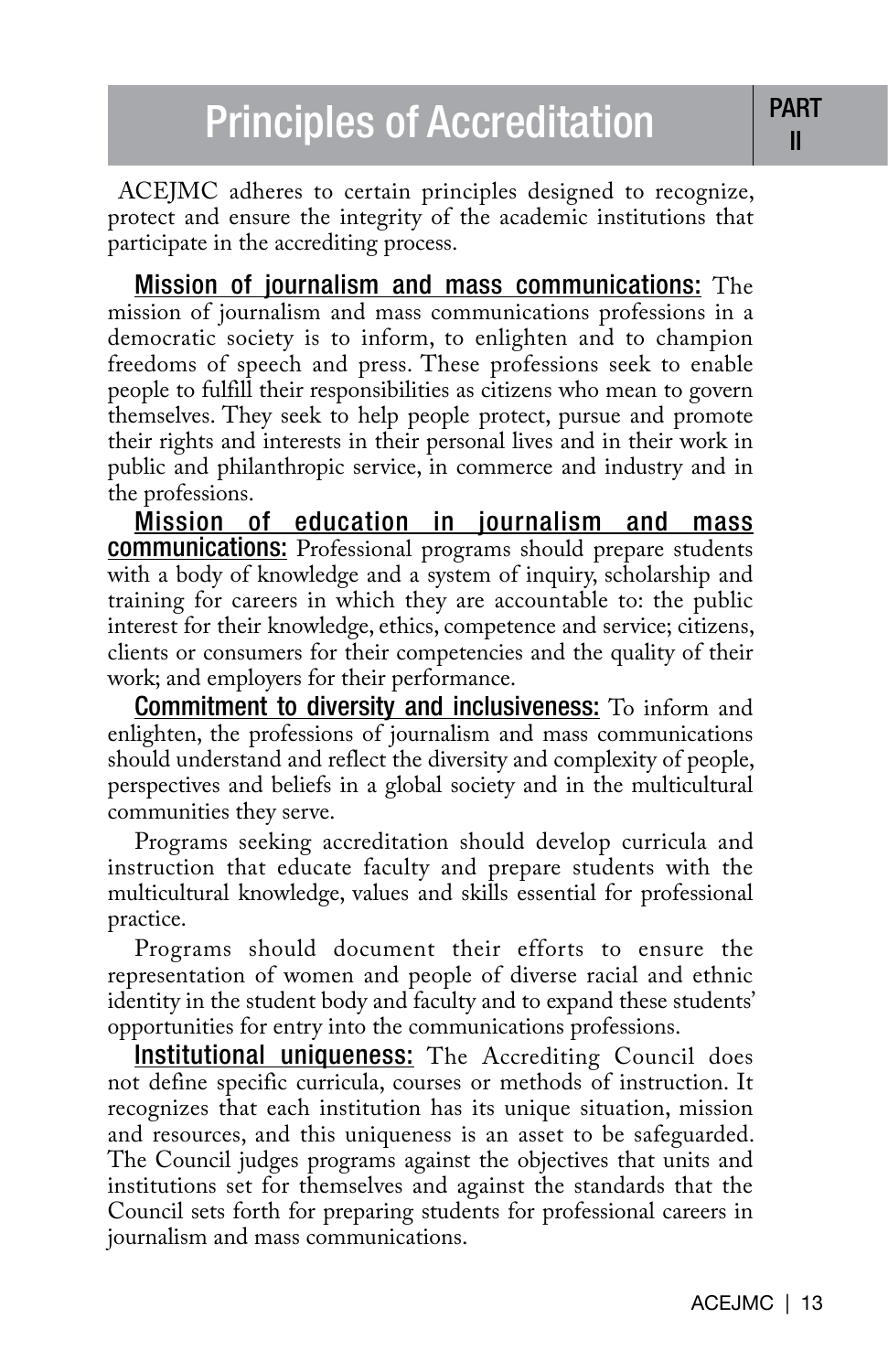Curricular balance and the journalism and mass communications degree: The content and quality of a student's entire degree program are of vital educational importance and are the responsibility of journalism and mass communications units. The Council embraces the value of a liberal arts and sciences curriculum as the essential foundation for professional education in journalism and mass communications. Professional education applies the knowledge and perspectives of arts and sciences disciplines to the understanding of the modern world and to the evolution and workings of diverse communities.

 The Council urges journalism and mass communications programs to advise students to acquire appropriately supervised experiences in campus media and professional internships.

#### Professional Values and Competencies**:**

Individual professions in journalism and mass communication may require certain specialized values and competencies. Irrespective of their particular specialization, all graduates should be aware of the following 10 core values and competencies and be able to:

• apply the principles and laws of freedom of speech and press, in a global context, and for the country in which the institution that invites ACEJMC is located;

• demonstrate an understanding of the multicultural history and role of professionals and institutions in shaping communications;

• demonstrate culturally proficient communication that empowers those traditionally disenfranchised in society, especially as grounded in race, ethnicity, gender, sexual orientation and ability, domestically and globally, across communication and media contexts;

• present images and information effectively and creatively, using appropriate tools and technologies;

• write correctly and clearly in forms and styles appropriate for the communications professions, audiences and purposes they serve;

• demonstrate an understanding of professional ethical principles and work ethically in pursuit of truth, accuracy, fairness and diversity;

• apply critical thinking skills in conducting research and evaluating information by methods appropriate to the communications professions in which they work;

• effectively and correctly apply basic numerical and statistical concepts;

• critically evaluate their own work and that of others for accuracy and fairness, clarity, appropriate style and grammatical correctness;

• apply tools and technologies appropriate for the communications professions in which they work.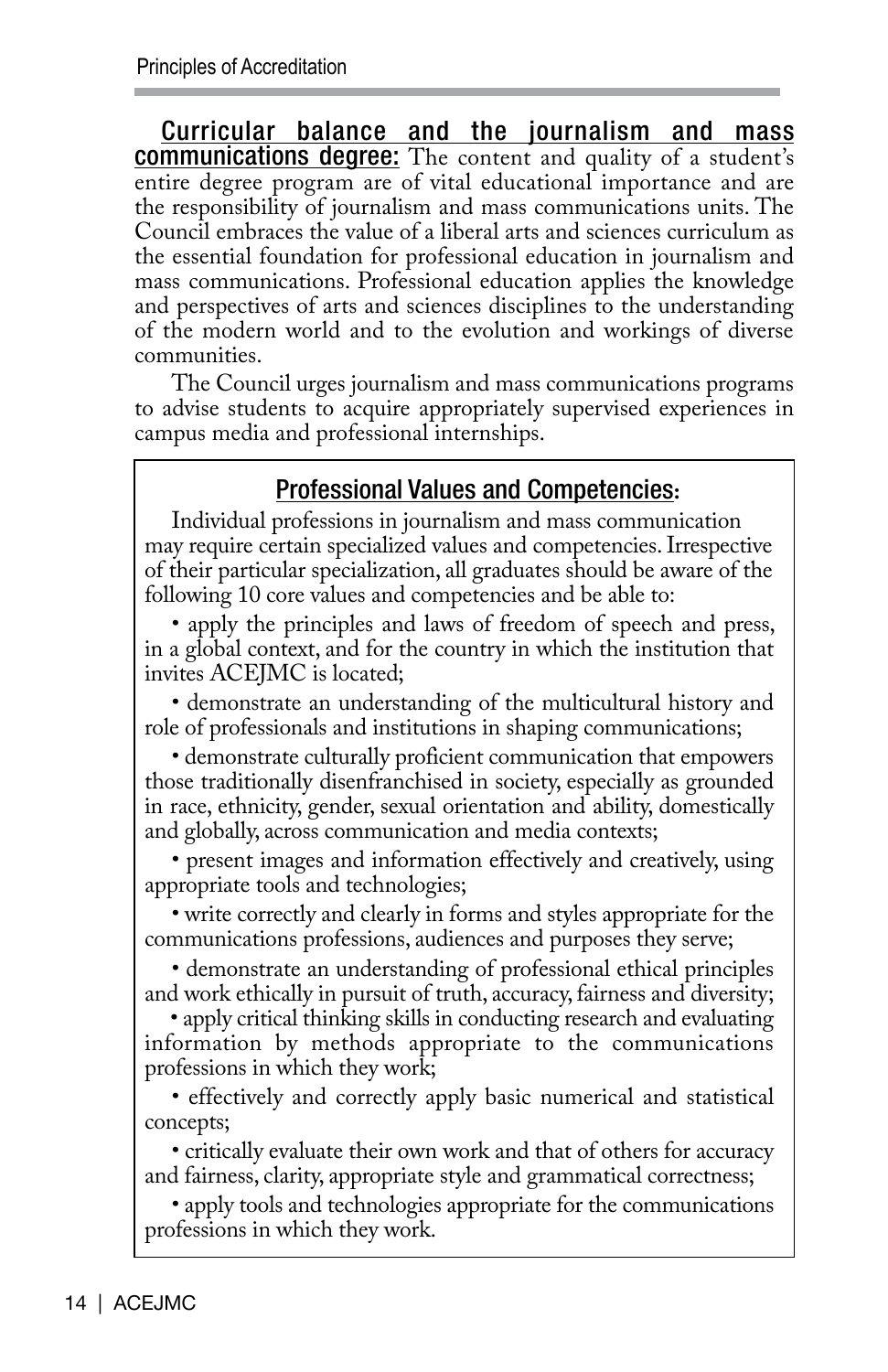**Assessment of student learning:** The Council seeks to promote student learning and encourages experimentation and innovation. The Council evaluates curricula and instruction in the light of evidence and expects programs seeking accreditation to assess students' attainment of professional values and competencies.

Assessment is a system of evaluation of student learning at the course or unit level (as opposed to grading at the individual level). Three criteria should guide assessment of student learning:

*Awareness:* familiarity with specific information, including facts, concepts, theories, laws and regulations, processes and effects.

*Understanding:* assimilation and comprehension of information, concepts, theories and ideas.

*Application:* competence in relating and applying skills, information, concepts, theories and ideas to the accomplishment of tasks.

Student learning is evaluated to develop curriculum, improve teaching and enhance student learning; document what students have learned; and provide accountability.

Evaluation of student learning also enables the Council and its representatives to make fairer and more consistent judgments across units and programs.

Schedule for assessment plans: The Council in September 2001 adopted a schedule for the development and implementation of assessment plans. Schools seeking accreditation or reaccreditation were required to have plans for the assessment of educational outcomes by September 2003 and to collect information for assessing student learning during the 2003 – 04 academic year. Schools were required to begin applying findings from the assessments to improve curricula, instruction and learning by September 2004.

The Council has available a guide to assessment methods. Contact Cindy Reinardy at creinardy@ku.edu for information (or go to the ACEJMC website at http://www.acejmc.org/resources/ acejmc-guide-to-assessment/.

Transfer Credit: The Council recommends that accredited schools accept for transfer from junior colleges no more than 12 semester hours (or equivalent) in journalism courses.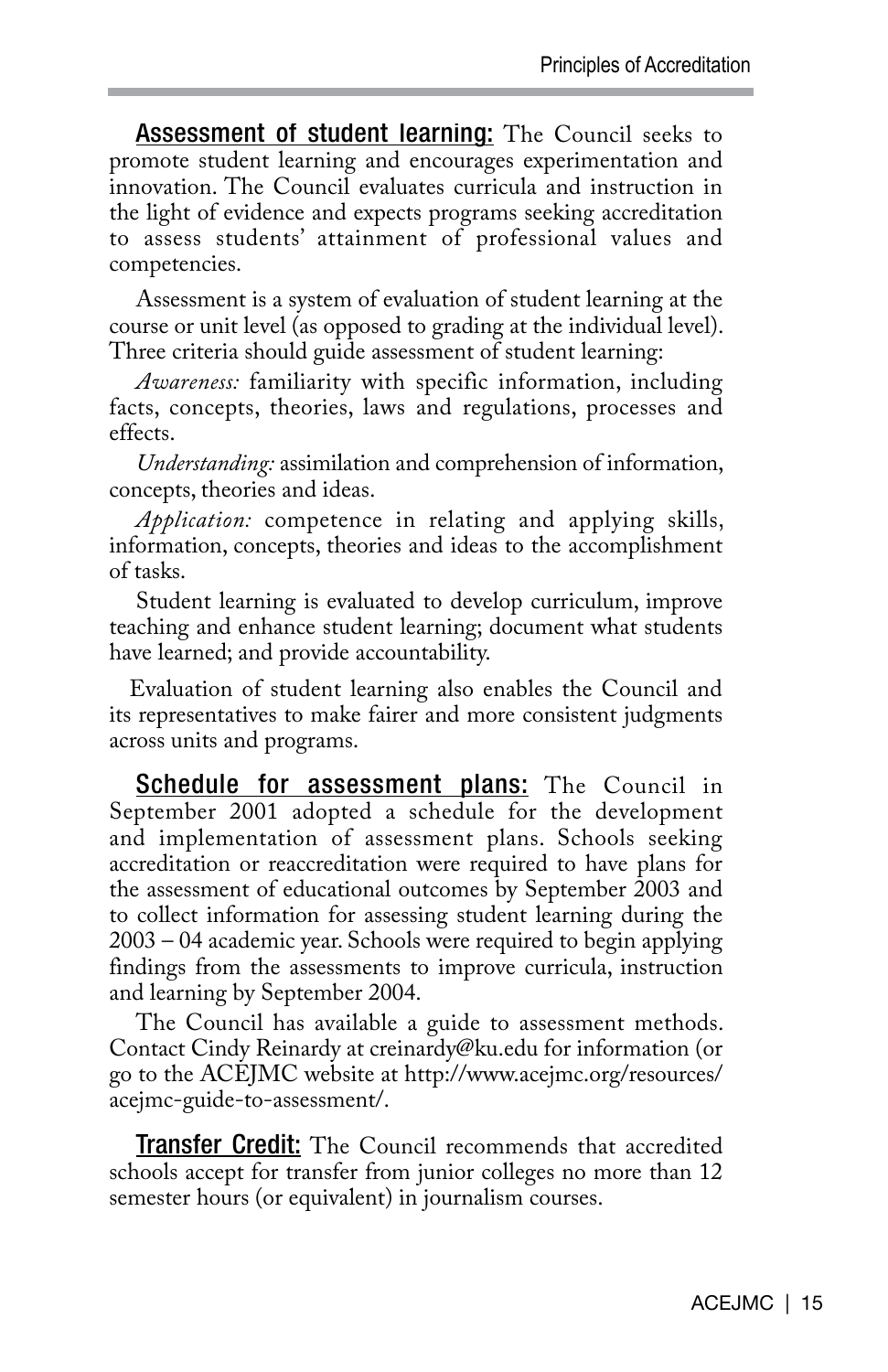Role of Practitioners: The Council recognizes that, although the academic community must firmly control academic policies and programs, the accrediting process provides a means by which practitioners have a voice in evaluating the teaching of professional practice. They also can participate in the wider effort of the academic community to formulate educational standards.

The Burden of Accreditation: The Council tries to keep the burden of accreditation as light as possible. It recognizes the time and expense involved in preparing the self-study report and in hosting the visiting team. It endeavors to respect the institution under review and to minimize in every way the distractions and expense of the process.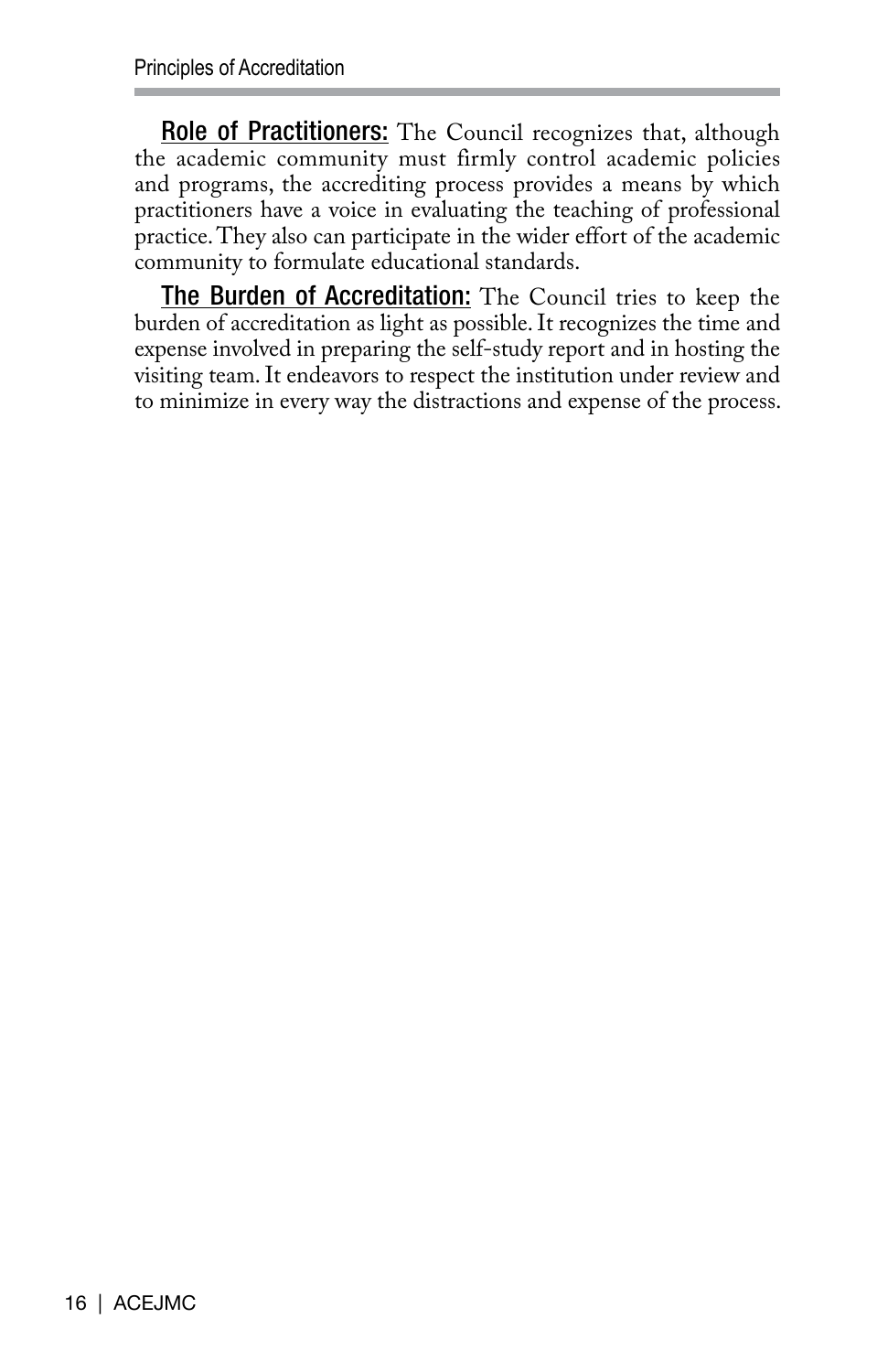Eligibility for Accreditation: ACEJMC accredits units that offer professional programs that prepare students for careers in journalism and mass communications. The Council has jurisdiction only over such professional programs.

The unit bears the responsibility of defining — and justifying as appropriate for review — those components that it considers to be within the authorized scope of the Council's assessment. Some units, for example, might define media studies or telecommunication policy components as non-professional and, therefore, beyond the scope of review; others might define them, because of their structure or effect on the professional components of the unit, to be within the scope of ACEJMC review.

Schools seeking initial accreditation are required to arrange a previsit with the ACEJMC executive director within three to five years before an initial accreditation review. Schools pay only the expenses for travel, lodging and meals.

An invitation to accredit must be made for a unit: a permanent, budgeted administrative entity that establishes the professional curriculum, has a full-time, definable faculty, is formally represented in the organizational chart of the institution and receives a separate designation in its catalog.

The unit may be a college, school, or department that offers professional education in journalism and mass communications. Whatever the unit designation, its professional components must have sufficient autonomy to establish curriculum and freedom to act as a faculty. Therefore, the Council normally will not review a unit with less than departmental status. It will not review interdepartment or intercollege majors, except where there is a clearly designated and articulated budget, faculty and administrative structure. Each unit under review will be required to provide a budget and faculty breakout for all professional components and to provide evidence of designated leadership of those professional components.

The executive officer of the institution seeking accreditation must invite a review of a distinctive unit as defined above. Sometimes the invitation may be to review two separate departments that may be located in one or more colleges.

The visit team will focus its examination on all the professional educational activities that are carried on by the unit under review.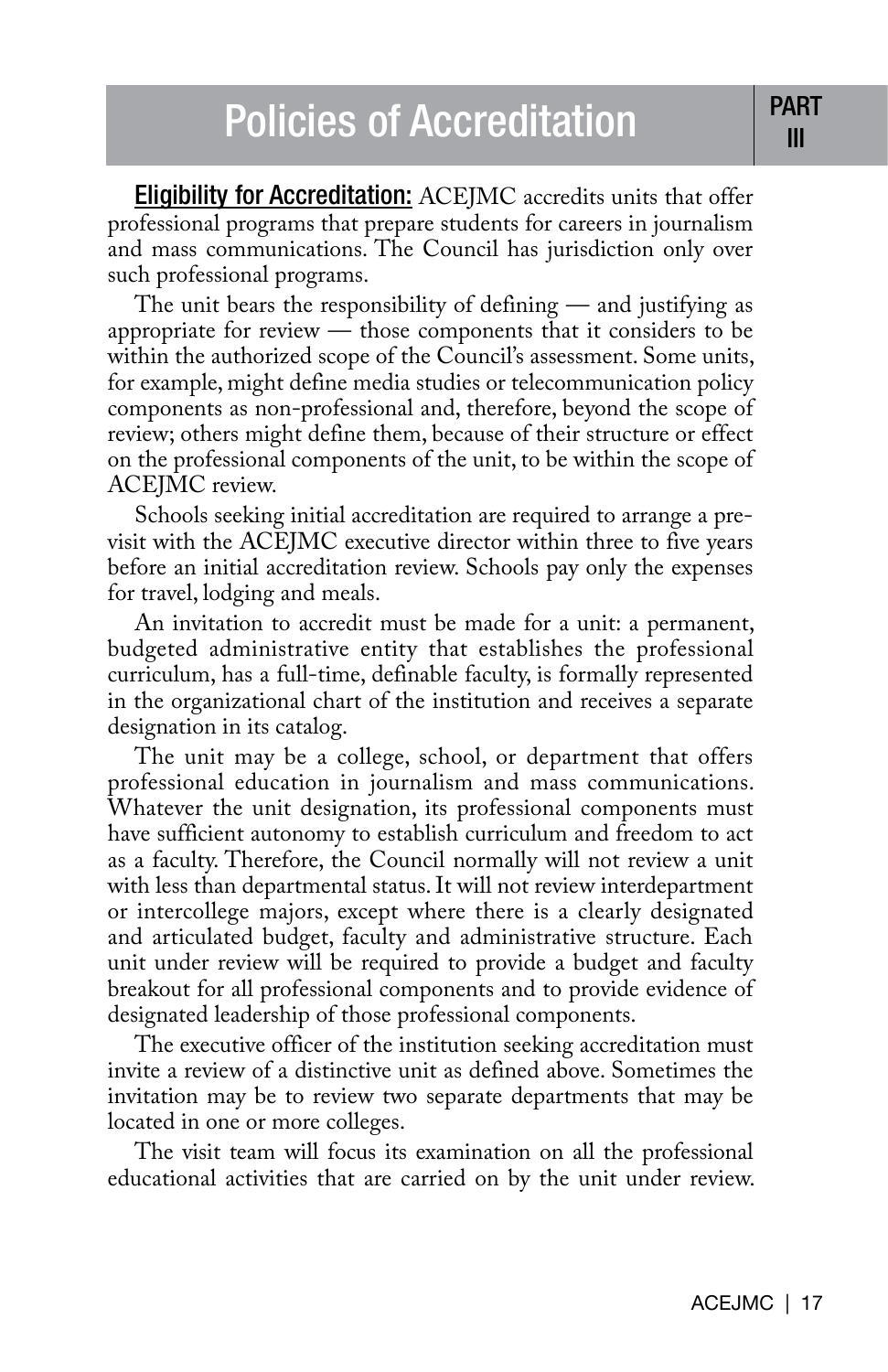It will, however, examine the entire administrative unit in which the effective control of such education is vested by assessing the relationships among the unit's professional and non-professional components. It will, for example, examine ways in which the nonprofessional components enhance or detract from the professional programs in journalism and mass communications through their effect on the budget, curriculum, hiring of faculty, awarding of tenure and establishment of general policy regarding professional education.

The team will assess the quality of the unit's professional components in terms of their stated objectives and in light of the specific standards of accreditation outlined in this publication.

If a unit that consists of professional and non-professional components is accredited, all Council publications will list only its professional components and will note only those components that fall within the scope of review of ACEJMC.

ACEJMC will not evaluate a unit that does not adhere to the Council's public accountability requirement to provide reliable and current retention and graduation data on its website. See Probation/ Suspension p. 38 for more information.

ACEJMC will not evaluate units within institutions that are not recognized by a regional or nationally recognized accrediting agency. This recognition, where such a body exists, is a prerequisite for accreditation of a unit by ACEJMC. ACEJMC will not renew a unit's accreditation or consider initial accreditation while the institution is the subject of an interim action by a regional or national accrediting agency, or by a state regulatory agency, potentially leading to loss of accreditation status or of legal authority to provide postsecondary education; or while the due-process procedures required by such interim action remain incomplete.

Accreditation of Programs Outside of the United States: ACEJMC's eligibility requirements for accreditation are the same for all programs, including those located outside of the 50 states. ACEJMC will evaluate only those international programs that are recognized by U.S.-based accrediting organizations and/or the appropriate governmental and nongovernmental quality assurance entities in that country or region.

ACEJMC will notify the appropriate governmental and nongovernmental quality assurance agencies of the unit's intent to seek review and will invite their comments. A site visit will not be scheduled until the Notice of Accreditation Review has been submitted to ACEJMC's executive director.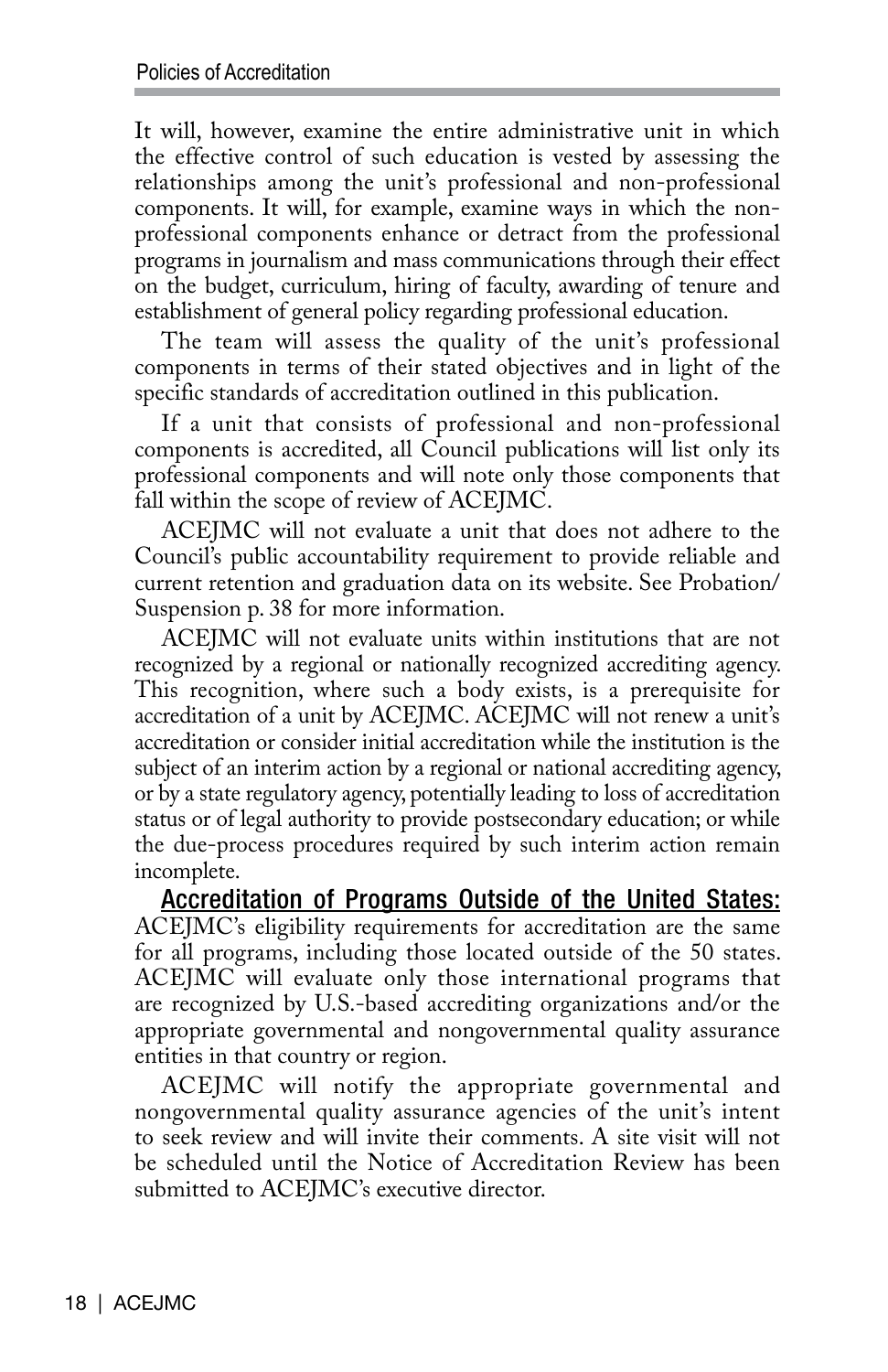All documents presented in the accreditation review process must be in English.

Review of Professional Graduate Programs: The Council evaluates only professional, not academic, master's programs. The Council does not evaluate Ph.D. programs or other graduate and undergraduate programs that are designed as preparation for academic careers or that provide non-professional education. A professional master's degree program in journalism and mass communications is one that prepares students to:

• Meet ACEJMC's basic competencies, with the added competency of contributing to knowledge appropriate to the profession.

• Think intelligently, strategically and critically about the fundamental and complex social and cultural issues of the profession.

• Master the skills and responsibilities of the profession with grounding in professional experience.

• Perform the profession's roles ethically.

Graduate professional programs must distinguish themselves from undergraduate professional programs by offering advanced, rigorous courses. The majority of courses must be taught by graduate faculty.

A professional master's degree program would require that half of its courses are of a professional nature and require a professionally oriented thesis, project or comprehensive examination.

If a unit requests that its professional graduate program(s) be evaluated for accreditation, it integrates material about the graduate program into its self-study report, with information about the graduate program clearly identified in the Indicators and Evidence sections for each standard. The burden of proof is on the unit to explain how its professional graduate program meets appropriate indicators.

Site-visit teams will make a separate overall recommendation for the accreditation status of the graduate program. It is possible that a team could recommend (and the Committee and Council approve) a different status for a unit's undergraduate program and its professional graduate program. Site-visit teams also will write a separate summary for each standard for graduate programs.

**Review of online degrees:** Online degrees from ACEJMC accredited programs will meet the same eligibility requirements, standards of quality and review process as onsite programs.

 **ACEJMC standards apply to all delivery channels including, but not limited to, traditional face-to-face instruction on the home campus or other locations, distance instruction using any technology, or a blend of distance and face-to-face instruction.**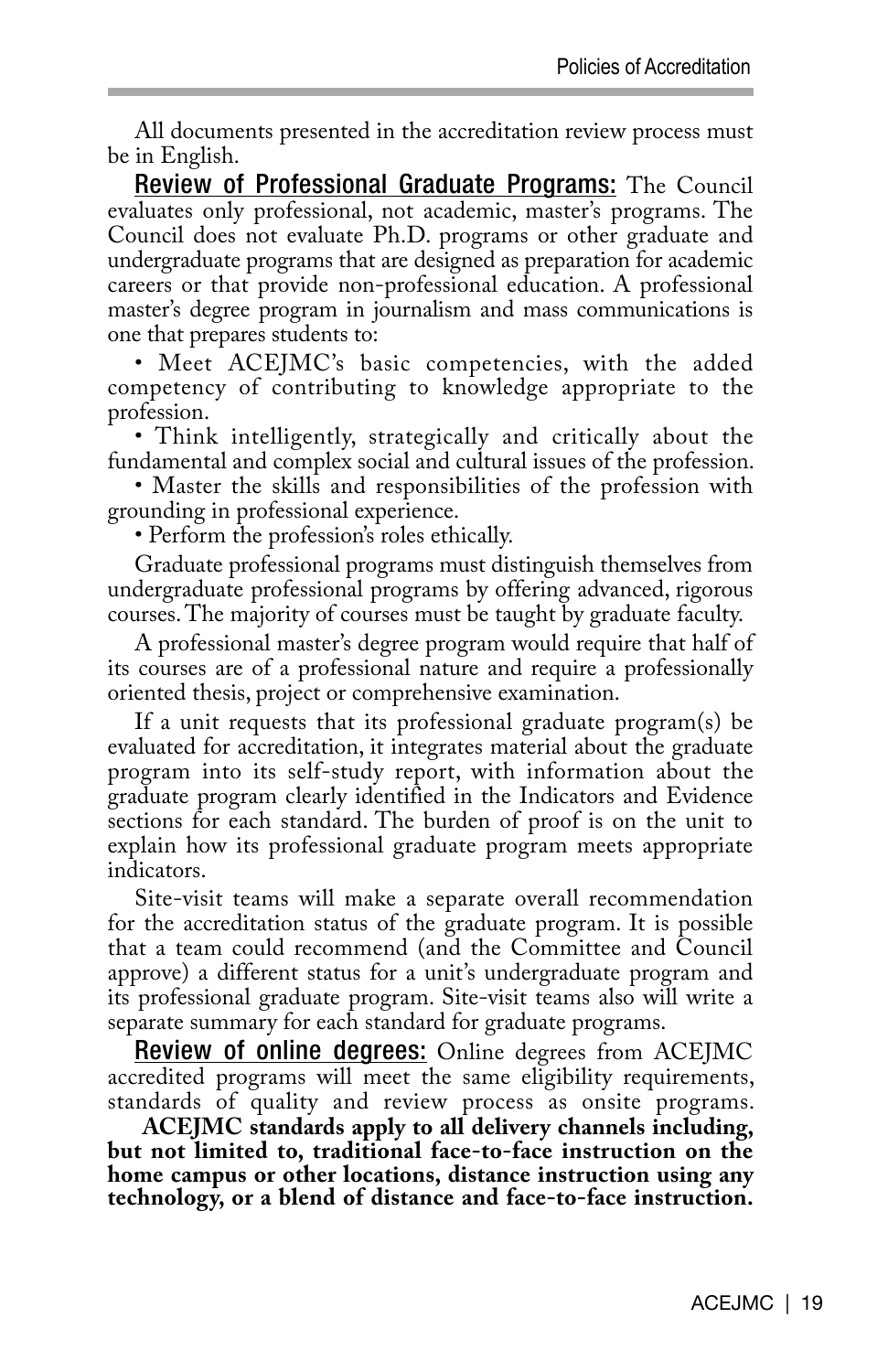Conflict of Interest: This policy applies to the entire accrediting process, from the selection of site-visit teams through the final deliberations of the Council. The executive director of the Council will share this policy with each site team invitee. The chair of the Accrediting Committee and the president of the Accrediting Council will call attention to the policy at the start of each of their respective meetings.

Every precaution must be taken to ensure that all participants in the accrediting process develop and express objective opinions and make decisions free from self-interest and personal bias. It is essential that the accrediting process be as free as possible from even the appearance of conflict of interest.

Accordingly, members of site-visit teams, the Committee and the Council must disqualify themselves from accepting site visit invitations or participating in the discussion of and voting upon accreditation issues in which they have a conflict of interest. The Council's administrative staff members also must guard against conflicts of interest in all accreditation activities.

The primary responsibility for determining potential conflicts of interest rests with each participant in the accrediting process. Participants who question whether they have a conflict of interest should consult with the President of the Council.

Those with conflicts of interest include, but are not limited, to:

- a) graduates of the institution under review;
- b) former employees of that institution;
- c) those who have been consultants to the unit within the past 15 years;
- d) those who have been under consideration for employment as finalists in a search by the unit;
- e) employees of the same education system;
- f) those who have any other relationship with the unit that might cause them to remove themselves from the process.

Committee or Council members whose units are being considered for accreditation or reaccreditation may not vote on those units. Such Committee or Council members must leave the table but may remain in the room. Such members may not participate during the discussion but may respond to questions when requested to do so by other Committee or Council members.

Committee or Council members who have been a part of a site team for the unit under discussion may not vote on that unit. They must leave the table but may remain in the room and can respond to questions from other Committee or Council members. They must not introduce more information into the discussion than is already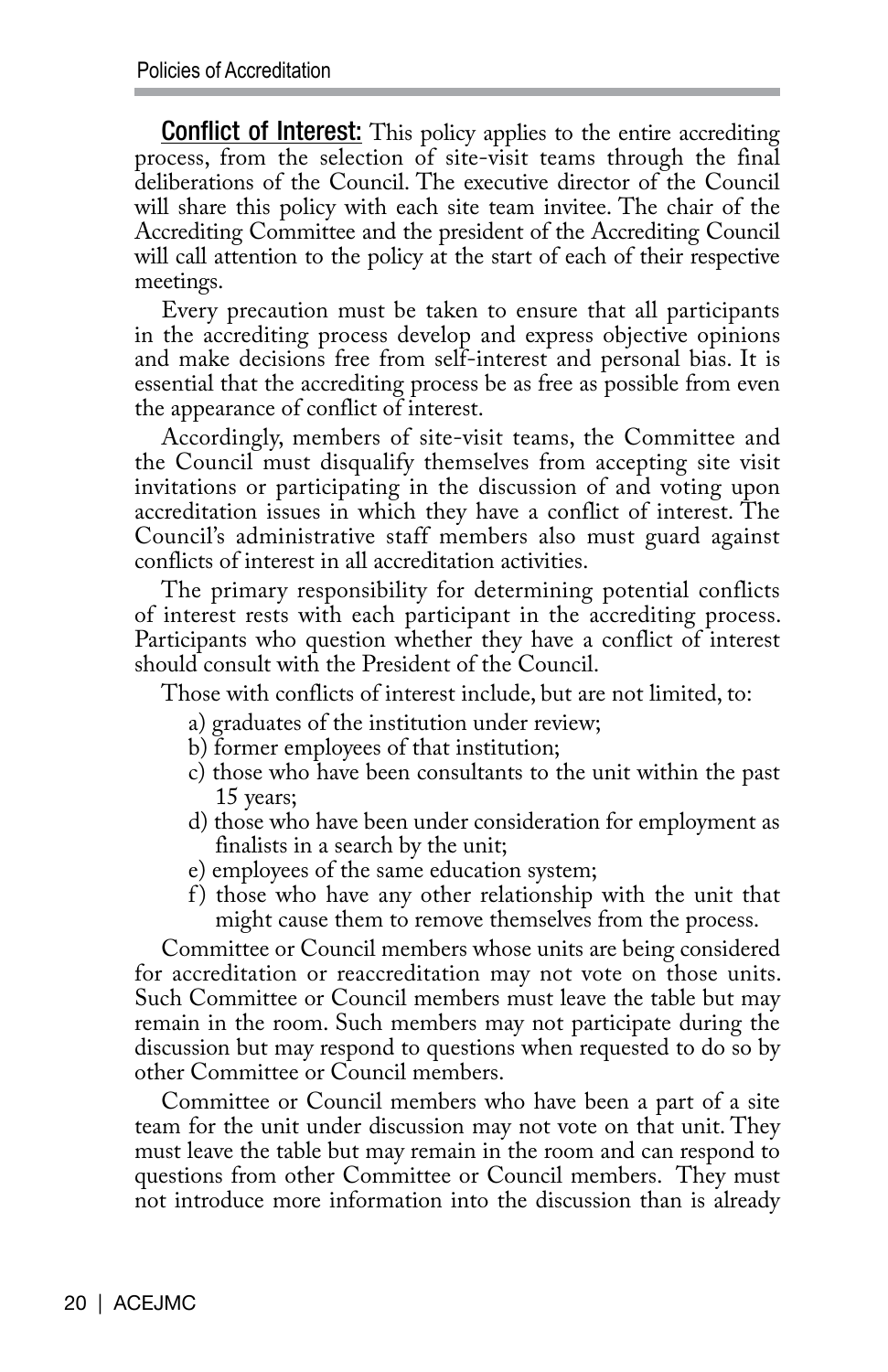available from the formal written materials before the Committee or the Council. The purpose here is to create fair and equitable conditions for those units whose site teams may not be represented on the Committee and Council.

Conflict-of-interest challenges will be resolved by the Chair of the Committee and the President of the Council at their respective regular meetings.

This policy refers to the concept of conflict of interest in the context of accreditation decisions. The prohibitions and limitations are not intended to exclude participation and decision-making in other areas, such as policy development and standard setting.

**Appeals Process:** The president of ACEJMC appoints a threeperson board each October to hear accreditation appeals. This Appeals Board is composed of two journalism/mass communications educators and one journalism/mass communications practitioner. None can be a member of the Council, the Accrediting Committee, or the site team that visited the institution initiating the appeal. No one who has a conflict of interest shall serve on the Board.

When the Council decides to award provisional accreditation or to deny accreditation altogether, the president of the Council, in a letter, informs the president of the institution and the administrator of the journalism/mass communications unit and gives the reasons for the Council's action. The appeal procedure open to the institution is explained in this letter.

If the president of the institution desires to appeal the decision, it must be done in writing within thirty (30) days of notification of the accrediting decision by the ACEJMC president. Appeals of accreditation decisions must be based on one or both of the following grounds: 1) evidence that the Council failed to adhere to applicable adopted procedures; 2) evidence that, based upon the record before the Council, the decision was arbitrary and capricious or not supported by substantial evidence. Appeals must be made in writing and must be based on concrete evidence that was in the record before the Council at the time of the original decision.

The ACEJMC president shall, within thirty (30) days after receiving a statement of appeal, send each member of the Appeals Board a copy of the statement. The chair of the Appeals Board immediately shall notify the members of the visit team, sending to each member a copy of the statement of appeal. The visit team members shall, within fifteen (15) days, respond to the appeal statement in writing addressed to the chair of the Appeals Board,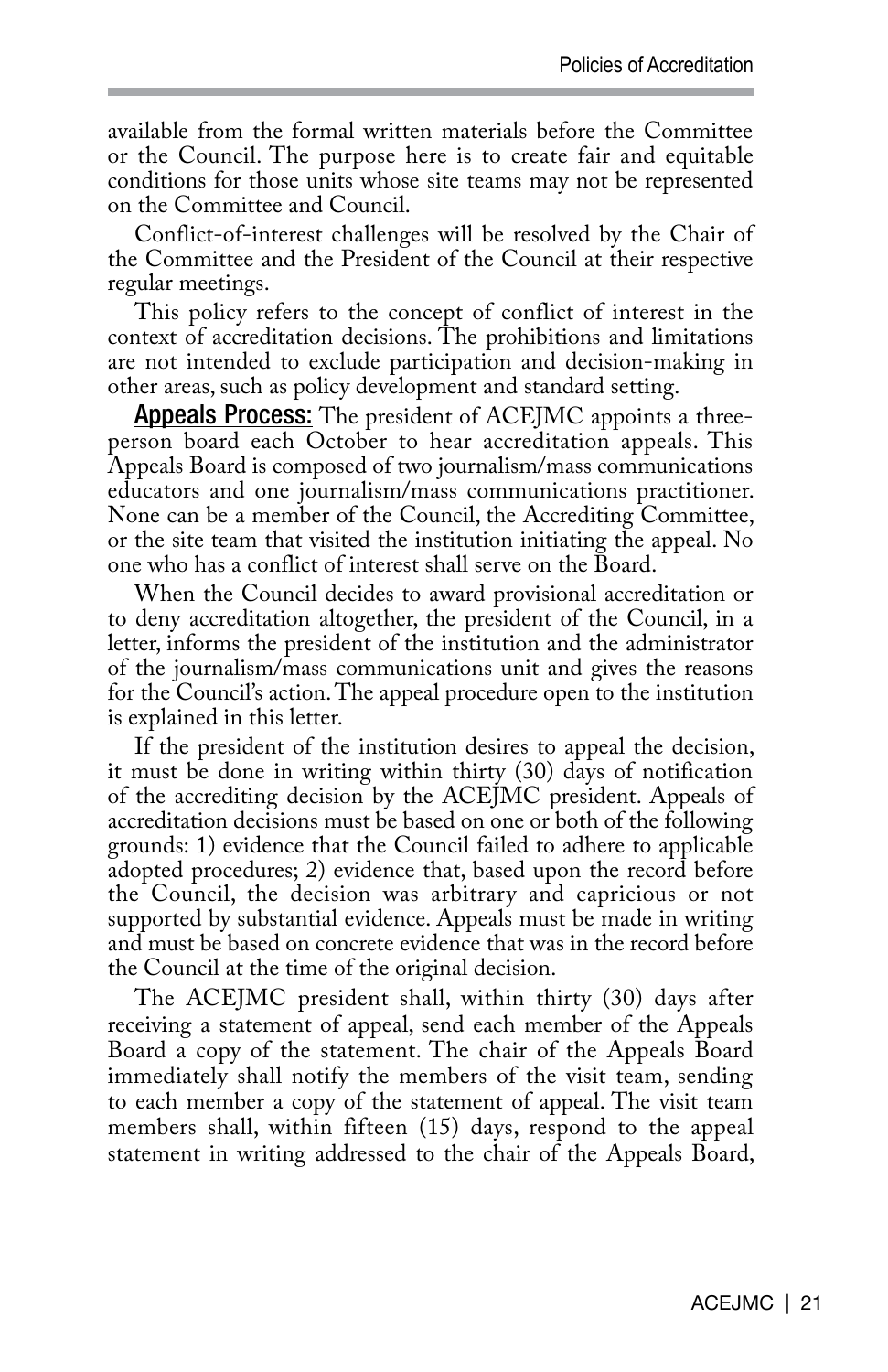who shall send copies of the visit team's responses to each member of the Board.

The Appeals Board will meet in open session at some time preceding the next regularly scheduled meeting of the Council. The chief administrative officers of the institution making the appeal and the site team chair shall be notified of the time, date and place of the meeting. They may attend the meeting, present oral and written arguments and receive questions from the Appeals Board. The institution has the right to representation by counsel in any appeal proceedings.

Ordinarily, the Appeals Board will base its recommended decision upon relevant written documents, but at its discretion it may consider the points raised in the oral and written presentations. The chair writes a summary of the Appeals Board's recommendation to ACEJMC. The Appeals Board's recommendation and the chair's written summary should be given to Council members no later than the night before the ACEJMC meeting. The chair of the Appeals Board presents the recommendation to ACEJMC members.

ACEJMC then considers the recommendation by the Appeals Board and exercises its responsibility for making the final accreditation decision. The ACEJMC president will notify the chief administrator of the institution and the administrator of the journalism and mass communications unit in a letter of the decision on the appeal and the reasons for the decision.

All expenses of the appeal, including travel, shall be paid by the institution initiating the appeal. Eighty percent of the estimated costs of the appeal hearing must be sent to the ACEJMC office two weeks before the date of the scheduled Appeals Board meeting.

While an appeal is pending and before a decision on the appeal is made by ACEJMC, there shall be no change in the accredited status for the institution making the appeal.

**Complaints Process:** Students, faculty, staff, administrators and other persons may report incidents in which they can present evidence an accredited unit or ACEJMC has violated accreditation standards, policies or procedures. The Council requires administrators of accredited units to inform their units of this policy.

The Council does not adjudicate, arbitrate or mediate individual faculty or student grievances against a program, nor does it act as a court of appeals in individual matters of admissions, appointment, promotion or dismissal of faculty, staff or students.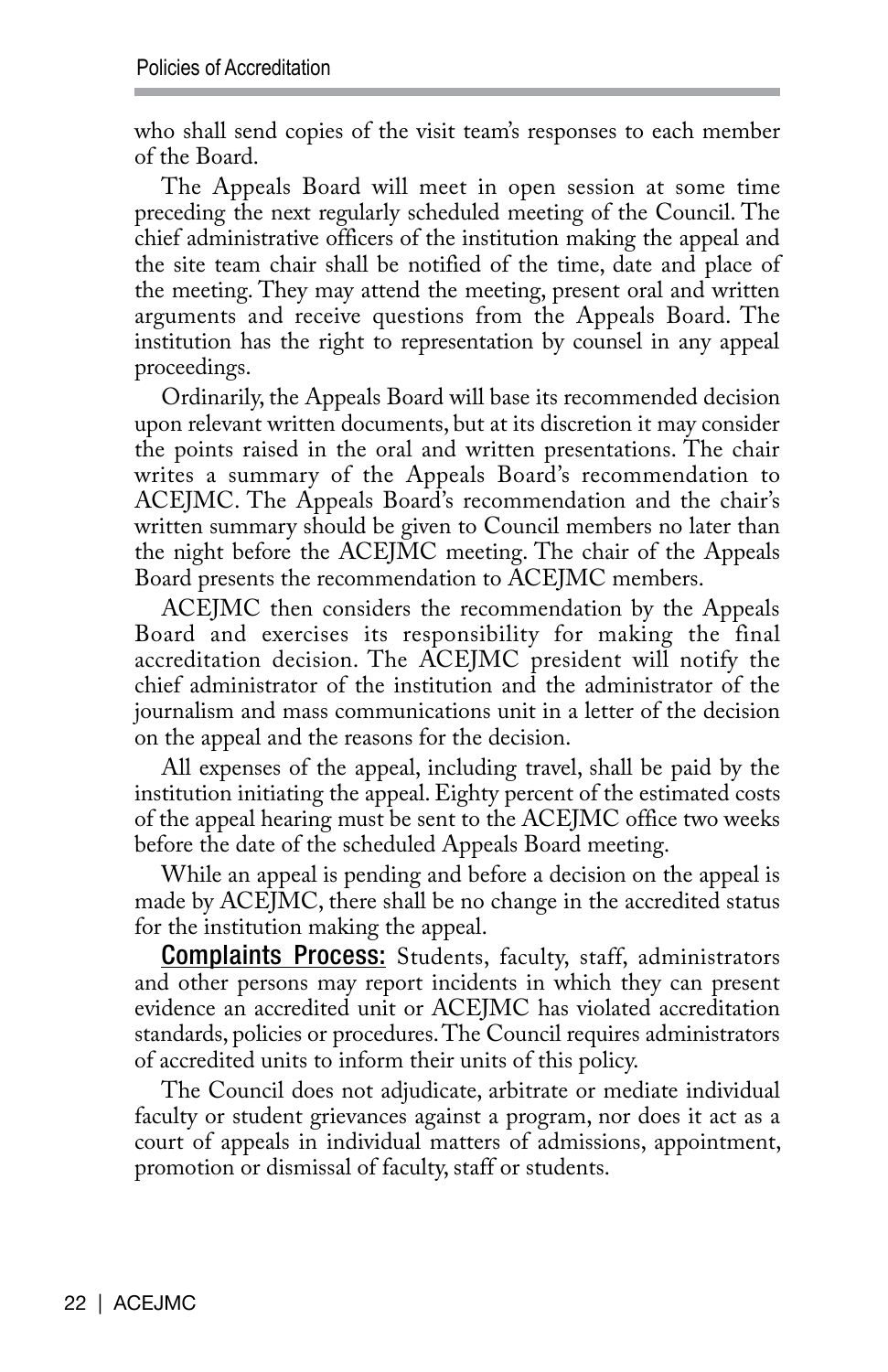Complaints must be made in writing and should be addressed to the president of ACEJMC. Complaints must be accompanied by documentation showing a specific, substantive violation of one or more standards, policies or procedures.

After receipt of a complaint against an accredited unit, the president will convene the Executive Committee to determine the validity of the complaint. If further action is warranted, the president will invite a response to the complaint from the institution, including other relevant information as the nature of the complaint indicates. The Executive Committee may then: 1) dismiss the complaint or 2) find the unit in violation of one or more standards. The Executive Committee could then find the violation to a degree that requires a change in the unit's accreditation status.

After receipt of a complaint against ACEJMC, the president will convene the Executive Committee to determine the validity of the complaint. If further action is warranted, the president will direct the executive director to gather relevant information and provide a response to the complaint. The Executive Committee may then: 1) dismiss the complaint; 2) determine that an individual representing or employed by ACEJMC may have violated a standard, policy or procedure, and counsel the individual; or 3) take further action as circumstances warrant, up to and including termination.

In the case of a complaint against a member of the Executive Committee, the president will direct the complaint to the Appeals Board.

The president of the Council will notify the complainant and unit or individual of the decision in writing. Decisions of the Executive Committee or Appeals Board may be appealed to the Council for consideration at the Council's next regularly scheduled meeting.

The Council requires all units seeking accreditation to maintain records of student complaints and their resolution. As part of the site visit, a visit team member examines the unit's record of student complaints. The Council expects this record to show timely, equitable and fair resolution of student complaints that are pertinent to the unit's compliance with accreditation standards.

ACEJMC maintains records of all complaints it receives and their resolution.

Open Meetings: All meetings of the Accrediting Council and its committees are open to the public. This includes meetings of the Accrediting Committee and the Appeals Board. Votes on accrediting decisions are taken in open session. The Council may go into closed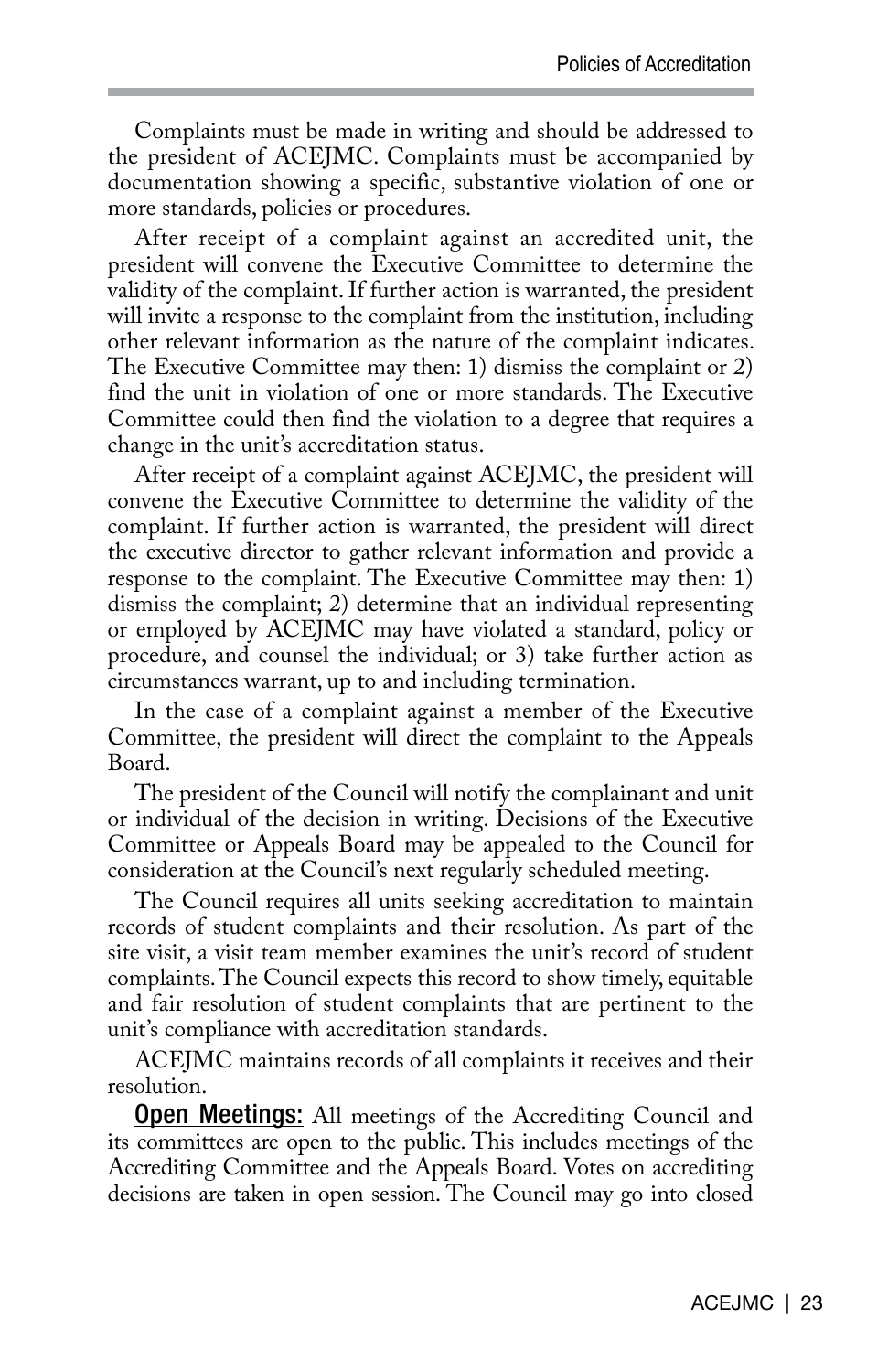session when the discussion centers on individuals; however, no official action may be taken in closed session, and all other discussions that do not focus on individuals will be open. (For information on open records, see p. 27, "Records.")

Review of Standards and Procedures: The Council uses several systematic methods to ensure that its accreditation standards are valid and reliable indicators of the quality of education or training provided by accredited programs and are relevant to the education or training needs of affected students. The Council also reviews the validity, reliability and relevancy of the processes used to apply the standards.

If any of these methods reveals potential problems, the Council may appoint a committee to examine any standard and determine whether it remains a valid, reliable and relevant indicator of educational quality. This examination may lead to a recommendation for revision of the standard. Potential problems of validity, reliability or relevancy of the Council's processes may be resolved similarly, or may be resolved administratively.

The Council measures the validity of its accreditation standards and processes by which they are applied by determining whether they actually assess: 1) the quality of a journalism/mass communications program; and 2) the efforts of a program to improve its quality. The Council measures the relevancy of the standards and processes by determining whether they are related to current educational and training needs of students of journalism and mass communications. The Council measures the reliability of the standards and processes by determining whether they provide a consistent basis for assessing the educational quality of different programs.

The Council uses the following methods to ensure the validity and relevancy of its standards and processes:

*Congruency with external agencies' recognition criteria:* The Council's staff examines the standards and processes annually to determine whether they remain congruent with the recognition criteria set by the Council for Higher Education Accreditation.

*Validation by affected parties:* After each annual accreditation review cycle, the Council's staff sends a questionnaire to each site team chair and the administrator of each program that has been reviewed. This questionnaire specifically asks these individuals to assess the validity, reliability and relevancy of the Council's standards and processes.

*Broad contributions to revision:* The Council ensures and documents that the broadest possible communities of interest contribute to developments or revisions of the standards and processes.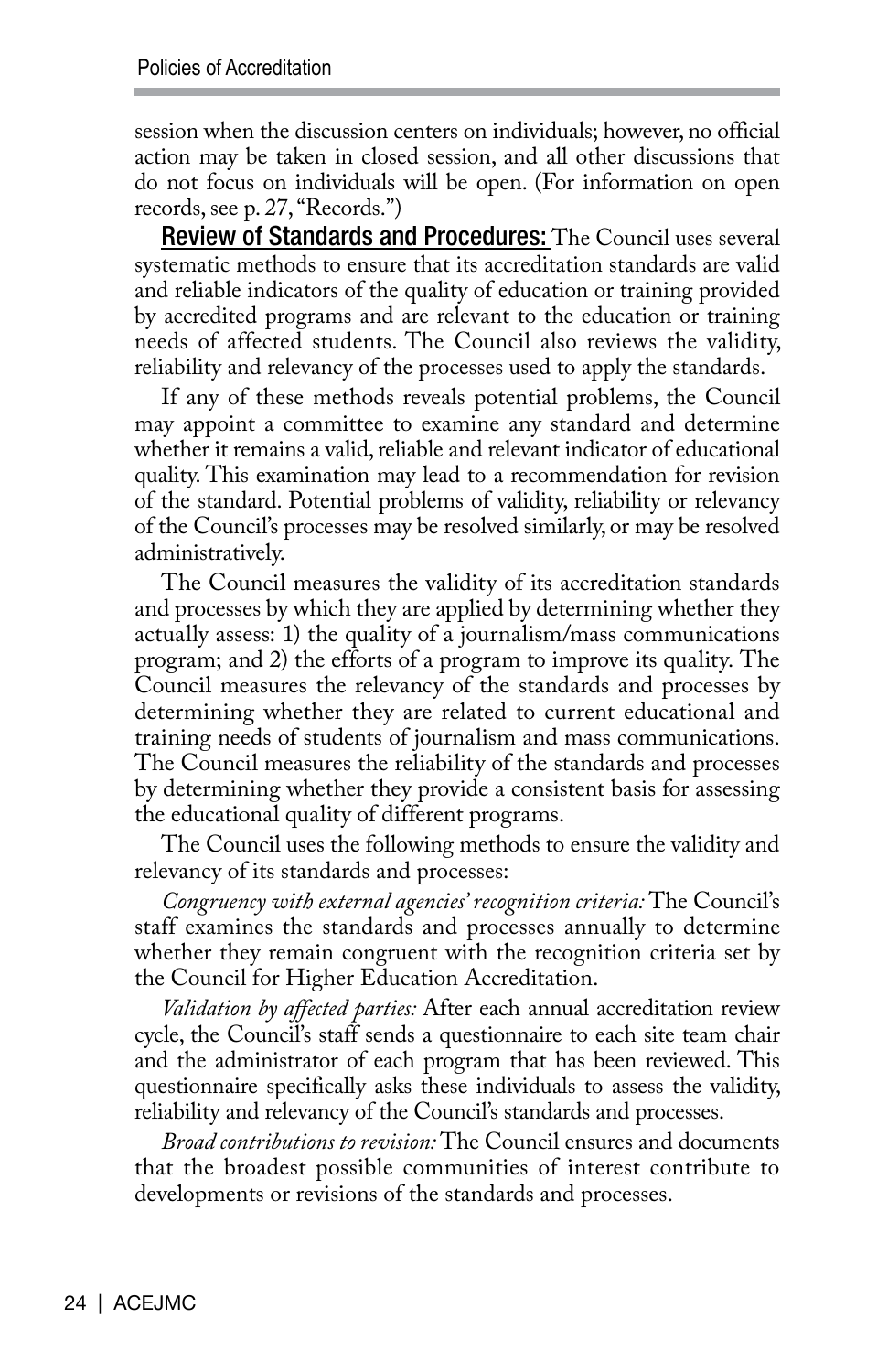*Review of noncompliance findings:* The Council's staff reports annually to the Council the number of noncompliance findings reported for each standard.

*Regular review of standards:* Every 10 years, the Council appoints a Standards Review Committee. This committee undertakes a full review of the accrediting standards, using the records of the above-mentioned processes and any other appropriate sources. This committee may recommend revision of the standards.

The Council uses the following methods to ensure the reliability of its standards and processes:

*Preparation of site team members:* The Council conducts training sessions designed to increase site team members' knowledge of the accrediting process. Attendance at these sessions is not required of experienced team members but is strongly encouraged for potential new team members. Each site team member receives a manual that explains the activities and responsibilities of a site team.

*Evaluation of site visits.* After each site visit, the unit administrator and the chair of the site team are each asked to provide an evaluation of the site visit and the work of the team members. The evaluations are sent to the executive director. The purposes of this review are to evaluate the process and the procedures used in making site visits, to guide the executive director and others in the selection of team members for subsequent visits and to develop general information about the work of site teams for training sessions for prospective team members.

*Experience of site team chairs:* Individuals are assigned to the position of site team chair only after they have served as members of several site teams and have demonstrated leadership and an understanding of the accreditation process.

*Records of previous decisions:* The Council's staff maintains records that show, for each accreditation decision, findings of noncompliance with standards, accreditation recommendations by site teams and the Accrediting Committee, accreditation decisions by the Accrediting Council and explanatory comment. These records may be used to ensure that current decisions are congruent with previous decisions.

**Public Notice of Accrediting Actions:** The Council publishes the names of units to be reviewed for initial accreditation or reaccreditation well in advance of the reviews. This notice is accompanied by an explicit invitation for comment by third parties, limited to written comment speaking directly to a unit's compliance with the Council's published accreditation standards.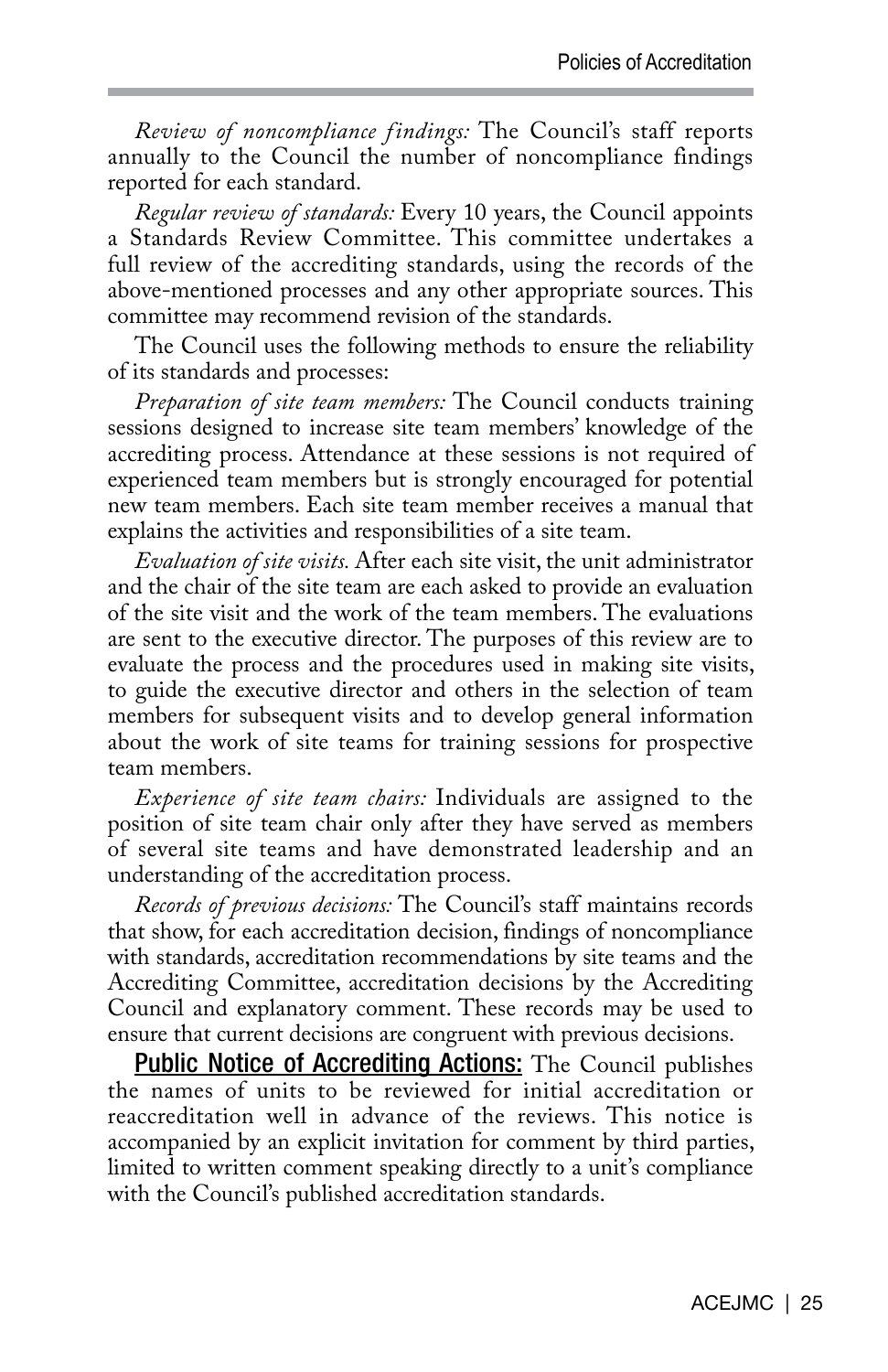Within 30 days of accreditation decisions, the Council notifies other appropriate accrediting agencies, appropriate state regulatory agencies and the public of: final decisions to award accreditation, reaccreditation, or provisional accreditation; final decisions to deny, withdraw, suspend, or terminate any unit's accreditation, or take other adverse action; and final decisions by units to voluntarily withdraw from accreditation or allow their accreditation to lapse.

Within 60 days of a final decision to deny, withdraw, suspend, or terminate any unit's accreditation, or take other adverse action, the Council makes available to other appropriate accrediting agencies, appropriate state regulatory agencies, and the public on request, a brief statement of the reasons for the decision, accompanied by any comments the affected unit may wish to make regarding the decision.

The Council submits to the Council for Higher Education Accreditation copies of its annually updated directory of accredited programs; any proposed changes in its policies, procedures, or accreditation standards that might alter its scope of recognition or compliance with CHEA requirements; any annual report it may prepare; and any annual data summary or other information that CHEA may request.

**Benefits of Accreditation:** Among the benefits of accreditation, two are especially important. One is the substantial value of the self-study and peer review that the process requires. The other is the assurance of quality and standards that accreditation gives to parents and prospective students, prospective employers and the general public. This second benefit is supported by the Council's commitment to full public disclosure of its actions.

Shortly after its meetings, ACEJMC releases a report of the Council's actions regarding the accreditation status of institutions that it reviews. The public announcement of its actions is made after ACEJMC notifies the institutions and provides them an explanation of the decisions.

Schools that receive provisional status will carry that designation in all of the Council's published information. These schools are required by the Council, when they use the term "accreditation," to list themselves as having provisional status. Schools seeking accreditation for the first time may be granted provisional status; however, they will not be listed in any Council material until they obtain full accreditation.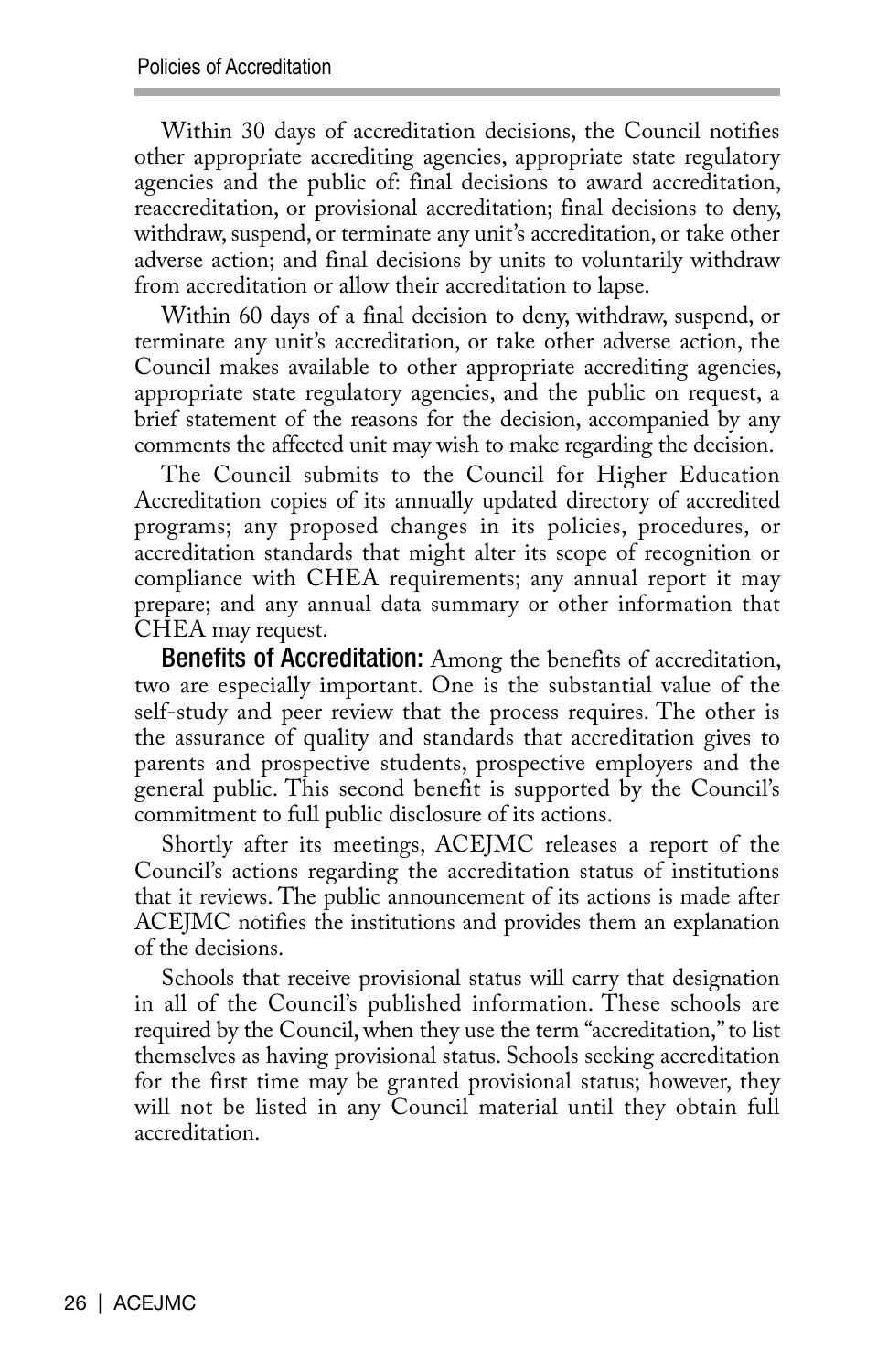Information to the Public: ACEJMC encourages its accredited institutions to publicize accredited designation in school literature and on school web pages. Institutions should ensure such publicity about accreditation accurately reflects ACEJMC actions. Such publicity should include the specific academic or instructional programs covered by accreditation status and the name, address and telephone number of ACEJMC. The institution should ensure that making public a portion of the team report does not present a misleading picture of the content of the overall evaluation.

The Council president or executive director will notify the president of an institution when ACEJMC becomes aware that the school's use of the term "accreditation" is not in accord with ACEJMC action or is otherwise misleading. Accredited units are to use ACEJMC accreditation to promote only the degrees or specialty reviewed by ACEJMC. Unaccredited units cannot use any association with ACEJMC in promoting their programs.

In the event of such an occurrence, ACEJMC will ask the institution to correct the situation. If the institution is unwilling to do so, the Council will issue a public statement to clarify the accreditation status of a unit or specialty and will take further action as necessary.

Records: The Council keeps complete and accurate records of accreditation reviews of each program, including: site team reports; responses by units to team reports; reports of any interim, periodic, or special reviews; and the program's most recent self-study report. The Council also keeps complete records of: all accreditation decisions; minutes of Council and Committee meetings; correspondence and supporting documents relating to appeals and complaints; general correspondence; and other documents related to its accrediting activities.

Beginning with the 2012-13 review cycle, site team reports are available on ACEJMC's website under the Accreditation Status of Programs listing at www.acejmc.org/accreditation-reviews/ accredited-programs/. This includes the site team reports when units received provisional reaccreditation.

Site team reports before the 2012-13 review period are available by contacting the ACEJMC office. (See p. 84 for contact information). Reports are not available before the 1989-90 academic year, when ACEJMC's open-meetings policy became effective.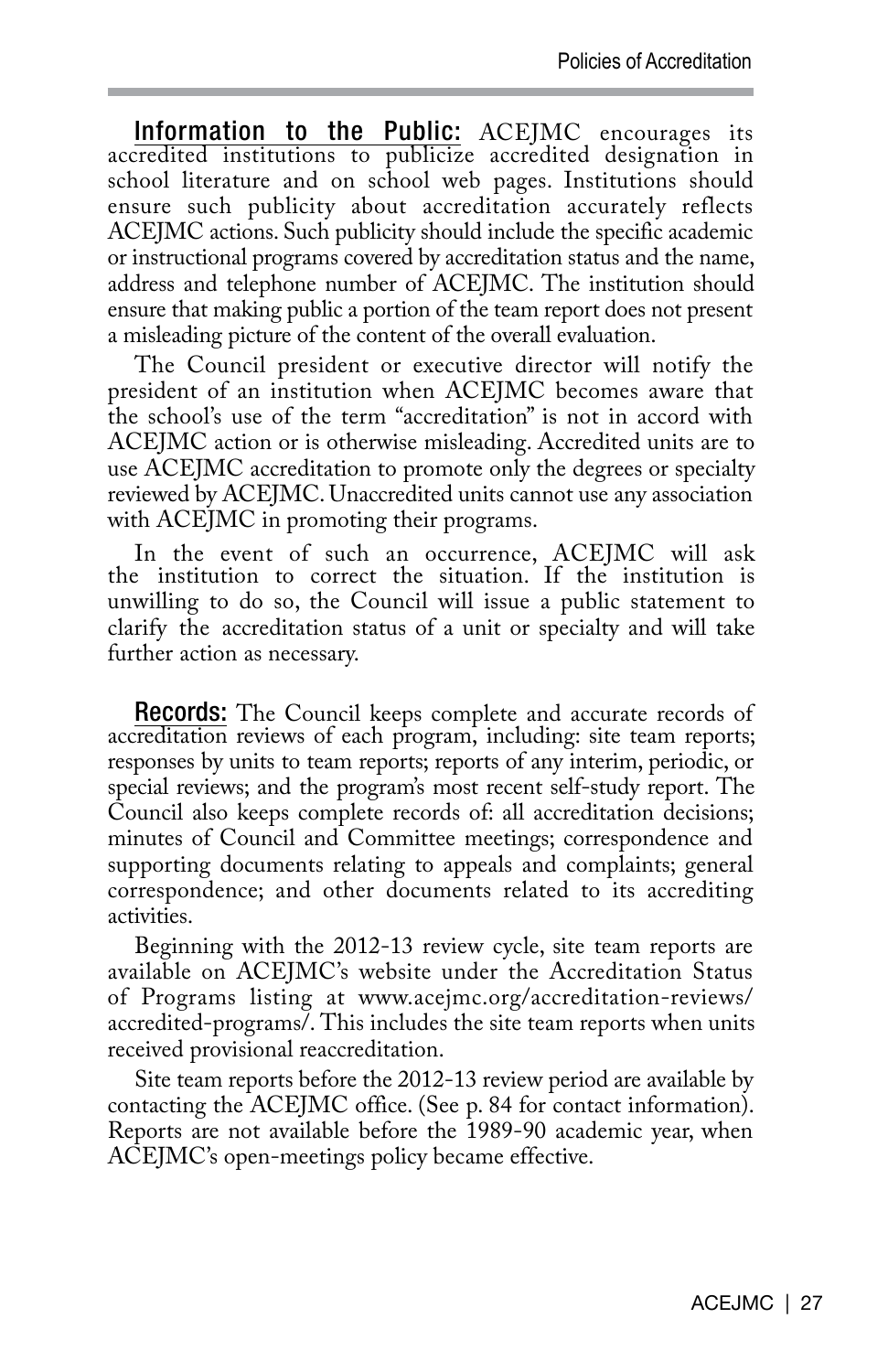# PART Process of Accreditation

Invitation from the Institution: For both initial accreditation and renewal of accreditation, the process starts when the chief executive officer of the university seeking accreditation sends a letter of invitation to the ACEJMC executive director. Units located outside of the 50 states also must submit a Notice of Accreditation Review form at this time. After the initial site visit, visits are made at six-year intervals upon subsequent invitations.

The Council works on a multi-year cycle for scheduling visits. A new school must inform the executive director at least three years before it expects a visit in order to be placed on the schedule. In fact, almost all schools or departments seeking initial accreditation schedule the visit three to five years in advance to allow time for a pre-visit.

An institution that has invited ACEJMC to examine its program and render an accreditation judgment may withdraw its invitation at any time before the final decision by the Accrediting Council on the accreditation status of the unit. ACEJMC may withdraw the accreditation of a unit if, after due notice, the institution does not permit a re-evaluation. When the time for renewal nears, the executive director of ACEJMC reminds the institution.

Postponement of Accrediting Visits: The Council will not routinely postpone accrediting visits except under extraordinary circumstances. For example, it will not grant one-year postponements for purposes of convenience, scheduling, new buildings, internal review, or for a change of administrators.

The executive director has the authority to grant postponements for one year. The full Council considers requests for a second year's postponement. If the executive director denies a postponement request, the school has fifteen (15) days after receipt of notification of the denial to appeal the decision to the Council's Executive Committee. If a postponement is approved, an asterisk will be placed beside the school's listing in the back of this publication and on ACEJMC's website indicating that the school has delayed its accreditation visit.

The deadline for requesting postponements is July 1 two years before the scheduled visit. The deadline for requesting a postponement for a unit on the 2022-23 visit schedule was July 1, 2021. The deadline for requesting a postponement for a unit on the 2023-24 visit schedule is July 1, 2022.

IV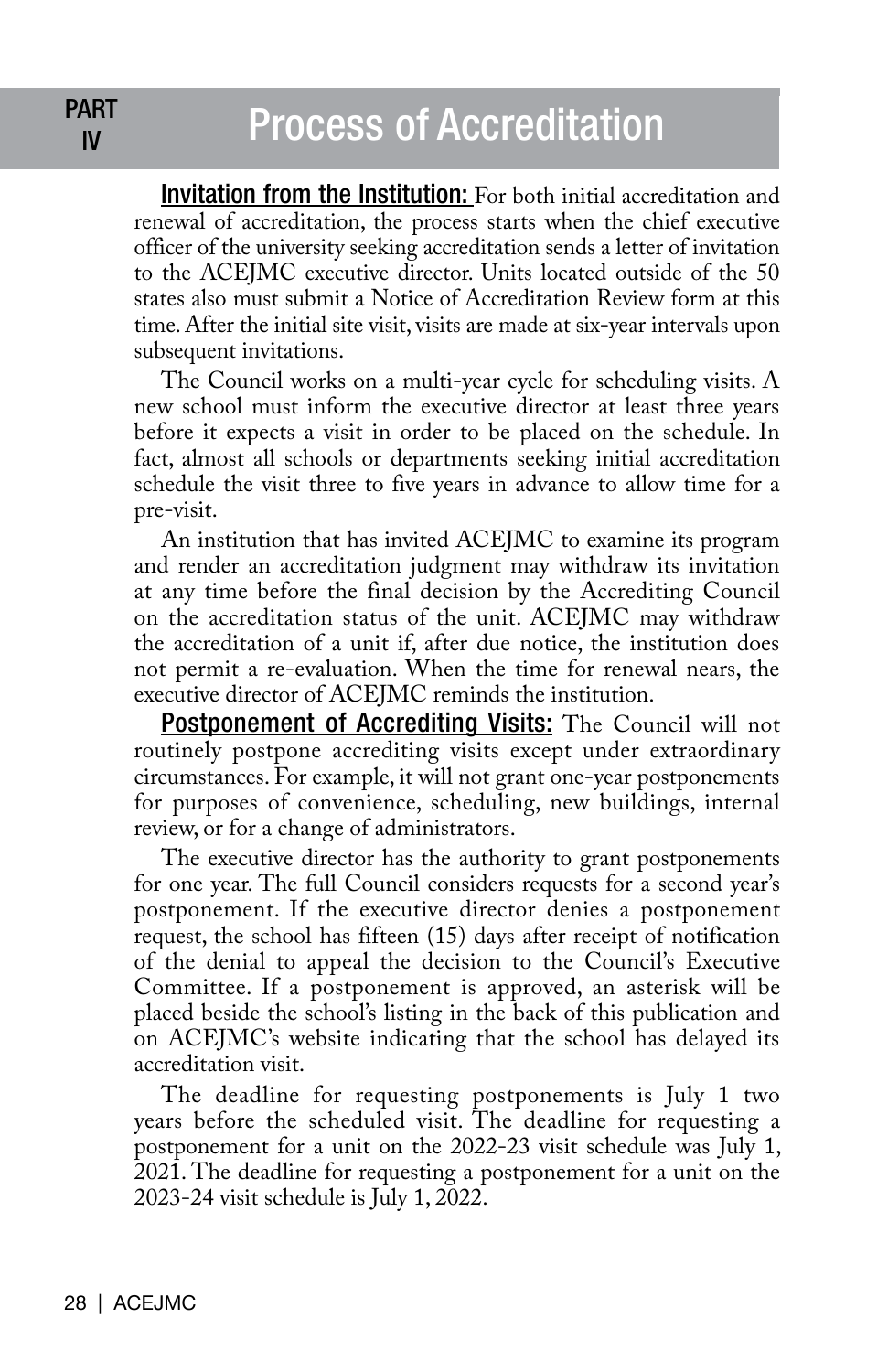The Self-Study: The heart of the accrediting process is the self-study, a systematic examination by the unit of the environment in which it operates, its mission, range of activities, accomplishments and plans for the future. The twin objectives of the accrediting process — quality assessment and quality enhancement — depend on a thorough self-study. A majority of a unit's faculty and administrators should accept the findings of the study.

The self-study should concentrate on the extent to which a unit achieves its goals. Thus, the quantitative judgments about equipment, faculty, budgets and the like should be evaluated to show how they help the unit fulfill its purpose. The team reports will contain the unit's mission statement to help the Accrediting Committee and the Council determine how well the unit is accomplishing goals.

The periodic self-study is a mechanism for change. It permits a unit to address the need to change its mission or its programs and activities. A self-study preceding an accrediting visit might very well clarify a need to shift emphasis. By the time of the site visit, the shift might not be completed, so that the unit might not be able to accomplish its newly identified purpose. However, the unit should be able to demonstrate that it has made sufficient plans and has won the institution's endorsement to accomplish that new purpose in the future. If evidence also exists that the unit has accomplished its purposes in the past, the site-visit team shall take such a change of emphasis arising from the self-study process as a positive sign.

The Self-Study in Relation to Accrediting Standards: Another major focus of the self-study conducted as a part of the accreditation process is the extent to which the unit complies with accreditation standards. In the planning and design phase, a unit may identify additional purposes for the self-study. In any case, most accreditation standards fall naturally within the scope of a comprehensive selfstudy.

The self-study is not done for ACEJMC alone. An effective self-study depends upon internal motivation, and several factors contribute to internal motivation. The unit participates voluntarily in the accrediting process as a means of quality assessment and quality enhancement. Participation includes the evaluation of the unit's program and activities against ACEJMC standards. Thus, the evaluation of the unit against those standards becomes a unit purpose.

**Organizing the Self-Study:** The self-study shall be conducted during the academic year before the team's visit. The self-study in advance of a site visit generally is conducted every six years.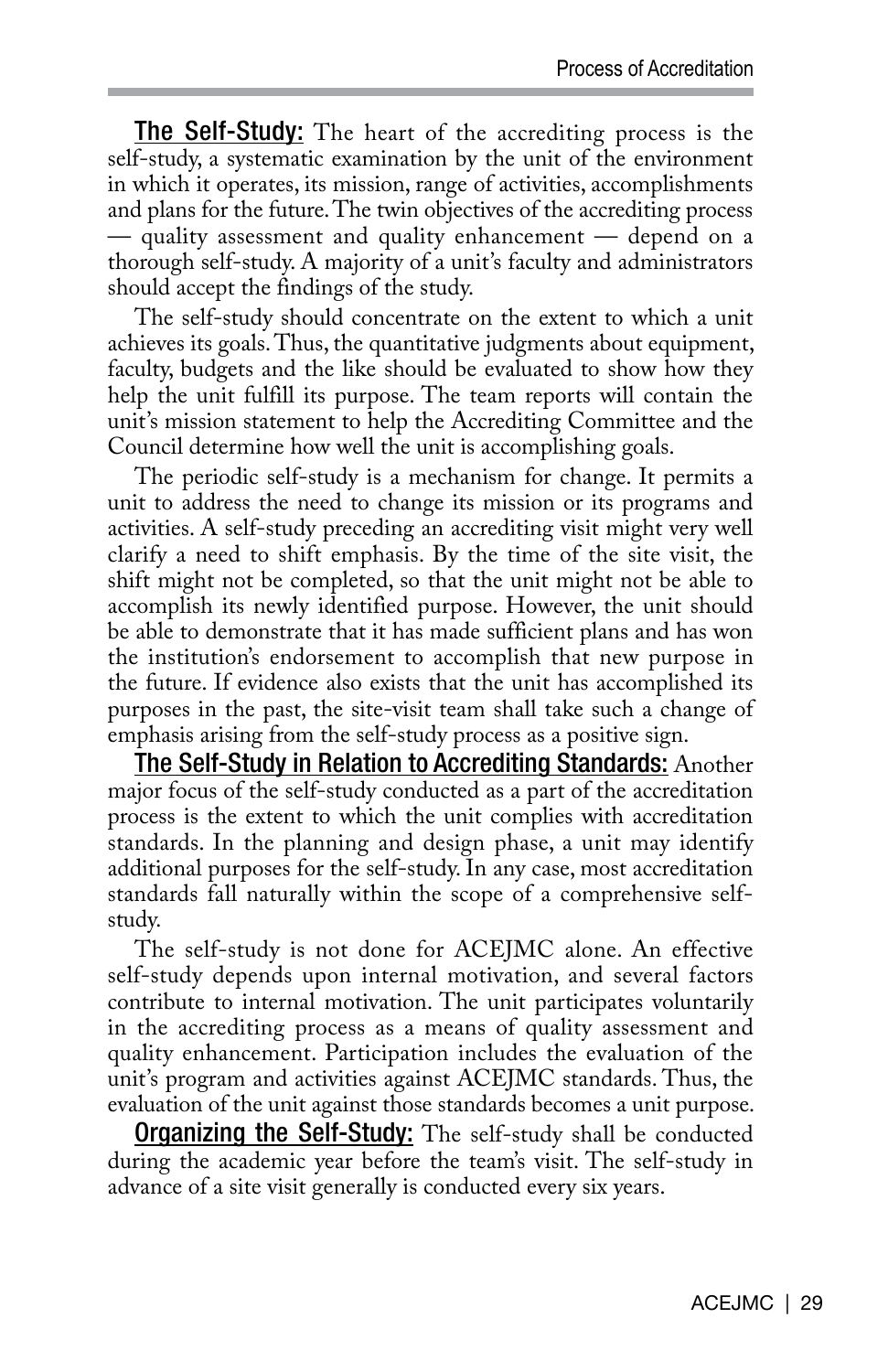The design of the self-study will be unique to the unit, depending on its size, the range of its responsibilities and the specific purposes of the self-study beyond an assessment of the extent to which the unit complies with the accrediting standards. However, the following elements are common to self-studies:

A self-study has two general objectives. First is the assessment of the extent to which the unit is accomplishing its goals, including its compliance with accrediting standards, and its capacity to do so in the future. Second is the development of a plan of action. Two questions to measure the success of the self-study process are: "Did it make things happen? Were they for the better?"

The size and complexity of the unit will affect the structure of the self-study. It is often useful to designate a coordinator to lead the work. The coordinator may work through a steering committee, which will be particularly active in the planning and design phase and in the development of the final report and recommendations. This committee may delegate to others both inside and outside the unit the responsibility for collecting data and evaluating parts of the program.

The unit reviews existing planning documents, previous accrediting reports and the current standards. It develops a list of key questions to be addressed in the self-study.

At this stage, the unit may set a tentative timetable, draft a preliminary outline for the report, identify the methods that it will use to evaluate its program and activities, develop a list of data needed for the study, decide how the recommendations and action items will be developed and assign someone to write the report.

The study usually includes an examination of the environment in which the unit functions (within the institution as well as outside), an assessment of the number and quality of students served, the values of the faculty and the institution, the competitive advantages that the unit enjoys and the strengths and weaknesses of the unit.

These assessments may be followed by an examination and revision of the mission of the unit and the identification of goals, programs and activities to accomplish the mission. A next step would be the assessment of the extent to which the unit is able to accomplish its goals. Finally, the unit develops plans to enhance the chances of its success and identifies a mechanism to evaluate those plans.

Having developed a mission statement, a unit might go on to examine its goals and decide whether they are clear and appropriate to the mission. Next, a unit will consider whether the programs and activities it has undertaken to accomplish those goals are consistent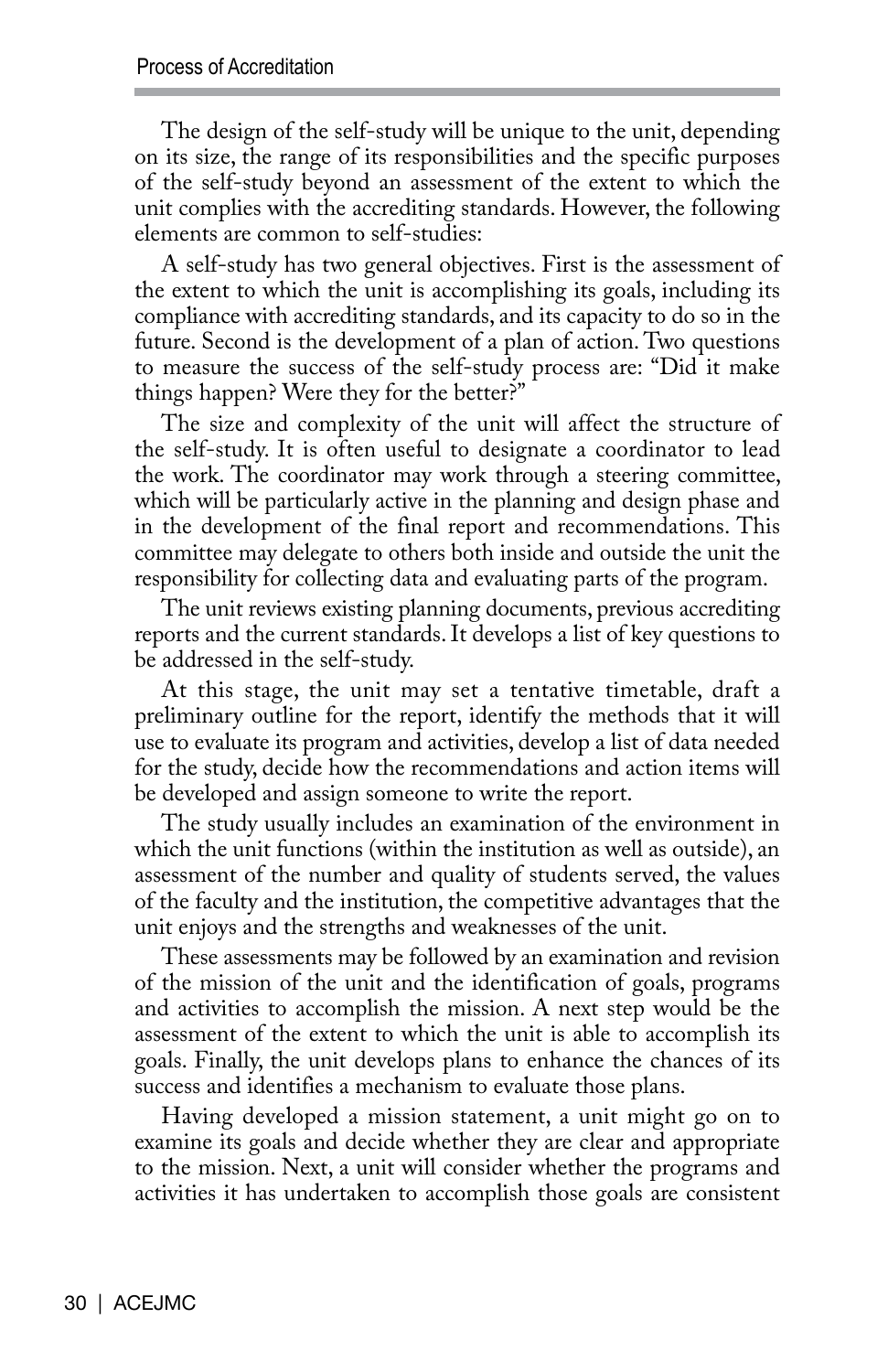with the goals, whether they are working, what problems exist, possible solutions and the adequacy of resources to meet the goals. Last, a unit will probably wish to explore the extent of its compliance with accreditation standards and how to bring itself into fuller compliance.

The Council views a good self-study as being essential for a successful site visit. The visiting team is asked to assess the quality of the self-study, and the team report includes that summary opinion.

**Preparing the Self-Study Report:** The executive director sends each unit that has requested a review by ACEJMC digital templates to use in the preparation of the text and tables in the self-study report. These template files provide a coherent structure for gathering and presenting the quantitative and qualitative information that establishes the foundation of an effective self-study document. They are sent in September of the academic year before the visit occurs.

The self-study report contains two parts: Part One, a set of responses to questions about the unit; and Part Two, more detailed information about compliance with the accrediting standards and supporting documentation.

Part One is essentially an introduction to the report. It covers such basics as size of enrollment in each academic specialty, the unit's mission, membership of the faculty, and accreditation history. The information in Part One is included in the site team's report to the Committee and Council.

Part Two of the report has two parts: supplementary information about the unit's mission and scope; and a series of sections in which the unit documents its compliance with the accrediting standards. The supplementary information section summarizes the unit's history and traditions, its purposes and activities and its goals and plans for the future. The sections on each standard contain text and tables providing detailed information related to the standard.

The best self-studies are well written and concise and focus on key issues. They present a candid and balanced view of the unit's strengths and weaknesses and provide a systematic analysis of the unit's compliance with the accrediting standards. Assembly of information for the self-study is not intended to burden a unit unduly. Whenever possible, the unit should present information and data in forms readily available.

**Submission and Review of the Self-Study Report:** The unit submits its self-study report in a digital format to the ACEJMC office for preliminary review. The self-study due date is established when the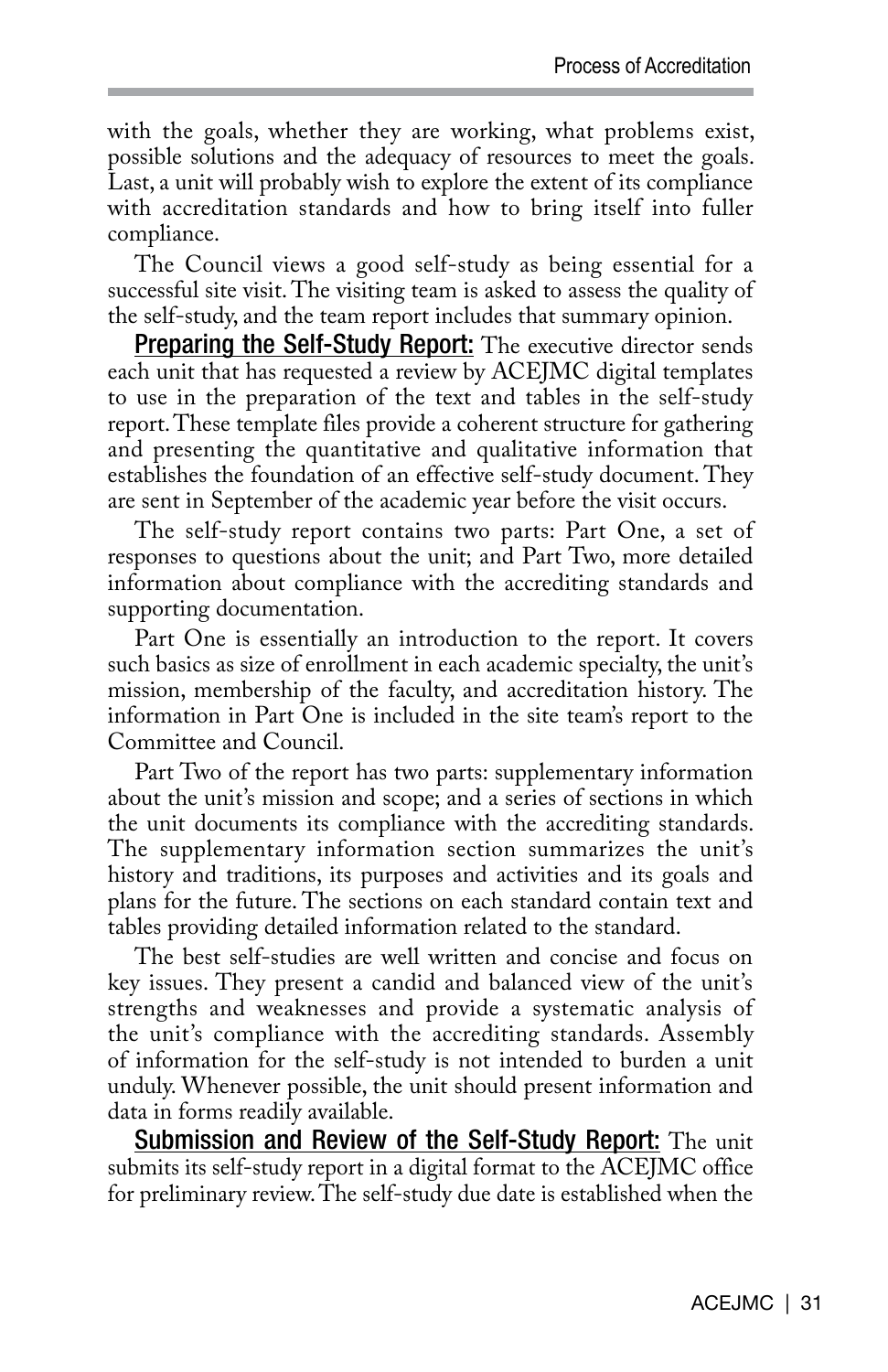visit date is scheduled. The executive director will review the report to determine whether it provides a satisfactory foundation for the site visit. Occasionally, that examination will identify large inadequacies. The executive director has the authority to postpone or cancel an accrediting visit if the self-study is not of sufficient quality for the team to evaluate a unit. In other cases, the executive director may ask that additional information be supplied for the site-visit team. The executive director also may cancel an accrediting visit if the unit misses its self-study deadline. After determining that the self-study report provides a satisfactory foundation, the executive director will notify the unit to send copies to the chair and members of the visiting team.

It is the responsibility of the unit to inform the Council of significant changes that occur between submission of the self-study and the visit or between the visit and the Committee and Council meetings.

**Waiver requests:** If a unit seeks a waiver from the expectations of a specific indicator, it must provide reasons and evidence for the waiver in its self-study. When the unit submits its self-study for review, it must specifically request the waiver and identify the standard(s) and page(s) where it makes its case. When the unit submits its self-study to each team member, it must repeat this request. The site team has responsibility to grant or deny the request and must justify its decision in its site report.

The Self-Study Report and the Site-Visit Team: The principal responsibility of the visit team is quality assessment. The team must prepare its own report regarding the extent to which, in its judgment, the unit meets the standards of good practice expressed in the general principles and the accrediting standards of ACEJMC. The team must recommend to the Accrediting Committee and to the Accrediting Council the approval, denial, continuation, or change in the accreditation status of a unit.

From its examination of the self-study report before the visit, the team will develop questions about the unit to explore during the visit. The report is the basis of the team's initial understanding of the unit, its mission, the range of its programs and activities, its evaluation of itself and its plans for the future. Thus, a report that merely describes the unit is not a satisfactory base on which to build a useful site visit.

A self-study report developed from careful analysis of the unit's programs and activities will eliminate tension that sometimes develops between the team and personnel of a unit concerning what a team might "find" during the visit. A well done self-study should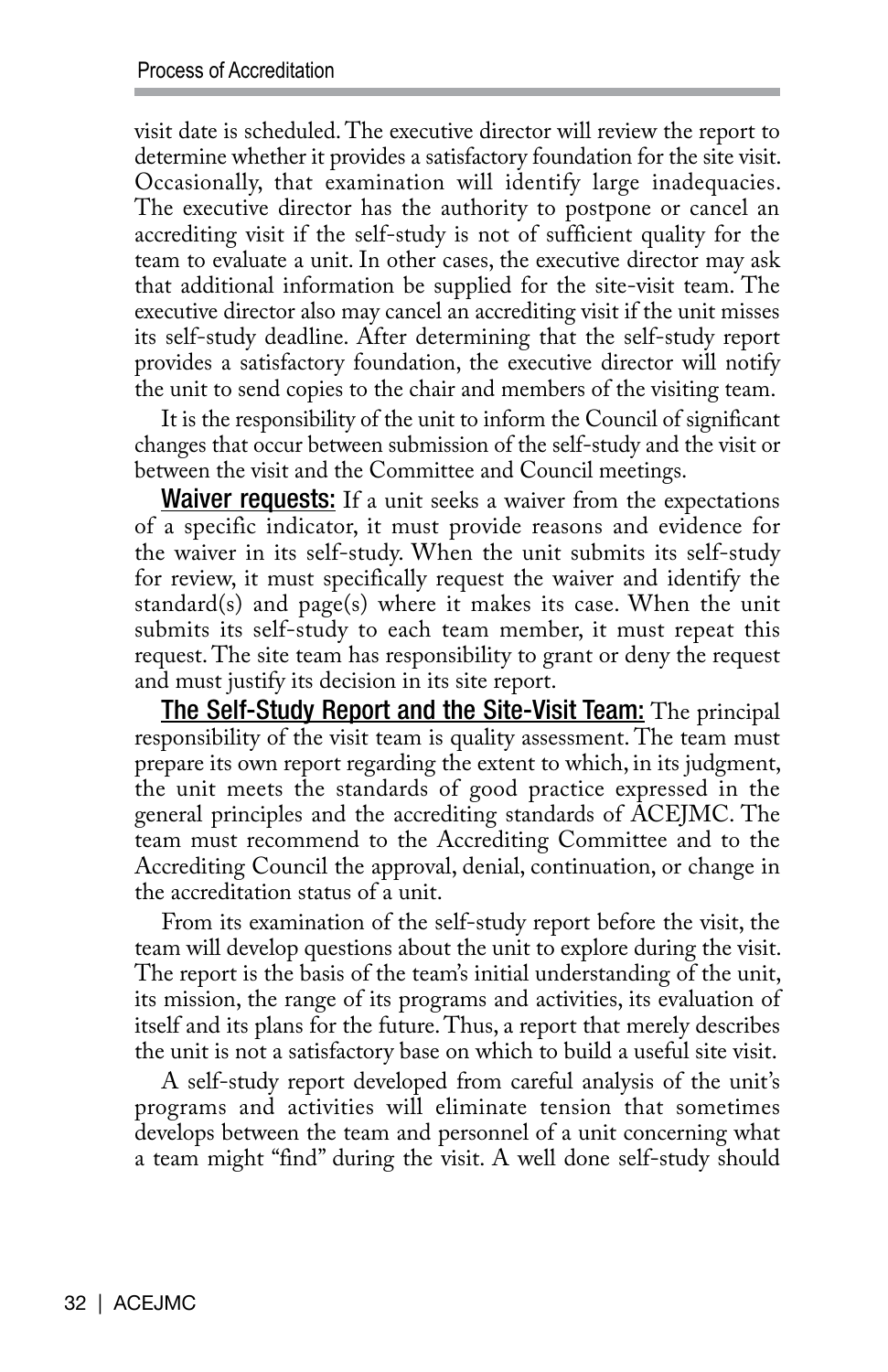eliminate surprises. It also indicates the unit enjoys good management, establishes priorities accurately and uses resources effectively.

Visiting teams are especially vigilant to determine whether deficiencies recorded in the previous visit report have been corrected. Teams also determine whether schools meet any major claims they have made of outstanding performance in areas other than the nine standards normally examined by a team.

Beyond its primary functions of quality assessment and the development of a recommendation about the accreditation status of the unit, a site-visit team may be useful to the unit in other ways. The self-study may have identified questions that the unit might wish to ask the experts on the team to address during the visit. In that way, the team members could function in areas beyond the measurement of the unit's compliance with the standards. A request for such assistance should be discussed with the executive director and the chair of the team in advance of the site visit.

Some units couple a program review for accreditation with an internal program review. ACEJMC teams have found that it is best to ask the accrediting team to visit the campus first and to make its report. Based on that report, the administration of the institution can identify additional review steps.

Selection of the Site-Visit Team: Site-visit teams are chosen by the executive director in consultation with the officers. The institution seeking accreditation has the right to review the composition and curricula vitae of the visit team. It has the right to ask that team members who may have a conflict of interest be replaced and to expect a majority of members will be from peer institutions and from industry groups and organizations with interests in programs that the institution offers. Persons invited to serve as members of site teams are expected to disqualify themselves if they are aware of any situation or circumstance that might be a conflict of interest (or be construed as a conflict of interest) and, thus, call into question the independence of their judgments and decisions. See pages 20-21 for complete information on the Council's conflict-of-interest policy.

ACEJMC maintains a pool of potential team members, including female and racial/ethnic minority practitioners and educators.

The Council strongly encourages that every effort be made to include on each site-visit team at least one industry representative or educator who is a member of an ethnic/racial minority group and at least one female practitioner or educator. The site-visit team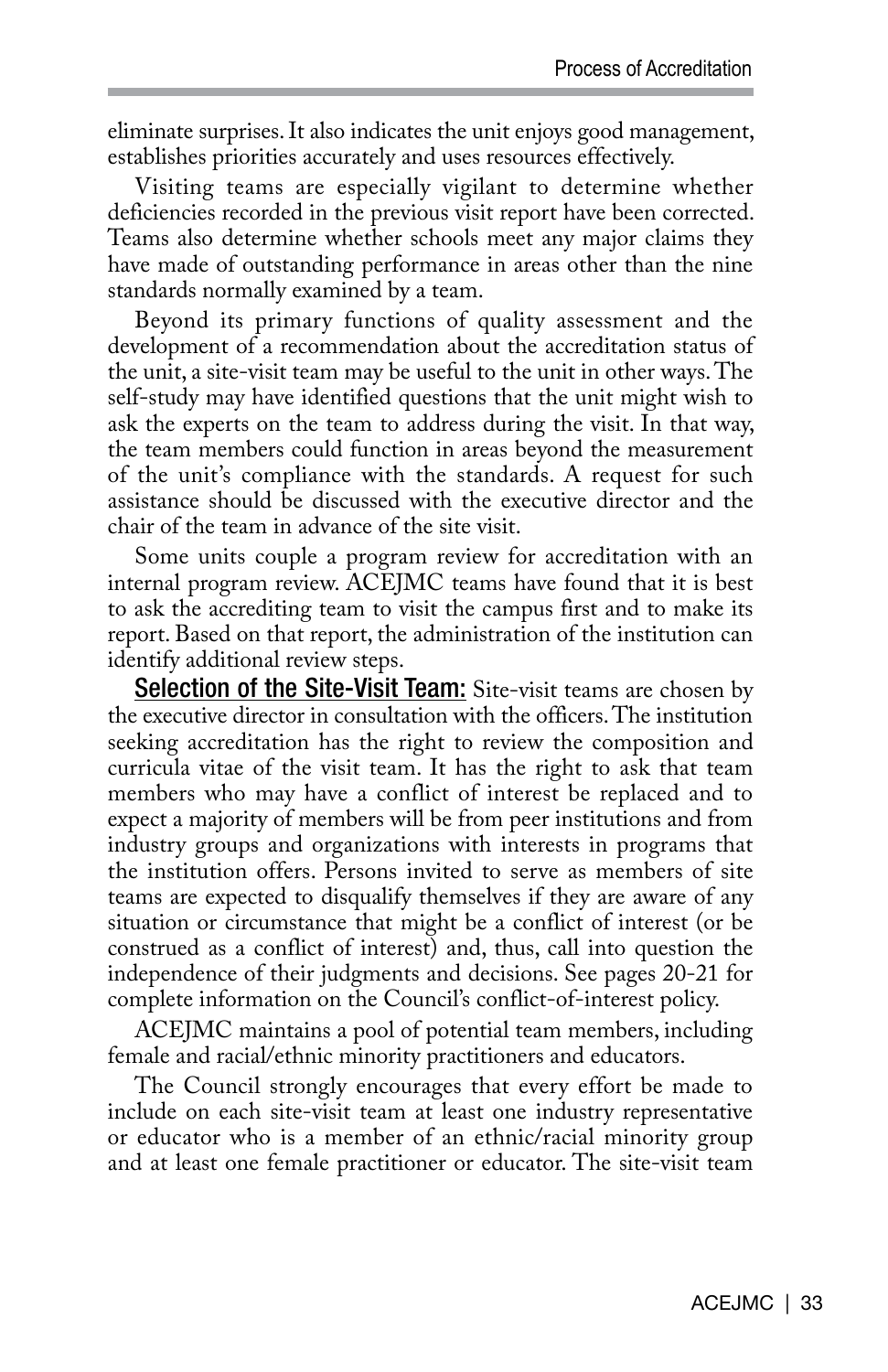also should include at least one person who is not a member of the Accrediting Committee or the Accrediting Council.

Responsibility of the Institution for the Site Visit: During the visit, the team will try to learn firsthand all that it can about the unit, its specialties and its place within the institution. Visiting teams examine every aspect of the unit and institution that might affect the quality of the program. Team members assess quality through interviews with faculty, administrators, students and representatives of other schools; class visits; examination of student records, alumni records and communications, equipment and buildings; and analysis of budgets.

Visits are staggered over a period starting in early fall and ending late February. Precise visit dates are determined by the ACEJMC executive director and the unit administrators. The administrator of the unit being visited is responsible for arranging hotel accommodations for the visit team.

Visits normally start on Sunday night and run through Wednesday morning, but both the days and length of the visit can vary depending on the complexity of a unit's program and other circumstances. The unit administrator is asked to prepare a detailed schedule for the accrediting visit. He or she should consult with the team chair on planning the schedule. An example of a schedule is provided by the executive director.

The unit's administrator has dinner with the team on the first night. It is inappropriate for sequence heads and other faculty members to attend the first night's dinner. It is permissible for the school's associate dean or director to attend. The administrator can clarify points in the self-study, answer questions about the visit and schedule, and provide updated or supplementary information. The team chair may wish to arrange for a tour of the building the first night.

On the first full day of the visit, the school has a breakfast for the site team with faculty and a lunch with some of its advisory board members, alumni and other university faculty. Although this is not absolutely necessary, it does provide an opportunity to become acquainted. With these exceptions, during the visit, team members may not accept invitations to social affairs, such as receptions, cocktail parties or meals.

During the visit, team members attend classes and interview faculty members. The team conducts two 45-minute group interviews with students, on separate days of the visit. Each interview should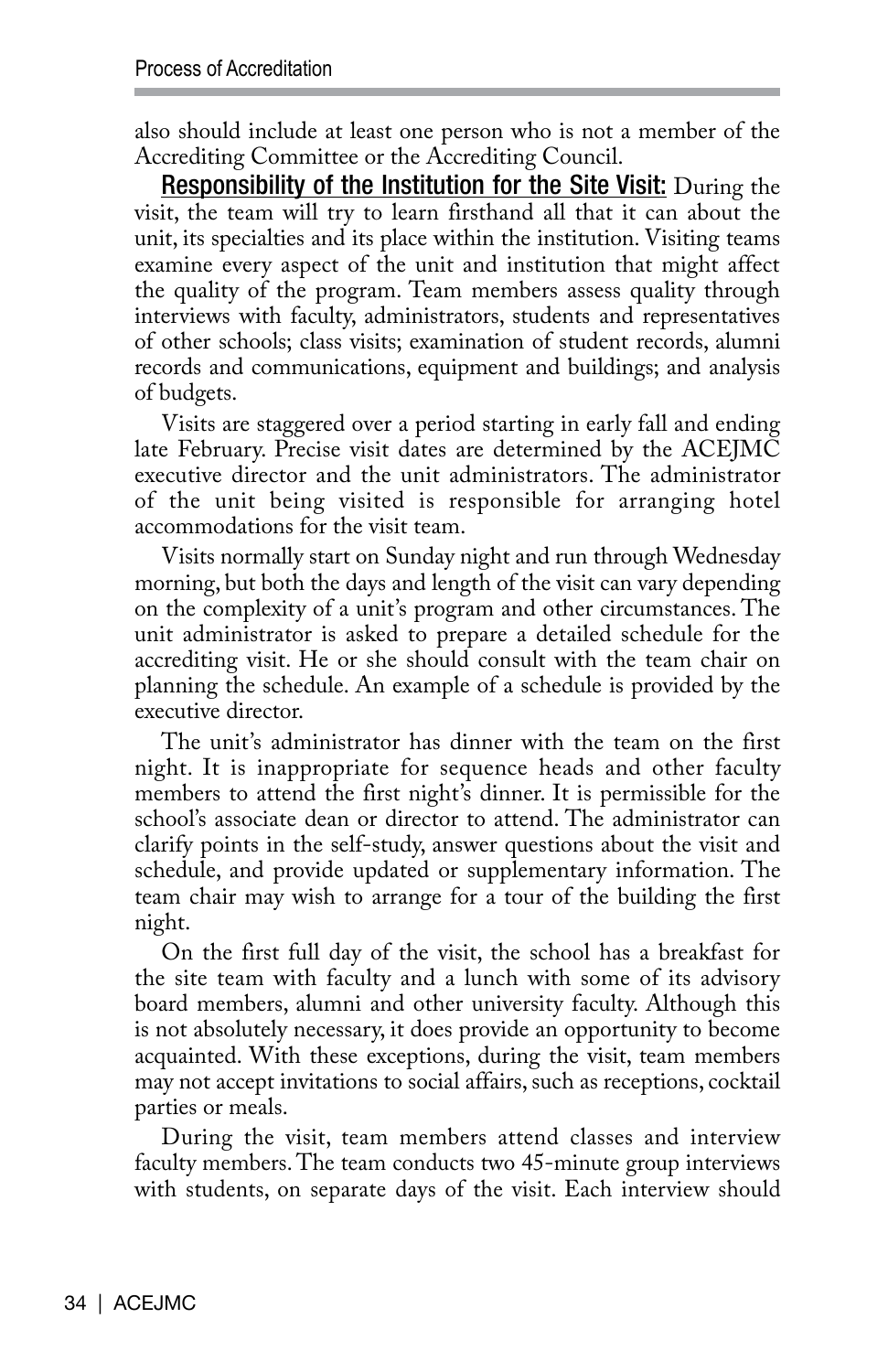be with 20 or more students, if possible. If the unit offers more than one sequence, the unit administrator should arrange for meetings on the second day of the visit with students in the sequences. The team also meets with the dean or provost to whom the unit administrator reports.

In the morning on the last day of the visit, the site team meets with the chief executive officer of the institution to present the site team report.

The team needs a workroom in the department or school equipped with computers, internet and printer, as well as access to a copier. ACEJMC provides the site team report template in a digital format.

The school is expected to confirm the proper operation of the report templates, well before the team's arrival, on computers the team will use.

Many administrators find it useful to distribute a memo about the visit to faculty and students before the team visit. They also should inform them of the team's recommendation after the team leaves. Often, administrators give faculty a copy of the team report.

Site Visit Report and Response from the Institution: On the last day of the visit, the team must provide its written report. The report is an important document, the culmination of the visit, and a draft must be completed before the team leaves the campus. The team is required to leave copies of the report, including the team's recommendations regarding the accreditation status of the unit, with the head of the journalism/mass communications unit and with the chief executive officer of the institution (or the highest administrator of the institution on the campus at the time of the visit). Each administrator receives a copy of the report and an invitation to respond with questions, suggestions, objections and corrections of facts.

Although the on-campus reporting process may vary because of schedules of campus officers, the team usually discusses its draft first with the journalism/mass communications unit administrator, then with the chief executive officer of the institution. If possible, unit administrators should give the chief executive officer a copy of the report before the meeting between the CEO and the team.

At those meetings, the team chair should explain that the recommendation to accredit rests, first, with the Accrediting Committee, and the final decision with the Accrediting Council.

The team chair shall request errors of factual information or interpretation (if any) be corrected in a report to be sent immediately to the chair, with an informational copy sent to the executive director.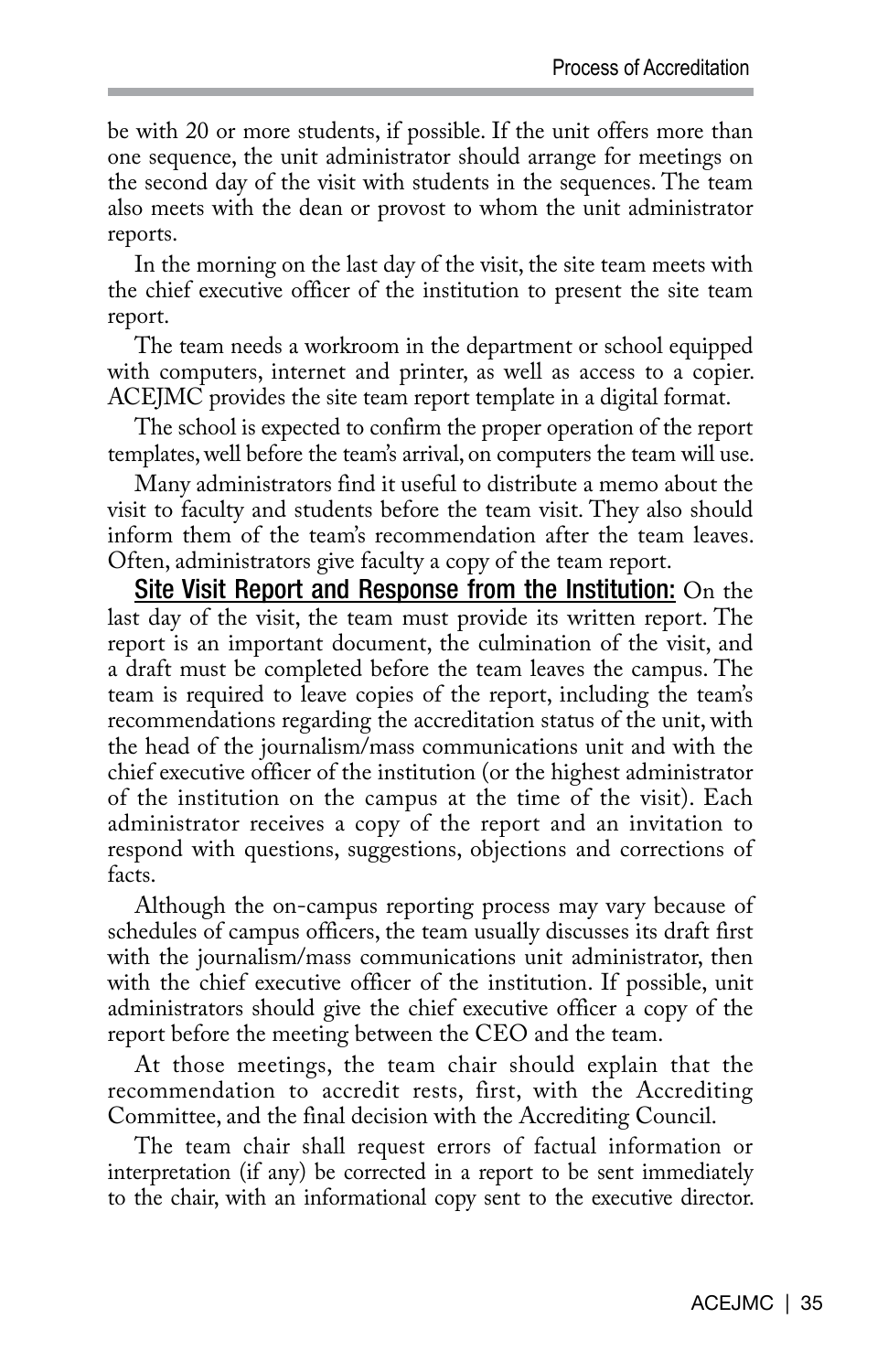Institution officials may file challenges of fact and judgment with the team chair during the three weeks following the visit. Upon receipt of this additional report from the unit and/or the institution, the team chair shall confer with other members of the team and make such alterations in the team's report as they collectively deem appropriate.

After about three weeks, the team's chair forwards its formal recommendation and report to the executive director with copies to appropriate institution officials. The decision to publicly release the team report rests with the school or department administrator before the report is sent to the executive director. When the team chair sends the team report to the executive director, the report is shared with ACEJMC Committee members and the Accrediting Council. The Council makes final accrediting decisions.

The cover sheet of the team report includes a statement that it is a draft and may contain errors; that the school or institution may respond and offer corrections; and that the Council makes final accrediting decisions.

**Time Limits in Site Visit Process:** The physical site visit establishes the frame of reference for the entire accrediting process. The accreditation decision is based on what is in place in the unit at the time of the site visit. The reaccreditation process is based on the activities, programs and materials the unit provided to students, faculty, alumni, parents and other interested parties since the previous site visit.

The site team makes its recommendation based on its observations, the self-study, and the catalog and other materials that the unit provides, and in comparison to the ACEJMC standards in place at the time of the visit. In a reaccrediting visit, the site team will pay particular attention to the report of the previous site-visit team in terms of strengths and weaknesses of the unit and note any significant changes.

**Accreditation Decisions:** The Accrediting Committee meets once a year, usually in March, to review site team reports. Site team chairs present an executive summary of the site visit. Committee members often seek additional information from team chairs about the visit and clarification of information in the report. The Committee then forwards its recommendations to the Accrediting Council, which meets in the spring to consider accreditation decisions. The Committee chair presents the Committee's recommendations to the Council. In the event of an overturn at the Committee level, the site team chair is available during the Council meeting to answer any questions. The means of availability are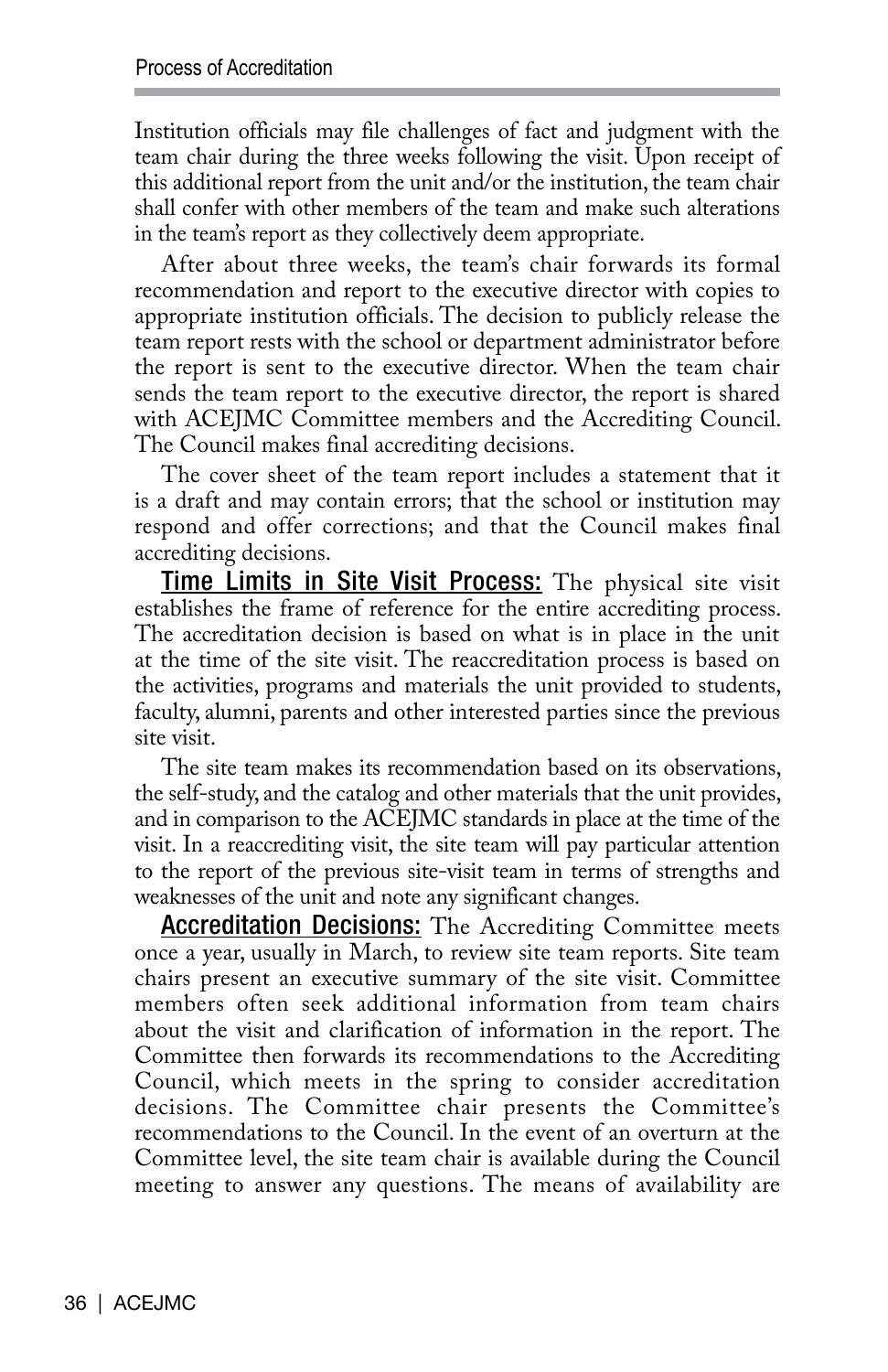determined by the unit and the chair. The unit pays any additional costs involved.

Committee and Council meetings are open, and unit administrators or representatives may attend to observe and to respond to questions from Committee or Council members.

The Council makes final decisions of accreditation status for the units under review. The president of the Council writes a letter to the institution's chief executive officer with a copy to the unit administrator informing them of the Council's decision.

The letter contains a statement of any deficiencies noted and, when the decision is for provisional accreditation or denial, provides notice of the right to appeal.

Accreditation Status: Accreditation is for a six-year period. Council decisions fall into three categories – accreditation, provisional accreditation, and denial. A unit may receive provisional accreditation when the Council has found deficiencies that can be corrected in a relatively short time. The term of provisional accreditation is two years. Schools retain the option to schedule a revisit in one year. Team chairs, each accompanied by another individual agreed upon by the Executive Director and the school, perform a brief revisit near the end of the provisional period. They assess the school's success in addressing deficiencies and write a report, with an accreditation recommendation, that is considered by the Committee and Council. Provisional accreditation cannot be extended beyond established terms.

When the accreditation is provisional, the Council president includes in the letter to the chief administrator of the institution details of the deficiencies and the process for Council reconsideration. Teams and schools should not think of provisional accreditation as being punitive; it is often the initiative needed to get faculty and administrators to correct serious weaknesses.

Programs seeking first-time accreditation that do not receive accreditation from the Council are not granted provisional accreditation. They remain unaccredited while completing the provisional process as stated above. Accreditation, if then granted, is in effect for the remainder of the initial six-year period. (For example, if a program completes the provisional process and is accredited after the usual two-year period, its initial accreditation is in place for four years.)

 If a college or university containing a unit accredited by ACEJMC is placed on probation status or has its accreditation revoked by a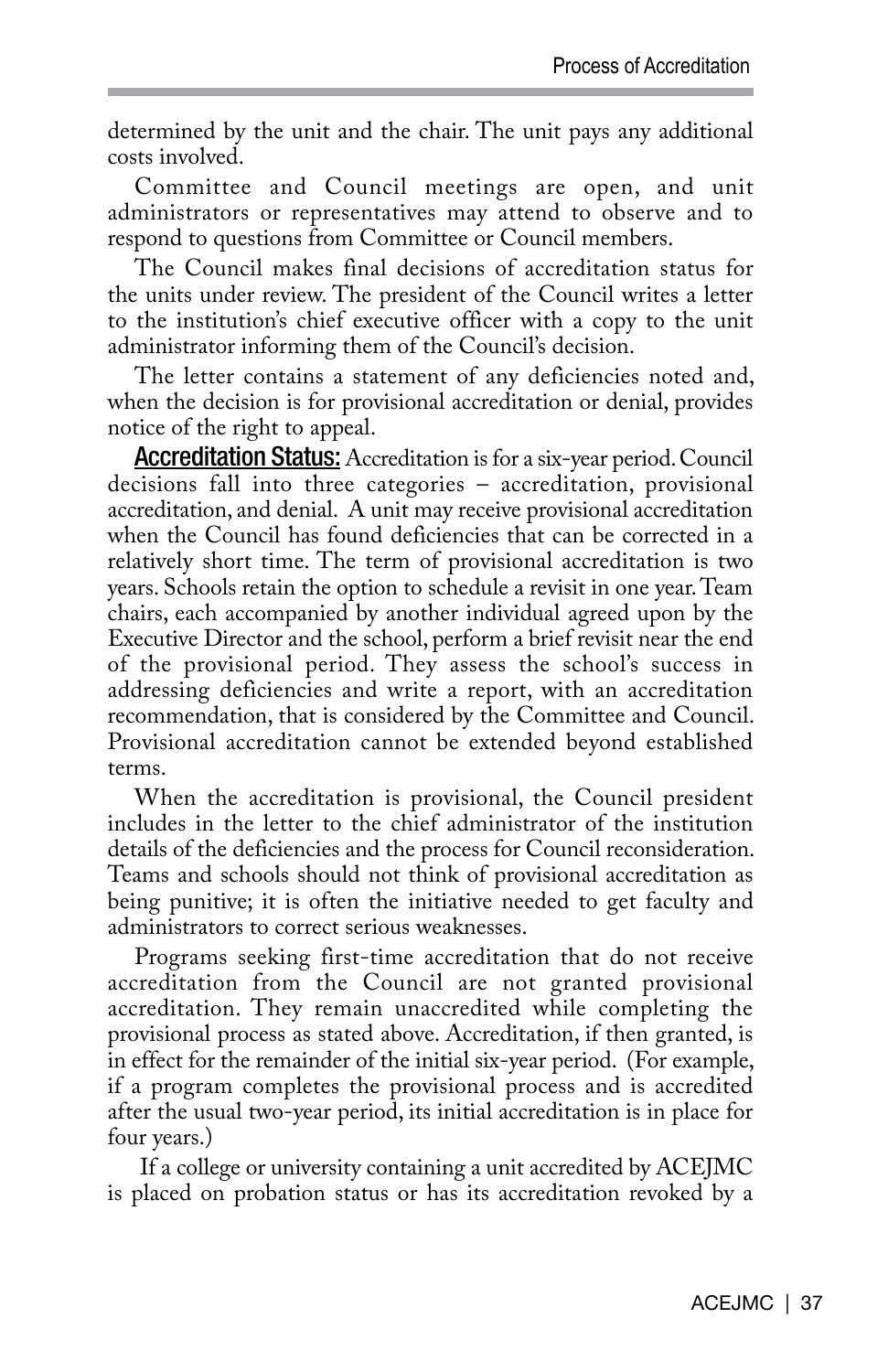recognized regional or national agency, ACEJMC will review the unit's accreditation status within 90 days to determine whether cause exists for withdrawal or other alteration of its status.

If accreditation is denied, the school must wait at least two years to request an accreditation review and site visit. This process is treated as an initial review.

**Probation and Suspension:** In the interest of public accountability and disclosure, ACEJMC requires accredited units to provide retention and graduation data on their websites. Data must be updated annual by Aug. 15 and the ACEJMC office is to be notified of the update.

Units that do not meet this requirement will be placed on probation until the data are provided or until Aug. 15 of the following year, at which time the unit will be suspended.

Data links, along with other details about the accredited unit and the most recent site team report, are found on ACEJMC's website at www.acejmc.org/accreditation-reviews/accredited-programs/. The unit's retention and graduate data are found under the Student Data Information tab of each school.

A unit on probation will be listed on the website as such and in ACEJMC's quarterly newsletter. The program must pay its annual dues while on probation.

A suspended program will be listed as such on ACEJMC's website and in its quarterly newsletters. A suspended program will not pay dues. A suspended program will remain on the accreditation review cycle schedule, but a site visit will not be scheduled until the public accountability requirement is met.

A suspended program will be reinstated immediately when the data are published and dues are paid.

**Revisit Procedure:** In the case of provisional status, the unit has the option of a one-year or two-year provisional period. Request for a revisit must be sent in writing from the unit administrator to the ACEJMC office by July 1 preceding the academic year in which the visit will occur. The executive director will coordinate with the unit and team chair to schedule the revisit between November and early February. The unit will receive a report template and copy of the original site visit report. The report should be submitted electronically to the ACEJMC office and the revisit team no later than six weeks before the revisit date.

**Costs:** Units seeking accreditation for the first time pay a \$1,000 application fee, due at the time ACEJMC is invited to evaluate the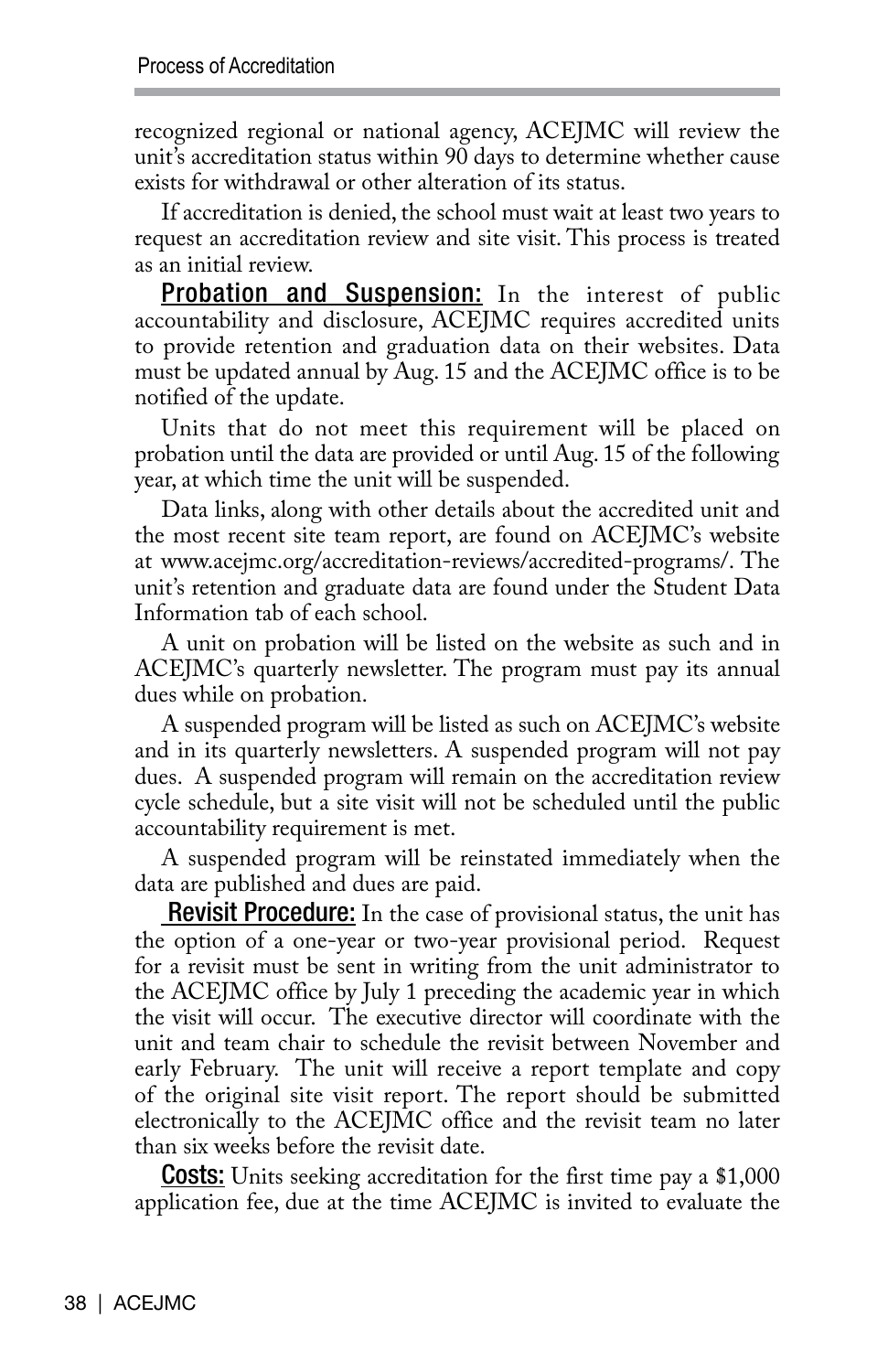unit and the site visit date has been set. Should the invitation to ACEJMC be withdrawn before the site visit, this fee will not be returned. Accredited units pay \$2,000 in annual dues, payable by Oct. 1 each year.

In addition, units seeking initial accreditation or reaccreditation reimburse the Council for the direct costs incurred by the team during the site visit and by the team chair during presentation of the team's report to the Accrediting Committee. The Council adds \$500 to the cost of the site visit to cover expenses associated with the review process.

After the visit has been completed and the expenses of the team members have been received, the executive director will send an invoice to the unit for the remaining cost of the visit. ACEJMC must receive this payment for the site visit costs before the Council meeting at which the institution's accreditation is considered.

After the team chair's report to the Accrediting Committee, the executive director will bill the unit for the chair's expenses to attend the meeting. Payment is due before the Council meeting. If the Accrediting Committee overturns the site team's recommendation, the team chair must be available during the Council meeting when the accreditation decisions are made. The unit will cover expenses associated with the site team chair at the Council meeting.

When the two-person team revisits a school on provisional accreditation or reaccreditation, the school will pay the expenses for the revisit and expenses for the chair of the revisit team to attend the Accrediting Committee meeting to present the revisit report.

Estimated costs of accreditation site visits are: three-member teams, \$3,000; four-member teams, \$4,000; five-member teams, \$5,000.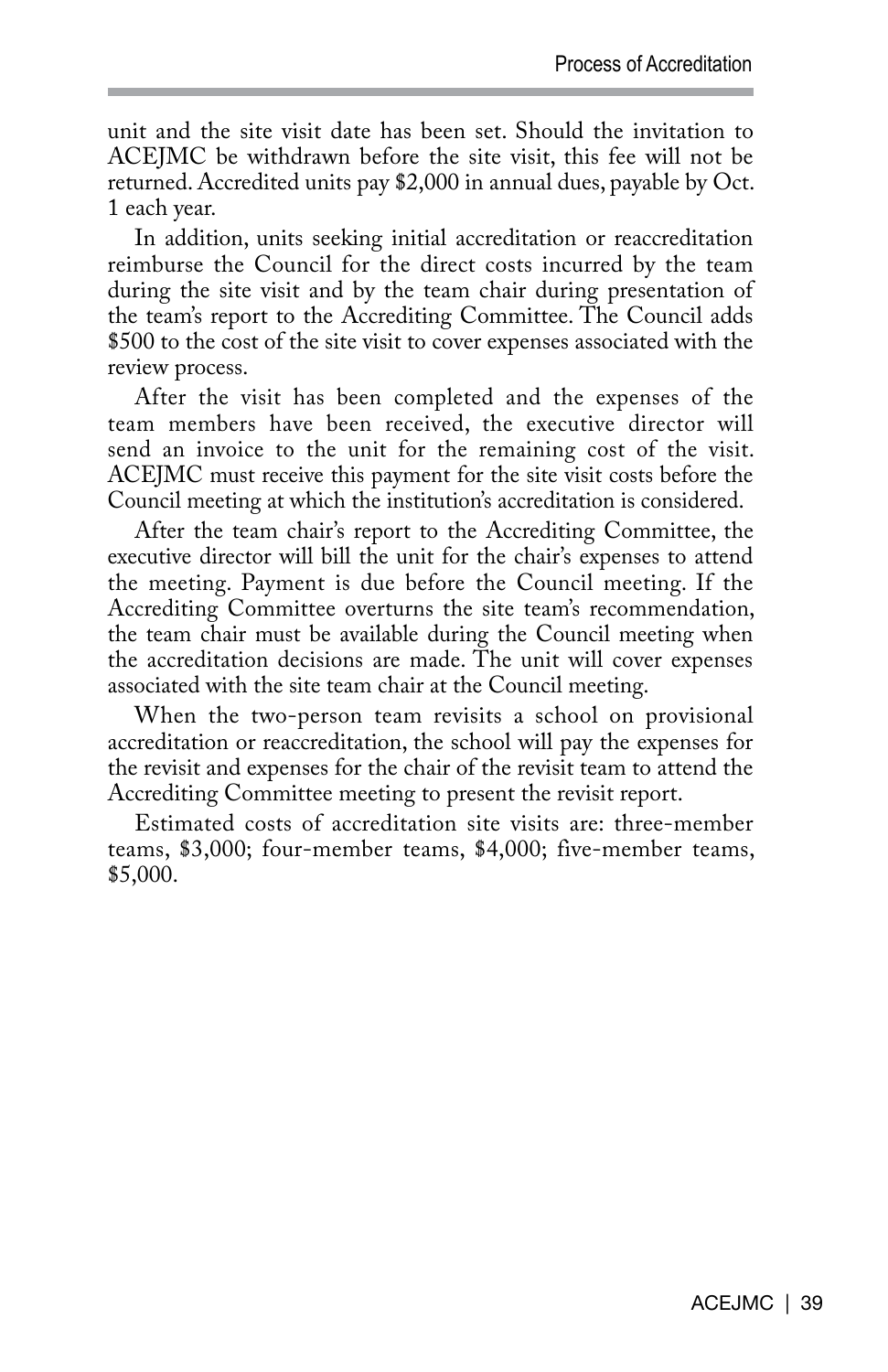# **Principal Dates in the Accreditation Cycle**

### Units seeking initial accreditation

## 3-5 YEARS IN ADVANCE:

- Inform ACEJMC executive director of intent to seek accreditation.
- Arrange required preliminary site visit through ACEJMC executive director.

# 2021-23 Accreditation timeline:

The accreditation review cycle covers a two-year academic period beginning in September when self-study templates are distributed. The second year includes submission of the self-study, the site team visit, review by the Accrediting Committee and final deliberations at the spring Council meeting.

### SEPTEMBER 2021:

• Invoices for 2020-21 membership dues (\$2,000) sent to accredited schools.

• Schools seeking initial accreditation: Application fee (\$1,000), CEO's invitation due.

• Guidelines for the self-study report and template files emailed to schools beginning the 2021-22 self-study year.

### OCTOBER 2021:

• Deadline for annual school dues and member organization dues.

### NOVEMBER 2021:

• Deadline for CEO invitation, credit hour information and 2022-23 visit date preferences.

### DECEMBER 2021:

• Visit dates set for 2022-23 academic year; notice also given of self-study due dates.

### MARCH 2022:

• Accrediting Committee meets.

### APRIL 2022:

• Responses to Committee recommendations received from schools.

### APRIL/MAY 2022:

• Accrediting Council meets, makes accreditation decisions. Notification letters sent.

### SUMMER 2022:

• Teams selected for 2022-23 site visits. Site visit schedule example sent to schools.

### AUGUST/SEPTEMBER 2022:

• First due date for self-study reports. (Self-study due dates are established when visit dates are scheduled. Refer to visit notification letter for self-study due date.)

### OCTOBER-FEBRUARY 2022-23:

• Site visits made, team reports delivered to schools and ACEJMC; responses to team reports received from schools.

### MARCH 2023:

• Accrediting Committee meets.

### APRIL 2023:

• Responses to Committee recommendations received from schools.

### APRIL/MAY 2023:

• Accrediting Council meets, makes accreditation decisions. Notification letters sent.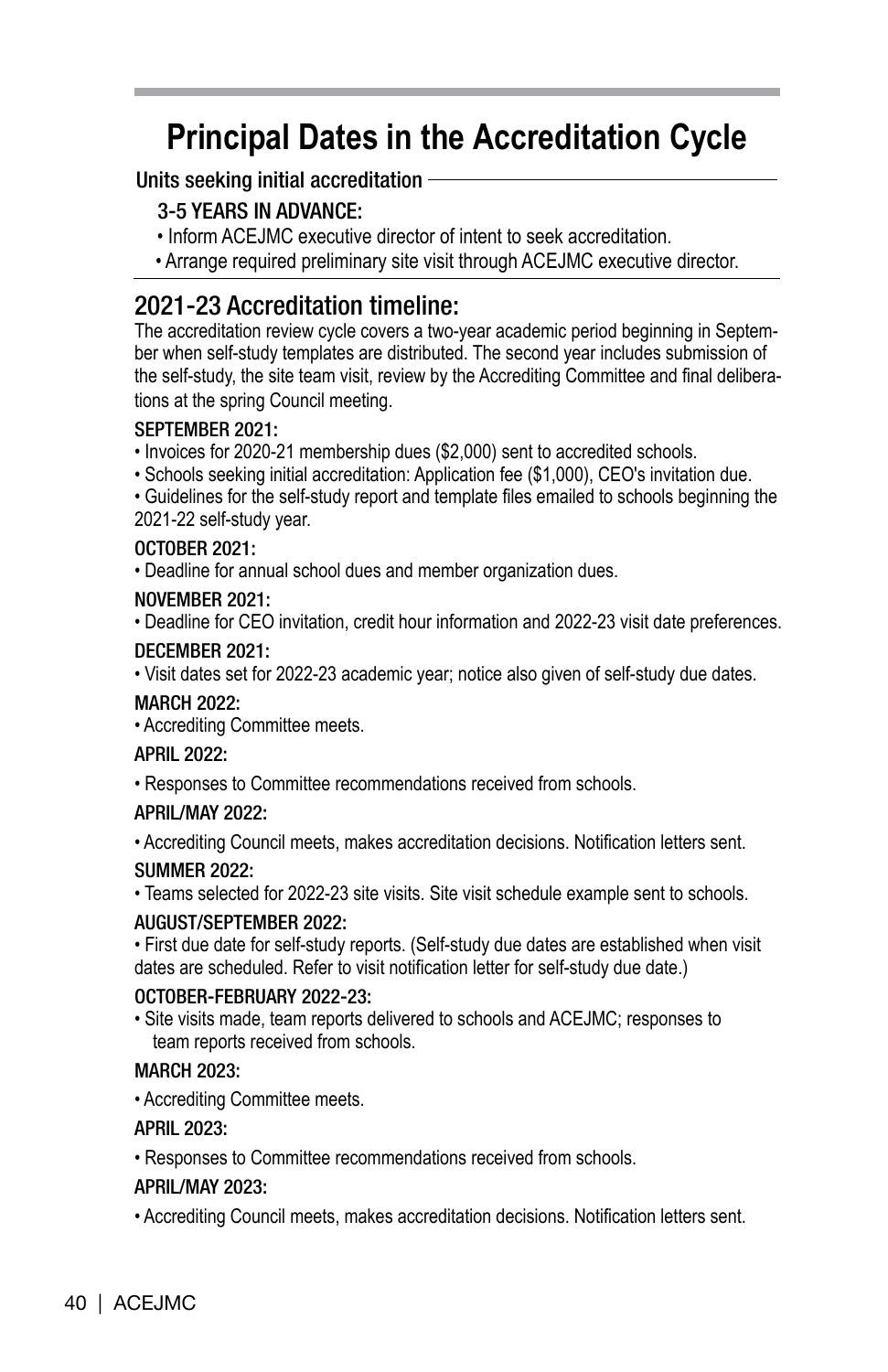# **Preamble**

### **Institutional uniqueness**

 The Accrediting Council does not define specific curricula, courses or methods of instruction. It recognizes that each institution has its unique situation, cultural, social or religious context, mission and resources, and this uniqueness is an asset to be safeguarded. The Council judges programs against the objectives that units and institutions set for themselves and against the standards that the Council sets forth for preparing students for professional careers in journalism and mass communications in the United States and in other nations. ACEJMC will apply its standards and indicators in compliance with applicable laws and regulations and, where appropriate, with religious or cultural prescriptions and practices.

**ACEJMC standards apply to all delivery channels including, but not limited to, traditional face-to-face instruction on the home campus or other locations, distance instruction using any technology, or a blend of distance and face-to-face instruction.**

#### **Format for each standard**

#### Each begins with a statement of the basic principle of the standard.

#### **Indicators**

Units should demonstrate that they meet the expectations defined for each of the indicators. However, the site team may recommend a waiver of the expectations for any indicator if the unit provides a compelling reason for the waiver. In such cases, the team must provide justification in the site report for its decision as part of its discussion of the standard. Units that request evaluation of professional master's program(s) are expected to demonstrate how those programs meet all appropriate indicators.

Visit teams will not specify compliance/non-compliance for each individual indicator but will state judgments of compliance/noncompliance for each standard as is currently done.

#### **Evidence**

Each standard concludes with a list of various forms of documentation and evidence that the unit should include in its self-study report to demonstrate that it meets the expectations defined for indicators. The site team will supplement this evidence by inspection of the facilities and equipment, by observation of the activities of the unit, by meetings and interviews with university administrators and faculty from other units and with unit faculty, staff and students, and by calls to professionals who hire the unit's students as interns and full-time employees.

The list of evidence for each standard is only a guide to possible forms of evidence.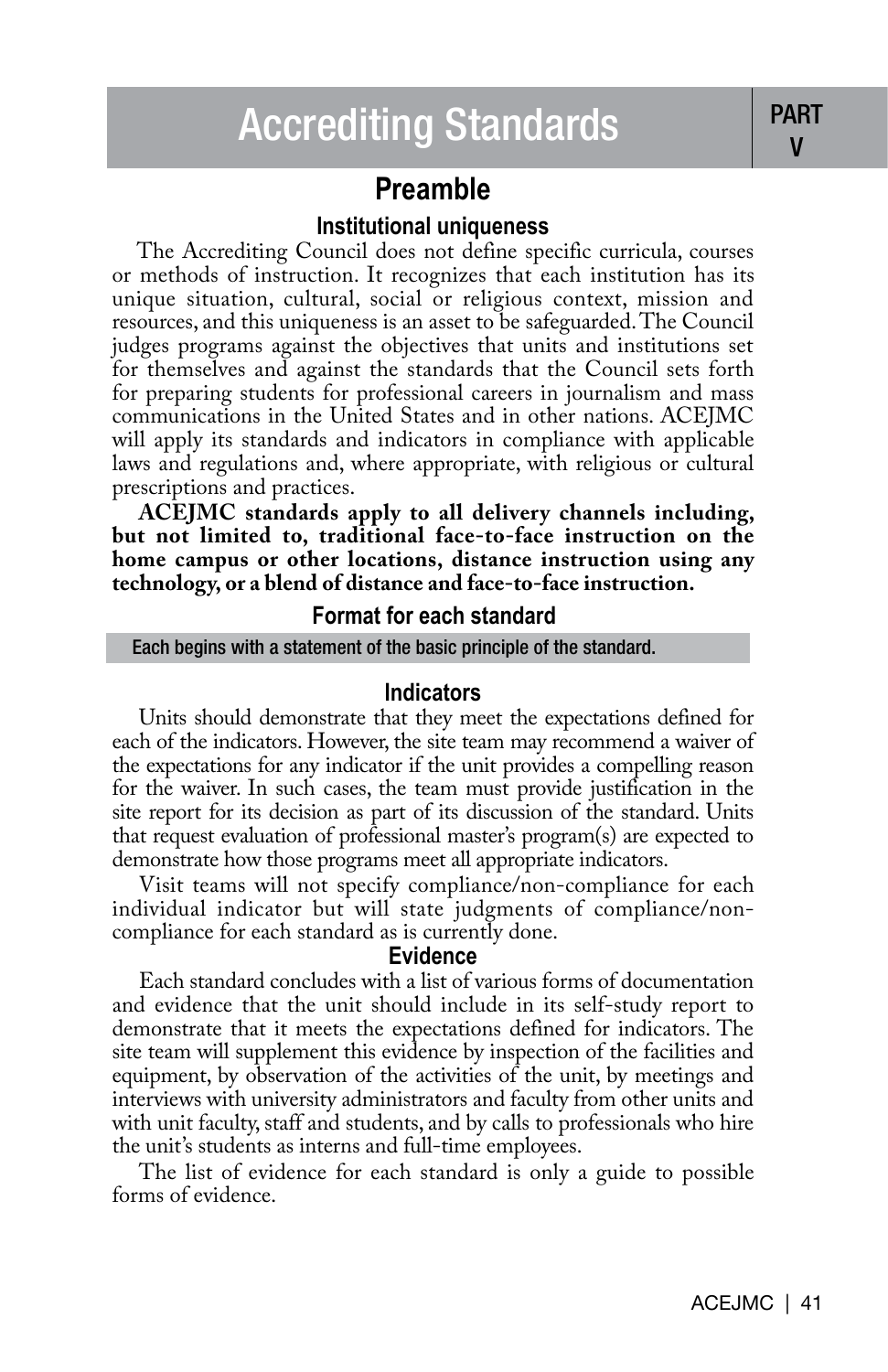# **1. Mission, Governance and Administration**

The policies and practices of the unit ensure that it has a well-led, effective, and fairly administered working and learning environment.

Before discussion of indicators, the site team will offer an opening framing narrative on the university and unit's history, place in the university today and other salient facts. This is designed to give the Committee and Council an overall sense of the unit and what is to come throughout the report.

### **Indicators:**

(a) The unit has a written mission statement and a written strategic long-range plan that provides vision and direction for its future, meaningful short-term measurements, identifies needs and resources for its mission and goals and is supported by university administration outside the unit.

The unit posts its mission statement and strategic plan in a prominent, easy-to-find place on its website.

Describe in detail how the mission statement/strategic plan is implemented, plays into the daily life of the unit and its effectiveness in driving progress. Who has responsibility for keeping the plan updated? Is it revised regularly to deal with rapidly changing issues of instruction and technology?

(b) The unit's administration provides effective leadership within the unit and effectively represents it in dealings with university administration outside the unit and constituencies external to the university.

Characterize in depth the leadership of the unit as an agent for progress, advocate for the unit's fields of study within the university and aggressive connector with alumni. What significant achievements can be attributed to the leader? Has the leader built partnerships within the university? Is the leader seen as a strong advocate on matters of diversity, inclusion and equity? Is faculty and student diversity improving? Do scholars and professionals work collaboratively? Is creativity in curriculum, teaching and research sought and rewarded? Is the leader driving forward the curriculum (while respecting faculty governance and required process) to keep up with a rapidly changing media world?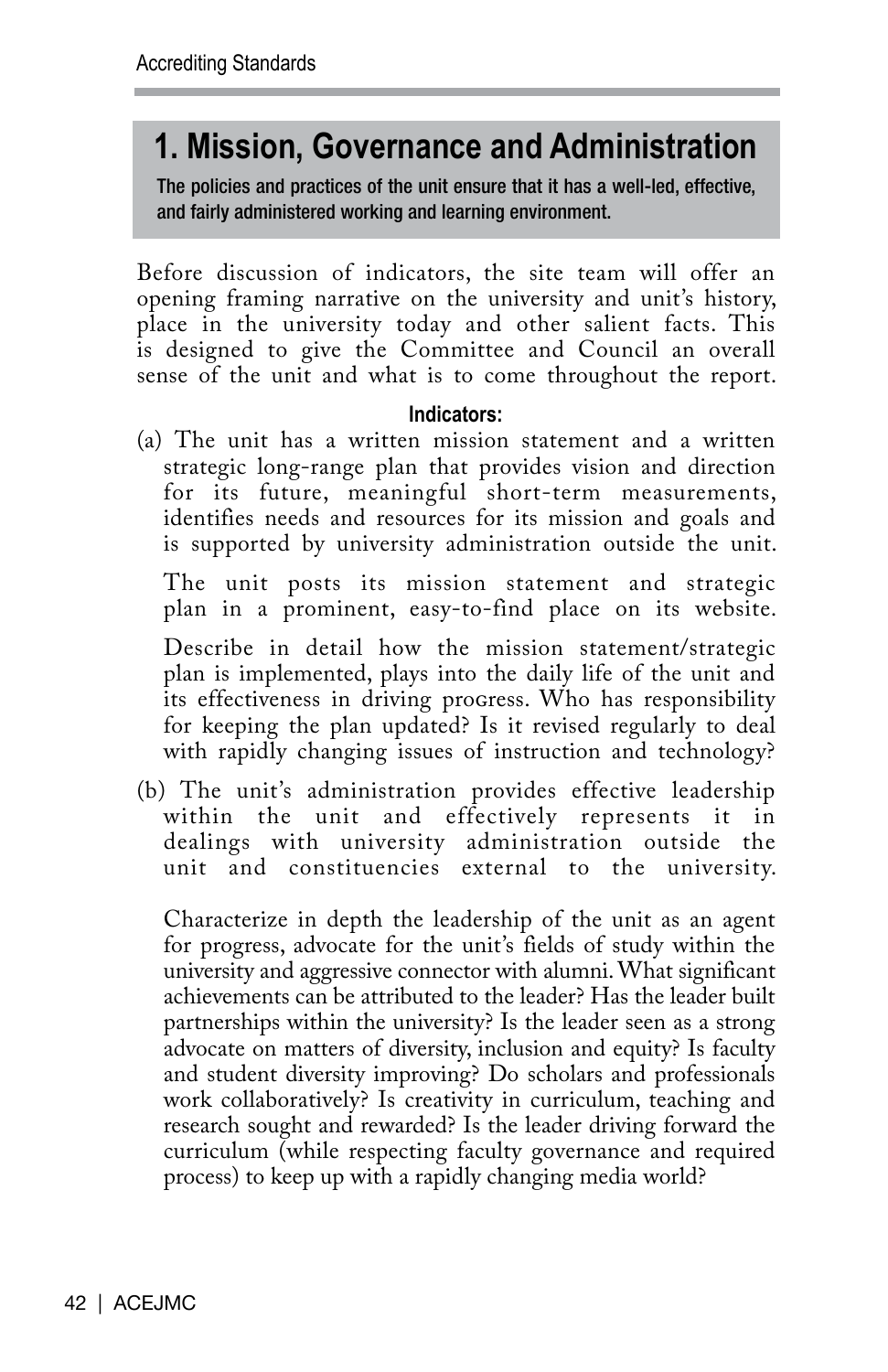- (c) The unit annually updates its data on the ACEJMC searchable database website (https://lookup.acejmc.org).
- (d) The unit gathers, maintains and analyzes enrollment, retention and graduation data and posts them annually in a prominent, easyto-find place on its website.
- On indicators (e),  $(f)$  and  $(g)$  the site team should make sure that the unit operates within accepted academic norms and need only report in detail on extraordinary situations, cases or variances from policy.
- (e) The unit has policies and procedures for substantive faculty governance that ensure faculty oversight of educational policy and curriculum.
- (f ) The institution and/or the unit defines and uses a process for selecting and evaluating its administrators.
- (g) Faculty, staff and students have avenues to express concerns and have them addressed.

### **Evidence:**

- A written mission statement, posted to the unit's website
- A written strategic long-range plan, posted to the unit's website, with date of adoption/revision and any timeline for achieving stated goals
- A faculty policy manual, handbook or other document specifying the roles of faculty in governance and the development of educational policy
- Minutes of faculty meetings, committee meetings and reports
- Assessment of unit administrator by faculty and by administration outside the unit
- Files on searches and hiring decisions for administrators

Files on concerns and complaints

Current data published on unit website and at:

https://lookup.acejmc.org

### **For units requesting evaluation of a professional master's program:**

### **Indicators:**

(h) The unit has a separate written mission statement and a written strategic long-range plan that provides vision and direction for its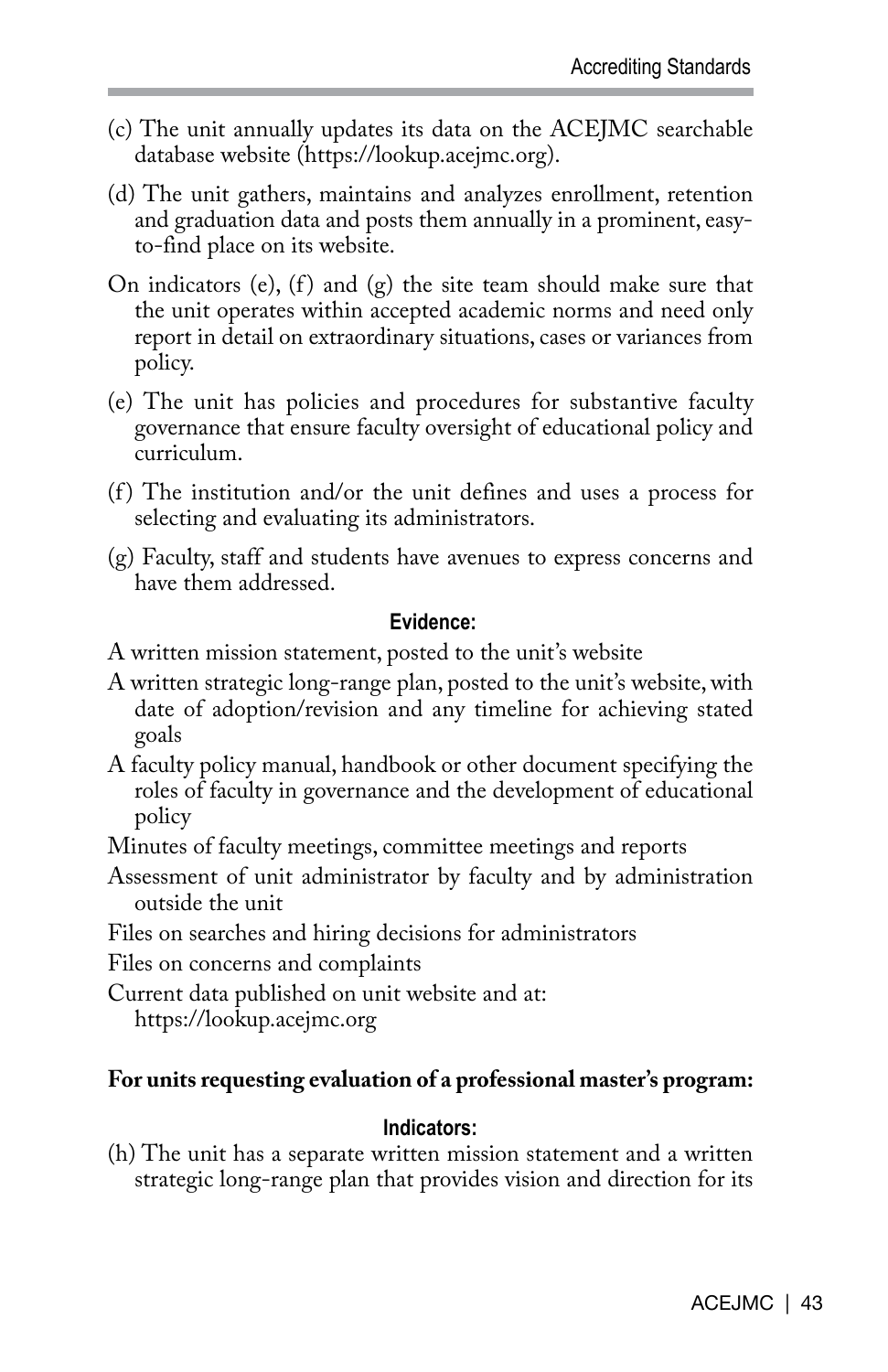future, identifies needs and resources for its mission and goals and is supported by university administration outside the unit.

(i) The unit has designated administrative oversight of the professional graduate program as well as policies and procedures that ensure faculty oversight of educational policy and curriculum in the professional graduate program.

### **Evidence:**

- A written mission statement for the professional graduate program, posted to the unit's website
- A written strategic long-range plan with date of adoption/revision and any timeline for achieving stated goals, posted to the unit's website
- Documents demonstrating administrative oversight for the professional master's program
- A faculty policy manual, handbook or other document specifying the roles of faculty in governance and the development of educational policy for the professional master's program
- Current enrollment and graduation data published on unit website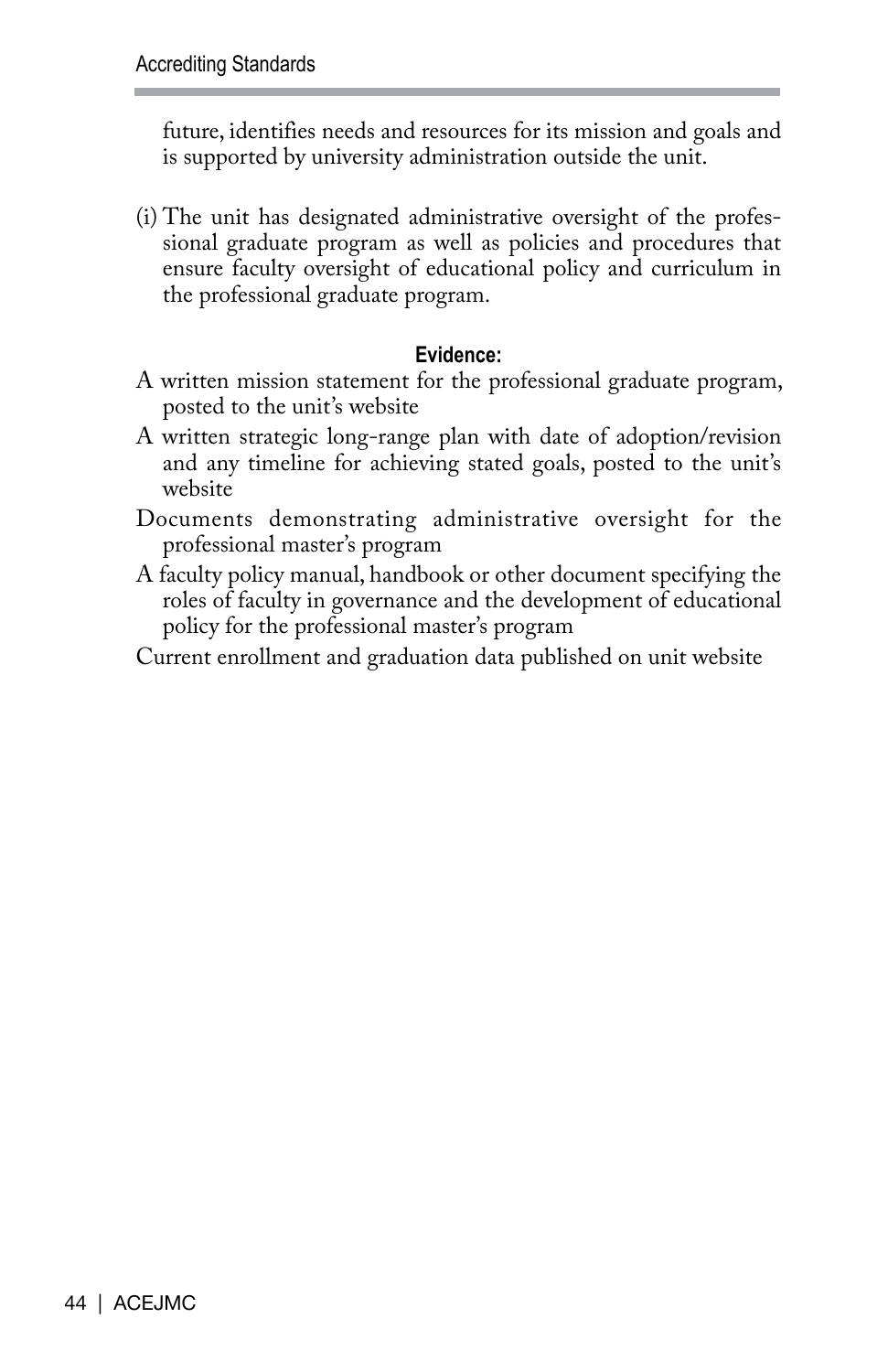# **2. Curriculum and Instruction**

The unit provides a curriculum and instruction, whether on-site or online, that enable students to learn the knowledge, competencies and values the Council defines for preparing students to work in a diverse domestic and global society.

# **Professional Values and Competencies:**

The Accrediting Council on Education in Journalism and Mass<br>Communications requires that graduates of accredited programs<br>be aware of certain core values and competencies and be able to: be aware of certain core values and competencies and be able to:

- apply the principles and laws of freedom of speech and press, in a global context, and for the country in which the institution that invites ACEJMC is located;
- demonstrate an understanding of the multicultural history and role of professionals and institutions in shaping communications;
- demonstrate culturally proficient communication that empowers those traditionally disenfranchised in society, especially as grounded in race, ethnicity, gender, sexual orientation and ability, domestically and globally, across communication and media contexts;
- present images and information effectively and creatively, using appropriate tools and technologies;
- write correctly and clearly in forms and styles appropriate for the communications professions, audiences and purposes they serve;
- demonstrate an understanding of professional ethical principles and work ethically in pursuit of truth, accuracy, fairness and diversity;
- apply critical thinking skills in conducting research and evaluating information by methods appropriate to the communications professions in which they work;
- effectively and correctly apply basic numerical and statistical concepts;
- critically evaluate their own work and that of others for accuracy and fairness, clarity, appropriate style and grammatical correctness;
- apply tools and technologies appropriate for the communications professions in which they work.

### **Units requesting evaluation of a professional master's program must also demonstrate how their master's graduates attain this additional core competency:**

• contribute to knowledge appropriate to the communications professions in which they work.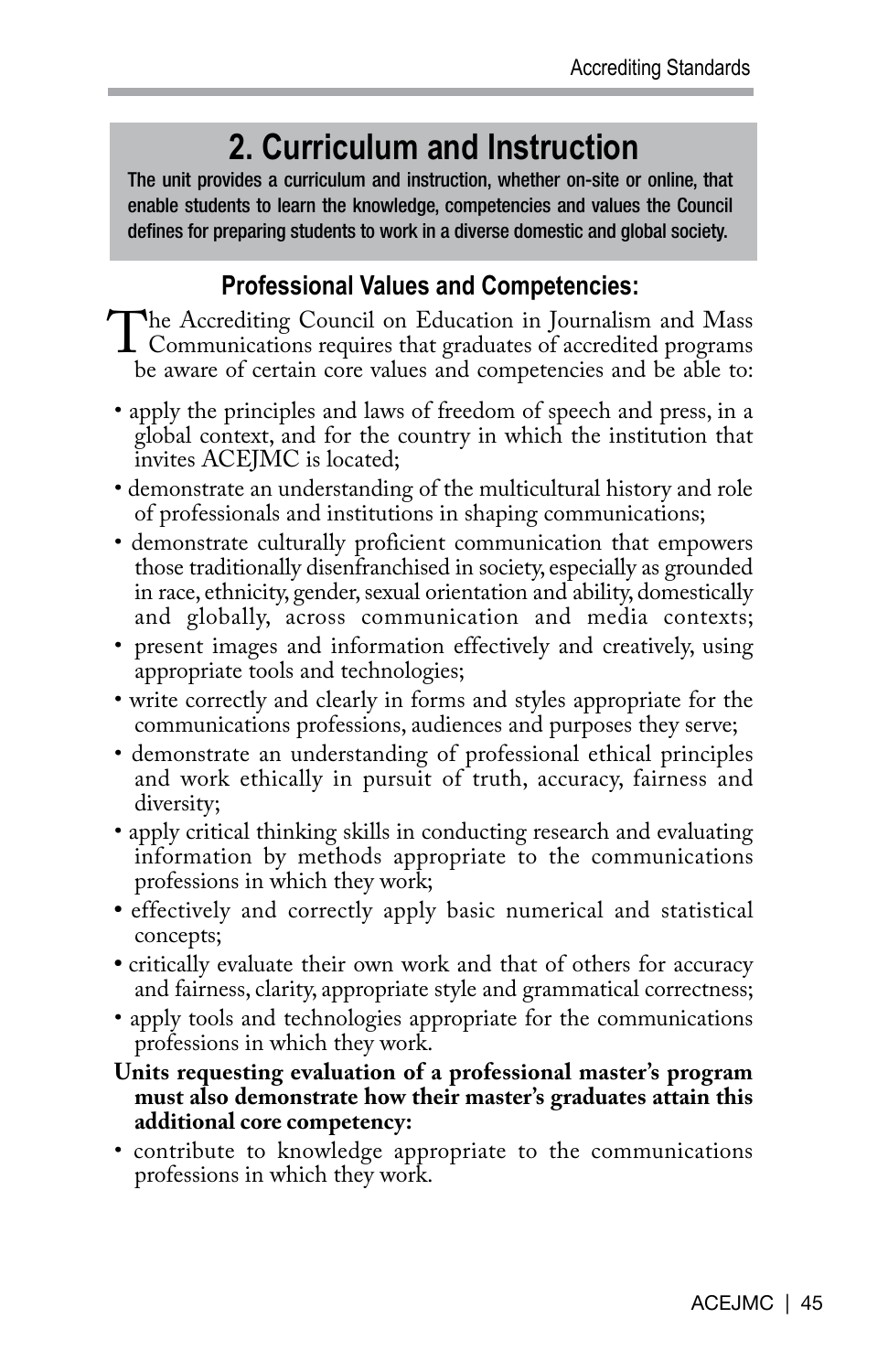## **Indicators:**

- (a) Students in the unit complete academic requirements for a baccalaureate degree that meet the liberal arts and sciences/general education requirements of the institution. Programs may identify classes within the unit that contribute to a liberal arts and social sciences perspective for graduates from the unit.
- (b) The unit provides a balance among theoretical and conceptual courses, professional skills courses, and courses that integrate theory and skills to achieve the range of values and competencies listed by the Council.
- (c) Instruction, whether on-site or online, synchronous or asynchronous, is demanding and current, and is responsive to professional expectations of contemporary digital and technological media competencies.
- (d)The unit demonstrates efforts to connect faculty and administrators to the professions they represent, with a specific understanding of the changing skills needed to be successful in the workplace.
- (e) Student-faculty classroom ratios facilitate effective teaching and learning in all courses. Except for campaigns courses, the ratio in skills and laboratory sections, whether on-site or online, should not exceed 20-1.
- (f )The unit advocates and encourages opportunities for internship and other professional experiences outside the classroom and supervises and evaluates them when it awards academic credit. Units may award academic credit for internships in fields related to journalism and mass communications, but credit should not exceed six semester credits (or nine quarter credit hours).

When students take courses for internship credit at appropriate professional organizations, the unit must show ongoing and extensive dual supervision by the unit's faculty and professionals.

Students may take up to nine semester credits (or their equivalent) at professional media outlets owned and operated by the institution where full-time faculty are in charge and where the primary function of the media outlet is to instruct students.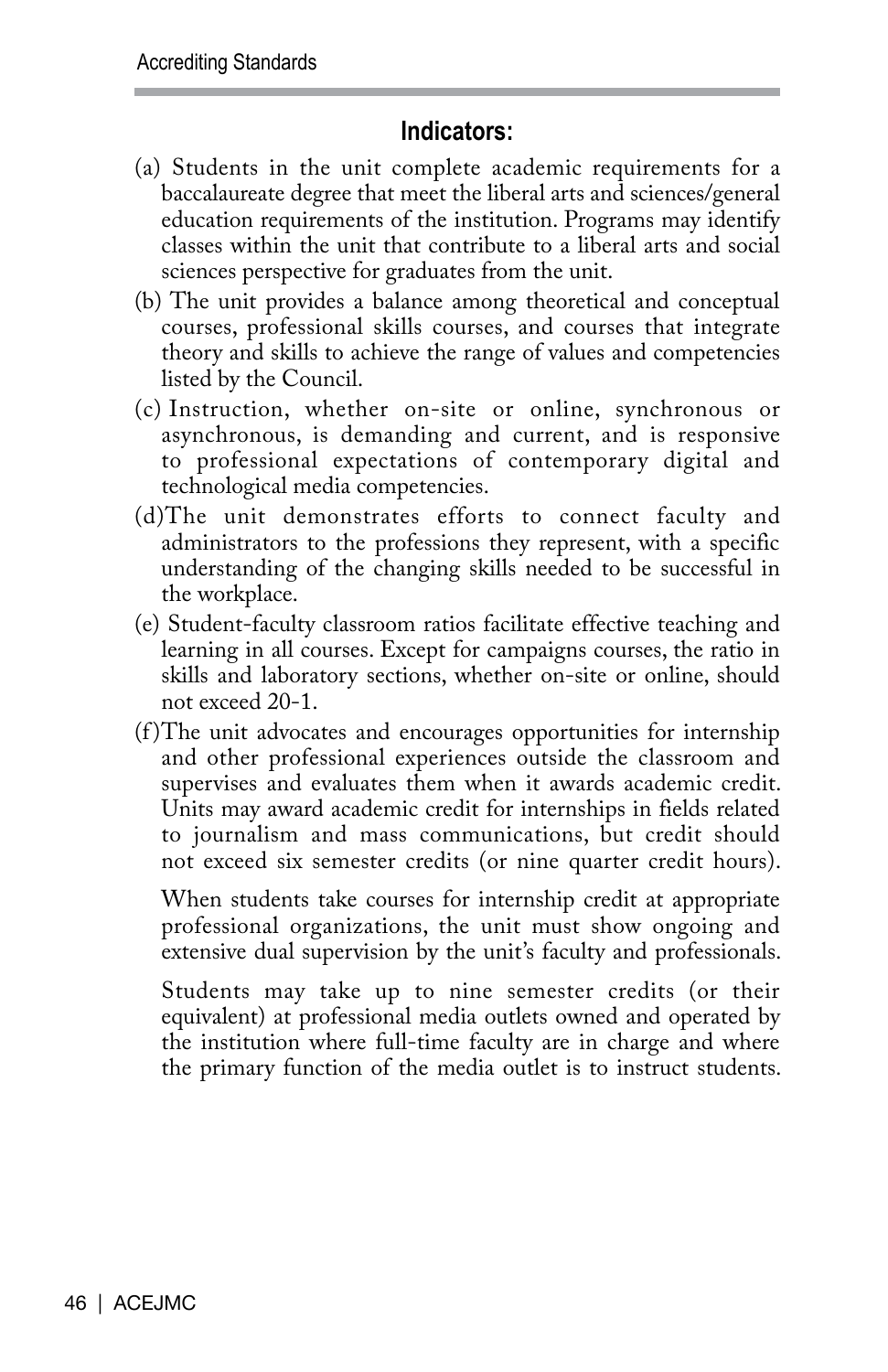# **Evidence:**

Student records and transcripts

Unit bulletins and brochures

- Syllabi or course materials that demonstrate students are provided with instruction to enable them to acquire digital, technological and multimedia competencies in keeping with professional expectations
- Syllabi or course materials that demonstrate students are provided with instruction that contributes to a liberal arts and social sciences perspective
- Records of teaching awards and citations, curricular and course development grants, attendance at teaching workshops, and publications and papers on teaching

Class enrollment for skills courses

Records and statistics on and evaluations of internships, with and without academic credit

### **For units requesting evaluation of a professional master's program:**

- (g) At least half of the required credit hours are in either professional skills courses or integrate theory and skills appropriate to professional communication careers.
- (h) Instruction and curricular requirements for professional graduate students are more advanced and rigorous than for undergraduate students, including courses open to both undergraduate and graduate students.

# **Evidence:**

Course syllabi and other documents demonstrating the unit has a professional graduate curriculum that prepares master's degree graduates for significant professional careers that provide leadership and influence

Graduate student records and transcripts

Undergraduate student records and transcripts demonstrating student experience equivalent to liberal arts education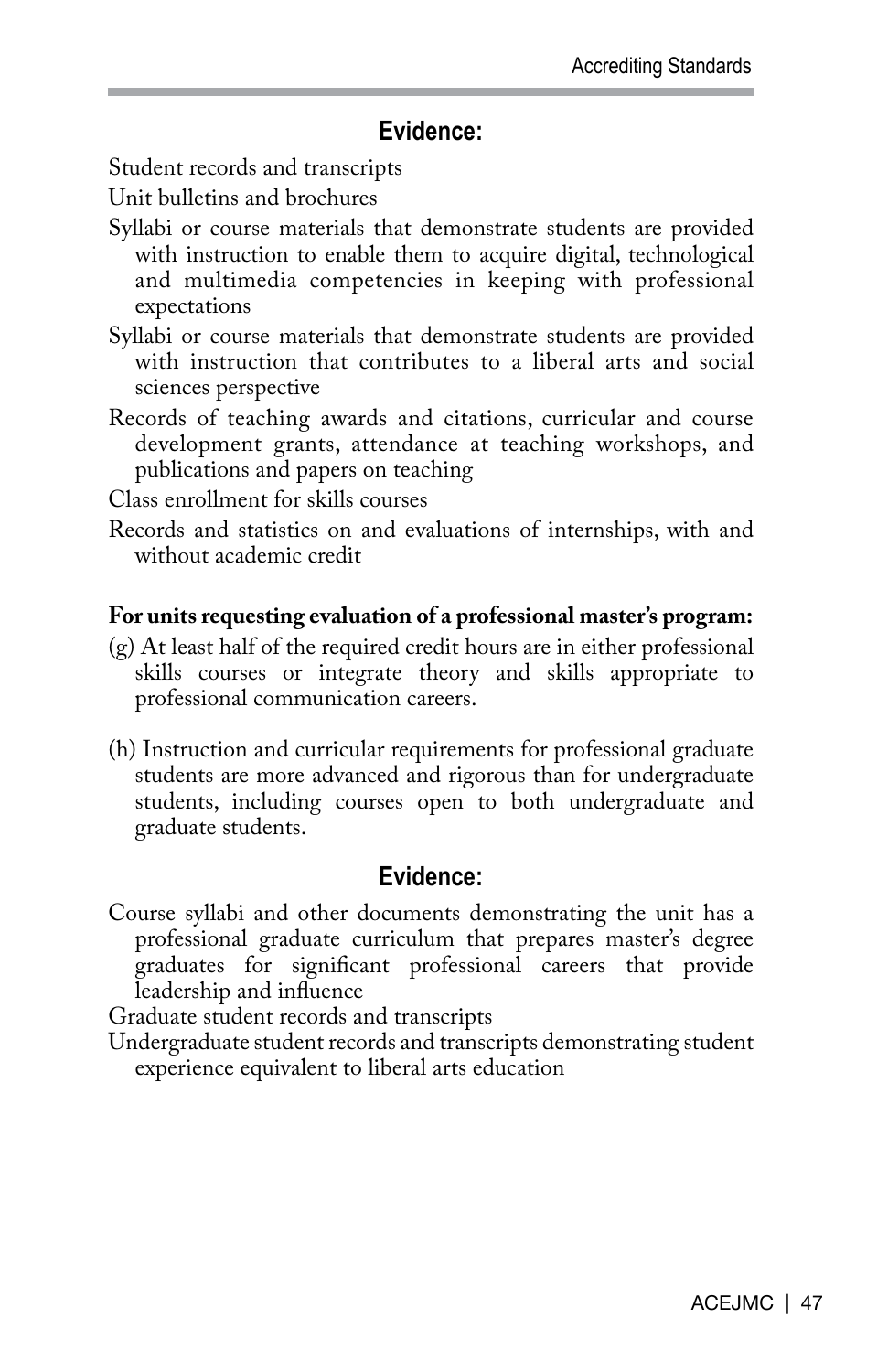# **3. Assessment of Learning Outcomes**

The unit regularly assesses student learning using direct and indirect measures that engage communication professionals and annually "closes the loop" to make tangible improvements to curriculum and instruction.

# **Indicators:**

- (a) The unit has a written assessment plan that has been implemented, is up to date and addresses contemporary curricular issues, including instruction related to the rapidly changing digital media world. The unit posts its assessment plan in a prominent, easy-to-find place on its website.
- b) The unit defines the goals for learning that students must achieve, including the professional Values and Competencies of the Council. (See Standard 2: Curriculum and Instruction)
- (c) The unit assessment plan uses multiple direct and indirect measures to assess student learning.
- (d) At least one direct and/or indirect measure should include journalism and mass communication professionals engaged in assessment data collection.
- (e) The unit collects and reports data from its assessment activities and applies the data to improve curriculum and instruction. There is substantial, concrete evidence of "closing the loop," generally and specifically. Multiple examples of "closing the loop" are evident.

# **Evidence:**

- A written assessment plan that has been implemented and posted to the unit's website
- A written statement or matrix describing how the competencies map to course learning
- Records from multiple years, showing information collected from direct and indirect measures, when different measures are assessed if not done annually, and the application of this information and other information gathered during the assessment process to improve curriculum and instruction
- A clear articulation of what constitutes a direct and indirect measure
- Annual assessment reports, analysis and curriculum/program changes resulting from assessment report findings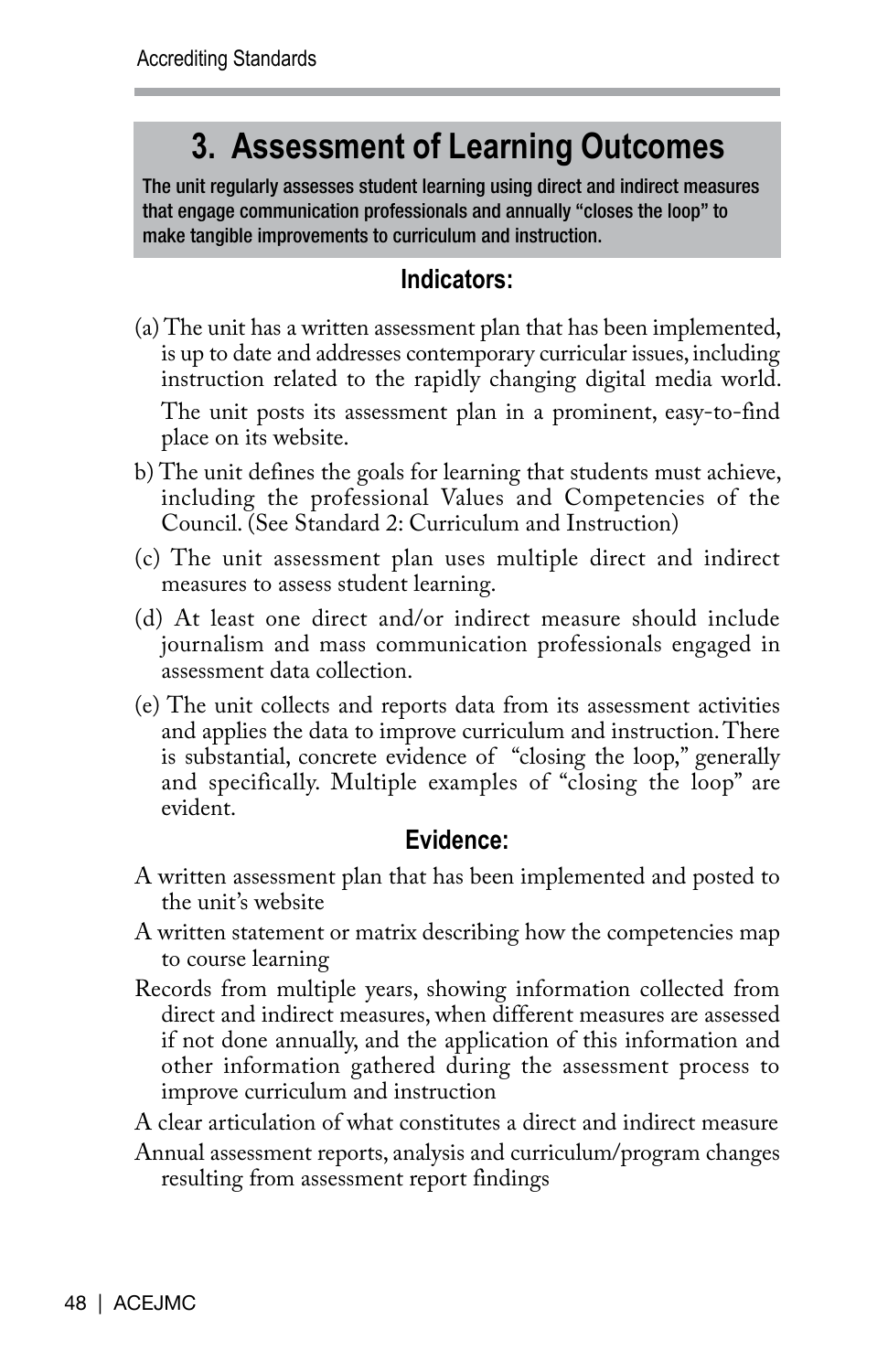### **For units requesting evaluation of a professional master's program:**

# **Evidence:**

A separate written assessment plan, posted to its website

A separate written statement/matrix on competencies

- Records of information collected from multiple direct and indirect measures and on the application of this information to course development and improvement of teaching, ensuring that the assessment findings have been systematically gathered, synthesized and applied
- Evidence could include results and actions from direct and indirect measures that demonstrate a graduating cohort's mastery of the Council's professional values and competencies and of criticalthinking and analytical abilities appropriate to the professions. Measures could include exit surveys or interviews, a comprehensive examination, professionally oriented project, thesis or portfolio.

Annual graduate program assessments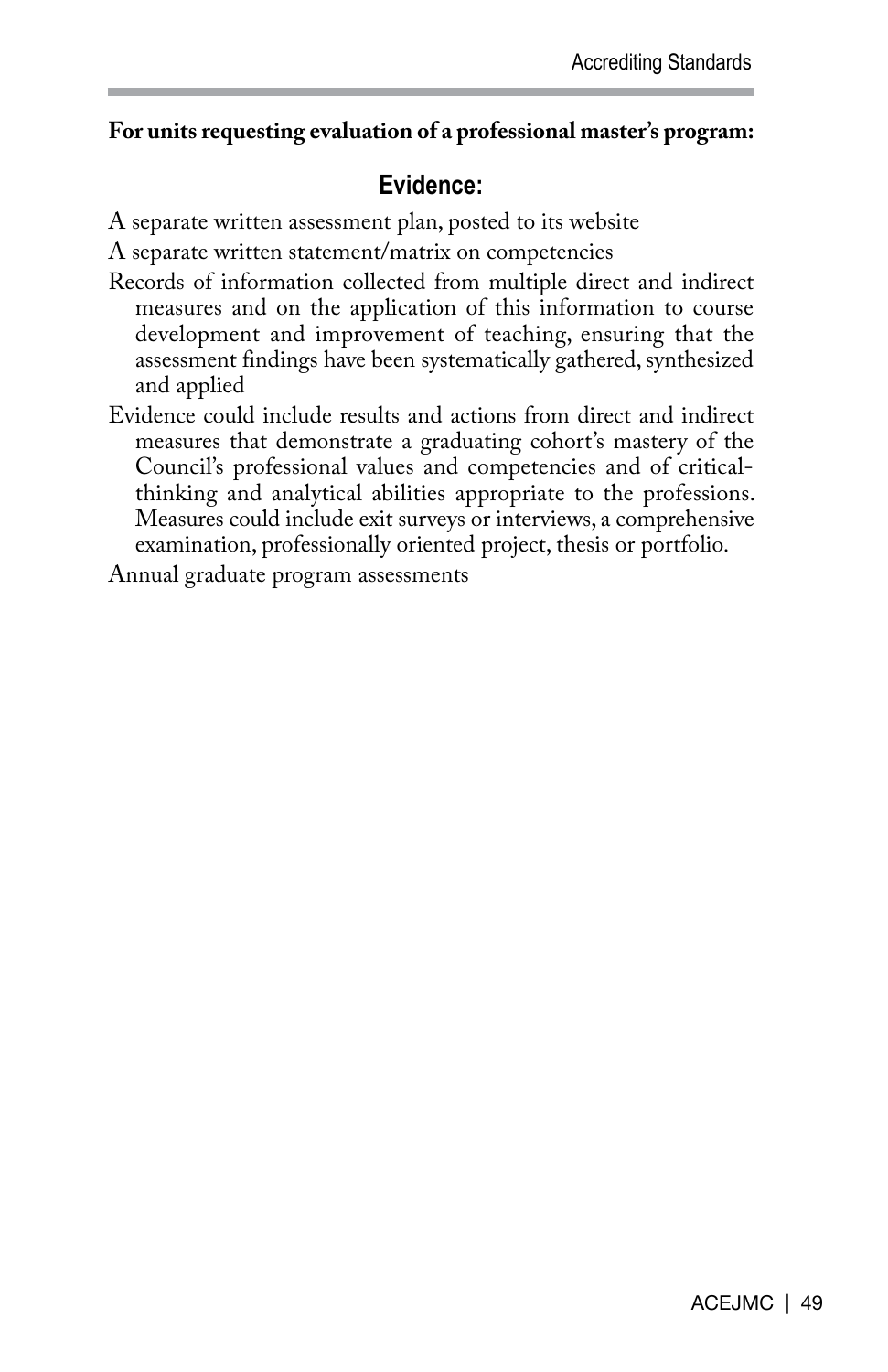# **4. Diversity and Inclusiveness**

The unit demonstrates it has a diverse and inclusive program that embodies domestic and global diversity and that empowers those traditionally disenfranchised in society, especially as grounded in race, ethnicity, gender, ability and sexual orientation.

# **Indicators:**

(a) The unit has a written diversity plan that has been implemented and discussed annually, for achieving an inclusive curriculum, a diverse, culturally proficient faculty, staff and student population, and a supportive climate for working and learning and for assessing progress toward achievement of the plan. The diversity plan should focus on domestic minority groups and, where applicable, international groups. The written plan must include the unit's definition of diversity, identify under-represented groups and articulate key performance indicators upon which the unit intends to focus and improve.

The unit posts its diversity plan in a prominent, easy-to-find place on its website.

- (b) The unit's curriculum creates culturally proficient communicators capable of learning with, working on and advancing the value of diverse teams. The unit's curriculum includes instruction on issues and perspectives relating to mass communications across diverse cultures in a global society.
- (c)The unit demonstrates effective efforts to enhance all faculty members' understanding of diversity, equity, inclusion and ability to develop culturally proficient communicators capable of learning with, working on and advancing the value of diverse teams. The unit also demonstrates intentional efforts to recruit and retain faculty and professional staff who are from demographics that are historically, domestically marginalized.
- (d) In alignment with the institution's mission, the unit demonstrates effective efforts to help recruit, retain and graduate a student population reflecting the diversity of the population the institution aims to serve.
- (e)The unit demonstrates that it has an inclusive climate, free of harassment and all forms of discrimination, in keeping with the acceptable cultural practices of the population it serves, accommodates the needs of those with disabilities, and values the contributions of all forms of diversity.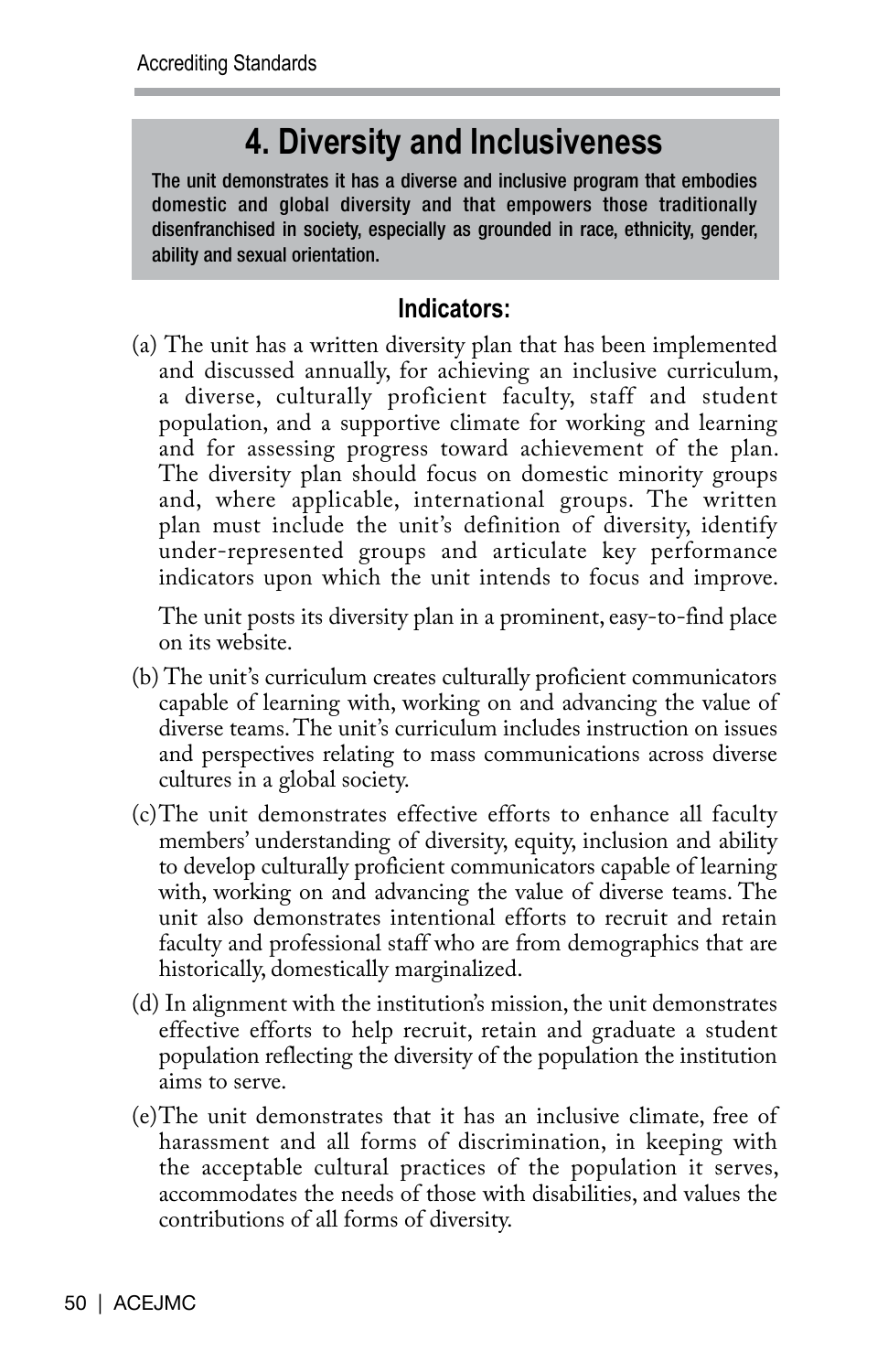Accreditation site visit teams will apply this standard in compliance with applicable federal and state laws and regulations, as well as the laws of the countries in which non-U.S. institutions are **located** 

## **Evidence:**

- A written diversity plan, posted to the unit's website, which includes key performance indicators (KPIs)
- The unit provides evidence of progress on achieving KPIs. Where there has not been progress, the unit describes adjustments and new techniques it is using to achieve it
- A description of how the plan ties directly to the professional values and competencies related to diversity
- Course syllabi reflect learning outcomes related to diversity, equity and inclusion, both domestically and internationally
- A grid in the self-study report that outlines where cultural communications proficiency is taught in the curriculum
- Assessment reports that outline culture communication proficiency
- For U.S. units, create three tables to describe demographics of faculty with categories used by their institutions for collecting and reporting data, to reflect the six years under review. (Citizenship is not necessary to present.)
- Data on enrollment, retention and graduation rates of under-represented groups within the population; data on faculty/staff hiring; data on promotion and tenure decisions
- For units within institutions with missions to serve specific genders, races, religions or ethnicities, an explanation of how they retain and graduate under-represented groups and enable their students to be prepared to work on diverse teams not represented at their university

Faculty vitae

- Reports showing impact of faculty professional development aimed at enhancing ability to teach courses that develop culturally proficient communicators able to work on and advocate for diverse teams
- Evidence of climate studies or other indicators of the unit's level of inclusion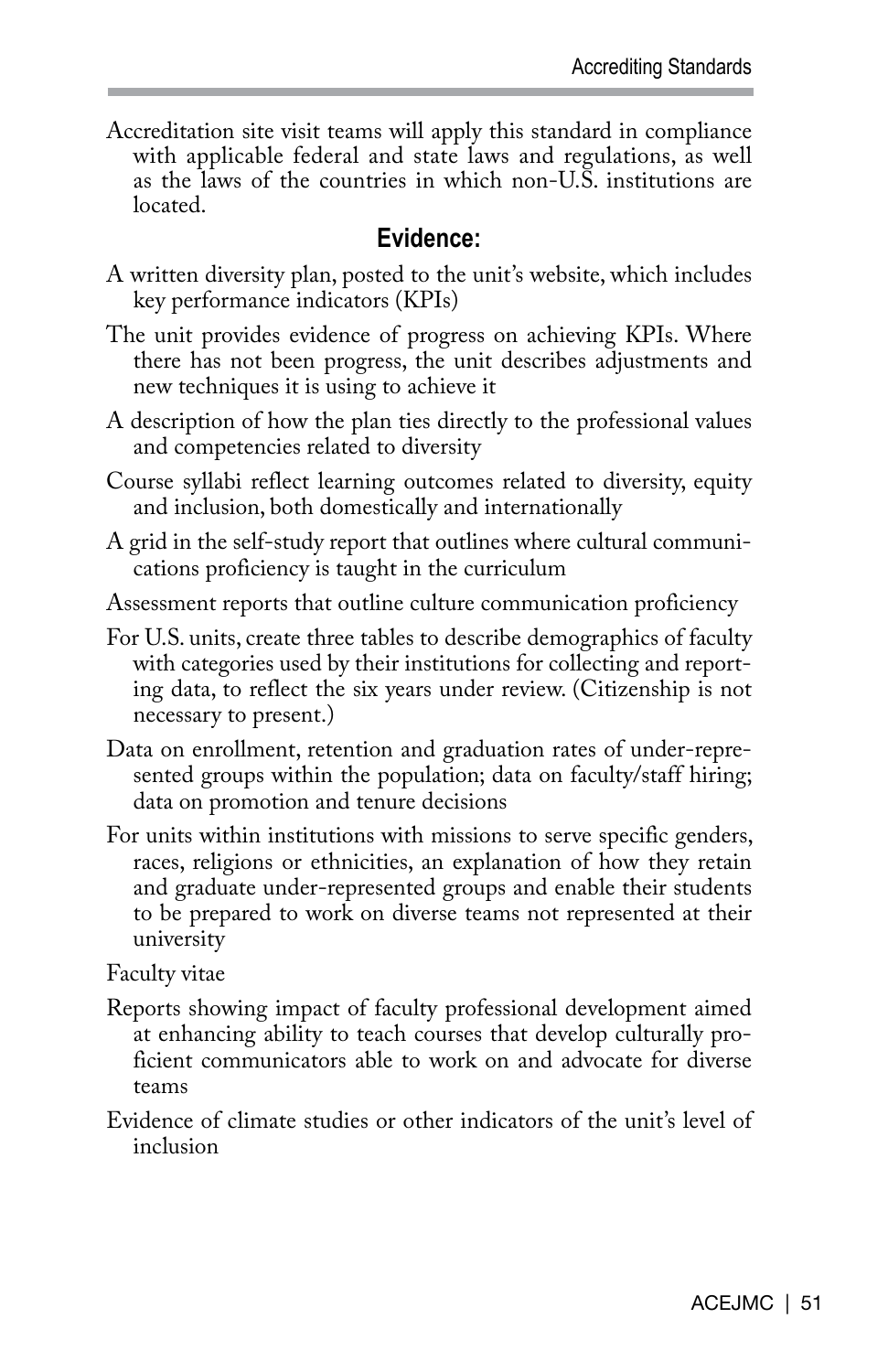# **5. Faculty**

The unit hires, supports and evaluates a capable faculty with a balance of academic and professional credentials appropriate for the unit's mission. It supports faculty as they contribute to the advancement of scholarly and professional knowledge and engage in scholarship (research, creative and professional activity) that benefits the disciplines and society.

# **Indicators:**

- (a)Full-time faculty have primary responsibility for curricula, oversight of courses, research/creative activity and service.
- (b)The unit's faculty (full- and part-time) are highly qualified and keep their expertise current through professional development opportunities and maintain relationships with professional and scholarly associations.
- (c)The unit requires, supports and rewards faculty research, creative activity and/or professional activity. Expectations for promotion and tenure are clear.
- (d)Faculty members communicate the results of research, creative and/or professional activity to other scholars, educators and practitioners through presentations, productions, exhibitions, workshops and publications appropriate to the activity and to the mission of the unit and institution.
- (e)The faculty has respect on campus for its university citizenship, the quality of education and the scholarly contributions the unit provides.

# **Evidence:**

Faculty and staff manuals or relevant policy procedural documents Vitae for full-time and part-time faculty

Faculty guides or manuals on tenure and promotion

Records of sabbatical and other leaves, travel funds and grant support Records on faculty promotion, tenure and other forms of recognition Faculty vitae and unit reports on research and creative and professional activities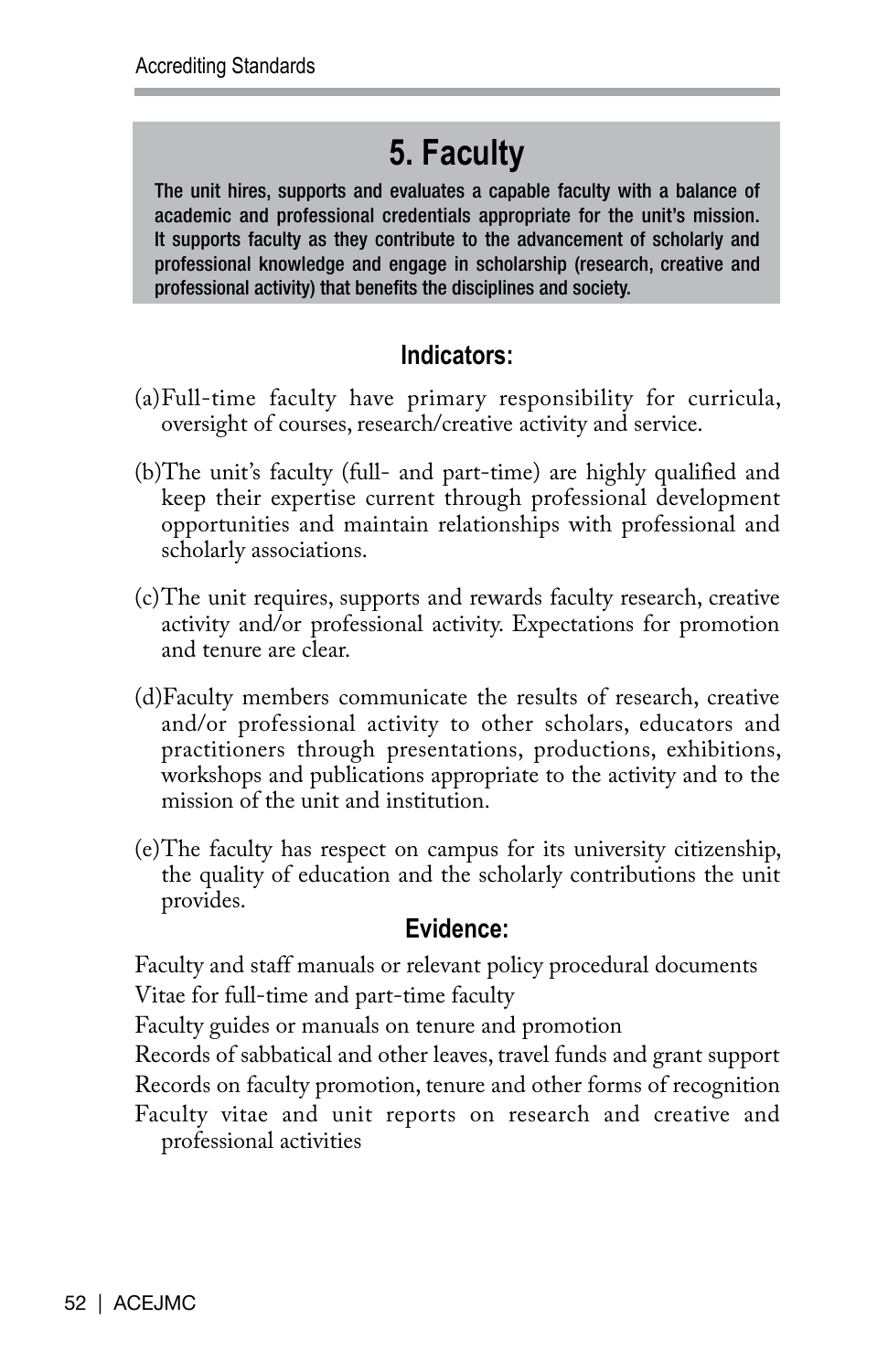## **For units requesting evaluation of a professional master's program:**

# **Indicators :**

- (f )Faculty members teaching in the graduate program meet the criteria for graduate instruction at that university.
- (g)Graduate faculty oversee the curricula and course quality for professional master's courses.

# **Evidence:**

Faculty vitae that demonstrate a clearly defined graduate faculty who meet the criteria for graduate instruction at that university. Schedules of master's courses taught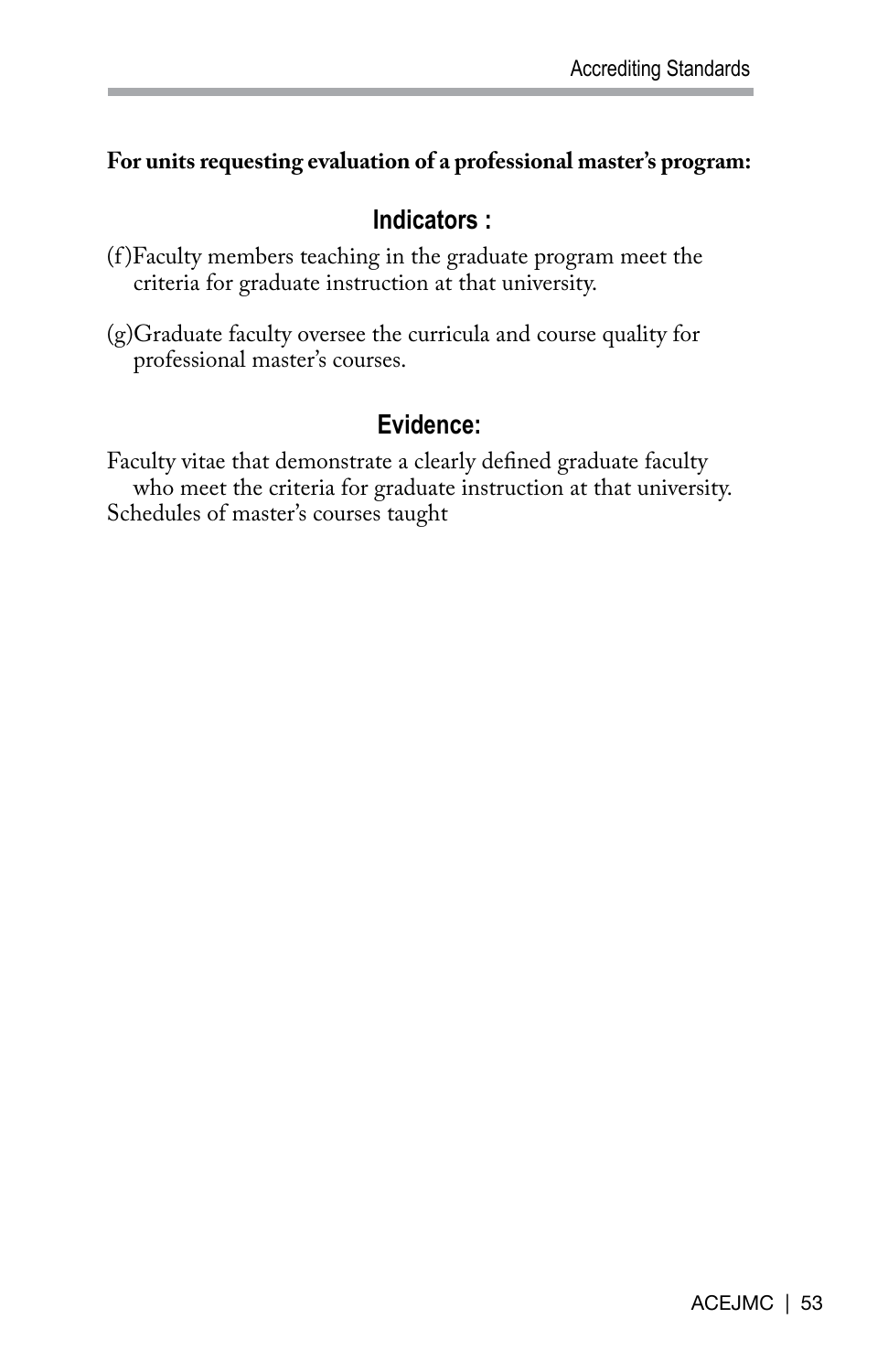# **6. Student Services**

The unit supports students with services that promote learning and ensure timely completion of their program of study.

# **Indicators:**

- (a) The unit and institution ensure that students are aware of graduation requirements.
- (b) Professional advisers, and faculty where appropriate, provide students with academic and career advice.
- (c) The unit keeps students informed about its policies, activities and requirements.
- (d) The unit and institution provide extra-curricular activities and opportunities relevant to the curriculum and that help develop students' professional and intellectual abilities and interests.
- (e) The unit uses retention and graduation data to improve student services, such as advising, and to reduce barriers to student success.

# **Evidence:**

- Advising guides, manuals, newsletters and internal communications, and faculty office hours
- Statistics on enrollment, scholarships, retention and graduation
- Annually updated website containing retention and graduation data that is clearly made available to the public
- Examples of student media, information about student professional organizations, and guest speakers and other extracurricular activities associated with the unit's mission

# **For units requesting evaluation of a professional master's program:**

(f ) The unit has appropriate admissions and retention policies for the professional master's program

# **Evidence:**

- Documents and records demonstrating that the graduate program has appropriate admissions and retention policies
- Statistics on graduate enrollment, scholarships, retention and graduation and a website link where the unit regularly publishes this data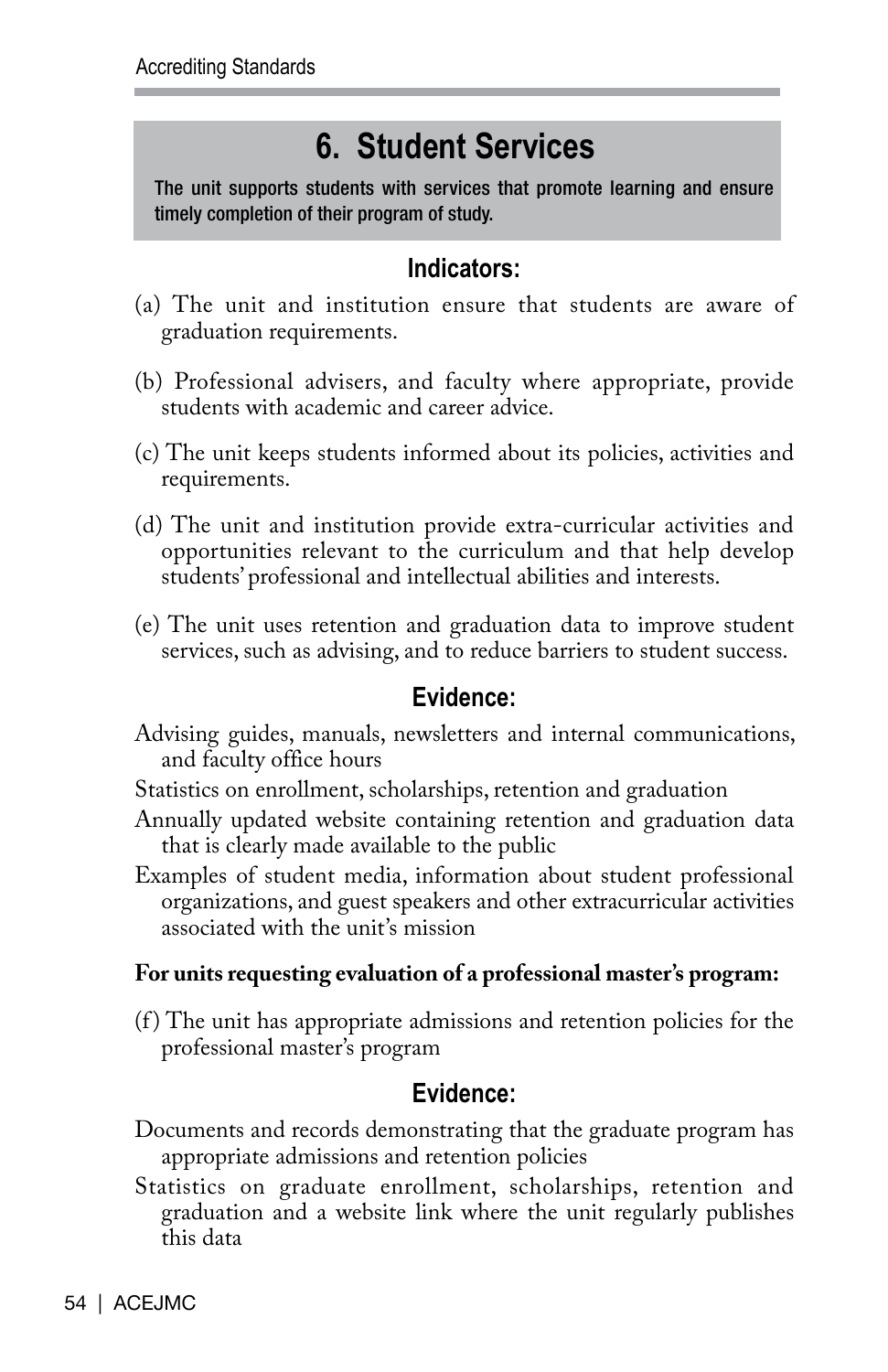# **7. Resources, Facilities and Equipment**

The unit plans for, seeks and receives adequate resources to fulfill and sustain its mission.

## **Indicators:**

- (a) The unit has a detailed annual budget for the allocation of its resources that is related to its long-range, strategic plan.
- (b) Resources provided by the institution are adequate to achieve the unit's mission and are fair in relation to those provided to other units.
- (c) The unit's facilities and information resources enable and promote effective scholarship, teaching and learning.
- (d) The institution and the unit provide faculty and students with equipment, or access to equipment, and technical assistance needed to support student learning, curriculum and the research, creative and professional activities of the faculty.

## **Evidence:**

A detailed budget

- Tour of buildings and review of equipment
- Details of private annual fund-raising efforts
- Details of unit endowments for faculty chairs and professorships, programs, scholarships and other restricted accounts
- Evaluation of adequacy of resources and an assessment of their fairness in relationship to similar units on campus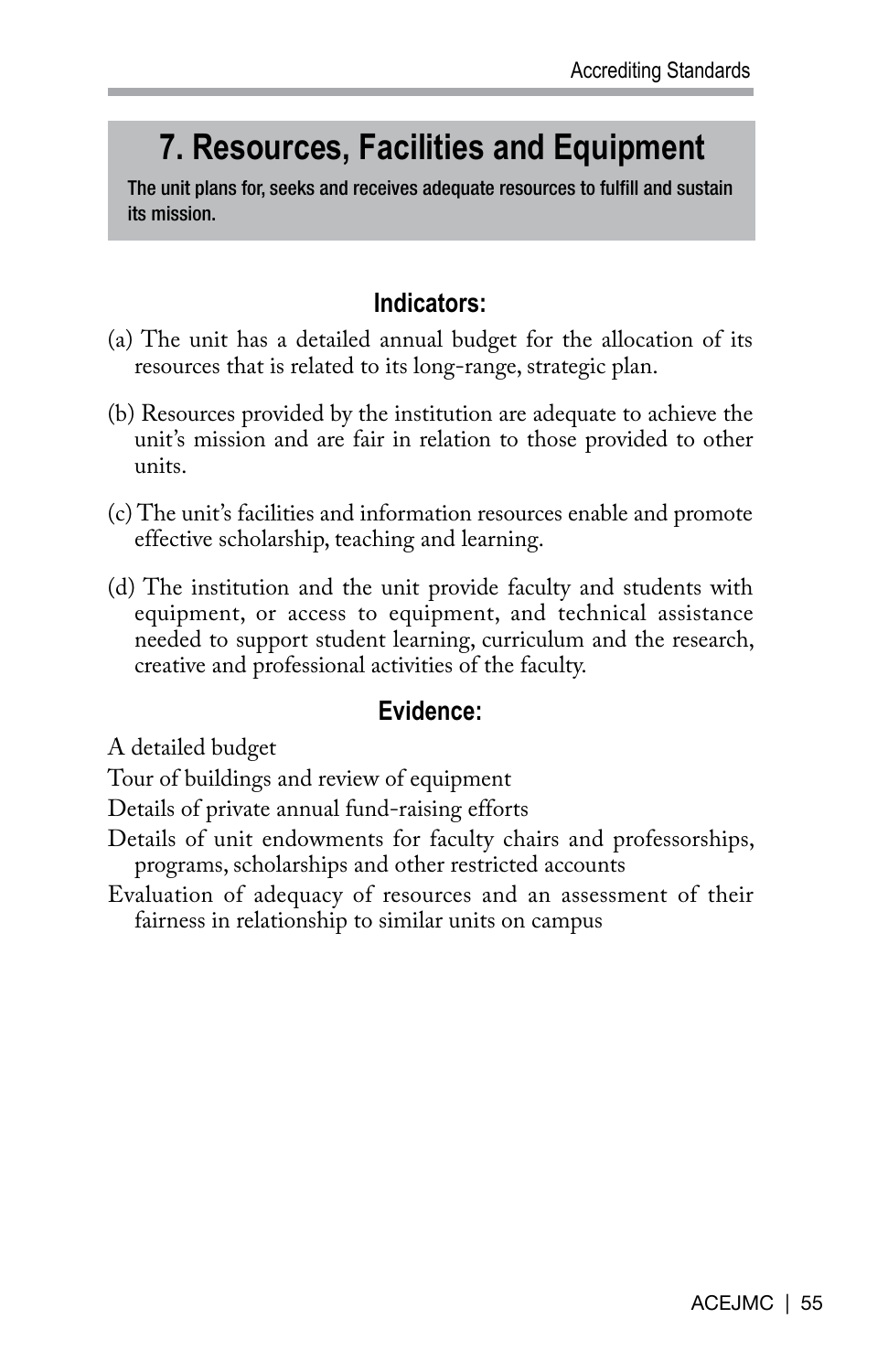# **8. Professional and Public Services**

The unit and its faculty advance journalism and mass communication professions and fulfill obligations to its community, alumni and the public.

# **Indicators:**

- (a) The unit consults and communicates regularly with its alumni, and actively engages with them, other professionals and professional associations to keep curriculum and teaching current and to promote the exchange of ideas.
- (b) The unit provides leadership in the development of high standards of professional practice through such activities as offering continuing education, promoting professional ethics, evaluating professional performance, and addressing issues of public consequence and concern.
- (c)The unit contributes to its communities through unit-based service projects and events, service learning of its students and civic engagement of its faculty.
- (d) The unit supports scholastic journalism.

# **Evidence:**

Faculty vitae

- Unit records, brochures and publications of public service activities related to its mission and strategic plan
- Alumni advisory boards, newsletters, surveys, social media initiatives, reunions and other activities
- Information about courses and services available to professionals and the public
- Activities such as workshops, visiting lectures and critiques of student work in support of scholastic journalism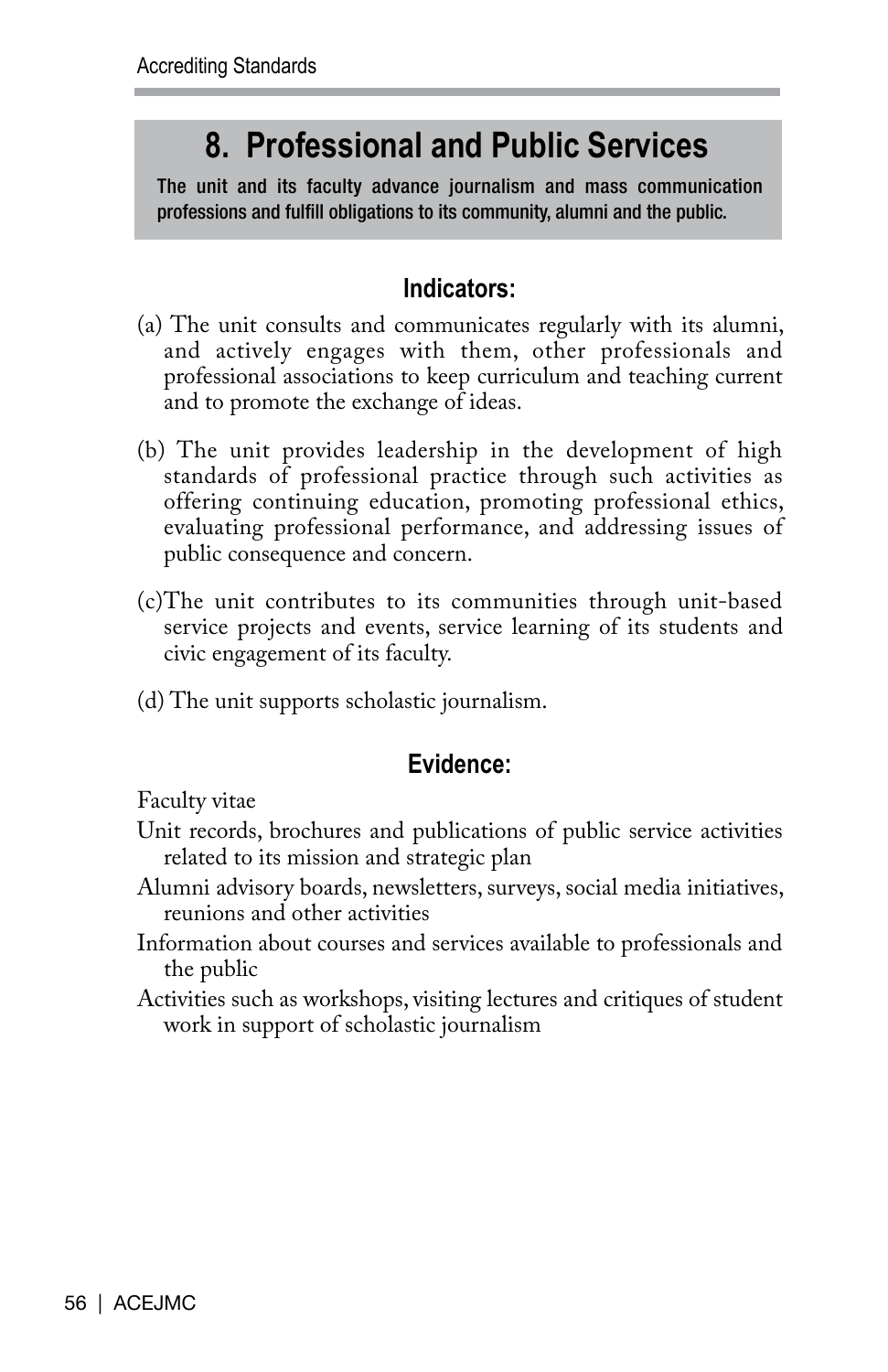ACEJMC currently accredits 117 programs in journalism and mass communications at colleges and universities in the United States, Puerto Rico and outside the country. The following listings provide information about each of these programs, including their current accreditation status based on their most recent review. Reports from these reviews, beginning with the 2012-13 accreditation review cycle, are available on ACEJMC's website at www.acejmc. org/accreditation-reviews/accredited-programs/.

**Accredited and Reaccredited Status:** The listing of a unit as accredited or reaccredited indicates the unit received full accreditation/reaccreditation by ACEJMC on its most recent review. That judgment is made after a self-study prepared by the faculty and administration of the unit and an independent evaluation of the unit by educators and practitioners.

Provisional: The listing of a unit as provisional indicates deficiencies were identified within the unit during the most recent review. The unit has two years to correct the problems, after which the unit is reviewed again and is either accredited or denied accreditation.

### The listing:

Listings are organized as follows: name of the institution, name of the accredited unit, unit address and the unit administrator's name. In some cases, not all programs within the unit were reviewed; in these instances, the areas reviewed are shown in brackets. The listing continues with the accredited degrees in place during the unit's most recent review, unit's contact information, the most recent date of accreditation review and accreditation status.

Some units offer degrees in addition to those listed here. ACEJMC does not accredit programs leading to the doctor of philosophy degree, which is considered a research (and not a professional) degree.

Accreditation evaluations normally are made by ACEJMC at sixyear intervals. Because of the COVID-19 pandemic, the Accrediting Council in May 2020 implemented a one-year postponement for all accreditation reviews extending through the six-year cycle.

A double asterisk (\*\*) indicates the program will no longer be accredited after the spring Accrediting Council meeting.

ACEJMC does not rate or rank its accredited programs. ACEJMC does not review or accredit a minor degree.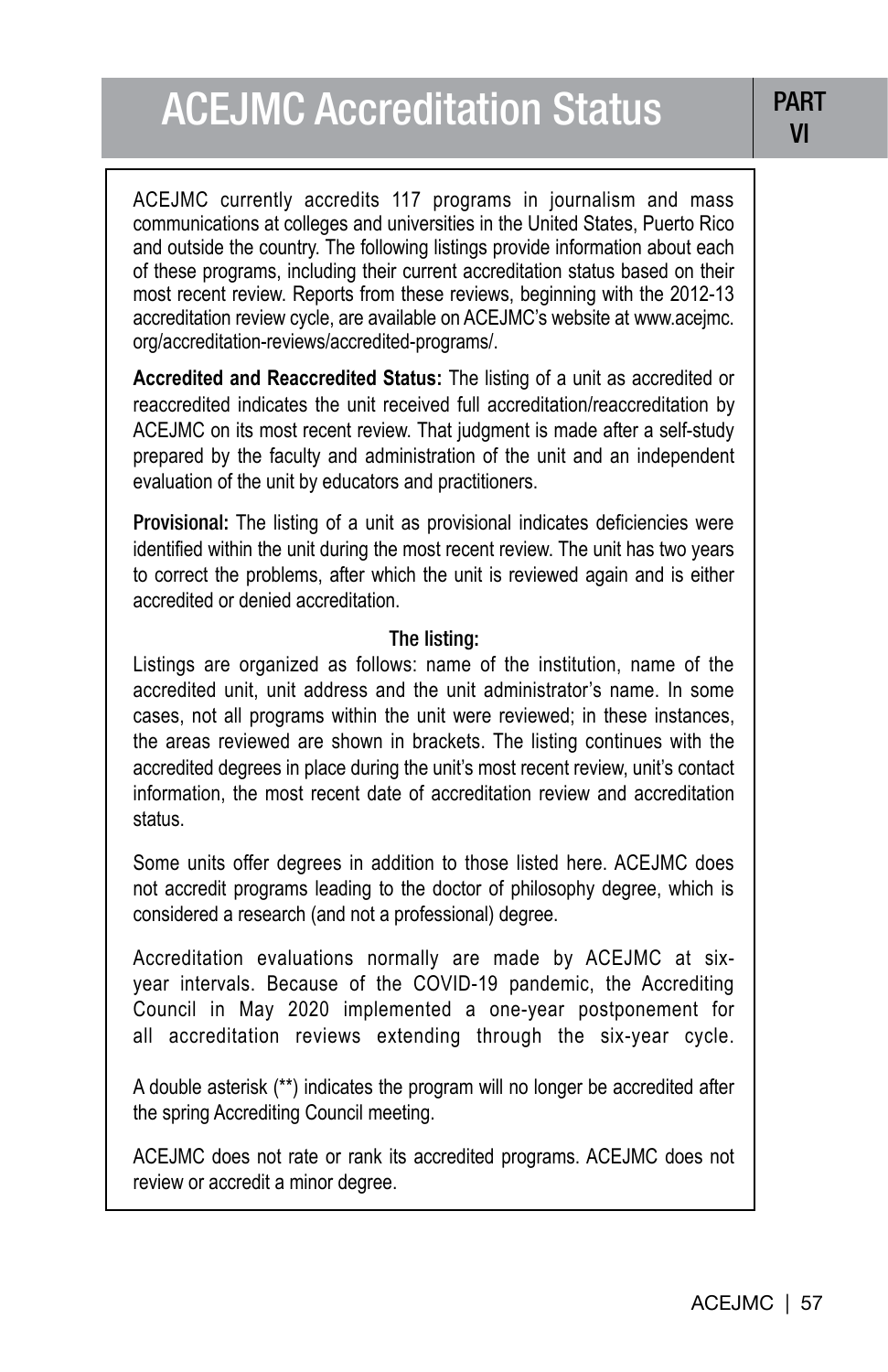### **ALABAMA**

**Auburn University,** School of Communication and Journalism, 232 Tichenor Hall, Auburn University, AL 36849-5206; Debra Worthington, director. [ Journalism; Public Relations] B.A. Journalism; B.A. Public Relations. (Reaccredited 2018)

**Tel.:** (334)844-2727 **Email:** worthdl@auburn.edu **Website:** http://www.cla.auburn.edu/cmjn

**Jacksonville State University,** Department of Communication, 700 Pelham Road North, Jacksonville, AL 36265-1602; Chris McCollough, head. B.A. Communication (Provisional 2020) **Tel.:** (256)782-5331 **Email:** cmccollough@jsu.edu **Website:** http://www.jsu.edu/communication/

**University of Alabama,** College of Communication & Information Sciences, Box 870172, Tuscaloosa, AL 35487-0172; Mark Nelson, dean. [Advertising; Public Relations] B.A. Communication; [News Media] B.A. Communication & Information Sciences; M.A. Journalism; M.A. Advertising & Public Relations. (Reaccredited 2016) **Tel.:** (205)348-4786 **Email:** mnelson@ua.edu **Website:** http://www.cis.ua.edu/

**University of North Alabama,** Department of Communication, One Harrison Plaza, PO Box 5007, Florence, AL 35632; Patricia Sanders, chair. B.A. or B.S. in Mass Communication with concentrations in Journalism and Digital Media Production; Public Relations. (Accredited 2015) **Tel.:** (256)765-4260 **Email:** pfsanders@una.edu

**Website:** https://www.una.edu/communication/

### **ARIZONA**

**Arizona State University,** Walter Cronkite School of Journalism and Mass Communication, 555 N. Central Ave., Suite 302, Phoenix, AZ 85004; Battinto Batts Jr., dean. B.A. Journalism and Mass Communication; B.A. Sports Journalism; M.M.C. Mass Communication; M.A. Sports Journalism. (Reaccredited 2017)

**Tel.:** (602)496-5555 **Email:** battinto.batts@asu.edu

(undergraduate) cronkiteinfo@asu.edu; (graduate) cronkiteinfo@asu.edu **Website:** http://cronkite.asu.edu

**New degree offered by the accredited unit since its 2017 review:** Master of Arts in Investigative Journalism

**University of Arizona,** School of Journalism, PO Box 210158B, Tucson, AZ 85721-0158; Michael McKisson, interim director. B.A. Journalism, Specializations in Global Journalism, Digital Journalism and Broadcast Journalism. (Reaccredited 2018)

**Tel.:** (520) 621-7556 **Email:** mckisson@arizona.edu **Website:** http://journalism.arizona.edu/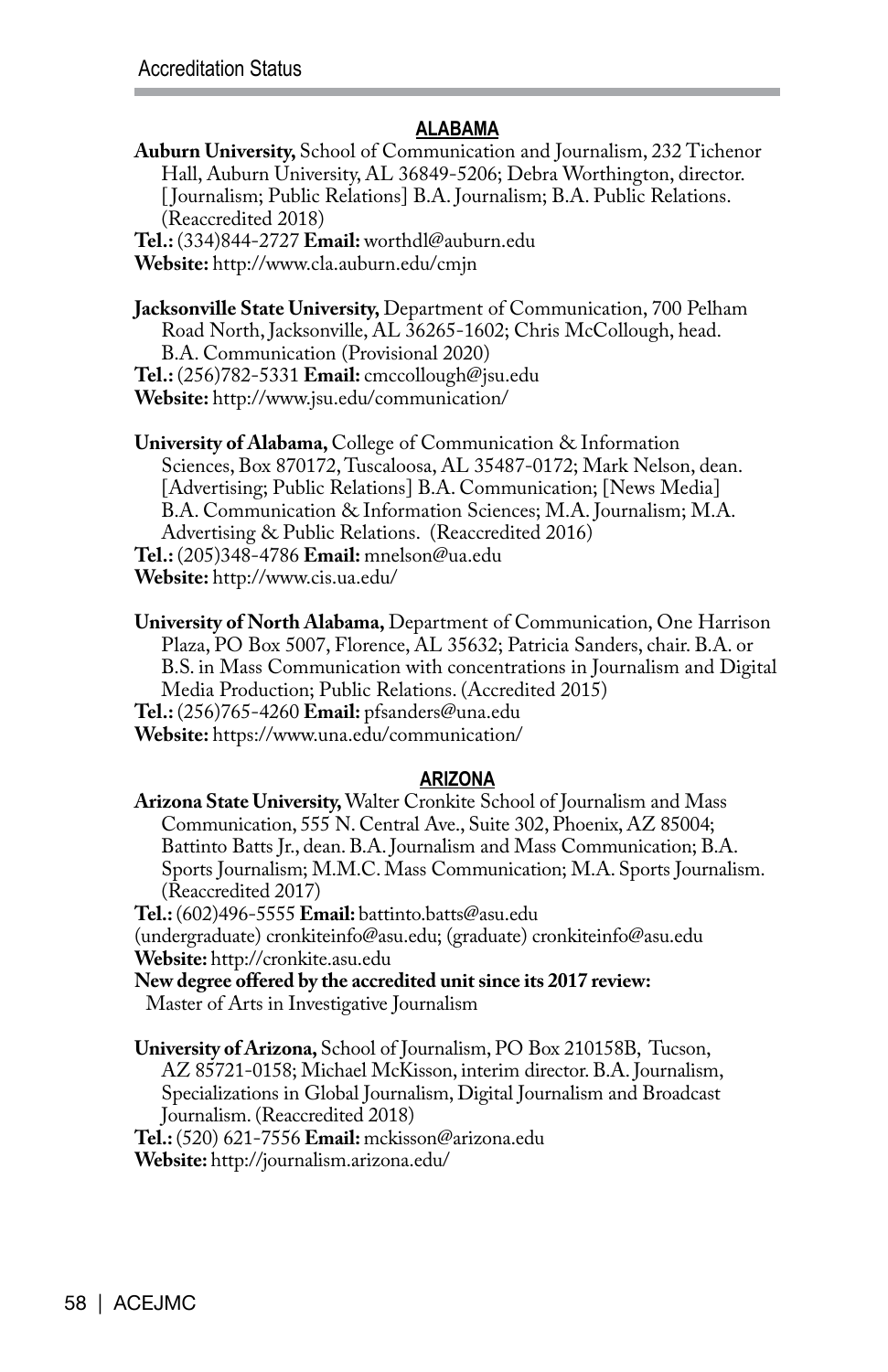### **ARKANSAS**

**Arkansas State University,** School of Media and Journalism, PO Box 1930, State University, AR 72467-0540; Brad Rawlins, director. B.S. Multimedia Journalism (Reaccredited 2015) **Tel.:** (870)972-3070 **Email:** brawlins@astate.edu **Website:** http://www.astate.edu/college/liberal-arts/departments/media/

**University of Arkansas, Fayetteville,** School of Journalism and Strategic Media, 206 Kimpel Hall, Fayetteville, AR 72701-1201; Larry Foley, chair. B.A. Journalism. (Reaccredited 2016) **Tel.:** (479)575-3601 **Email:** lfoley@uark.edu **Website:** http://journalism.uark.edu

### **CALIFORNIA**

- **California State University, Chico,** Department of Journalism and Public Relations, 207 Tehama Hall, Chico, CA 95929-0600; Aaron Quinn, chair. B.A. Journalism. (Reaccredited 2016) **Tel.:** (530)898-4779 **Email:** amquinn@csuchico.edu **Website:** http://www.csuchico.edu/jour
- **California State University, Fullerton,** Department of Communications, 2600 Nutwood Ave., Suite 400, Fullerton, CA 92831; Jason Shepard, chair. B.A. Communications. (Reaccredited 2015) **Tel.:** (657)278-3517 **Email:** jshepard@fullerton.edu **Website:** http://communications.fullerton.edu/comm
- **California State University, Long Beach,** Department of Journalism & Public Relations, 1250 Bellflower Blvd., LA4-106, Long Beach, CA 90840; Jennifer Fleming, chair. B.A. Journalism; B.A. Public Relations. (Reaccredited 2020)

**Tel.:** (562)985-4981 **Email:** Jennifer.Fleming@csulb.edu **Website:** http://www.csulb.edu/colleges/cla/departments/journalism/

**California State University, Northridge,** Department of Journalism, 18111 Nordhoff St., Mail Code: 8311, Northridge, CA 91330-8311; Linda Bowen, chair. B.A. Journalism. (Reaccredited 2016)

**Tel.:** (818)677-3135 **Email:** linda.s.bowen@csun.edu

**Website:** http://www.csun.edu/journalism

- **New degree/emphases offered by the accredited unit since its 2016 review:** B.A. Journalism with formal options in Broadcast and Public Relations
- **San Diego State University,** School of Journalism and Media Studies, 5500 Campanile Drive, San Diego, CA 92182-4561; Temple Northup, director. [Advertising; Journalism; and Public Relations] B.A. Journalism; B.A. Journalism, Emphasis in Advertising; B.A. Journalism, Emphasis in Public Relations. (Reaccredited 2015)
- **Tel:** (619)594-5450 **Email:** tnorthup@sdsu.edu
- **Website:** http://jms.sdsu.edu/
- **New emphasis offered by the accredited unit since its 2015 review:**  B.A. Journalism, Emphasis in Media Studies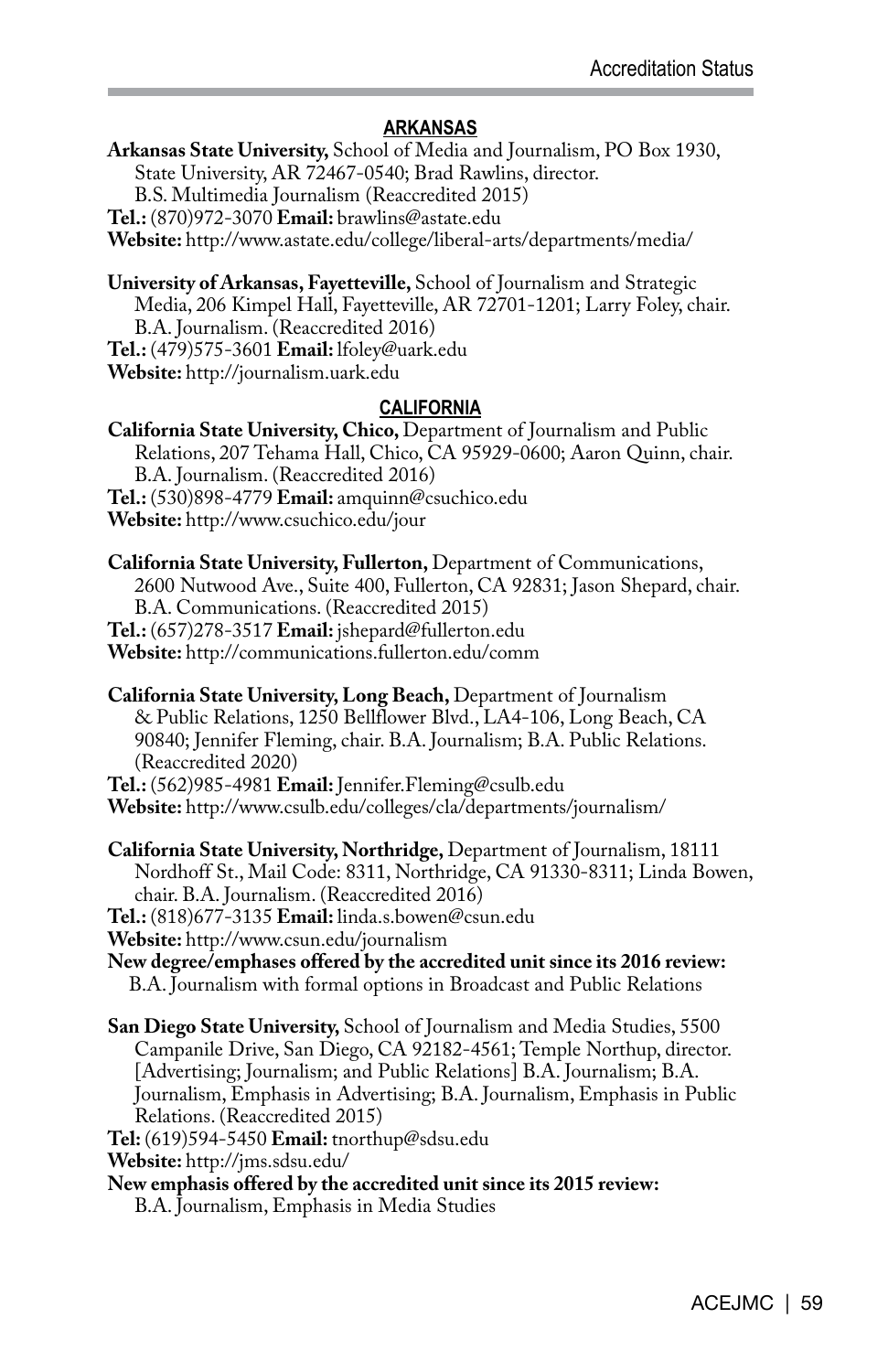- **San Francisco State University,** Department of Journalism, 1600 Holloway Ave., San Francisco, CA 94132-1722; Rachele Kanigel, chair. B.A. Journalism. (Reaccredited 2020)
- **Tel.:** (415)338-3560 **Email:** kanigel@sfsu.edu

**Website:** http://www.journalism.sfsu.edu

- **San Jose State University,** School of Journalism and Mass Communications, One Washington Square, San Jose, CA 95192-0055; Phylis West-Johnson, director. B.S. Journalism; B.S. Advertising; B.S. Public Relations. (Reaccredited 2015)
- **Tel.:** (408)924-3240 **Email:** phylis.west@sjsu.edu

**Website:** http://www.jmc.sjsu.edu

**University of Southern California,** Annenberg School of Journalism, 3502 Watt Way, ASC 303, Los Angeles, CA 90089-0281; Gordon Stables, director. B.A. Journalism; B.A. Public Relations; M.A. Public Relations and Advertising. (Reaccredited 2017)

**Tel.:** (213)740-3914 **Email:** stables@usc.edu

**Website:** http://annenberg.usc.edu

### **COLORADO**

**Colorado State University,** Department of Journalism & Media Communication, C-244 Clark Bldg., Fort Collins, CO 80523-1785; Greg Luft, chair. B.A. Journalism & Media Communication. (Reaccredited 2017) **Tel.:** (970)491-6310 **Email:** Greg.Luft@colostate.edu

**Website:** http://journalism.colostate.edu

**University of Colorado Boulder,** Department of Journalism, 1511 University Ave., 478 UCB, Boulder, CO 80309-0478; Elizabeth Skewes, chair. B.A. Journalism; M.A. Journalism. (Reaccredited 2017)

**Tel.:** (303)735-0231 **Email:** elizabeth.skewes@colorado.edu

**Website:** http://www.colorado.edu/cmci/academics/journalism

**New degree offered by the accredited unit since its 2017 review:** 

M.A. in Journalism Entrepreneurship

### **CONNECTICUT**

**University of Connecticut,** Department of Journalism, 365 Fairfield Way, U-1129, Storrs, CT 06269-1129; Marie K. Shanahan, department head. B.A. Journalism. (Reaccredited 2015) **Tel.:** (860)486-4221 **Email:** marie.shanahan@uconn.edu **Website:** http://www.journalism.uconn.edu

### **DISTRICT OF COLUMBIA**

**American University,** School of Communication, McKinley Bldg., 4400 Massachusetts Ave. NW, Washington, DC 20016; Sam Fulwood, dean. [ Journalism; Public Communication] B.A. Journalism; B.A. Public Relations & Strategic Communication; M.A. Journalism & Public Affairs; M.A. Strategic Communication. (Reaccredited 2015) **Tel.:** (202)885-2058 **Email:** sfulwood@american.edu **Website:** http://www.soc.american.edu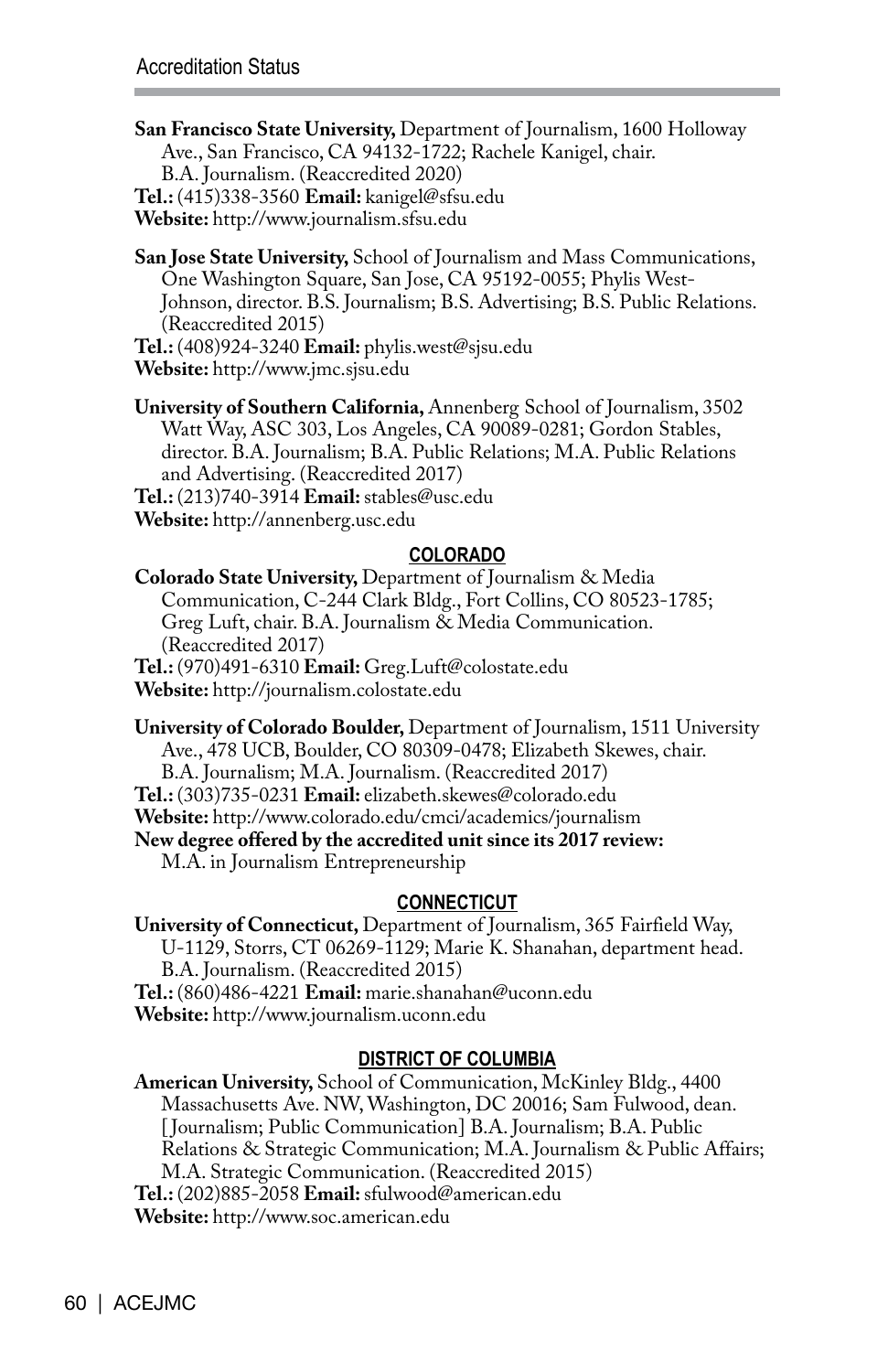**Howard University,** Cathy Hughes School of Communications, 525 Bryant St., NW, Washington, DC 20059; Gracie Lawson-Borders, dean. B.A. Media, Journalism & Film; B.A. Strategic, Legal & Management Communication. (Reaccredited 2016)

**Tel.:** (202)806-7694 **Email:** gracie.lawsonborders@howard.edu **Website:** http://communications.howard.edu/

#### **FLORIDA**

**Florida A&M University,** Division of Journalism, Suite 4029, SJGC Bldg., 510 Orr Drive, Tallahassee, FL 32307; William Jiles, director. B.S. Journalism. (Reaccredited 2018)

**Tel.:** (850)599-3379 **Email:** William.Jiles@famu.edu

**Website:** http://sjgc.famu.edu

**Florida International University,** School of Communication + Journalism, 3000 NE 151 St., North Miami, FL 33181; Brian Schriner, dean, College of Communication, Architecture + The Arts. B.S. Communication [Broadcast Media, Journalism, Public Relations, and Advertising] (Reaccredited 2015) **Tel.:** (305)919-5625 or (305)919-5674 (For PRAAC) **Email:** scj@fiu.edu **Website:** http://scj.fiu.edu

**New degrees offered by the accredited unit since its 2015 review:**  B.S. Digital Communication and Media [Digital Journalism, Digital Broadcasting, Digital and Interactive TV, and Digital TV and Multimedia Production]; B.S. Public Relations, Advertising and Applied Communication (on campus or online).

**University of Florida,** College of Journalism and Communications, PO Box 118400, Gainesville, FL 32611-8400; Hub Brown, dean. B.S. Journalism; B.S. Advertising; B.S. Public Relations; B.S. Media Production, Management, and Technology. (Reaccredited 2018) **Tel.:** (352)392-0466 **Email:** hub.brown@ufl.edu **Website:** http://www.jou.ufl.edu/

**University of North Florida,** School of Communication, Building 14D, Room 2035, 1 UNF Drive, Jacksonville, FL 32224-2645; John Parmelee, director. B.S. Communication. (Accredited 2017) **Tel:** (904)620-3867 **Email:** jparmele@unf.edu **Website:** https://www.unf.edu/coas/communication/

**University of South Florida,** Department of Journalism & Digital Communication, 140 7th Ave. South, PRW 204, St. Petersburg, FL 33701; Casey Frechette, chair. B.A. Digital Communication & Multimedia Journalism; M.A. Digital Journalism & Design. (Reaccredited 2016) **Accredited Blended Face-to-Face and Online Degree:**  M.A. Digital Journalism & Design **Tel.:** (727)873-4850 **Email:** frechette@usf.edu **Website:** https://www.usf.edu/journalism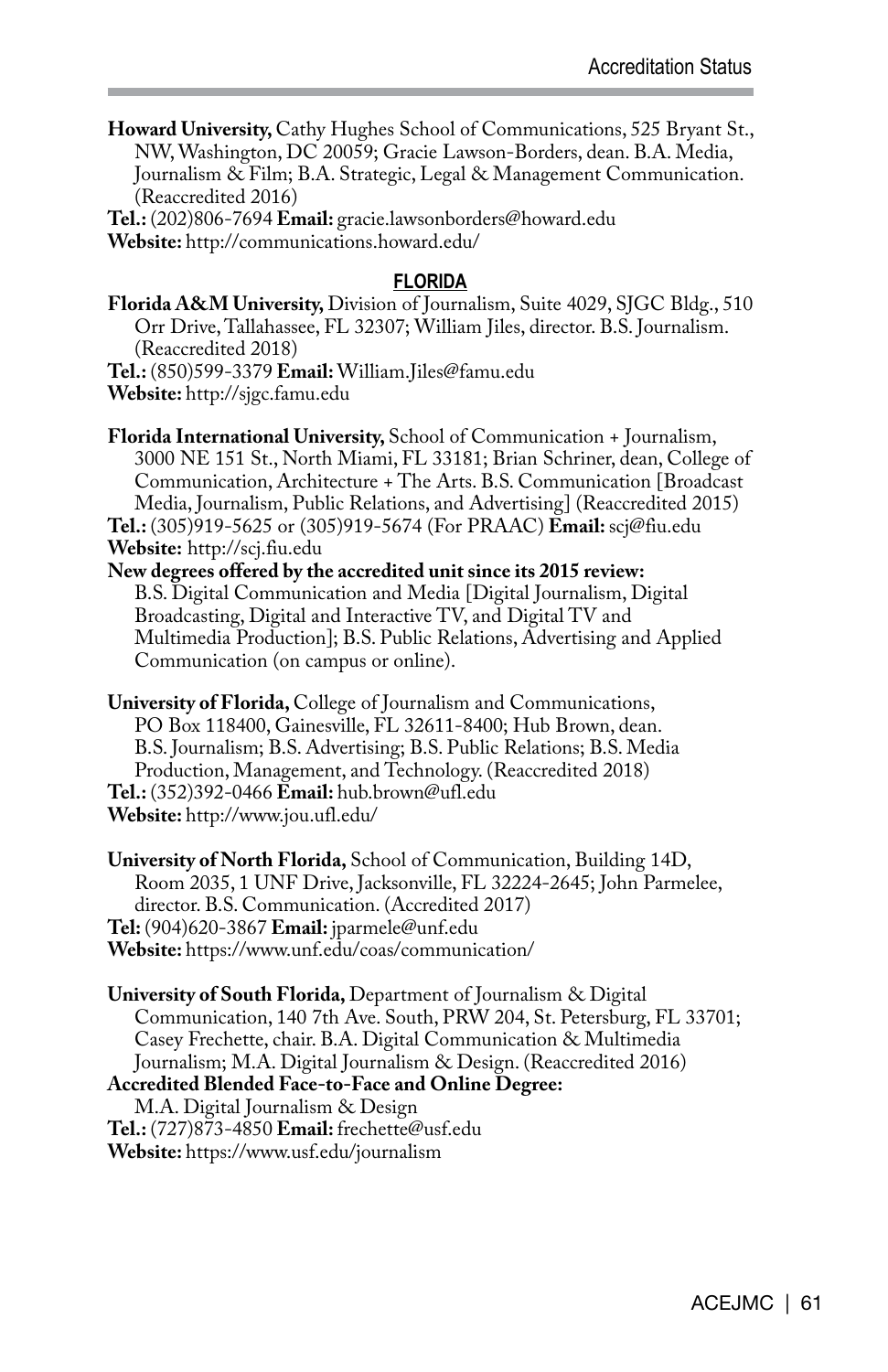### **GEORGIA**

**Savannah State University,** Department of Journalism and Mass Communications, PO Box 20634, Savannah, GA 31404; Juliana Maria Trammel, chair. B.A. Mass Communications. (Reaccredited 2019)

**Tel.:** (912)358-3372 **Email:** trammelj@savannahstate.edu

**Website:** https://www.savannahstate.edu/class/departments/masscommunications/index.shtml

**University of Georgia,** Henry W. Grady College of Journalism and Mass Communication, Athens, GA 30602-3018; Charles Davis, dean. [Advertising; Entertainment and Media Studies; Journalism; Public Relations] A.B. (Reaccredited 2018)

**Tel.:** (706)542-1704 **Email:** cndavis@uga.edu

**Website:** http://www.grady.uga.edu

**University of West Georgia,** School of Communication, Film, and Media, 1601 Maple St., Carrollton, GA 30118; Bradford Yates, dean. B.S. Mass Communications. (Accredited 2020) **Tel:** (678)839-4938 **Email:** byates@westga.edu

**Website:** https://www.westga.edu/masscom/

#### **IDAHO**

**University of Idaho,** School of Journalism and Mass Media, 875 Perimeter Drive MS 3178, Moscow, ID 83844-3178; Robin Johnson, director. B.A. Advertising; B.A. Broadcasting & Digital Media; B.A. Journalism; B.A. Public Relations; B.S. Advertising; B.S. Broadcasting & Digital Media; B.S. Journalism; B.S. Public Relations. (Provisional 2020) **Tel.:** (208)885-6458 **Email:** jamm@uidaho.edu

**Website:** http://www.uidaho.edu/class/jamm

#### **ILLINOIS**

**Eastern Illinois University,** Division of Journalism 600 Lincoln Ave., Charleston, IL 61920-3099; Ensung Kim, assistant chair for journalism. B.A. Journalism (Reaccredited 2018) **Tel.:** (217)581-6003 **Email:** ekim2@eiu.edu **Website:** http://www.eiu.edu/~journal/

**Southern Illinois University, Edwardsville,** Department of Mass Communications, Edwardsville, IL 62026-1775; Musonda Kapatamoyo, chair. B.A.; B.S. Mass Communications. (Reaccredited 2017) **Tel.:** (618)650-2248 **Email:** mkapata@siue.edu **Website:** http://www.siue.edu/MASSCOMM/

**University of Illinois at Urbana-Champaign,** Department of Journalism, 119 Gregory Hall, 810 S. Wright St., Urbana, IL 61801; Stephanie Craft, department head. B.S. Journalism. (Reaccredited 2019) **Tel.: (**217)333-2350 **Email:** scraft@illinois.edu **Website:** http://www.media.illinois.edu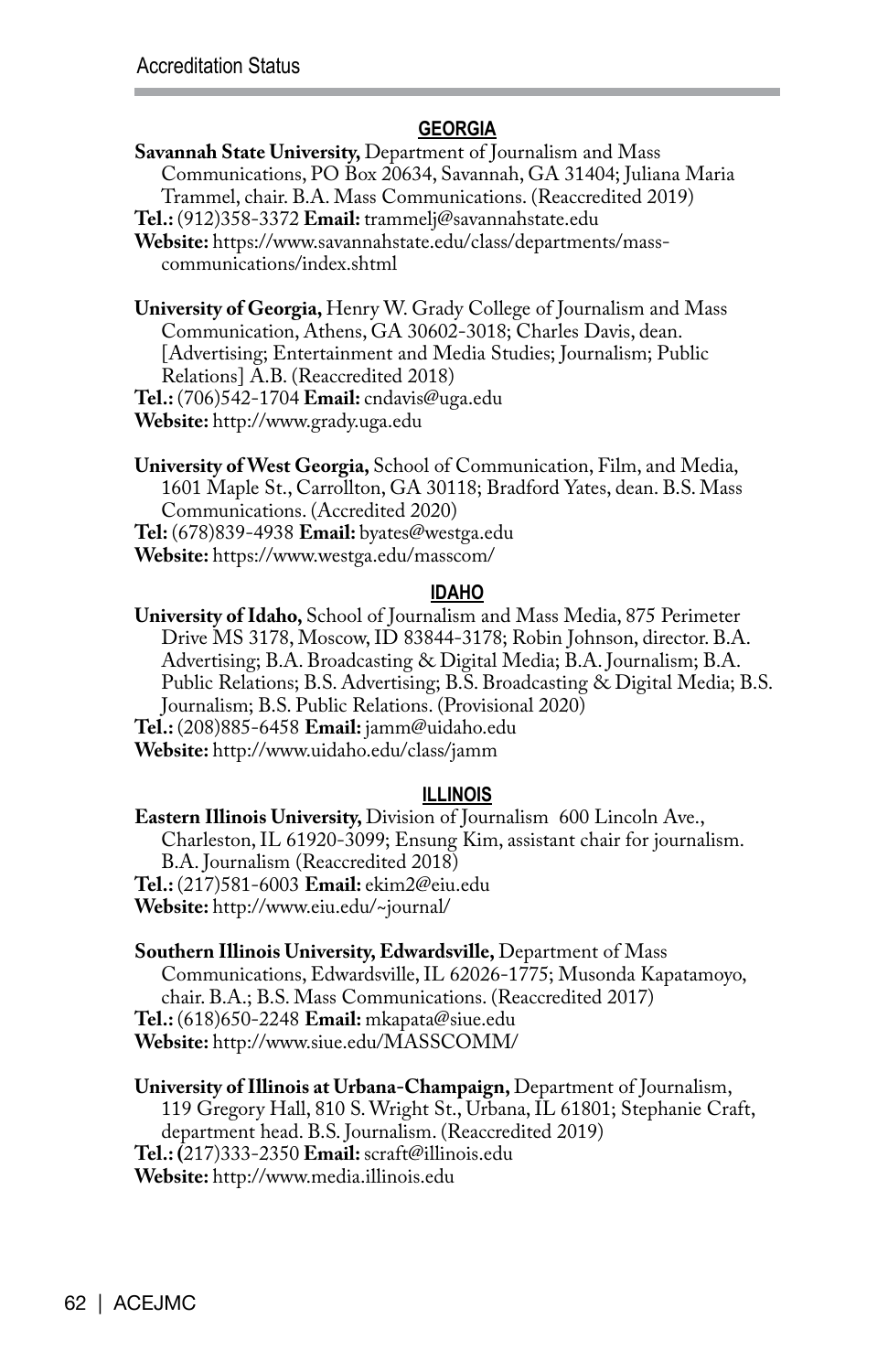#### **INDIANA**

**Ball State University,** Department of Journalism, Muncie, IN 47306; Johnny Sparks, chair. Journalism B.A. (Concentration: News); Journalism B.A. or B.S. (Concentration: Journalism Graphics: Information Design and Prototyping; Journalism Graphics: Media Development and Design; Journalism Graphics: Media Development and Analytics; Photographic Storytelling; Magazine Media, Mass Communication); B.A. or B.S. Strategic Communication: Advertising; B.A. or B.S. Strategic Communication: Public Relations.

**Tel.:** (765)285-8200 **Email:** bsujourn@bsu.edu

**Website:** https://www.bsu.edu/academics/collegesanddepartments/journalism

**New degrees offered by the accredited unit since its 2016 review:**

Journalism B.S. (Concentration: Magazine Media) Journalism B.S. or B.A. (Concentration: Mass Communication)

**Indiana University,** Journalism Unit, The Media School, Franklin Hall, 601 E. Kirkwood Ave., Bloomington, IN 47405; James D. Kelly, director. B.A. Journalism. (Reaccredited 2015) **Tel.:** (812) 855-1708 **Email:** kellyjd@indiana.edu

**Website:** http://mediaschool.indiana.edu

#### **IOWA**

**Drake University,** School of Journalism and Mass Communication, Room 118, Meredith Hall, 2805 University Ave., Des Moines, IA 50311; Kathleen Richardson, dean. B.A. Journalism and Mass Communication. (Reaccredited 2017)

**Tel.:** (515)271-3194 **Email:** kathleen.richardson@drake.edu **Website:** http://www.drake.edu/sjmc

**Iowa State University of Science and Technology,** Greenlee School of Journalism and Communication, 613 Wallace Road, 101 Hamilton Hall, Ames, IA 50011-4010; Michael Dahlstrom, director. B.A. Advertising; B.S. Journalism & Mass Communication; B.S. Public Relations. (Reaccredited 2016) **Tel.:** (515)294-4342 **Email:** greenlee@iastate.edu

**Website:** http://www.greenlee.iastate.edu/

**University of Iowa,** School of Journalism and Mass Communication, E305 Adler Journalism Bldg., Iowa City, IA 52242; David Ryfe, director. B.A. Journalism and Mass Communication. (Reaccredited 2017) **Tel.:** (319)335-3486 **Email:** SJMC@uiowa.edu **Website:** https://journalism.uiowa.edu/

#### **KANSAS**

**Kansas State University,** A.Q. Miller School of Journalism and Mass Communications, 105 Kedzie Hall, 828 Mid-Campus Drive South, Manhattan, KS 66506-1501; Steve Smethers, director. B.S. and B.A. Mass Communications. (Reaccredited 2020) **Tel.:** (785)532-6890 **Email:** smethers@ksu.edu **Website:** jmc.ksu.edu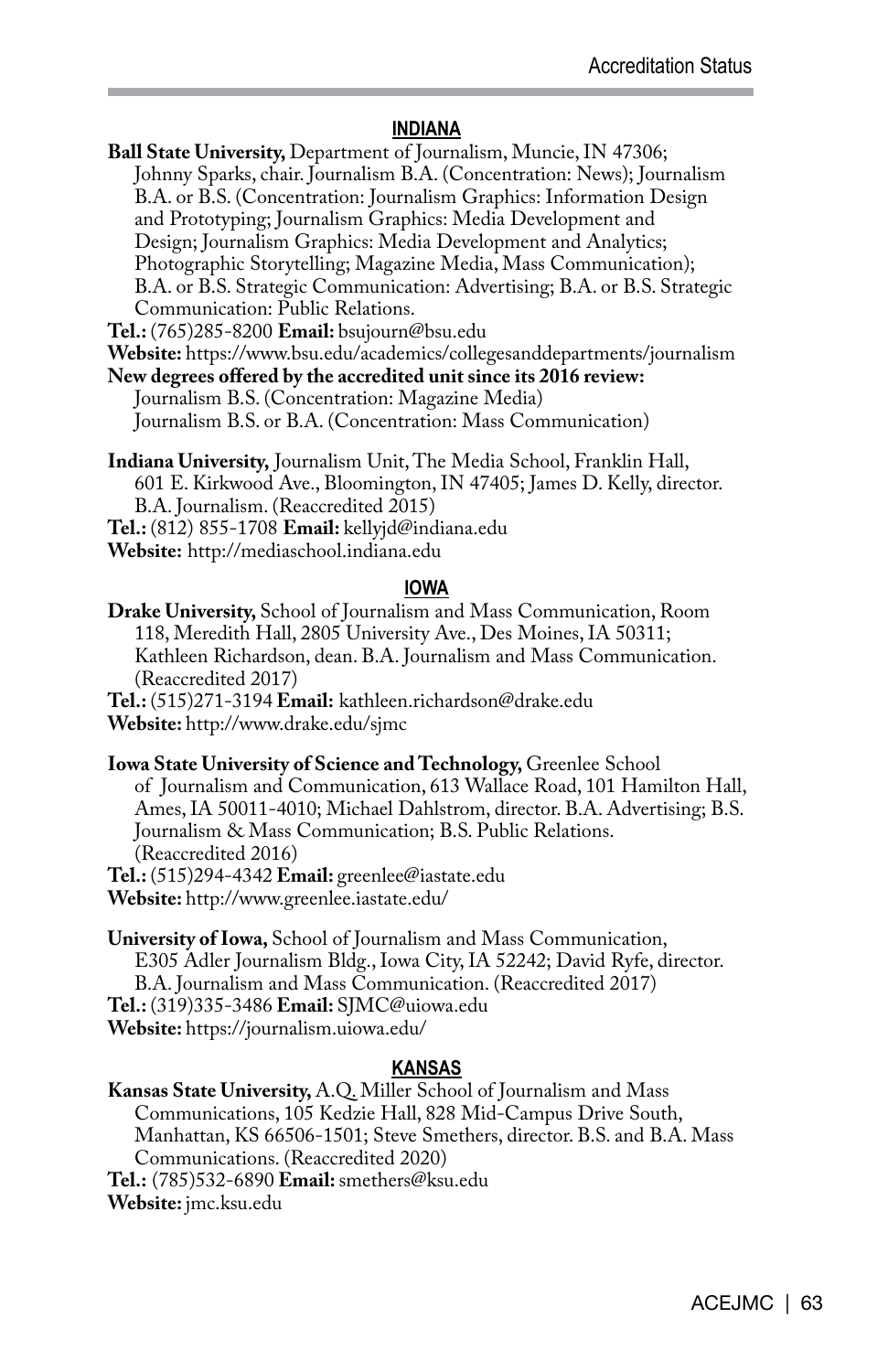**University of Kansas,** William Allen White School of Journalism and Mass Communications, 1435 Jayhawk Blvd., Lawrence, KS 66045-7515; Ann M. Brill, dean. B.S. Journalism and Mass Communications. (Reaccredited 2017)

**Tel.:** (785)864-4755 **Email:** abrill@ku.edu

**Website:** http://www.journalism.ku.edu/

### **KENTUCKY**

**Murray State University,** Department of Journalism and Mass Communications, 114 Wilson Hall, Murray, KY 42071-3311; Kevin Qualls, chair. B.A.; B.S. Advertising, Journalism, Public Relations and Television Production. (Reaccredited 2016) **Tel.:** (270)809-2387 **Email:** kqualls@murraystate.edu

**Website:** http://www.murraystate.edu/jmc

**University of Kentucky,** School of Journalism and Media, 343 S. Martin Luther King Blvd., Room 102, Blazer Dining Hall, Lexington, KY 40506- 0012; Jennifer Greer, dean, College of Communication and Information. [Journalism] B.A. or B.S. Journalism. (Reaccredited 2015)

**Tel.:** (859)218-0290 **Email:** Jennifer.Greer@uky.edu **Website:** http://ci.uky.edu/jam/

**Western Kentucky University,** School of Journalism and Broadcasting, 1906 College Heights Blvd. #11070, Bowling Green, KY 42101-1070; Ron DeMarse, interim director. B.A. Broadcasting; B.A. Photojournalism; B.A. Journalism. (Reaccredited 2016) **Tel.:** (270)745-4144 **Email:** ron.demarse@wku.edu **Website:** http://www.wku.edu/journalism

### **LOUISIANA**

**Louisiana State University,** Manship School of Mass Communication, Baton Rouge, LA 70803; Josh Grimm, interim dean. B.A.M.C.; M.M.C. (Reaccredited 2016) **Tel.:** (225)578-1899 **Email:** jgrimm@lsu.edu

**Website:** http://www.manship.lsu.edu

**Loyola University New Orleans,** School of Communication and Design, 6363 St. Charles Ave., Campus Box 201, New Orleans, LA 70118; Sheryl Kennedy Haydel, director. B.A. Mass Communication. (Reaccredited 2020)

**Tel.:** (504)865-3450 **Email:** skhaydel@loyno.edu **Website:** http://cmm.loyno.edu/comm-and-design

**Nicholls State University,** Department of Mass Communication, PO Box 2031, Thibodaux, LA 70310; James Stewart, department head. B.A. Mass Communication. (Reaccredited 2018) **Tel.:** (985)448-4586 **Email:** james.stewart@nicholls.edu **Website:** http://www.nicholls.edu/maco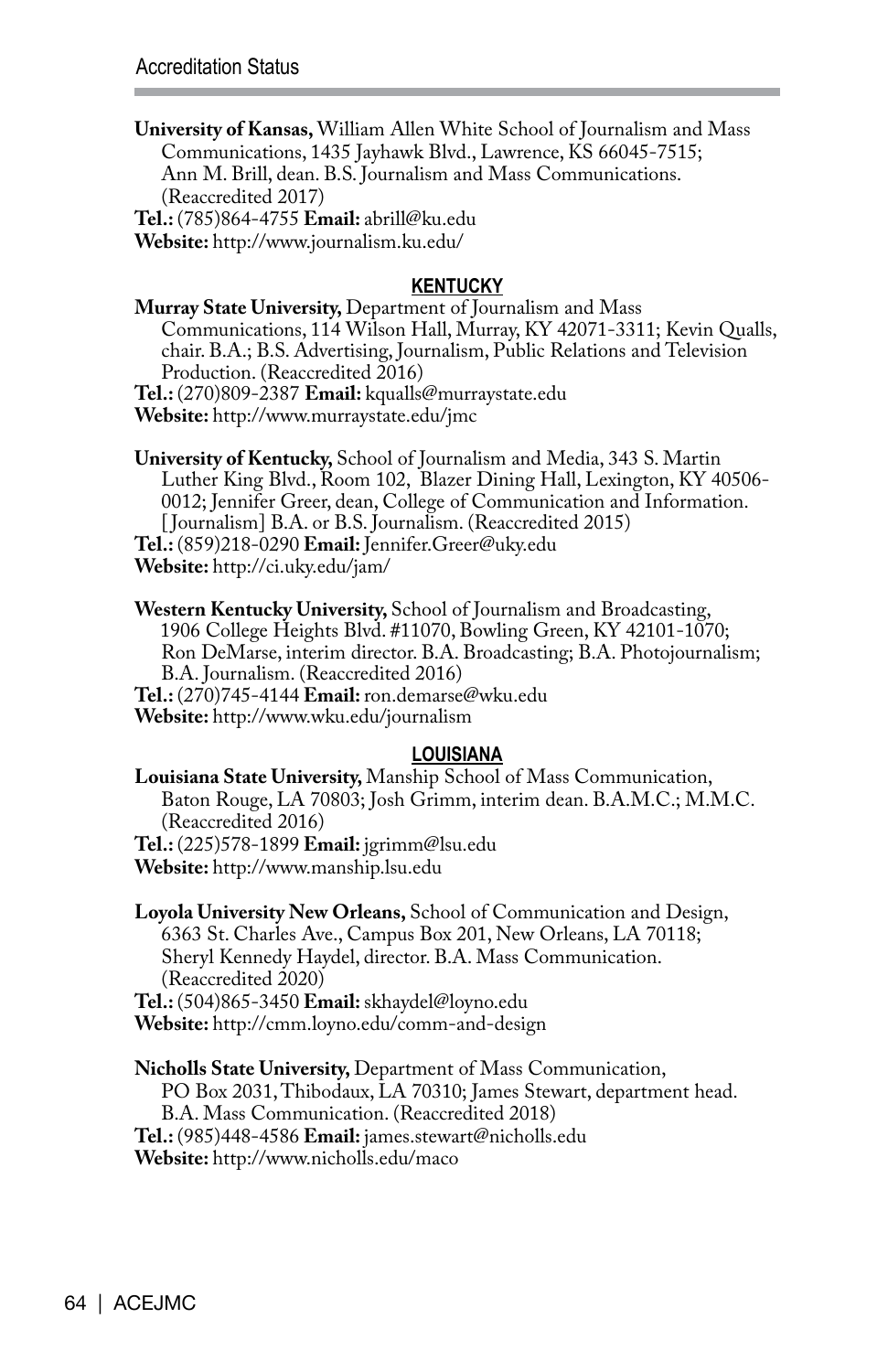**Southern University and A&M College,** Department of Mass Communication, 500 Jesse Stone St., PO Box 9770, Baton Rouge, LA 70813; Mahmoud A. M. Braima, chair. B.A. Mass Communication. (Reaccredited 2018)

**Tel.:** (225)771-5644 **Email:** mahmoud\_braima@subr.edu **Website:** http://www.subr.edu

**University of Louisiana at Lafayette,** Department of Communication, PO Box 43650, Lafayette, LA 70504-3650; Lucian Dinu, head. B.A. Mass Communication-Journalism; B.A. Mass Communication-Broadcasting; B.A. Strategic Communication-Advertising; B.A. Strategic Communication-Public Relations. (Reaccredited 2018) **Tel.:** (337)482-6103 **Email:** dinu@louisiana.edu

**Website:** https://communication.louisiana.edu

**New sequence offered by the accredited unit since its 2018 review:** 

B.A. Strategic Communication--Organizational Communication

#### **MARYLAND**

**Morgan State University,** School of Global Journalism & Communication, 1700 E. Cold Spring Lane, Baltimore, Md. 21251; Jackie Jones, dean. B.S. Multimedia Journalism; B.S. Multiplatform Production; B.S. Strategic Communication (Accredited 2020) **Tel.:** (443)885-3330 **Email:** jacqueline.jones@morgan.edu

**Website:** https://www.morgan.edu/sgjc

**University of Maryland,** Philip Merrill College of Journalism, 2200D Knight Hall, 7765 Alumni Drive, College Park, MD 20742; Lucy Dalglish, dean. B.A. Journalism; M.A. Journalism; M.J. Journalism. (Reaccredited 2016) **Tel.:** (301)405-8806 **Email:** dalglish@umd.edu **Website:** http://www.merrill.umd.edu

#### **MICHIGAN**

**Central Michigan University,** Department of Journalism, Mount Pleasant, MI 48859; William Dailey, interim chair. B.A., B.S., B.A.A. Journalism; B.A., B.S., B.A.A. Photojournalism; B.A., B.S., B.A.A. Advertising; B.A., B.S., B.A.A. Journalism - Public Relations Concentration. (Reaccredited 2015) **Tel.:** (989)774-3196 **Email:** jrndept@cmich.edu **Website:** http://journalism.cmich.edu

**Michigan State University,** School of Journalism, 404 Wilson Road, Room 305, East Lansing, MI 48824-1212; Tim P. Vos, director. B.A. Journalism. (Reaccredited 2020)

**Tel.:** (517)353-6430 **Email:** tpvos@msu.edu

**Website:** https://comartsci.msu.edu/school-journalism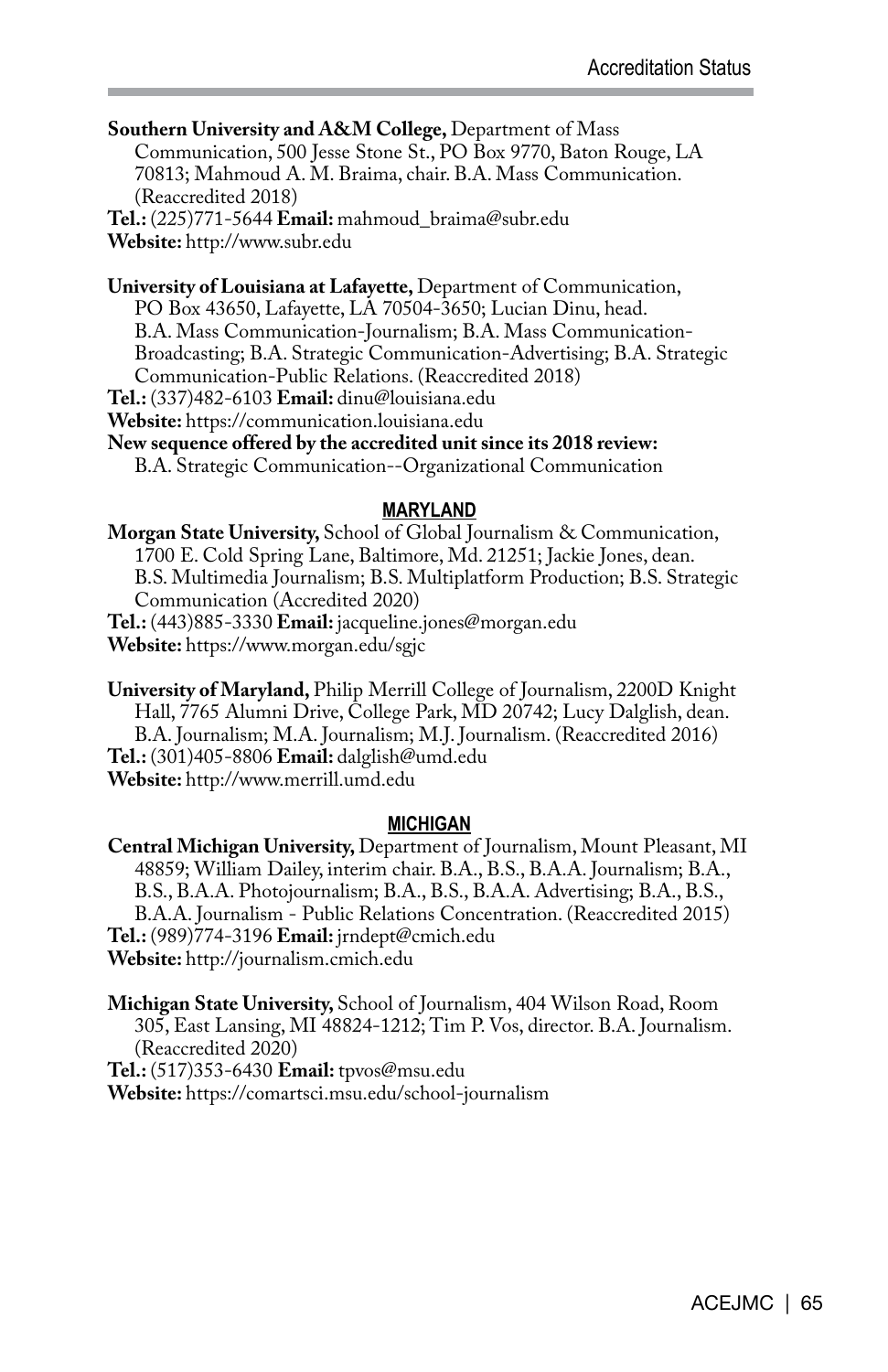### **MINNESOTA**

**St. Cloud State University,** Department of Mass Communications, St. Cloud, MN 56301-4498; Dale Zacher, chair. B.S. Mass Communications. (Reaccredited 2017)

**Tel.:** (320)308-3293 **Email:** dzacher@stcloudstate.edu

**Website:** http://www.stcloudstate.edu/masscommunications/

**University of Minnesota,** Hubbard School of Journalism and Mass Communication, 111 Murphy Hall, 206 Church St. S.E., Minneapolis, MN 55455-0418; Elisia Cohen, director. B.A. Journalism; B.A. Strategic Communication: Advertising and Public Relations. (Reaccredited 2019) **Tel.:** (612)625-1338 **Email:** ecohen@umn.edu **Website:** http://hsjmc.umn.edu

#### **MISSISSIPPI**

**University of Mississippi,** School of Journalism and New Media, PO Box 1848, 114 Farley Hall, University, MS 38677; Debora Wenger, interim dean. B.A.J. Journalism and B.S. Integrated Marketing Communications. (Reaccredited 2017)

**Tel.:** (662)915-7146 **Email:** drwenger@olemiss.edu

**Website:** jnm.olemiss.edu

**University of Southern Mississippi,** School of Communication, 118 College Dr. #5121, Hattiesburg, MS 39406-0001; Ed Simpson, director. [ Journalism; Public Relations & Advertising] B.A. Communication Studies, Journalism; Media & Entertainment Arts (Film), Public Relations & Advertising; B.S. Communication Studies. (Reaccredited 2016)

**Tel.:** (601) 266-4258 **Email:** Edgar.Simpson@usm.edu

**Website:** https://www.usm.edu/communication/

**New degrees/emphases offered by the unit since 2016 accreditation review:** B.S. Media & Entertainment Arts (Media and Entertainment Arts Management), Media & Entertainment Arts (Sound & Recording Arts) and Media and Entertainment Arts (Video Arts)

### **MISSOURI**

**Southeast Missouri State University,** Department of Mass Media, MS 2775, One University Plaza, Cape Girardeau, MO 63701-4799; Tamara Buck, chair. B.S. Mass Communication. (Reaccredited 2017) **Tel.:** (573)651-5104 **Email:** tbuck@semo.edu **Website:** http://www.semo.edu/massmedia

**University of Missouri,** School of Journalism, 120 Neff Hall, Columbia, MO 65211; David Kurpius, dean. B.J. Journalism; M.A. Journalism. (Reaccredited 2017) **Tel.:** (573)882-1908 **Email:** journalism@missouri.edu

**Website:** https://journalism.missouri.edu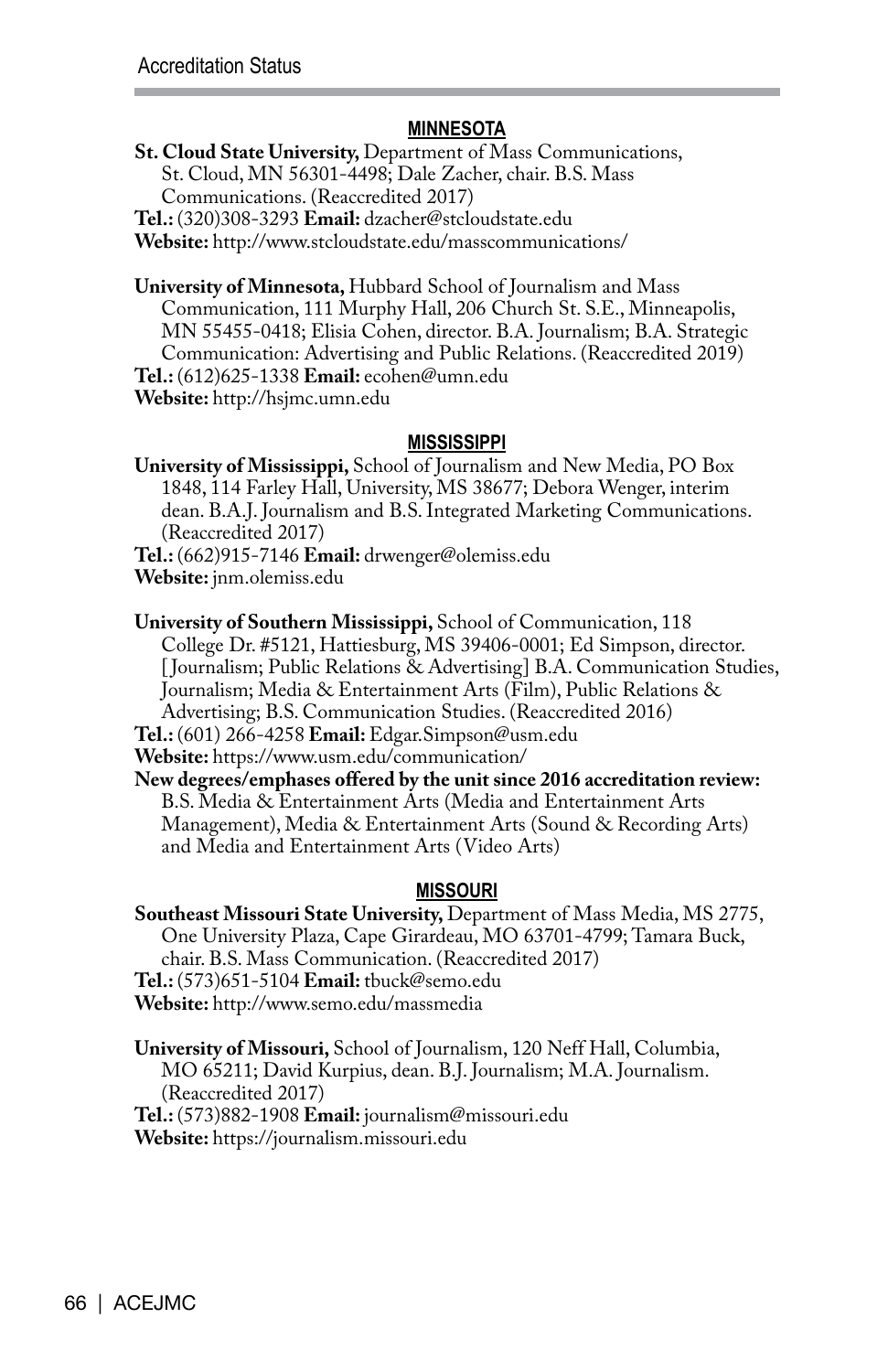### **MONTANA**

**University of Montana,** School of Journalism, 32 Campus Drive, Missoula, MT 59812; Denise Dowling, director.B.A. Journalism. (Reaccredited 2018) **Tel.:** (406)243-5250 **Email:** denise.dowling@umontana.edu **Website:** http://jour.umt.edu

### **NEBRASKA**

**University of Nebraska-Lincoln,** College of Journalism and Mass Communications, 147 Andersen Hall, Lincoln, NE 68588-0443;

Shari Veil, dean. B.J. Journalism. (Reaccredited 2017)

**Tel.:** (402)472-3041 **Email:** veil@unl.edu

**Website:** http://journalism.unl.edu

**New degree offered by the accredited unit since its 2017 review:** 

B.J. Sports Media and Communication

### **NEVADA**

**University of Nevada, Reno,** Donald W. Reynolds School of Journalism and Center for Advanced Media Studies, MS 310; 1664 N. Virginia St., Reno, NV 89557-0310; Al Stavitsky, dean. B.A. Journalism. (Reaccredited 2020) **Tel.:** (775)784-6531 **Email:** ags@unr.edu **Website:** http://journalism.unr.edu

### **NEW YORK**

**City University of New York,** Craig Newmark Graduate School of Journalism, 219 W. 40th St., New York, NY 10018; Sarah Bartlett, dean. M.A. Journalism; M.A. Engagement Journalism. (Reaccredited 2020) **Tel.:** (646)758-7822 **Email:** sarah.bartlett@journalism.cuny.edu **Website:** http://www.journalism.cuny.edu/

**Columbia University,** Graduate School of Journalism, New York, NY 10027; Steve Coll, dean. M.S. Journalism; M.A. Journalism. (Reaccredited 2019) **Tel.:** (212)854-6056 **Email:** kjs2200@columbia.edu **Website:** http://www.journalism.columbia.edu

**New degree offered by the accredited unit since its 2019 review:**  M.S. in Data Journalism

**Hofstra University,** Department of Journalism, Media Studies, and Public Relations, 111 Hofstra University, 322 Lawrence Herbert School of Communication, Hempstead, NY 11549-1110; Jeffrey S. Morosoff, chair. B.A. Journalism; B.A. Media Studies; B.A. Public Relations. (Reaccredited 2014)

**Tel.:** (516)463-4873 **Email:** Jeffrey.morosoff@hofstra.edu

**Website:** http://www.hofstra.edu/Academics/Colleges/SOC/JMSPR/index.html

**New emphasis offered by the accredited unit since its 2014 review:** Concentration in Sports Media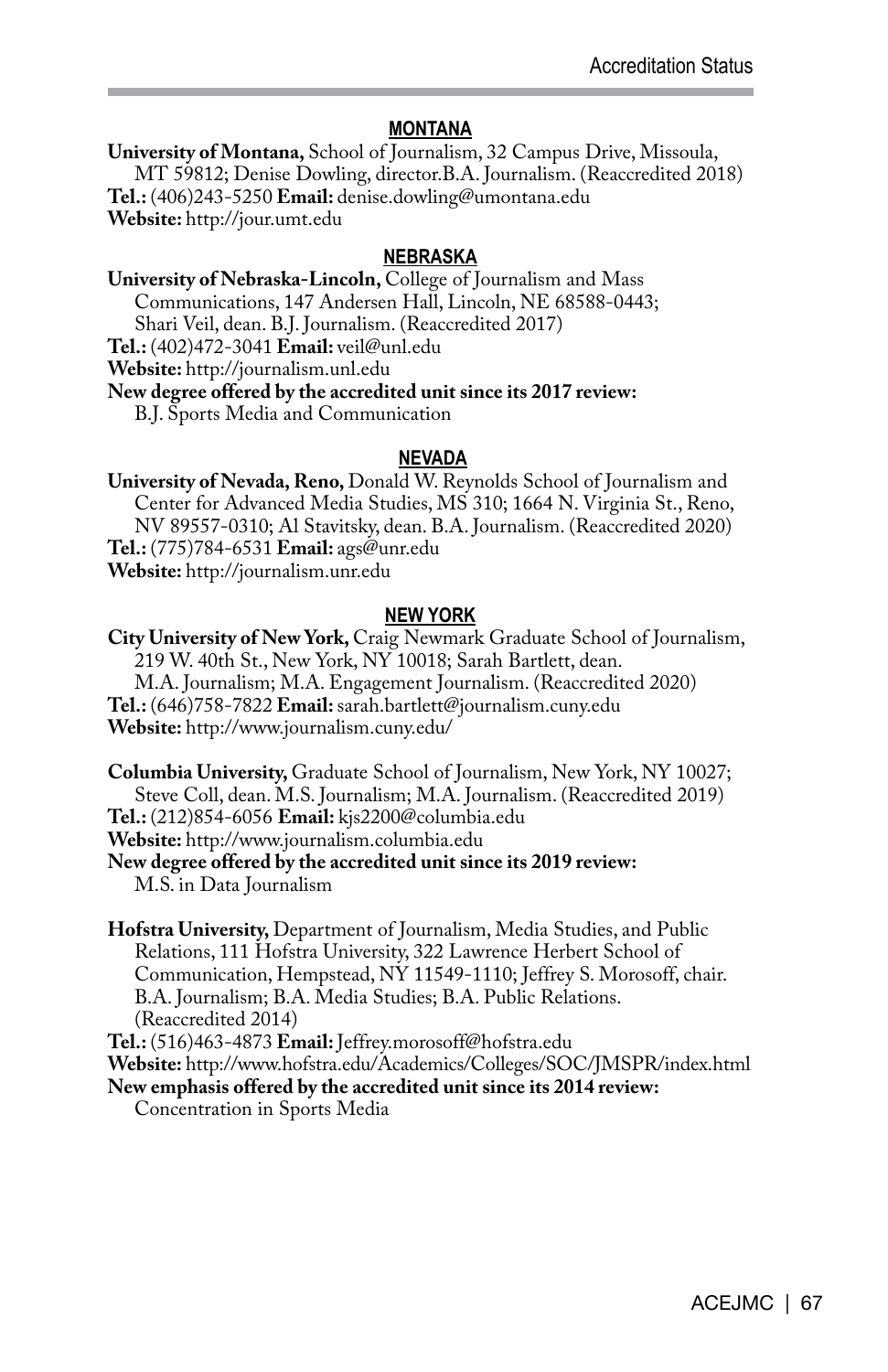**New York University,** Arthur L. Carter Journalism Institute, 20 Cooper Square, 6th Floor, New York, NY 10003; Stephen D. Solomon, director. B.A. Journalism; M.A. Journalism. (Reaccredited, 2018) **Tel:** (212)998-7995 **Email:** sds1@nyu.edu **Website:** http://journalism.nyu.edu **St. Bonaventure University,** Jandoli School of Communication, PO Box J, St. Bonaventure, NY, 14778. Aaron Chimbel, dean. B.A. Journalism; B.A. Strategic Communication. (Accredited 2017) **Accredited Online Degrees:**  M.A. Leadership; M.A. Integrated Marketing Communication **Tel.:** (716)375-2520 **Email:** achimbel@sbu.edu **Website:** https://www.sbu.edu/communication **New degrees offered by the accredited unit since its 2017 review:**  B.A. Broadcast Journalism; B.A. Sports Media; B.A. Media Studies; B.A. Video Production. **New online degrees:** M.A. in Communication; M.A. in Digital Journalism; M.A. in Sports Journalism **Stony Brook University,** School of Communication and Journalism, N4004 Melville Library, Stony Brook, NY 11794-3384; Laura Lindenfeld, dean. B.A. Journalism. (Accredited 2015) **Tel.:** (631)632-7403 **Email:** laura.lindenfeld@stonybrook.edu **Website:** www.stonybrook.edu/journalism **SUNY Buffalo State,** Communication Department, 1300 Elmwood Ave., Buckham Hall B-120, Buffalo, NY 14222; Deborah Silverman, chair. B.A. Journalism; B.A. Media Production; B.A. Public Relations and Advertising. (Reaccredited 2020) **Tel.:** (716)878-3606 **Email:** silverda@buffalostate.edu **Website:** http://communication.buffalostate.edu **Syracuse University,** S.I. Newhouse School of Public Communications, 215 University Place, Syracuse, NY 13244; Mark Lodato, dean. B.S. Advertising; B.S. Broadcast and Digital Journalism; B.S. Graphic Design; B.S. Photography; B.S. Public Relations; B.S.; Television, Radio, Film; M.A. Advertising; M.A. Audio Arts; M.S. Broadcast and Digital Journalism; M.S. Public Relations; M.S. New Media Management; M.A. Television-Radio-Film. Offered by accrediting unit but not accepting new students: M.A. Media and Education. (Reaccredited 2016) **Tel.:** (315)443-7389 **Email:** mlodato@syr.edu **Website:** http://newhouse.syr.edu **Degree name changes and merges by the unit since its 2016 review:**  B.S. Magazine and B.S. Newspaper merged to create B.S. Magazine, News & Digital Journalism. M.A. Arts Journalism updated to M.A. Arts Journalism and Communications; M.A. Magazine, Newspaper and Online Journalism updated to M.A. Magazine, News & Digital Journalism; M.S. Communications Photography updated to M.S. Multimedia Photography and Design; M.A./M.S. in International Relations/Public Relations updated to M.A. Public Diplomacy and Global Communications **New degrees offered by the accredited unit since its 2016 review:**  B.S. Recording and Entertainment Industries; M.S. Communications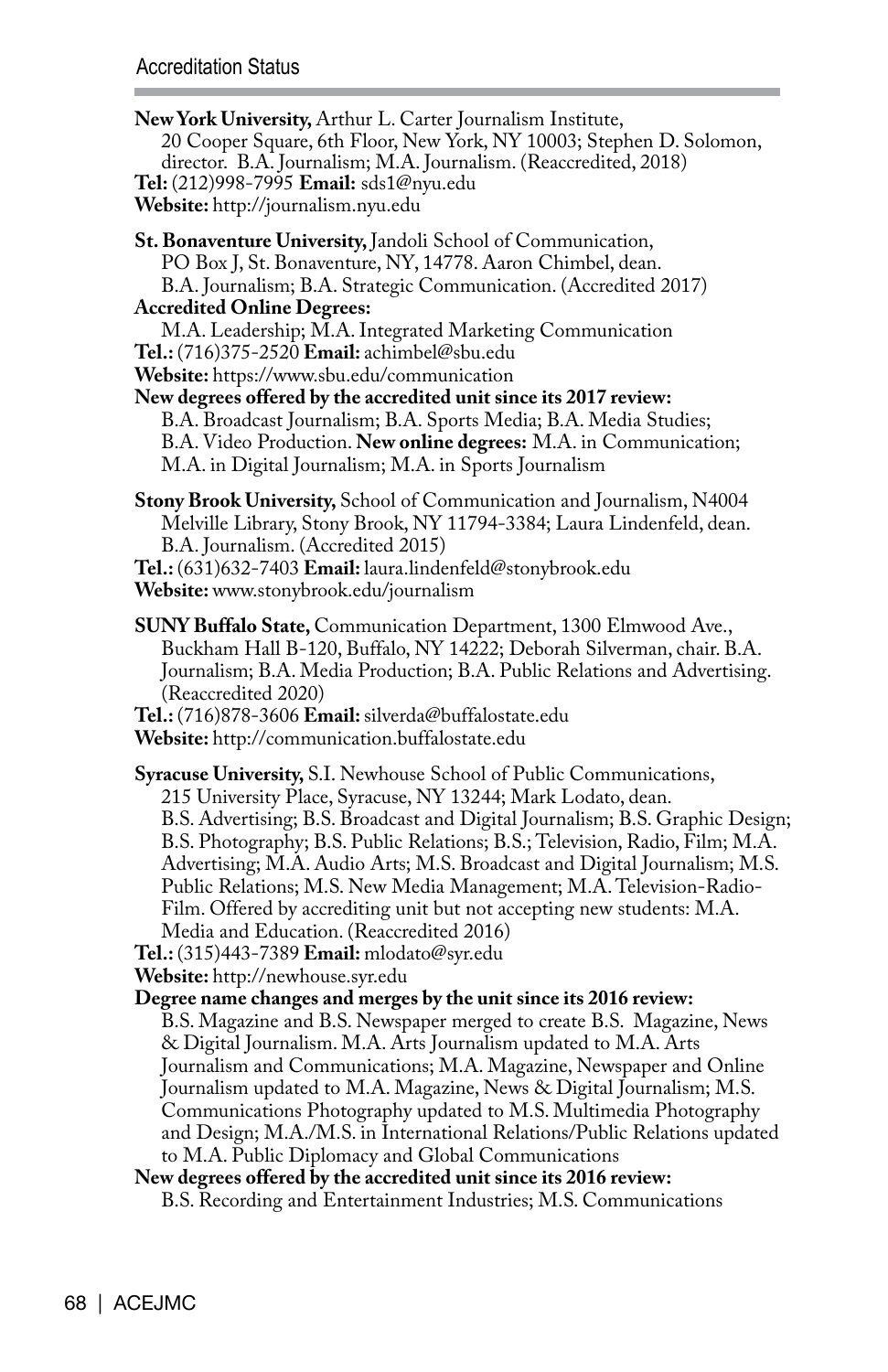### **NORTH CAROLINA**

**Elon University,** School of Communications, 2850 Campus Box, Elon, NC 27244; Rochelle Ford, dean. A.B. Journalism; A.B. Strategic Communications; A.B. and B.F.A. Cinema and Television Arts; A.B. Communication Design; A.B. Media Analytics; M.A. Interactive Media. (Reaccredited 2018)

**Tel.:** (336)278-5724 **Email:** communications@elon.edu

**Website:** http://www.elon.edu/communications

### **North Carolina Agricultural and Technical State University,**

Department of Journalism and Mass Communication, 1601 E. Market St., Crosby Hall Room 220, Greensboro, NC 27411; Robbie Morganfield, interim chair. [Mass Media Production; Multimedia Journalism; and Public Relations] B.S. Journalism and Mass Communication. (Reaccredited 2016) **Tel.:** (336)334-7900 **Email:** rmorganfield@ncat.edu

**Website:** https://www.ncat.edu/cahss/departments/journalism-and-masscommunication/index.php

**University of North Carolina at Chapel Hill,** Hussman School of Journalism and Media, Campus Box 3365, Chapel Hill, NC 27599-3365; Susan King, dean. B.A. Media and Journalism; M.A. Media and Communication. (Reaccredited 2015)

**Accredited Online Degree:**  MADC, Master of Art in Digital Communication

**Tel.:** (919)962-1204 **Email:** susanking@unc.edu

**Website:** http://hussman.unc.edu/

### **OHIO**

**Bowling Green State University,** Division of Journalism and Public Relations, 306 Kuhlin Center, Bowling Green, OH 43403; Laura Stafford, acting division director. B.S. J. Journalism. (Reaccredited 2016)

**Tel.:** (419)372-8349 **Email:** llstaff@bgsu.edu

**Website:** https://www.bgsu.edu/arts-and-sciences/media-and-communication/ journalism-and-public-relations.html

**Kent State University,** School of Media and Journalism, PO Box 5190, Kent, OH 44242-0001; Emily Metzgar, director. B.S. Advertising; B.S. Digital Media Production; B.S. Journalism; B.S. Public Relations. (Reaccredited 2015)

**Tel.:** (330)672-2094 **Email:** emetzga1@kent.edu **Website:** http://www.kent.edu/mdj

**Ohio University,** E.W. Scripps School of Journalism, Athens, OH 45701; Eddith Dashiell, director. B.S.J. Journalism. (Reaccredited 2019) **Tel.:** (740)593-2590 **Email:** dashiell@ohio.edu **Website:** https://www.ohio.edu/scripps-college/journalism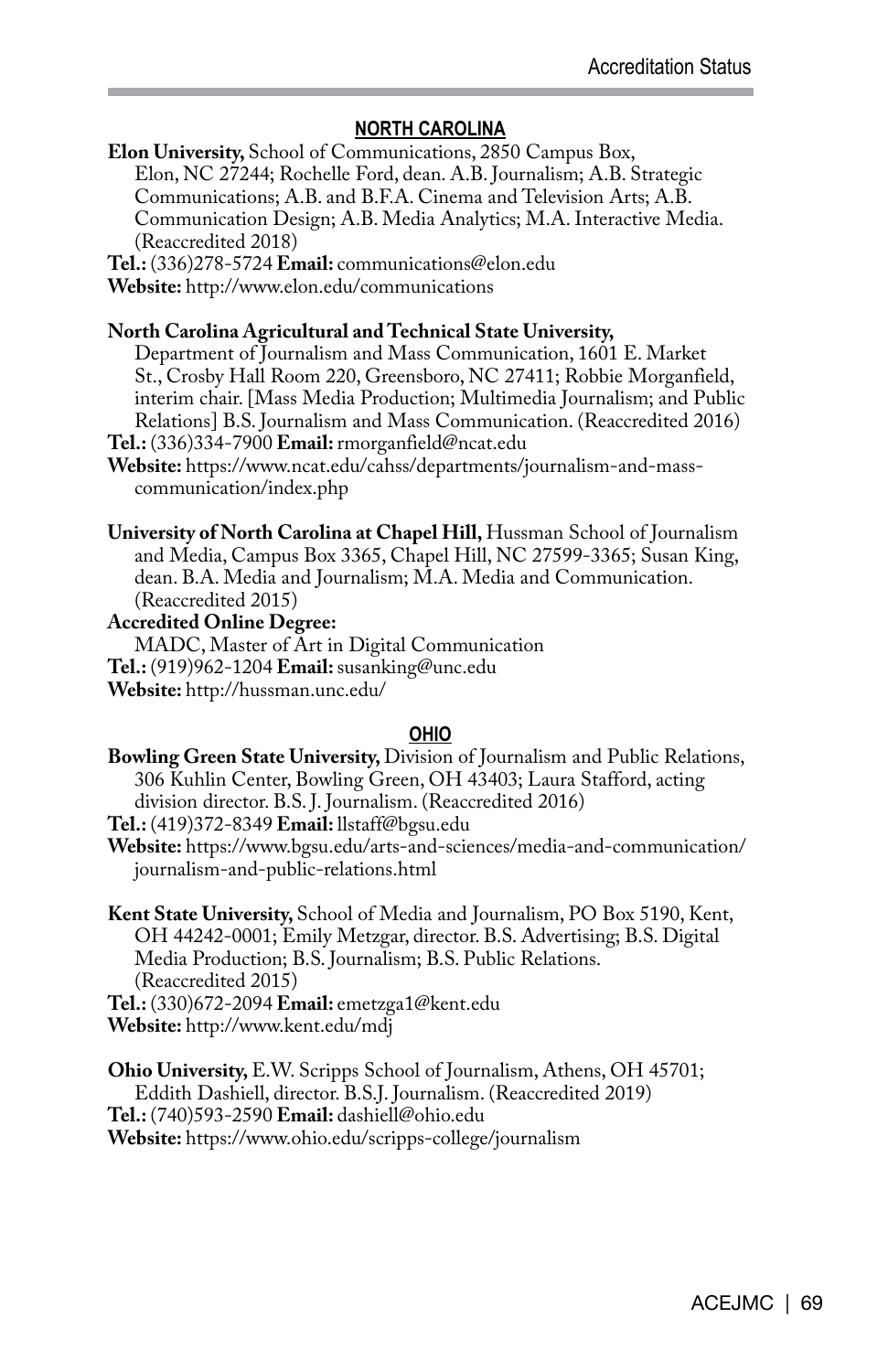### **OKLAHOMA**

**Oklahoma State University,** School of Media and Strategic Communications, 206 Paul Miller Bldg., Stillwater, OK 74078-4053; Craig Freeman, director. B.S. and B.A. Multimedia Journalism; B.S. and B.A. Sports Media; B.S. and B.A. Strategic Communication. (Reaccredited 2020) **Tel.:** (405)744-6354 **Email:** freemanc@okstate.edu **Website:** http://media.okstate.edu/

**University of Oklahoma,** Gaylord College, 395 W. Lindsey, Norman, OK 73019; Ed Kelley, dean. B.A. Journalism. (Reaccredited 2015) **Tel.:** (405)325-1117 **Email:** ekelley@ou.edu

**Website:** http://www.ou.edu/gaylord

### **OREGON**

**University of Oregon,** School of Journalism and Communication, 1275 University of Oregon, Eugene, OR 97403-1275; Juan-Carlos Molleda, dean. B.A.; B.S. Journalism [Advertising; Journalism; Public Relations]. (Reaccredited 2018)

**Tel.:** (541)346-3738 **Email:** jmolleda@uoregon.edu **Website:** http://journalism.uoregon.edu

### **PENNSYLVANIA**

**Pennsylvania State University,** Donald P. Bellisario College of Communications, 201 Carnegie Bldg., University Park, PA 16802; Marie Hardin, dean. B.A. Journalism; B.A. Film Production; B.A. Advertising/ Public Relations; B.A. Telecommunications and Media Industries; B.A. Media Studies. (Reaccredited 2019)

#### **Accredited Online Degree:**

B.A. Strategic Communications **Tel.:** (814)863-1484 **Email:** mch208@psu.edu **Website:** https://bellisario.psu.edu

**Shippensburg University,** Department of Communication, Journalism and Media, Rowland Hall 108, 1871 Old Main Drive, Shippensburg, PA 17257; Carrie Sipes, chair. B.S. Communication, Journalism and Media. (Reaccredited 2017)

**Tel.:** (717)477-1432 **Email:** casipes@ship.edu

**Website:** https://www.ship.edu/academics/colleges/cas/programs/ communication-journalism/

**Temple University,** Department of Journalism, 2020 N. 13th St., Philadelphia, PA 19122; David Mindich, chair. B.A. Journalism. (Reaccredited 2020) **Tel.:** (215)204-8346 **Email:** dmindich@temple.edu

**Website:** https://klein.temple.edu/academics/undergraduate-programs/ journalism-major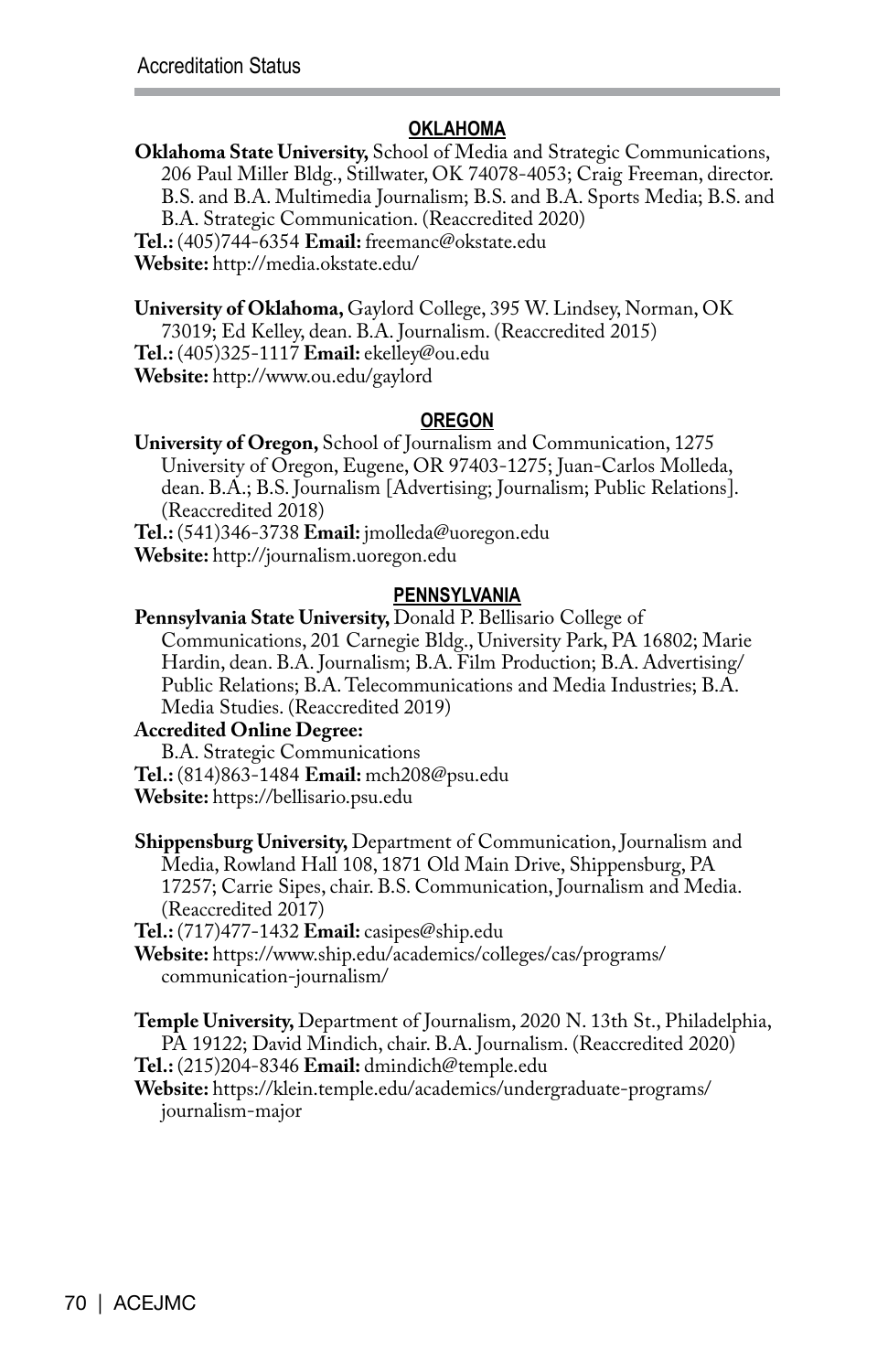### **SOUTH CAROLINA**

**University of South Carolina,** School of Journalism and Mass Communications, 800 Sumter St., Columbia, SC 29208; Andrea Hickerson, director. B.A. Journalism and Mass Communications; Master of Mass Communication. (Reaccredited 2017) **Tel.:** (803)777-4979 **Email:** hickera@mailbox.sc.edu

**Website:** http://www.jour.sc.edu/

**Winthrop University,** Department of Mass Communication, Rock Hill, SC 29733-0001; Guy Reel, chair. B.A. Mass Communication; B.S. Integrated Marketing Communication. (Reaccredited 2015) **Tel.:** (803)323-4531 **Email:** reelg@winthrop.edu **Website:** http://www.winthrop.edu/masscomm/

### **SOUTH DAKOTA**

**South Dakota State University,** School of Communication and Journalism, Brookings, SD 57007; Joshua Westwick, director. B.A. Journalism; B.S. Journalism; B.A. Advertising; B.S. Advertising; B.S. Public Relations; M.M.C. Mass Communication. (Reaccredited 2018)

**Accredited Online Degree:**  M.M.C. Mass Communication **Tel.:** (605)688-4171 **Email:** Joshua.Westwick@sdstate.edu

**Website:** http://www.sdstate.edu/cojo

**New degree offered by the accredited unit since its 2018 review:**  B.A. Public Relations

**University of South Dakota,** Media & Journalism, 414 E. Clark St., Vermillion, SD 57069-2390; Michelle Van Maanen, chair. B.A. Media & Journalism; B.S. Media & Journalism. (Reaccredited 2015) **Tel.:** (605)677-5477 **Email:** michelle.vanmaanen@usd.edu or MJ@usd.edu **Website:** http://www.usd.edu/mj

### **TENNESSEE**

**Middle Tennessee State University,** School of Journalism and Strategic Media, 1301 E. Main St., MTSU Box 64, Murfreesboro, TN 37132; Greg Pitts, director. B.S. Journalism. (Reaccredited 2017) **Tel.:** (615)898-2195 **Email:** greg.pitts@mtsu.edu **Website:** http://www.mtsu.edu/journalism/

**University of Memphis,** Department of Journalism and Strategic Media, Room 300, Meeman Journalism Bldg., Memphis, TN 38152; David Arant, chair. B.A. Advertising; B.A. Journalism; B.A. Public Relations. (Reaccredited 2019)

### **Accredited Online Degree:**

B.A. Public Relations **Tel.:** (901)678-2401 **Email:** darant@memphis.edu **Website:** http://www.memphis.edu/jrsm/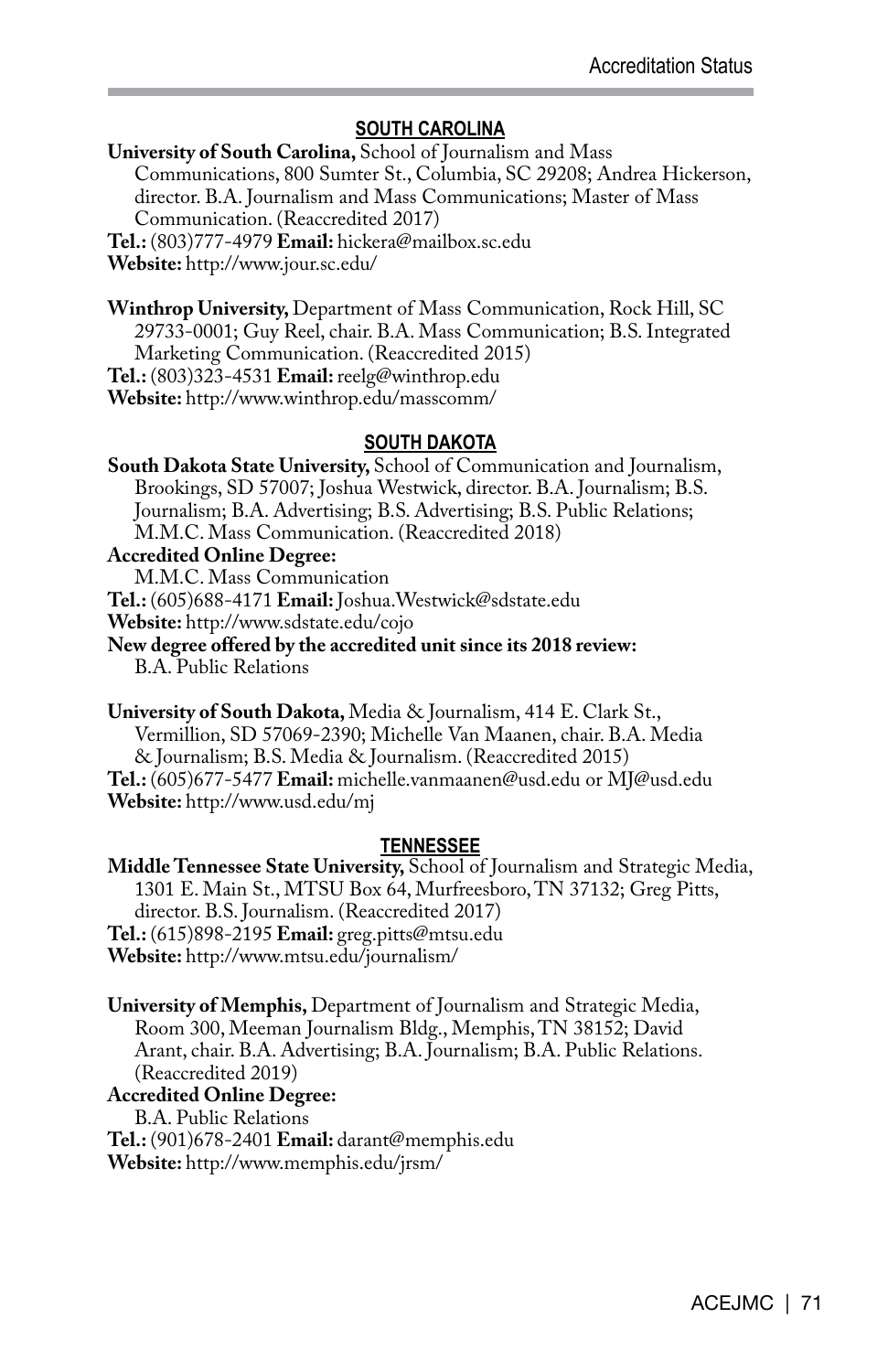**University of Tennessee, Knoxville,** School of Advertising and Public Relations, School of Journalism and Electronic Media, Knoxville, TN 37996-0332; Joe Mazer, dean, College of Communication and Information. B.S. Advertising; B.S. Journalism and Electronic Media; B.S. Public Relations. (Reaccredited 2017) **Tel.:** (865)974-3031 **Email:** joemazer@utk.edu

**Website:** http://www.cci.utk.edu/

**University of Tennessee at Chattanooga,** Department of Communication, 615 McCallie Ave., Chattanooga, TN 37403-2598; Felicia McGhee, department head. B.A. (Reaccredited 2020) **Tel.:** (423)425-4400 **Email:** felicia-mcghee@utc.edu **Website:** https://www.utc.edu/communication/

### **TEXAS**

**Abilene Christian University,** Department of Journalism and Mass Communication, Box 27892, ACU Station, Abilene, TX 79699; Kenneth Pybus, chair. B.A. Journalism; B.S. Journalism; B.S. Advertising/ Public Relations; B.S. Multimedia. (Reaccredited 2019) **Tel.:** (325)674-2296 **Email:** kenneth.pybus@acu.edu **Website:** http://www.acu.edu/jmc

**Baylor University,** Department of Journalism, Public Relations & New Media, One Bear Place 97353, Waco, TX 76798-7353; Mia Moody-Ramirez, chair. [News-Editorial; Public Relations; New Media] B.A. Journalism. (Reaccredited 2015)

**Tel.:** (254)710-7247 **Email:** Mia\_Moody@baylor.edu **Website:** http://www.baylor.edu/journalism/

**Texas Christian University,** Department of Journalism, TCU Box 298060, Ft. Worth, TX 76129; Uche Onyebadi, chair. B.A. Journalism. (Reaccredited 2016) **Tel.:** (817)257-7425 **Email:** u.onyebadi@tcu.edu

**Website:** http://journalism.tcu.edu/

**New degree offered by the accredited unit since its 2016 review:**  B.S. Journalism

**Texas State University, S**chool of Journalism and Mass Communication, 601 University Drive, Old Main Building 102, San Marcos, TX 78666-4684; Judith Oskam, director. B.A. Mass Communication; B.S. Advertising; B.S. Electronic Media; B.S. Journalism; B.S. Public Relations. (Reaccredited 2015)

**Tel.:** (512)245-2656 **Email:** oskam@txstate.edu **Website:** http://www.masscomm.txstate.edu/

**New degree offered by the accredited unit since its 2015 review:** 

B.S. Digital Media Innovation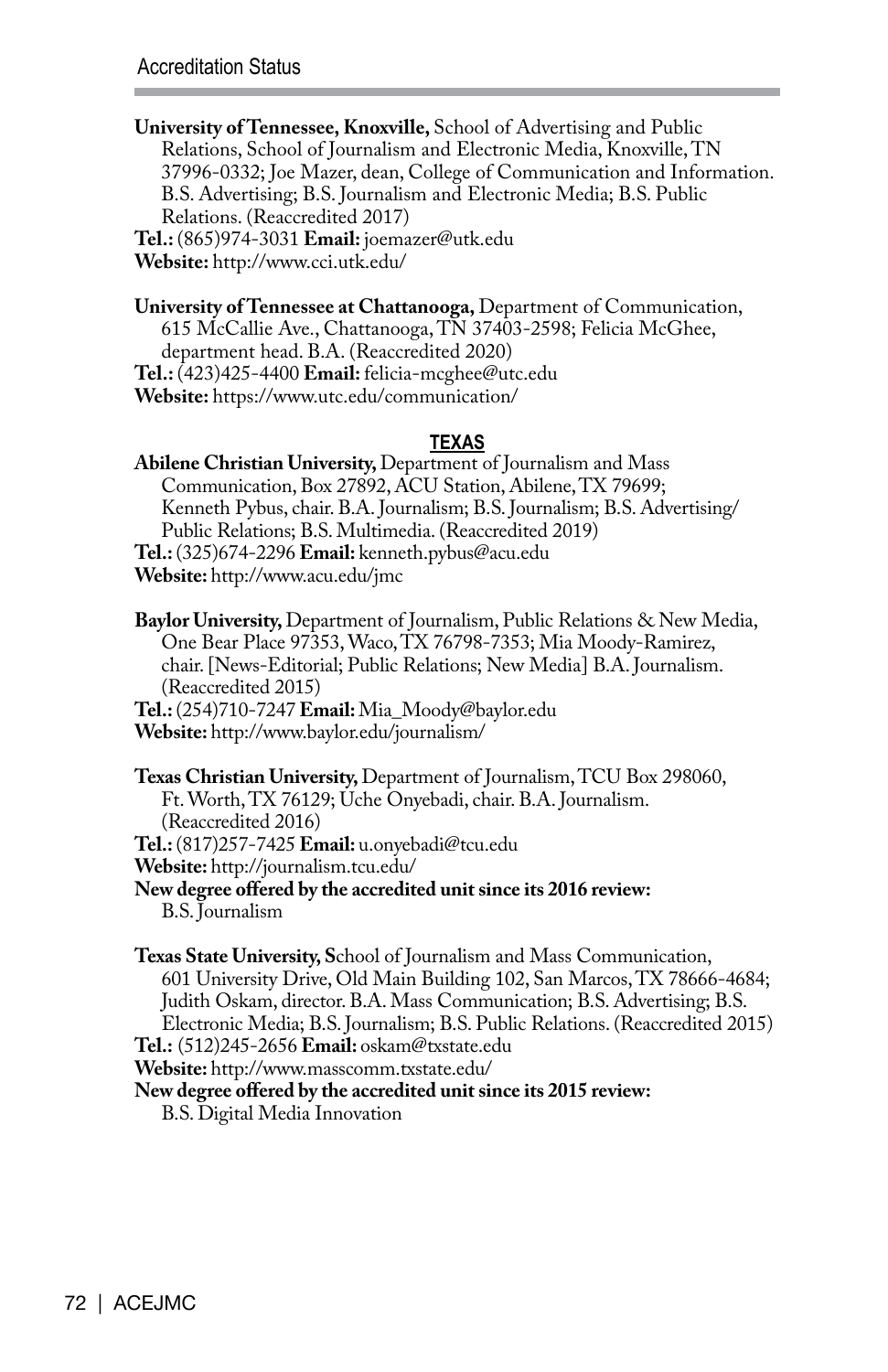**University of North Texas,** Frank W. and Sue Mayborn School of Journalism, 1155 Union Circle, #311460, Denton, TX 76203-5017; Andrea Miller, dean. [Digital and Print; Broadcast and Digital; Photojournalism; Advertising and Public Relations] B.A. Journalism; M.A. Journalism; M.J. Journalism. (Reaccredited 2016)

**Tel.:** (940)565-2205 **Email:** andrea.miller2@unt.edu

**Website:** http://www.journalism.unt.edu

**New degree offered by the accredited unit since its 2016 review:** 

M.S. in Digital Communication Analytics

**University of Texas at Austin,** School of Journalism and Media, 300 W. Dean Keeton (A1000), Austin, TX 78712-1073; Kathleen McElroy, director. B.J. Journalism. (Reaccredited 2015) **Tel.:** (512)471-1845 **Email:** journalism@austin.utexas.edu **Website:** http://journalism.utexas.edu/

#### **UTAH**

**Brigham Young University,** School of Communications, 360 BRMB, Provo, UT 84602-6404; Mark Callister, director. [Advertising; Journalism; Public Relations] B.A. Communications. (Reaccredited 2015) **Tel.:** (801)422-4340 **Email:** mark\_callister@byu.edu **Website:** http://comms.byu.edu

**New emphasis offered by the accredited unit since its 2015 review:**  Communications Studies

#### **VIRGINIA**

**Hampton University,** The Scripps Howard School of Journalism and Communications, 100 William R. Harvey Way, Hampton, VA 23668; B. DàVida Plummer, dean. B.A. ( Journalism and Strategic Communication) (Provisional 2020)

**Tel.:** (757)727-5405 **Email:** davida.plummer@hamptonu.edu **Website:** http://shsjc.hamptonu.edu

**Norfolk State University,** Department of Mass Communications and Journalism, 700 Park Ave., Norfolk, VA 23504; William Hart, chair. B.S. Mass Communications (offered in Journalism or General Broadcast). (Reaccredited 2017)

**Tel.:** (757)823-2261 **Email:** wbhart@nsu.edu **Website:** https://www.nsu.edu/mcjr

**Virginia Commonwealth University,** Richard T. Robertson School of Media and Culture, 901 W. Main St., PO Box 842034, Richmond, VA 23284- 2034; Peyton Rowe, interim director. B.S. (Reaccredited 2018) **Tel.:** (804)827-0252 **Email:** prowe@vcu.edu **Website:** http://robertson.vcu.edu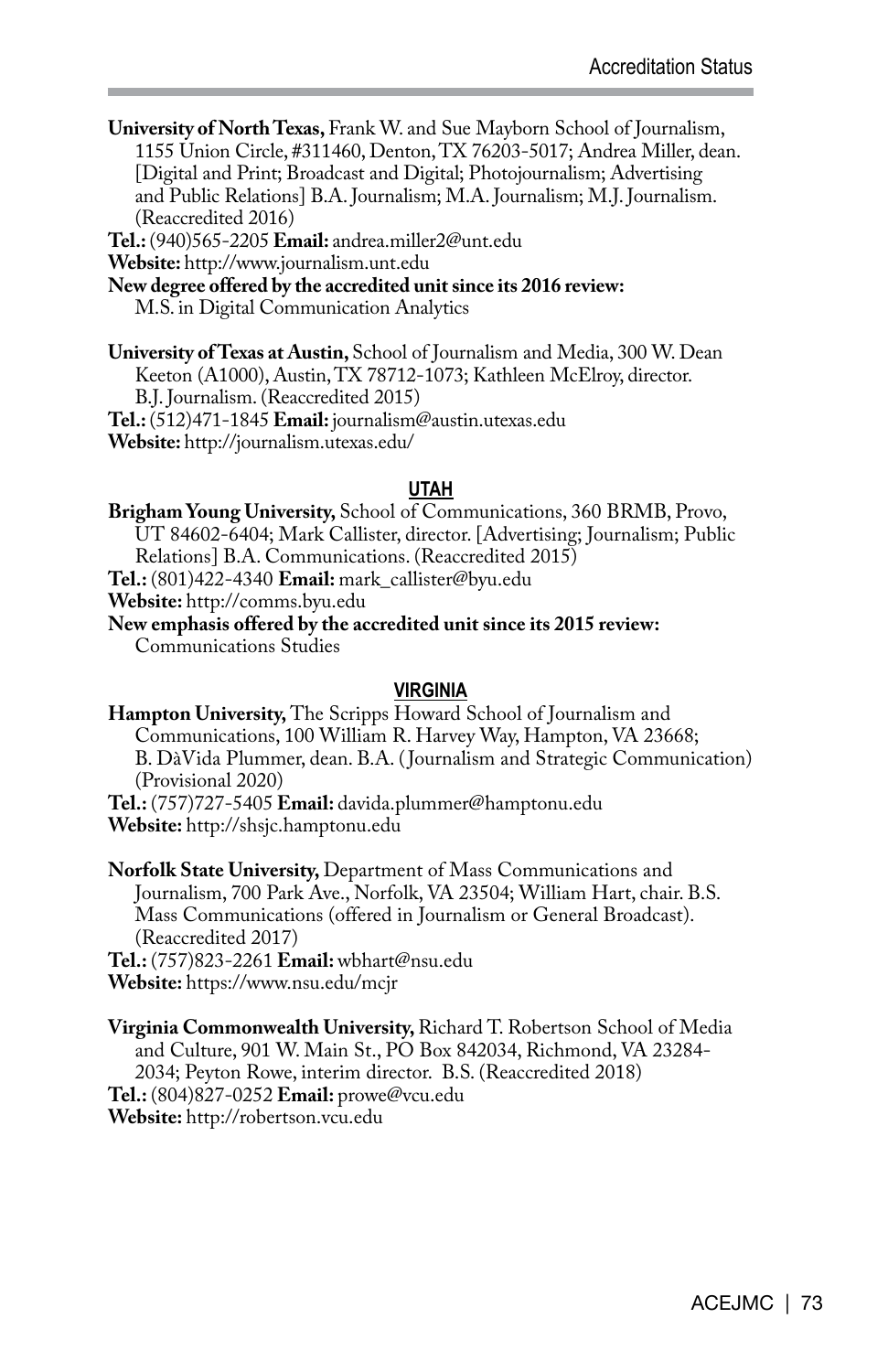**Washington and Lee University,** Department of Journalism and Mass Communications, 204 W. Washington St., Lexington, VA 24450; Adedayo Abah, head. B.A. (Reaccredited 2019)

**Tel.:** (540)458-8077 **Email:** abahd@wlu.edu

**Website:** https://www.wlu.edu/journalism-and-mass-communicationsdepartment

#### **WASHINGTON**

**University of Washington,** Department of Communication, Box 353740, Seattle, WA 98195-3740; Christine Harold, chair. [ Journalism] B.A. Arts and Sciences. (Reaccredited 2015) **Tel.:** (206)543-2660 **Email:** charold@uw.edu **Website:** http://www.com.washington.edu

#### **WEST VIRGINIA**

**Marshall University,** W. Page Pitt School of Journalism and Mass Communications, One John Marshall Drive, Huntington, WV 25755-2622; Sandy York, interim director. B.A. Advertising, Broadcast Journalism, Radio/ TV Production and Management, Multimedia Journalism, Public Relations, Sports Journalism. (Reaccredited 2015)

**Tel.:** (304)696-2360 **Email:** sandy.york@marshall.edu

**Website:** http://www.marshall.edu/sojmc

**New emphasis offered by the accredited unit since its 2015 review:**  Video Production

**West Virginia University,** Reed College of Media, 1511 University Ave., Morgantown, WV 26506-6010; Diana Martinelli, dean. [ Journalism, Strategic Communications] B.S.J. (Reaccredited 2016) **Tel.:** (304)293-8681 **Email:** Diana.Martinelli@mail.wvu.edu **Website:** http://reedcollegeofmedia.wvu.edu

#### **WISCONSIN**

**University of Wisconsin – Eau Claire,** Department of Communication and Journalism, 124 Garfield Ave., Eau Claire, WI 54702-4004; Jan Larson, chair. [Journalism; Integrated Strategic Communication, Advertising; Integrated Strategic Communication, Public Relations] B.A.; B.S. (Reaccredited 2015) **Tel.:** (715)836-2528 **Email:** cj.dept@uwec.edu

**Website:** https://www.uwec.edu/academics/college-arts-sciences/departmentsprograms/communication-journalism/

**University of Wisconsin Oshkosh,** Department of Journalism, 800 Algoma Blvd., Oshkosh, WI 54901-8696; Sara Steffes Hansen, chair. B.A. Multimedia Journalism; B.A. Multimedia Journalism, Emphasis in Advertising; B.S. Multimedia Journalism; B.S. Multimedia Journalism, Emphasis in Advertising; B.A. Public Relations; B.S. Public Relations. (Reaccredited 2016) **Tel.:** (920)424-7147 **Email:** hansen@uwosh.edu **Website:** https://uwosh.edu/journalism/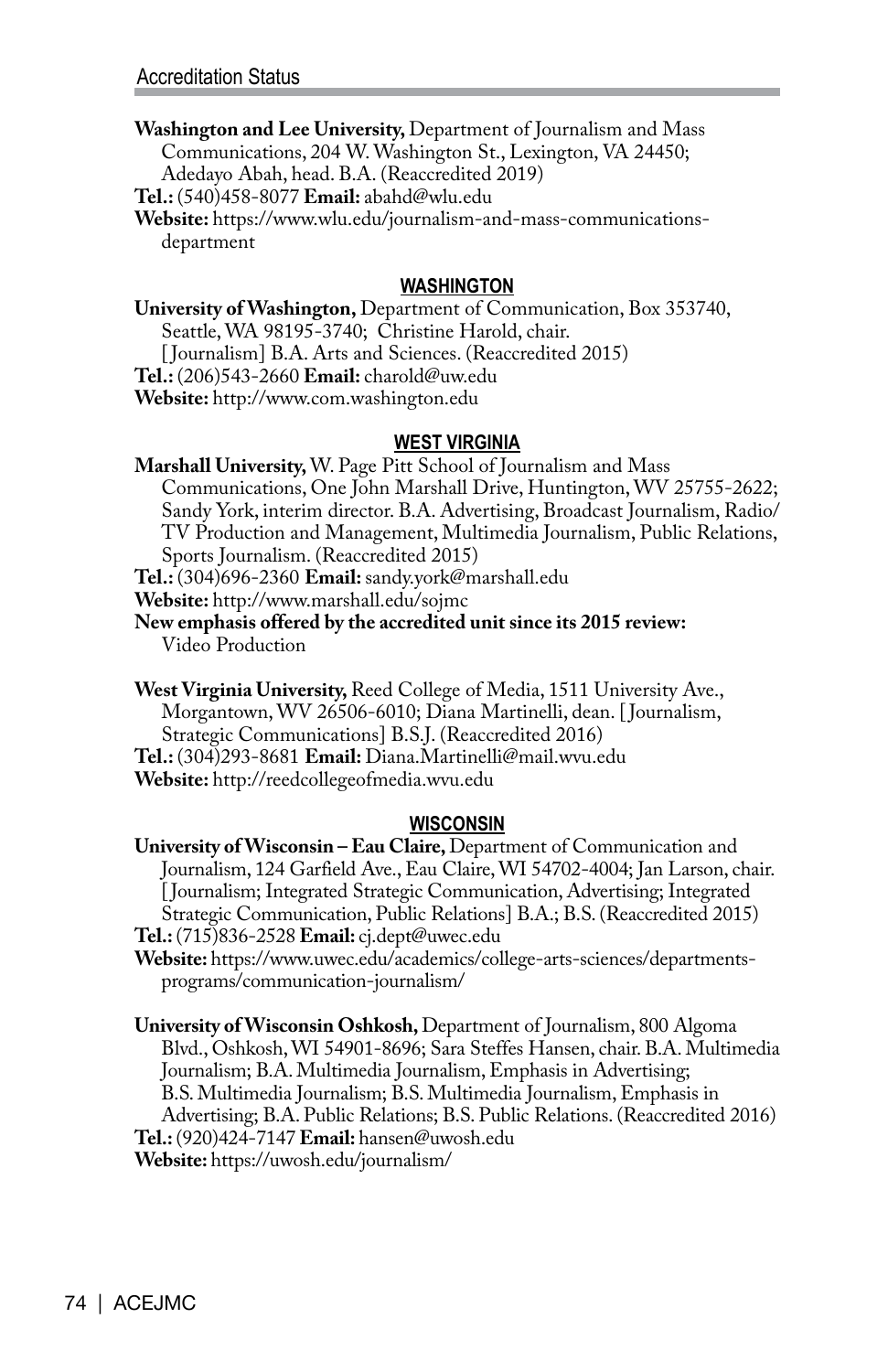#### **PUERTO RICO**

- **Universidad Ana G. Méndez -- Gurabo Campus,** Liberal Arts Division, PO Box 3030, Gurabo, Puerto Rico 00778-3030; Ivette Soto Vélez, director, Communications Program. B.A. Communications [General Communications; Film Production, Video and Multimedia]. (Accredited 2018)
- **Tel.:** (787) 743-7979 ext. 4005 **Email:** isoto14@uagm.edu
- **Website:** https://gurabo.uagm.edu/es/liberales/comunicaciones
- **New degree offered by the accredited unit since its 2018 review:**
	- B.C. Public Relations and Advertising
- **\*University Puerto Rico-Arecibo,** Department of Tele-Radial Communication, PO Box 4010, Arecibo, Puerto Rico 00614-4010; José L. Soto Colón, interim director. B.A. Tele-Radial Communication. (Accredited 2013)
- **Tel.:** (787)815-0000 ext. 3550, 3551 **Email:** jose.soto6@upr.edu
- **Website:** http://www.upra.edu/comunicaciones/index.html
- **New emphases offered by the accredited unit since its 2013 review:**  Strategic Communication; Digital Photography; Digital Cinema; Broadcast News; Media Production and Direction; Multimedia
- **University of Puerto Rico-Humacao,** Communication Department, Box 860 – Humacao, Puerto Rico 00792, Hector R. Pinero Cadiz, chair. B.A. Communication Technologies. (Accredited 2020) **Tel:** 787-850 9334 **Email:** hector.pinero@upr.edu **Website:** https://www.upr.edu/humacao/depto-comu/
- **University of Puerto Rico-Rio Piedras Campus,** School of Communication, 10 Ave. Universidad #1001, San Juan, PR 00925-2530; Haydeé Seijo Maldonado, acting chair. B.A. in Communications [Information & Journalism; Audiovisual Communication; Public Relations & Advertising]. (Reaccredited 2019)
- **Tel.:** (787)764-0000, ext 85301**Email:** haydee.seijo@upr.edu **Website:** http://copu.uprrp.edu/

#### **INTERNATIONAL SCHOOLS**

- **American University in Dubai,** Mohammed Bin Rashid School for Communication, PO Box 28282, Dubai, U.A.E.; Elissa Khoury Ayoub, associate dean. BCIS Journalism; BCIS Digital Production and Storytelling. (Accredited 2015)
- **Tel.:** +971 4 399 9000 **Email:** eayoub@aud.edu
- **Website:** https://www.aud.edu/aud-school/mohammed-bin-rashid-school-forcommunication/

**Anahuac University,** School of Communication, Av. Universidad Anahuac 46, Col. Lomas Anahuac, Huixquilucan, Estado de Mexico CP52786; Carlos Cienfuegos, dean. [Entertainment Industries; Communication and Integral Marketing; Applied Communication and Media Planning; Management of Entertainment Industries] B.A. Communication. (Accredited 2015) **Tel.:** (55)562 702 10, 8222 **Email:** carlos.cienfuegos@anahuac.mx

**Website:** http://pegaso.anahuac.mx/comunicacion/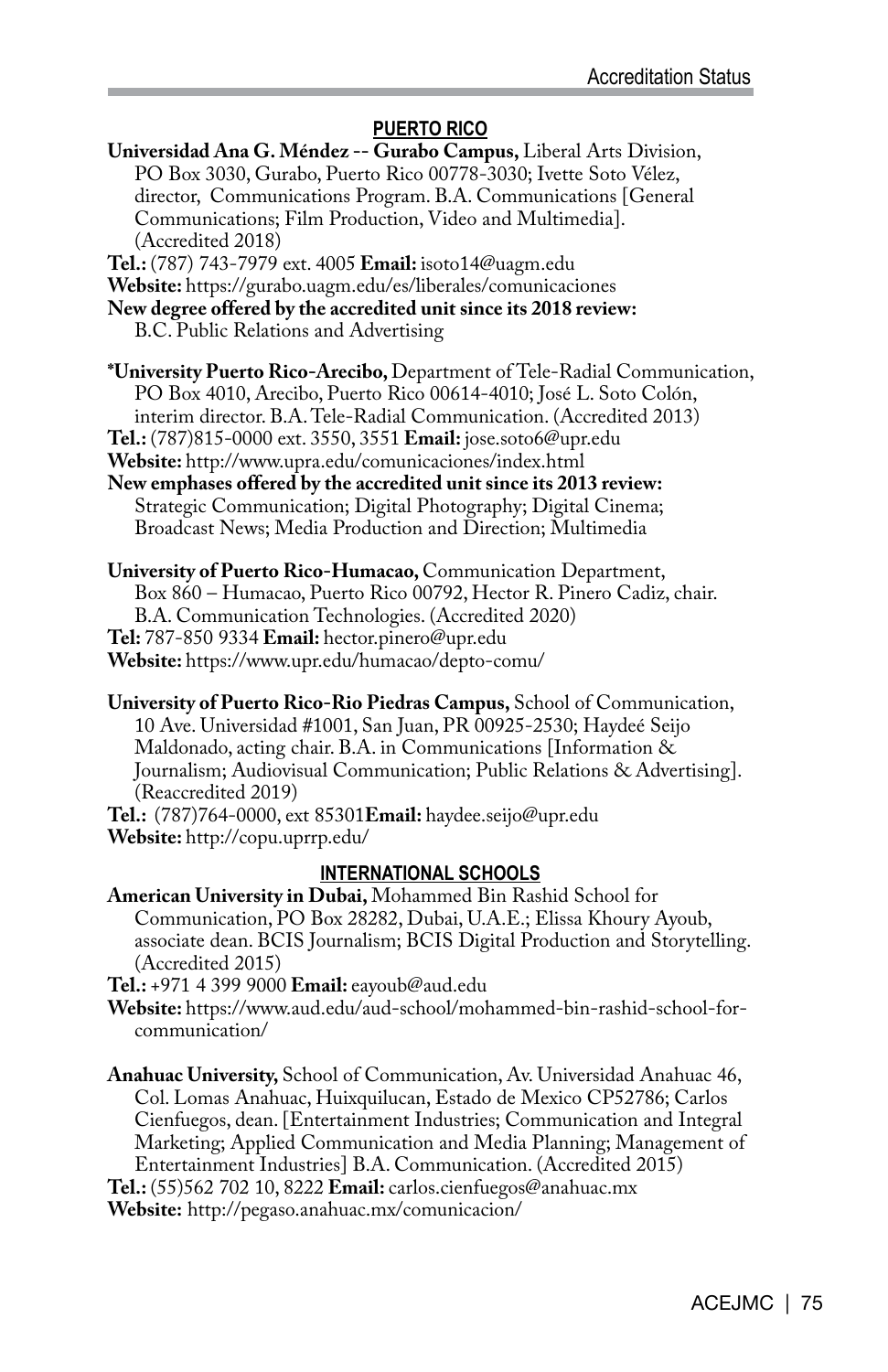**Instituto Tecnológico y de Estudios Superiores de Monterrey,**  Department of Digital Media and Culture, office 205, building CIAP, Tecnológico de Monterrey – Campus Monterrey, Monterrey, N.L., Mexico. María Leticia Flores-Palacios, director. B.A. Communication & Digital Media; B.A. Journalism & Media Studies. (Reaccredited 2020) **Tel.:** +52 (81) 8183 582000, ext. 4550/4551 **Email:** lflores@tec.mx **Website:** www.tec.mx/en

**Massey University, School of Communication,** Journalism and Marketing, Auckland, Palmerston North & Wellington, New Zealand; Stephen Croucher, head. [Communication Management; Journalism Studies; Marketing Communication; Public Relations] Bachelor of Communication; Master of Journalism. (Accredited 2016) **Tel.:** 64(0)4 801-5799 ext. 63578 **Email:** s.croucher@massey.ac.nz

**Website:** http://communication.massey.ac.nz

**Pontificia Universidad Católica de Chile,** Facultad de Comunicaciones, Alameda 340, 5 piso, Santiago, Chile; Eliana Rozas, director, School of Journalism. Social Communication degree (Licenciatura); Professional degree in journalism. (Reaccredited 2016)

**Tel.:** 011-56-22-354-2016 **Email:** erozas@uc.cl

**Website:** http://comunicaciones.uc.cl/

**Qatar University,** Department of Mass Communication, PO Box 2713, Doha, State of Qatar; Kamal Hamidou, department head. B.A. Mass Communication. (Reaccredited 2019) **Tel.:** 00974-4403-4883 **Email:** kamal.hamidou@qu.edu.qa

**Website:** http://www.qu.edu.qa/artssciences/departments/mass–comm

**University of Sharjah,** College of Communication, Sharjah, United Arab Emirates; Essam Nasr, acting dean. B.A. in Communication ( Journalism) in Arabic; B.A. in Communication (Radio and Television) in Arabic; B.A. in Communication (Graphic Design & Multimedia) in Arabic; B.A. in Mass Communication – in English; B.A. in Public Relations in Arabic. (Accredited 2016)

**Tel.:** 971-6-505-3611 **Email:** eselim@sharjah.ac.ae

**Website:** www.sharjah.ac.ae/en/academics/colleges/communication/Pages/ default.aspx

**Zayed University,** College of Communication and Media Sciences, Academic City, Al Ruwayyah, PO Box 19282, Dubai, U.A.E.; Dwight Brooks, dean. B.S. Communication and Media Sciences. (Accredited 2015)

**Tel.:** 971 2 5993428 **Email:** dwight.brooks@zu.ac.ae

**Website:** https://www.zu.ac.ae/main/en/colleges/colleges/\_\_college\_of\_comm\_ media\_sciences/index.aspx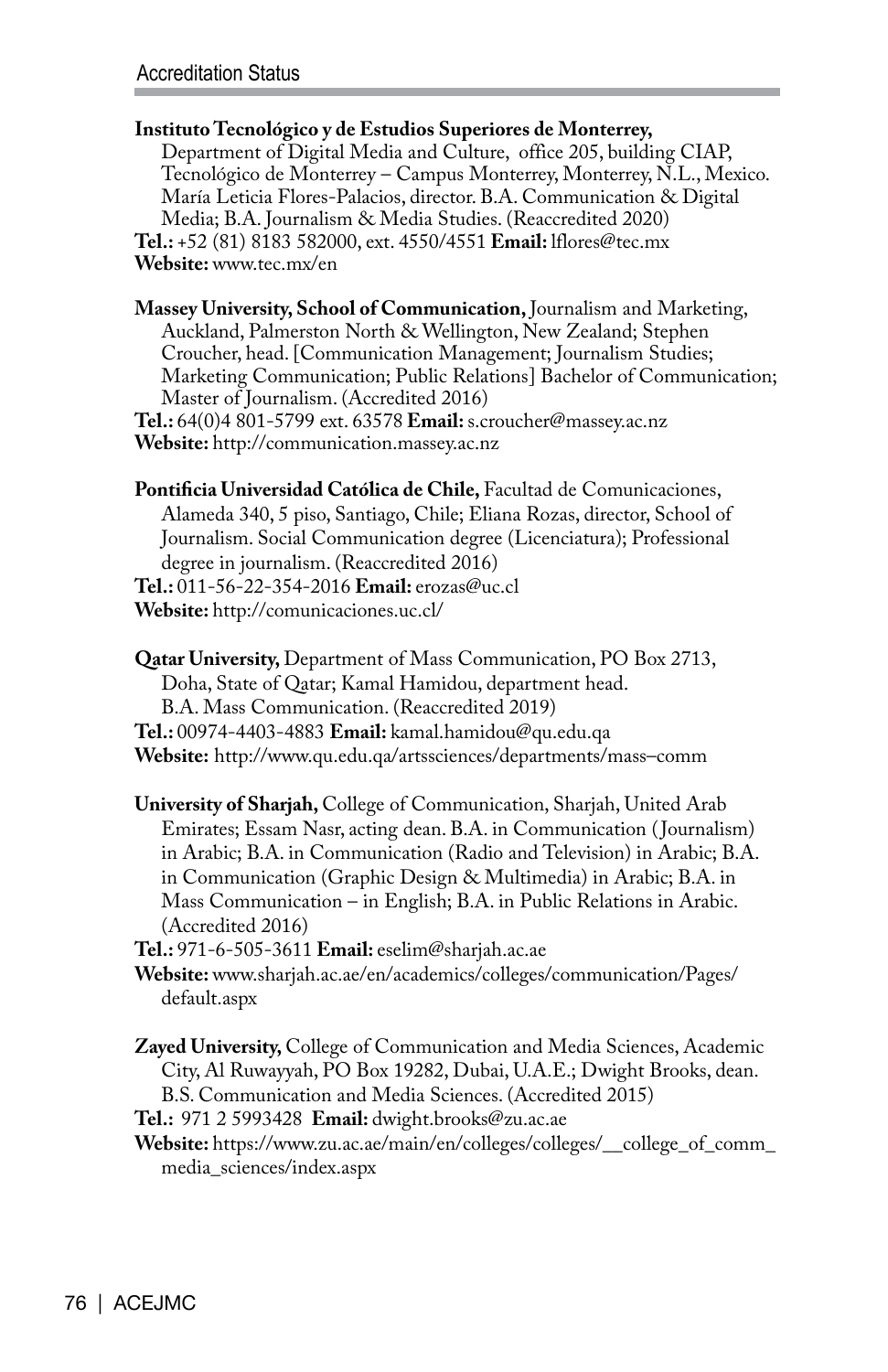# ACEJMC Member Organizations PART

## EDUCATIONAL ORGANIZATIONS:

## **American Journalism Historians Association**

Erika Pribanic-Smith, AJHA secretary, University of Texas at Arlington, Department of Communication, Box 19107, 700 W. Greek Row Drive, Arlington, TX 76019-0107 **Tel.:** (817)272-2163 **Email:** epsmith@uta.edu **Website:** http://ajhaonline.org/

## **Association for Education in Journalism and Mass Communication**

Amanda Caldwell, interim executive director 234 Outlet Pointe Blvd., Suite A, Columbia, SC 29210-5667 **Tel.:** (803)798-0271 **Email:** amanda@aejmc.org **Website:** www.aejmc.org

## **Association of Schools of Journalism and Mass Communication**

Amanda Caldwell (see above). **Website:** http://www.asjmc.org

## **Broadcast Education Association**

Heather Birks, executive director 1 M Street SE, Washington, DC 20003 **Tel.:** (202)602-0584 **Email:** heather@beaweb.org **Website:** http://www.beaweb.org

## INDUSTRY ORGANIZATIONS:

## **American Advertising Federation**

Ayanna Jackson, vice president, Mosaic Center and Education Services 1101 K St., NW, Suite 420, Washington, DC 20005 **Tel.:** (202)898-0089 **Email:** ajackson@aaf.org **Website:** www.aaf.org

## **National Association of Black Journalists**

Drew Berry, executive director 1100 Knight Hall, Suite 3100, College Park, MD 20742 **Tel.:** (443)928-8587 **Email:** dberry@nabj.org **Website:** www.nabj.org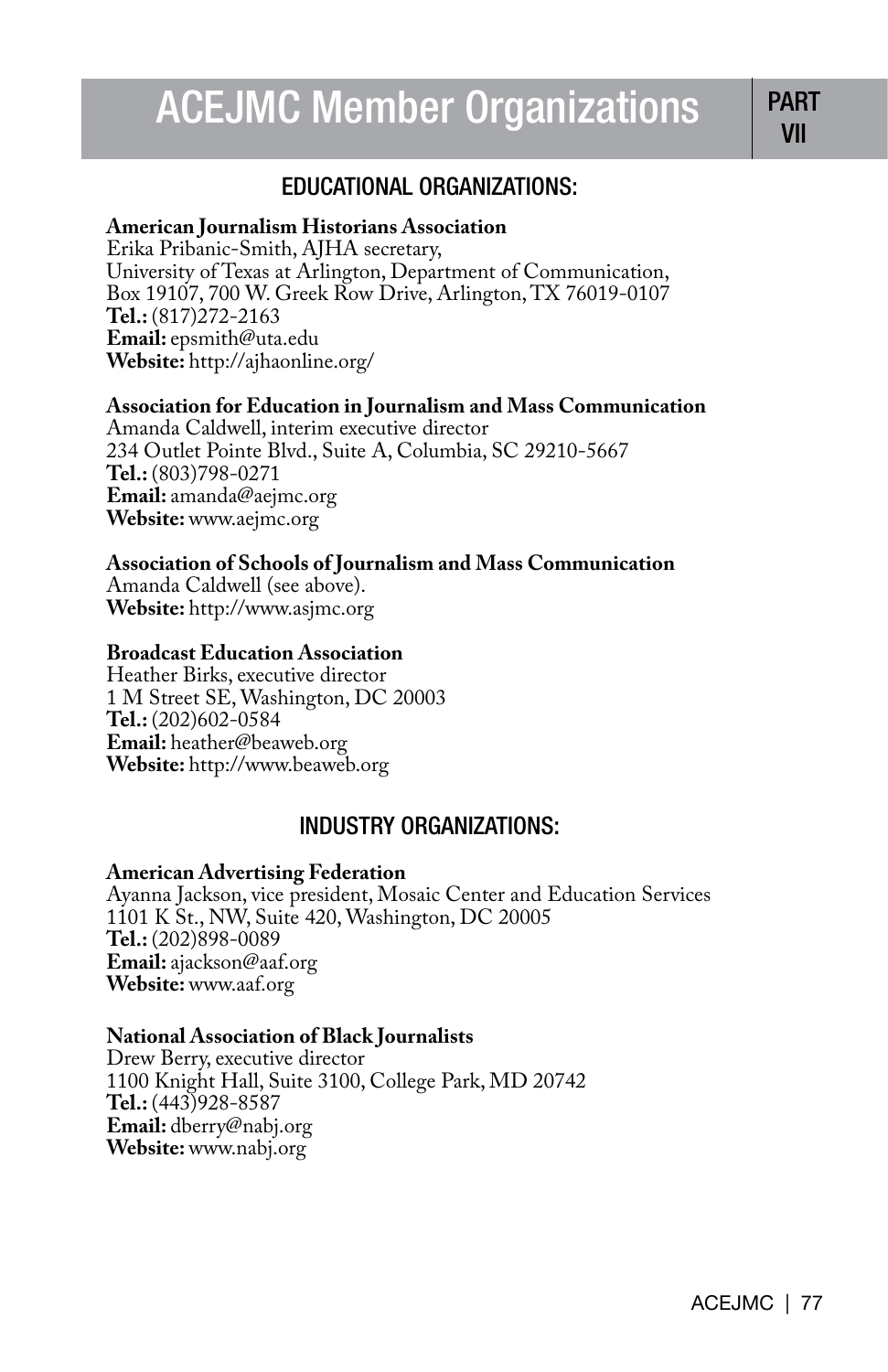#### **News Leaders Association**

Myriam Márquez, interim executive director 209 Reynolds Journalism Institute Missouri School of Journalism Columbia, MO 65211 **Tel.: (**202)964-0912 **Email:** contact@newsleaders.org **Website:** www.newsleaders.org

### **Page Society**

Roger Bolton, president 230 Park Ave., Suite 455, New York, NY 10169 **Tel.:** (212)400-7959 ext. 101 **Email:** rbolton@page.org **Website:** www.page.org

#### **Public Relations Society of America Incorporated**

Jeneen Garcia, Senior Vice President of Programs 120 Wall St. - 21st Floor, New York, NY 10005 **Tel.:** (212)460-1466 **Email:** jeneen.garcia@prsa.org **Website:** http://www.prsa.org

#### **Radio-Television Digital News Association**

Dan Shelley, executive director and chief operating officer National Press Building, 529 14th St. NW, Suite 1240, Washington, DC 20045 **Tel.:** (212)246-3872 **Email:** dans@rtdna.org **Website:** www.rtdna.org

### **Society of Professional Journalists**

John Shertzer, executive director 3909 N. Meridian St., Suite 200, Indianapolis, IN 46208 **Tel.:** (317)920-4780 **Email:** jshertzer@spj.org **Website:** www.spj.org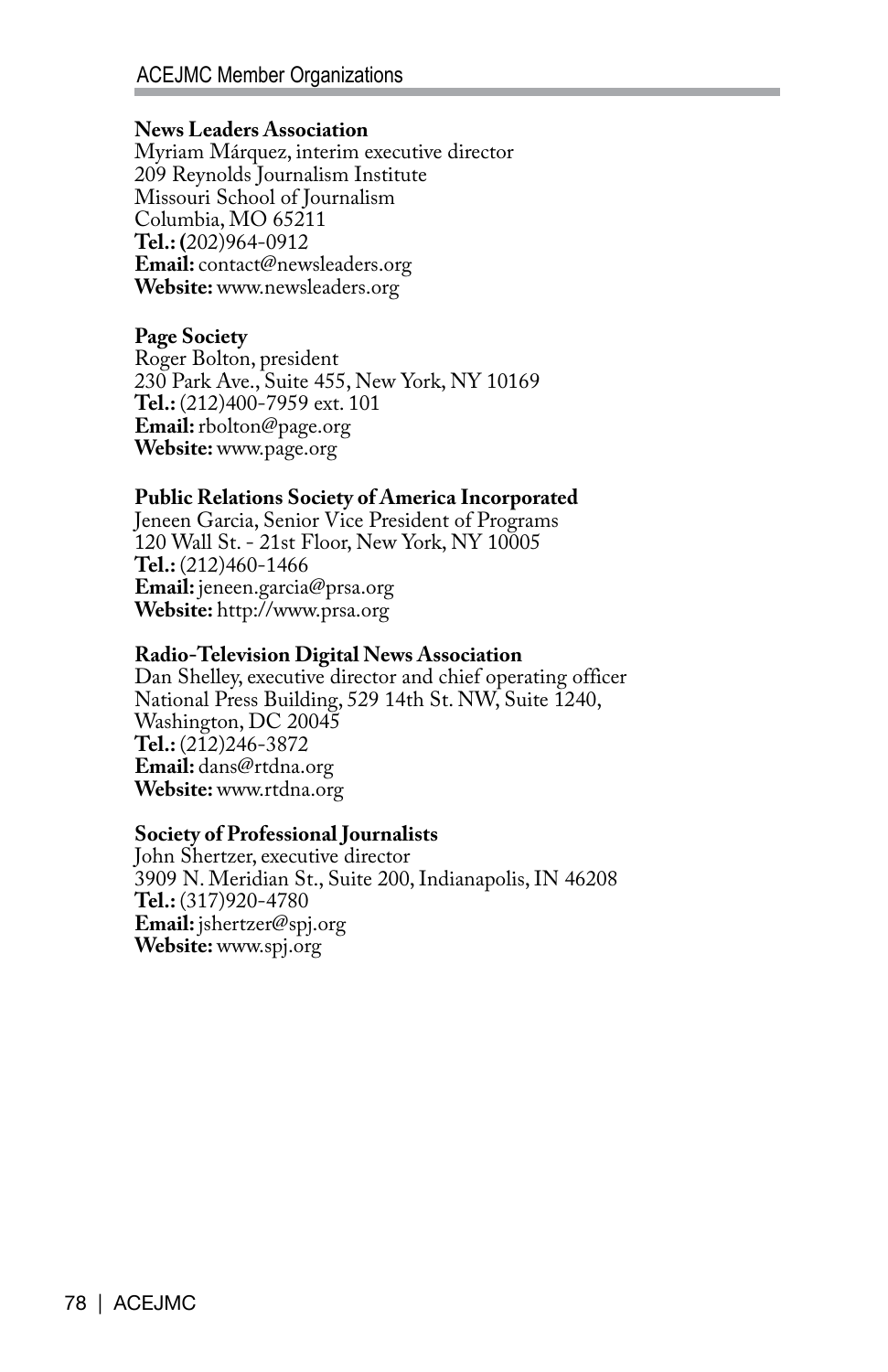# Accrediting Committee Members | PART

VIII

### **Marie Hardin**, *Chair, Accrediting Committee*

Dean, Donald P. Bellisario College of Communications 201 Carnegie Building Pennsylvania State University University Park, PA 16802 (814)863-1484 mch208@psu.edu (Term expires 2022)

## **Rochelle Ford,** *Vice Chair, Accrediting Committee*

Dean, School of Communications 2850 Campus Box, Elon University, Elon, NC 27244 (336)278-5724 rford9@elon.edu (Term expires 2022)

### **Cristina Azocar**

Professor Department of Journalism San Francisco State University 1600 Holloway Ave. San Francisco, CA 94132-1722 (415)338-3134 cazocar@sfsu.edu (Term expires: 2024)

### **Michael Cherenson**

Executive Vice President Public Relations SCG Advertising & Public Relations 100 S. Jefferson Road, Suite 204 Whippany, NJ 07981 (973)597-5104 Mobile: (973)919-6228 mcherenson@successcomgroup.com (Term expires 2024)

## **Denise Dowling**

**Director** School of Journalism University of Montana Missoula, MT 59812 (406)243-5250 denise.dowling@umontana.edu (Term expires 2022)

#### **Vincent Duffy**

News Director Michigan Radio 535 W. William St. Ann Arbor, MI 48103 (734)355-9607 vduffy@umich.edu (Term expires 2022)

#### **Jackie Jones**

Dean School of Global Journalism & Communication Morgan State University 1700 E. Cold Spring Lane, Baltimore, MD 21251 Office: 443-885-3502 Mobile: 202-271-6890 jacqueline.jones@morgan.edu (Term expires 2024)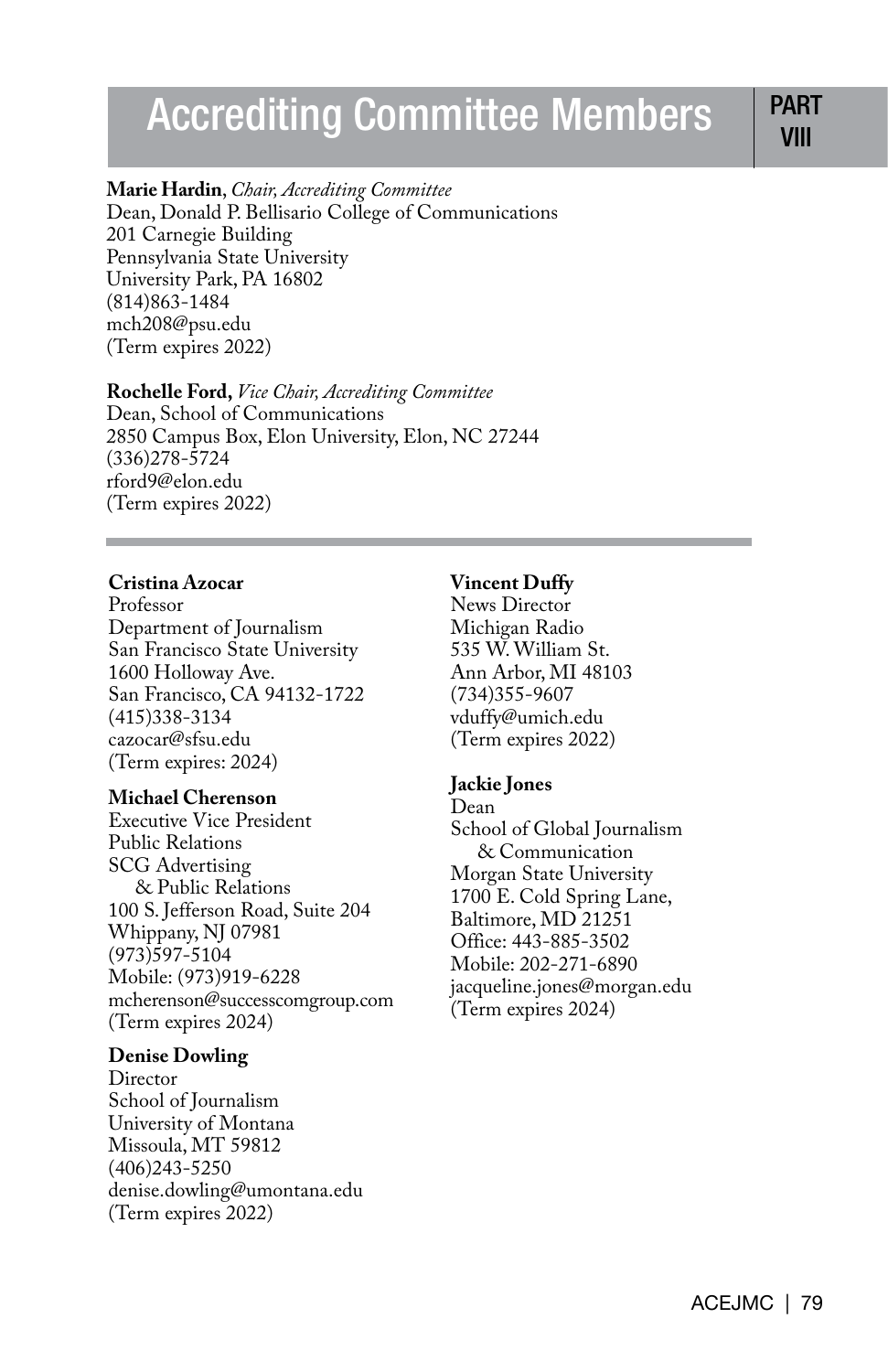### **Helen Katz**

Executive Vice President Global Research Publicis Media 35 W. Wacker Drive Chicago, IL 60601 (312)220-6706 helen.katz@publicismedia.com (Term expires 2023)

## **Rafael Lorente**

Associate Dean for Academic Affairs Master's Program Director Philip Merrill College of Journalism University of Maryland Office: (301)405-1084 Mobile: (202)841-2375 rlorente@umd.edu (Term expires 2024)

## **Diana Martinelli**

Dean Reed College of Media West Virginia University 1511 University Ave., Morgantown, WV 26506-6010 (304)293-8681 diana.martinelli@mail.wvu.edu (Term expires 2023)

## **Diane McFarlin**

Dean Emeritus College of Journalism and Communications University of Florida dmcfarlin@ufl.edu (Term expires 2024)

## **Brian Sheehan**

Professor S.I. Newhouse School of Public Communications Syracuse University Room 351, Newhouse 2 Syracuse, NY 13244 (315)443-9247 bjsheeha@syr.edu (Term expires 2022)

## **Al Stavitsky**

Dean

Donald W. Reynolds School of Journalism and Center for Advanced Media Studies University of Nevada, Reno MS 310 1664 N. Virginia St. Reno, NV 89557-0310 (775)784-6531 ags@unr.edu (Term expires 2023)

## **Wendi Strong**

USAA, Retired Executive Vice President and Chief Communications Officer 353 Garraty Road San Antonio, TX 78209 (210)913-4090 wendistrong@gmail.com (Term expires 2022)

## **Joseph Tateoka**

Vice President, Global Learning & Development Edelman 200 E. Randolph St., Floor 63 Chicago, IL 60601 (312) 523-4096 Joseph.Tateoka@edelman.com (Term expires 2024)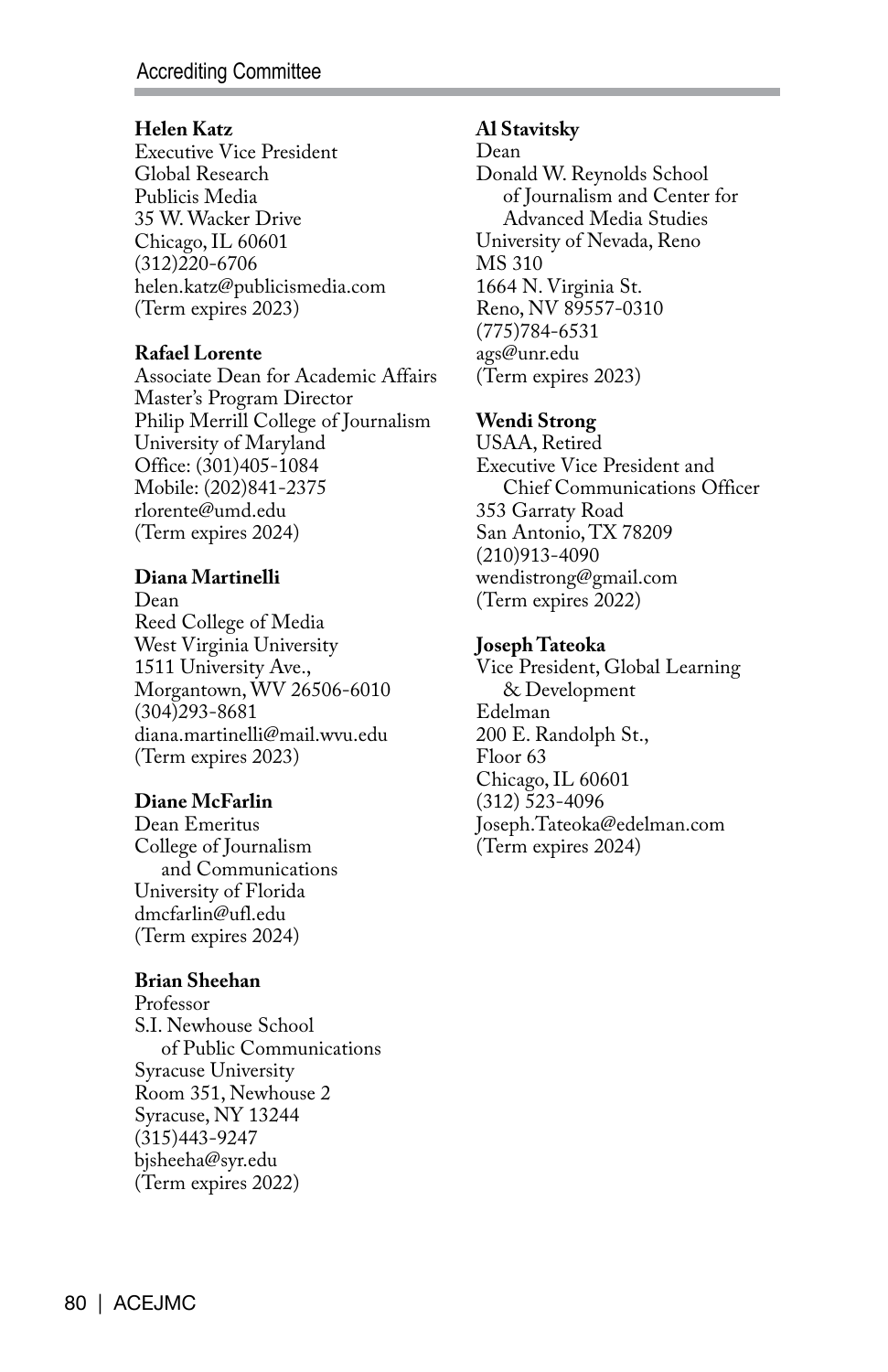# Accrediting Council Members PAR

#### **Peter Bhatia,** *President, ACEJMC*

Editor and Vice President, Detroit Free Press and freep.com 160 W. Fort St. Detroit, MI 48226 peterkbhatia@gmail.com (Term expires 2022)

#### **Dale Cressman**, *Vice President, ACEJMC* Associate Director of Student Learning, Associate Professor,

School of Communications, Brigham Young University 360 BRMB, Provo, UT 84602-6404 (801)422-1686; cressman@byu.edu (Term expires 2022) Representing American Journalism Historians Association

#### **Sonny Albarado**

Retired Projects Editor Arkansas Democrat-Gazette 33018 Turkey Trail, Paron, AR 72122 (501)551-8811 spjsonny@gmail.com Representing Society of Professional Journalists

#### **David Boardman**

Dean and Professor Klein College of Media and Communication Temple University 334A Annenberg Hall 2020 North 13th St. Philadelphia, PA 19122 (215)204-4822 dboardman@temple.edu Representing News Leaders Association

#### **Pat Curtin**

Professor School of Journalism and Communication University of Oregon 214C Allen Hall Eugene, OR 97403-1275 (541)346-3752 pcurtin@uoregon.edu Representing Association for Education in Journalism and Mass Communications (Term expires 2023)

## **Lucy Dalglish**

Professor and Dean Philip Merrill College of Journalism University of Maryland 2200D Knight Hall 7765 Alumni Drive College Park, MD 20742 (301)405-8806 dalglish@umd.edu Representing the Association of Schools of Journalism and Mass Communication (Term expires 2022)

#### **Del Galloway**

Executive Vice President – Communications Wells Fargo Atlantic and Pacific Regions 1750 H St., NW Washington, DC 20006 (202)380-8050 del.galloway@wellsfargo.com Representing Public Relations Society of America Inc.

#### **Steve Geimann**

Bloomberg News, retired Mailing Address: 1309 C St. NE Washington, D.C. 20002-6441 Phone: (202)255-7447 teamgeimann@gmail.com Public Member (Term expires 2024)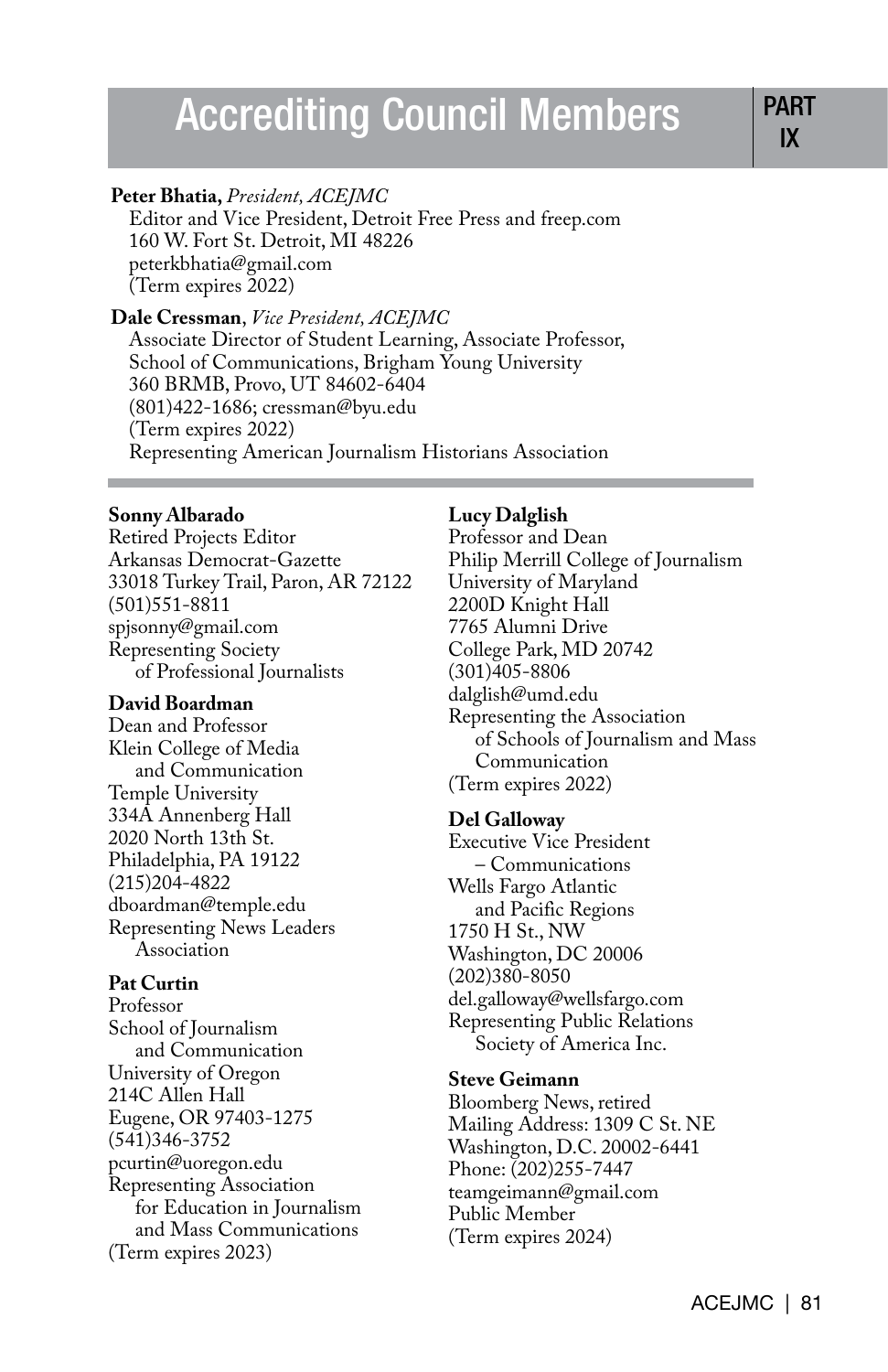## **Jennifer Greer**

Dean College of Communication and Information University of Kentucky 308 B Lucille Little Library Lexington, KY 40506-0224 (859)218-0290 Jennifer.Greer@uky.edu Representing Association for Education in Journalism and Mass Communication (Term expires 2024)

## **Michel Haigh**

Professor School of Journalism and Mass Communication Texas State University 601 University Drive Old Main Building 102 San Marcos, TX 78666-4684 (512)245-7238 mmh204@txstate.edu Representing Broadcast Education Association

### **Denise Hill**

Associate Professor School of Communications Elon University Schar Hall 208D 2850 Campus Box Elon, NC 27244 (336)276-5753 dhill12@elon.edu Representing Public Relations Society of America Inc.

### **Nance Larsen**

Vice President, Integrated Marketing Communications The STRIVE Group 3120 Denali St., Anchorage, AK 99503 (907)350-6360 nance.larsen@gmail.com Representing Public Relations Society of America Inc.

#### **Herbert Lowe**

Lecturer, Department of Journalism Director, Summer Media Institute College of Journalism University of Florida PO Box 118400 Gainesville, FL 32611 (352)294-1399 loweh@ufl.edu; @herbertlowe Representing National Association of Black Journalists

## **Greg Luft**

Chair and Professor Department of Journalism and Media Communication Colorado State University C-244A Clark Building Fort Collins, CO 80523-1785 (970)491-1979 greg.luft@colostate.edu Representing the Association of Schools of Journalism and Mass Communication (Term expires 2023)

## **Kathleen McElroy**

Director School of Journalism and Media G.B. Dealey Regents Professor in Journalism The University of Texas at Austin 300 W. Dean Keeton (A1000) Austin, TX 78712-1073 (512) 471-3132 kathleen.mcelroy@austin.utexas.edu Representing the Association of Schools of Journalism and Mass Communication (Term expires 2023)

## **Greg Pitts**

Director and Professor School of Journalism and Strategic Media Middle Tennessee State University 1301 E. Main St., MTSU Box 64 Murfreesboro, TN 37132 Office: (615)898-2195 Mobile: (615)648-1995 greg.pitts@mtsu.edu Representing Broadcast Education Association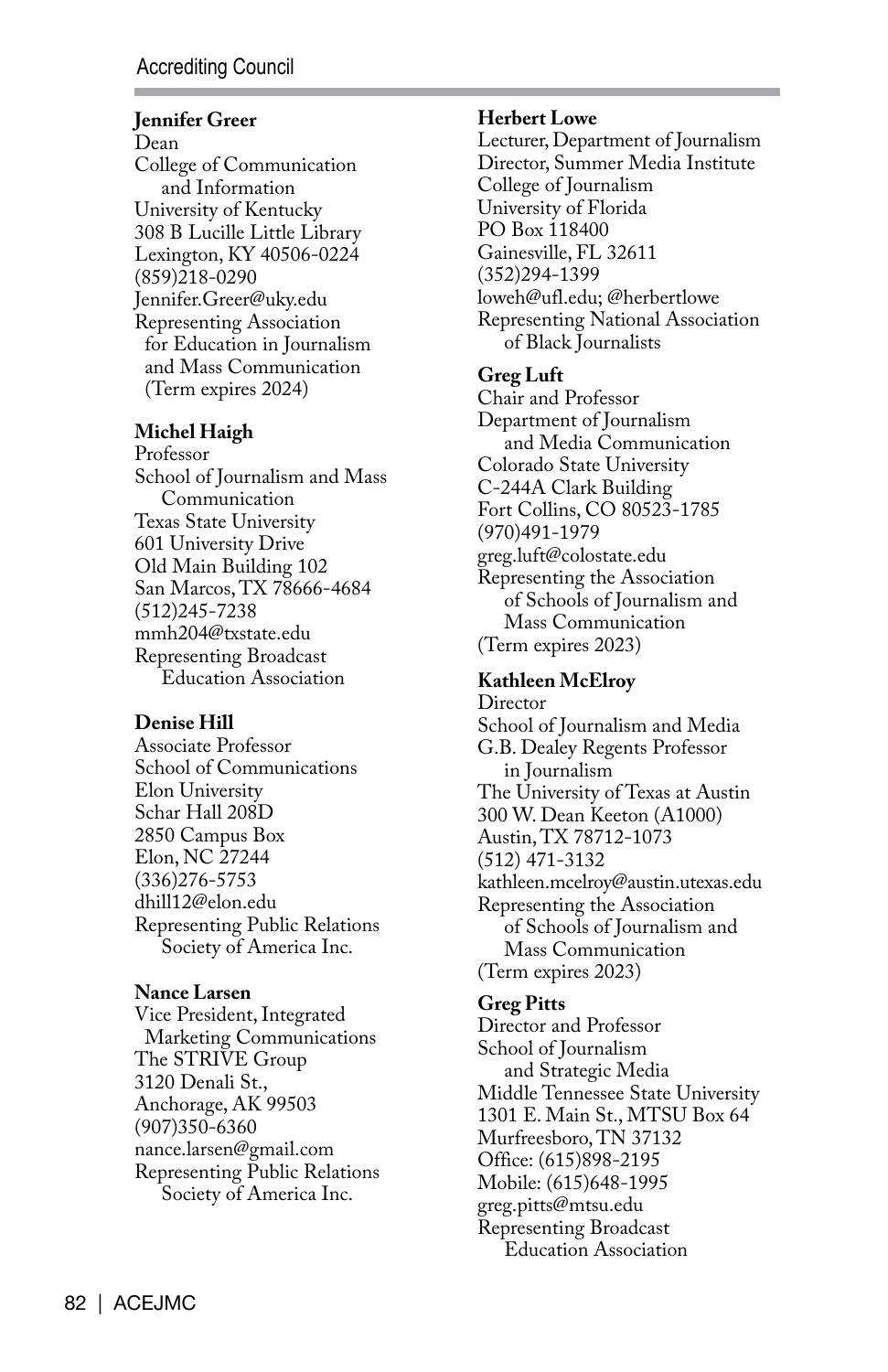### **Tom Reichert**

Dean College of Information and Communications University of South Carolina 800 Sumter St., Room 240B Columbia, SC 29208 (803)777-4105 reichert@sc.edu Representing Association for Education in Journalism and Mass Communication (Term expires: 2022)

#### **Laura Roha**

Director, Education Services American Advertising Federation 1101 K St., NW, Suite 420 Washington, DC 20005 (202)898-0089 lroha@aaf.org Representing American Advertising Federation

#### **Bey-Ling Sha**

Dean College of Communications California State University, Fullerton 2600 Nutwood Ave., Suite 450 Fullerton, CA 92831-5461 (657)278-3355 bsha@fullerton.edu Representing Association for Education in Journalism and Mass Communication (Term expires: 2024)

### **Dan Shelley**

Executive Director, Chief Operating Officer Radio-Television Digital News Association National Press Building 529 14th St. NW, Suite 1240 Washington, DC 20045 (212)246-3872 dans@rtdna.org Representing Radio-Television Digital News Association

#### **Jennifer Sizemore**

Vice President of Communications Arnold Ventures 1717 West Loop South, Suite 1800 Houston, TX 77098 jsizemore@arnoldventures.org jennifer.sizemore@gmail.com Office: (713)554-1922 Mobile: (832)563-0253 Public Member (Term expires 2024)

### **James Stewart**

Department Head and Professor Department of Mass Communication Nicholls State University 102 Talbot Hall PO Box 2031 Thibodaux, LA 70310 james.stewart@nicholls.edu (985)448-4578 Representing the Association of Schools of Journalism and Mass Communication (Term expires 2024)

### **Richard Woods**

Senior Vice President, Retired Corporate Affairs Capital One Financial Corporation New York, NY 10128 Richardawoods3@gmail.com Representing Page Society

# **Membership composition**

The Accrediting Council is composed of representatives of professional and educational organizations and three public members. In addition, the Council president is a non-voting member. The Accrediting Committee has 15 members. The majority of members are educators. The Council president is a voting, ex-officio member of the Committee.